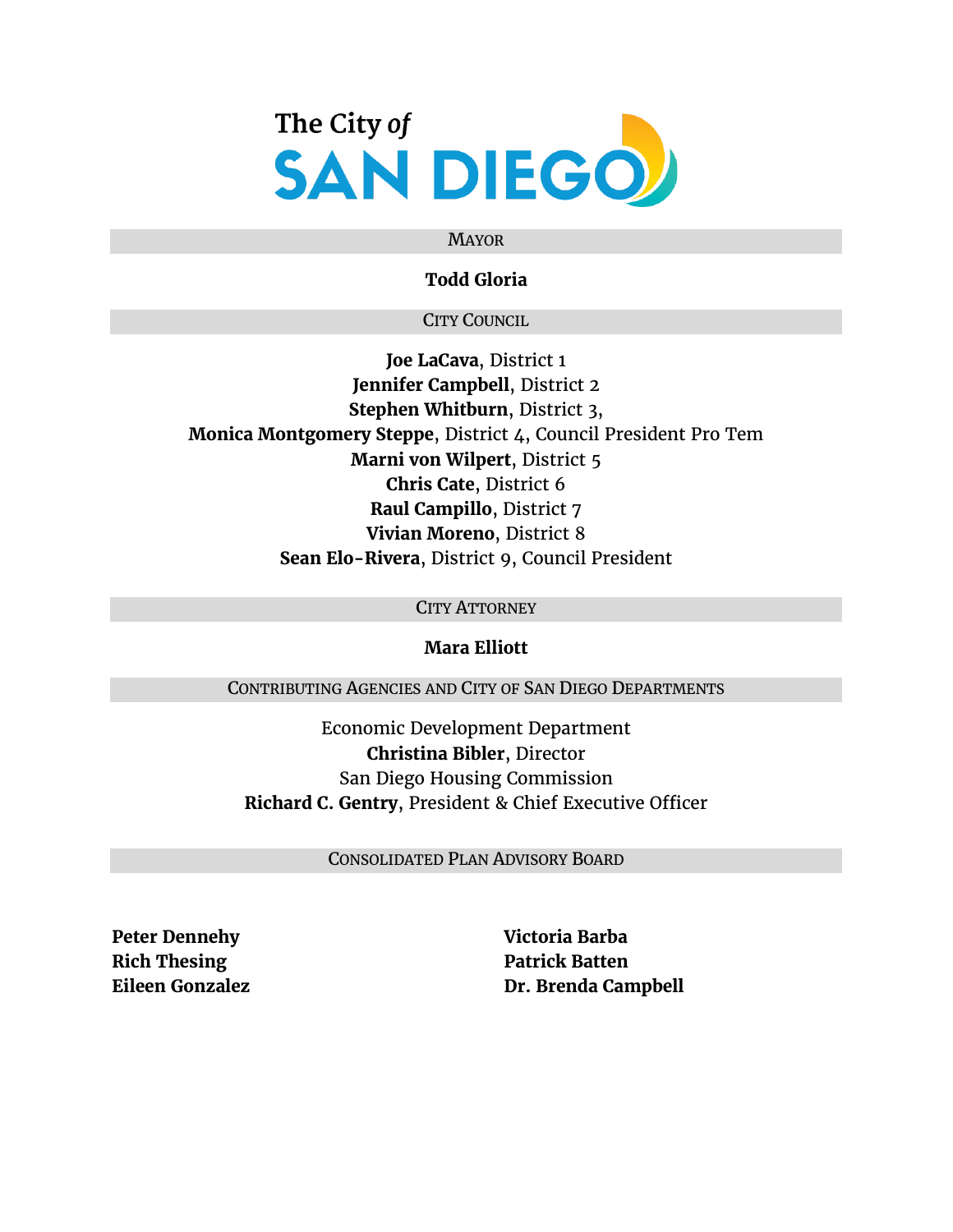

# **Fiscal Year 2023 Draft Annual Action Plan**

# **Contents**

### **Attachments:**

- A. Attachment A: Citizen Comments and Public Notices *(provided in final version of Annual Action Plan)*
- B. Attachment B: Grantee Unique Appendices *(provided in final version of Annual Action Plan)*
- C. Attachment C: SF-424s Applications, Certifications, & Assurances *(provided in final version of Annual Action Plan)*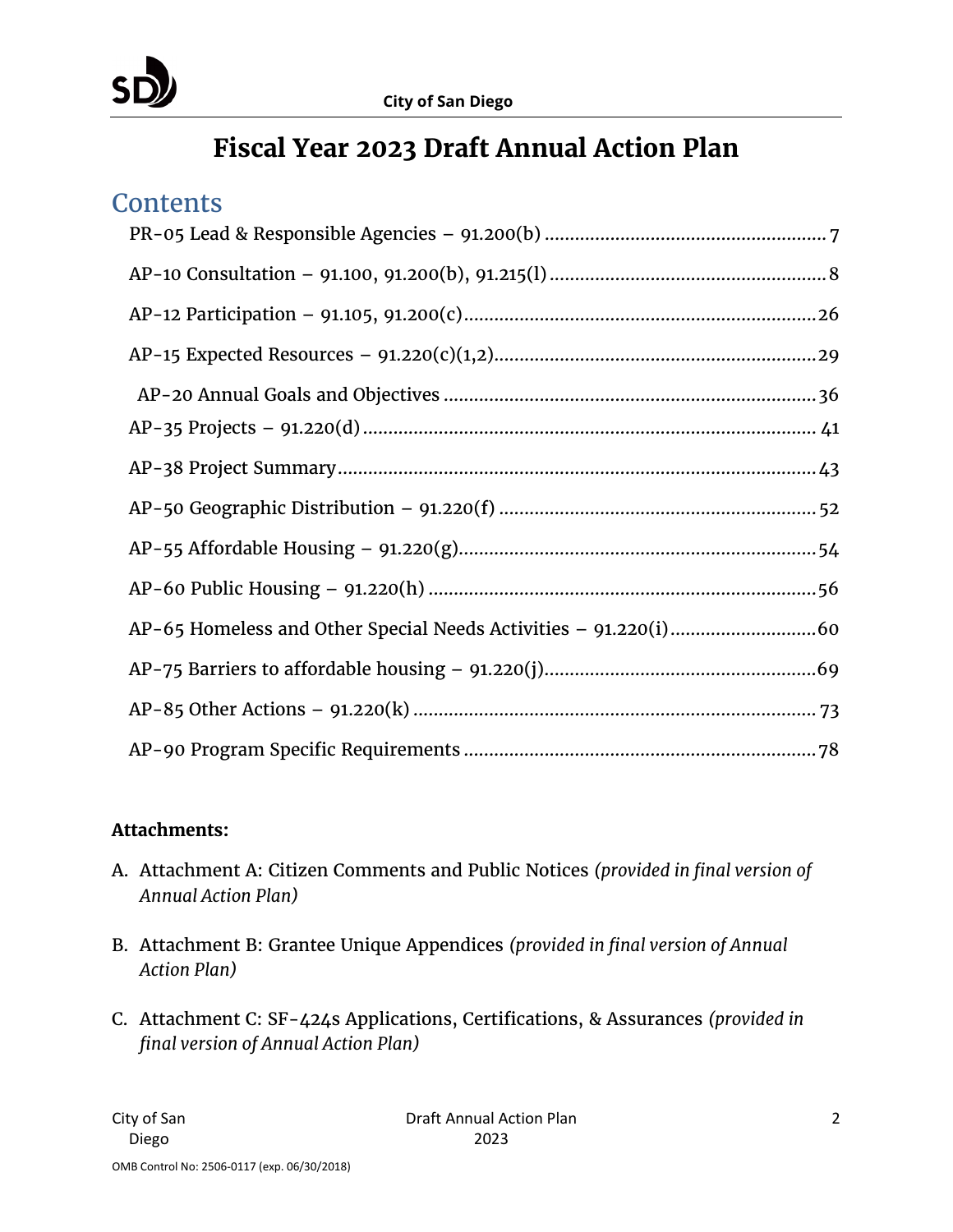## **1. Introduction**

The Fiscal Year 2023 Annual Action Plan (Action Plan) represents the fourth year of the City of San Diego Consolidated Plan for the Fiscal Years 2020-2024 (Consolidated Plan) as ratified by the City Council and approved by the U.S. Department of Housing and Urban Development (HUD). The Action Plan is the City's application for (HUD) entitlement grants which identifies the proposed programs and projects to be funded during the City's Fiscal Year (FY) 2023, which begins July 1, 2022. The three\* primary HUD entitlement grants that are covered in the Action Plan:

• Community Development Block Grant (CDBG): The primary objective of the CDBG program is the development of viable urban communities through the provision of improved living environments, expansion of economic opportunity, and providing suitable housing. Funds are intended to serve low- and moderate-income residents and areas.

• HOME Investment Partnerships Program (HOME): The HOME program is intended to increase the availability, quality, and access to affordable and decent housing for low-income households.

• Emergency Solutions Grant (ESG): The purpose of the ESG program is to aid individuals, and families in regaining both temporary and permanent housing after they experience a housing crisis or homelessness.

\*Please note, in Fiscal Year 2021, the County of San Diego was officially designated as the Alternative Grantee for the Housing Opportunities for Persons with AIDS (HOPWA) program, therefore removing the City's responsibility for tracking allocations and outcome numbers for the HOPWA grant. For information about the HOPWA allocations, goals, and outcomes, please visit the County of San Diego's Annual Action Plan.

The City also administers CARES Act CDBG-CV and ESG-CV funding. Funds were allocated and projects identified in the First and Second Substantial Amendments to the FY 2020- FY 2024 Consolidated Plan and, when applicable, FY 2023 CV-funded projects are identified in this Action Plan.

On behalf of the City, the San Diego Housing Commission (Housing Commission) administers both the HOME and ESG programs on behalf of the City. The Action Plan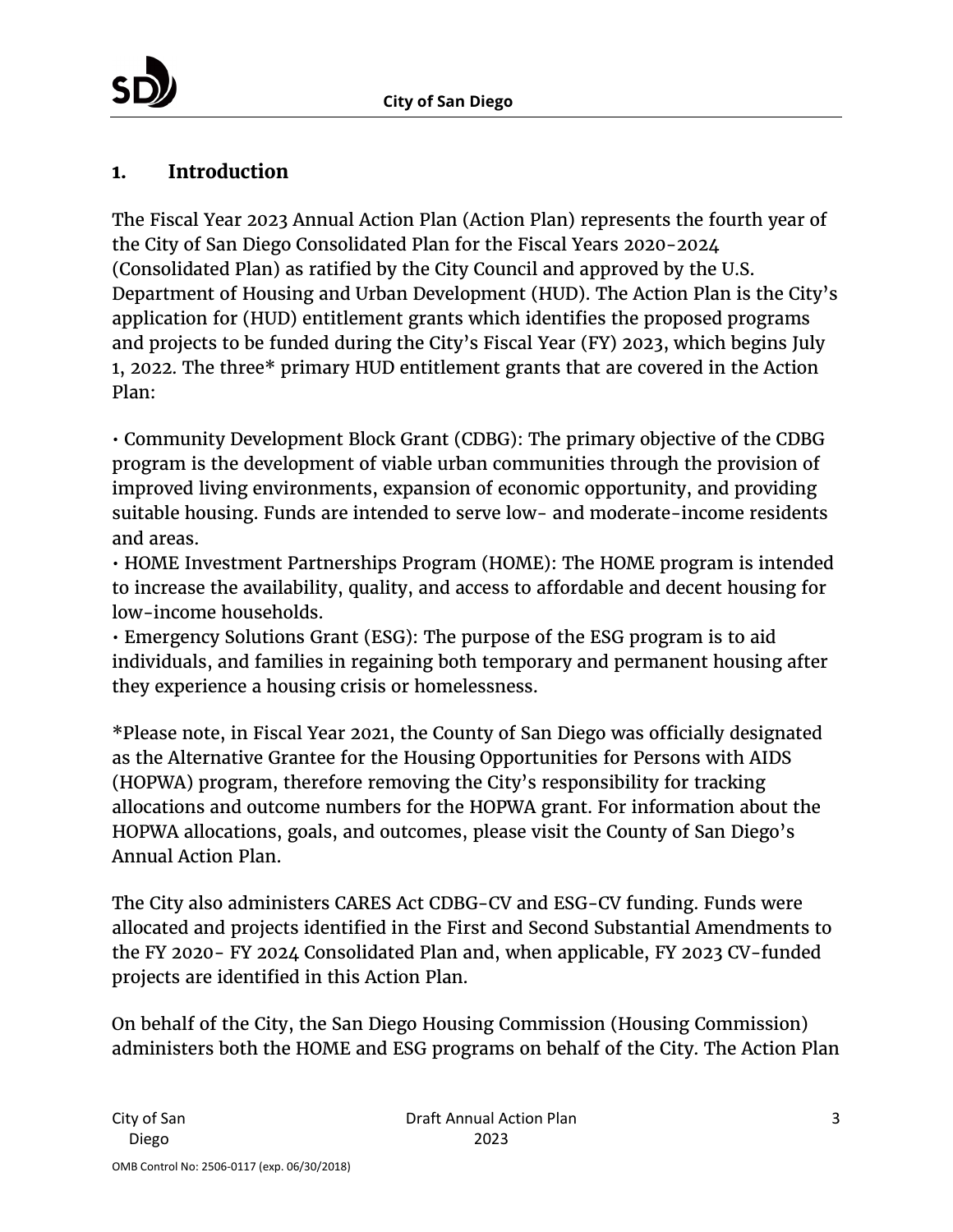

has been prepared by the City's Economic Development Department in partnership with Housing Commission.

The Annual Action Plan identifies how the City, working in partnership with the Housing Commission, proposes to utilize these funds in the upcoming fiscal year to address its community development, housing, and public services goals and priorities described in the Consolidated Plan. The Annual Action Plan also outlines other projects and programs that leverage CDBG, HOME, and ESG program funds to further support the City's efforts to address its goals and priorities as identified in the Consolidated Plan.

The Annual Action Plan also includes activities to remediate impediments to Fair Housing as identified in the San Diego Regional Analysis of Impediments to Fair Housing Choice (FY 2021 – FY 2025). The Fair Housing Center at the Legal Aid Society of San Diego, Inc. was selected using a competitive Request for Proposal (RFP) process as the service provider to provide Fair Housing outreach and education, investigate cases and assist with enforcement. The City continues to sponsor free, public educational workshops and produce multilingual informational resources for the public.

## **Consolidated Plan Goals**

It is important to note that the Consolidated Plan sets goals and strategies intended to be accomplished over the FY 2020 – 2024 period. It identifies a list of funding priorities. The seven Consolidated Plan Goals represent the City's high-priority needs and serve as the basis for FY 2023 programs and activities identified in the Action Plan. The Consolidated Plan goals are listed below in no particular order:

- Enhance the City's economic stability by investing in inclusive economic growth initiatives that develop and strengthen small businesses and support local entrepreneurs.
- Support the development of vibrant, equitable, and adaptable neighborhoods by investing in public facilities and critical infrastructure.
- Increase and preserve affordable rental and homeowner housing to improve access to housing opportunities that reflect community needs, including but not limited to, opportunities in close proximity to transit, employment, and community services.
- Foster individual and household resiliency by investing in employment and workforce development programs and improving access to job opportunities

City of San Diego

4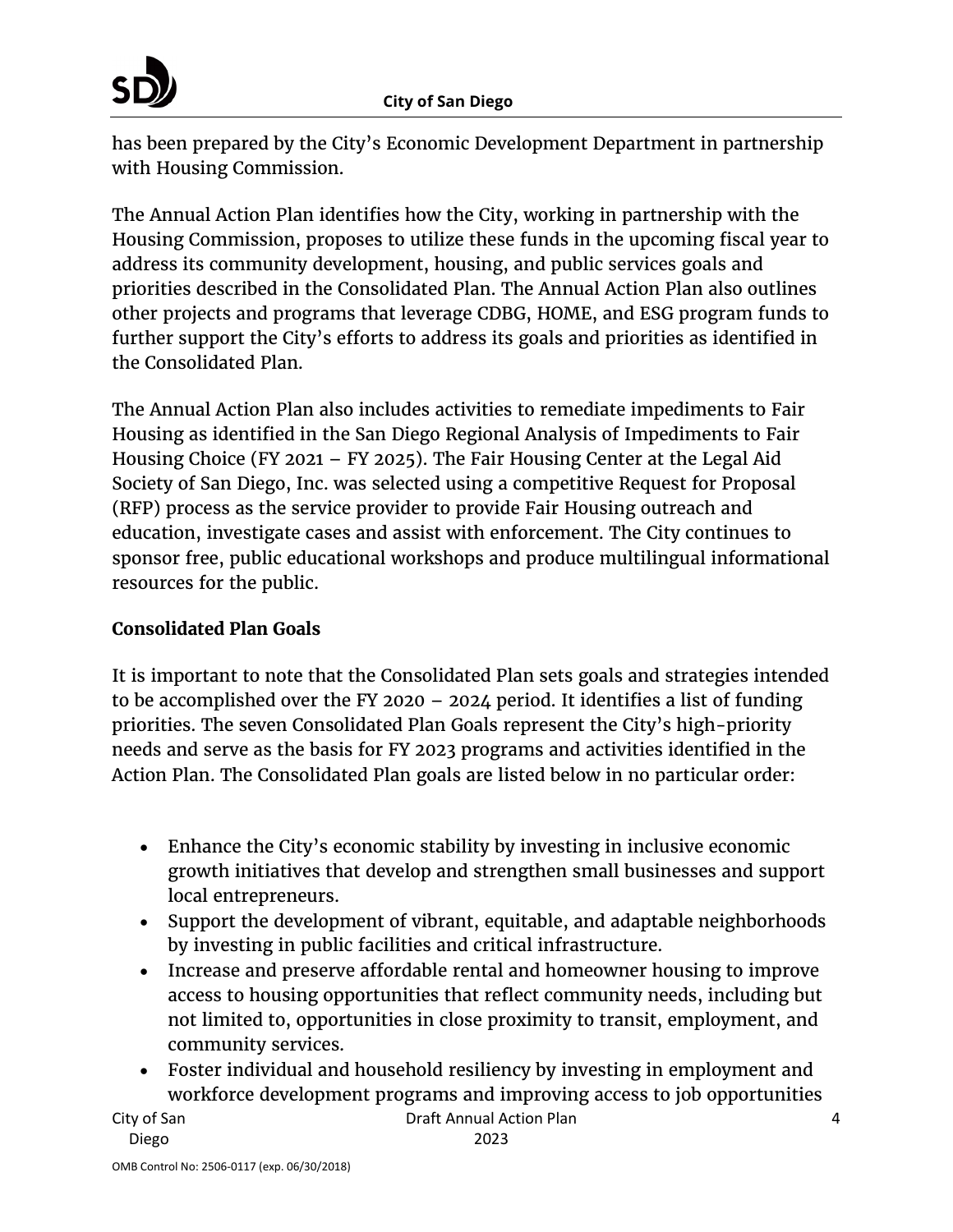

- Assist individuals and families to gain stable housing after experiencing homelessness or a housing crisis by providing appropriate housing and service solutions grounded in best practices.
- Invest in community services that promote equity and serve vulnerable populations including, but not limited to, refugees and recent immigrants, previously incarcerated individuals, veterans, youth, seniors, and food insecure households.
- Finance impactful nonprofit facility improvements to provide new or increased access to programs that serve vulnerable populations or implement sustainability measures.

# **2. Summarize the objectives and outcomes identified in the Plan**

The objectives and outcomes targeted in the Consolidated Plan and this Annual Action Plan in relation to each of the seven goals listed above are detailed in Sections AP-15 and AP-35.

## **3. Evaluation of past performance**

In partnership with numerous non-profit organizations and the San Diego Housing Commission, the City continues to monitor and evaluate the performance of its HUD entitlement programs while ensuring regulatory compliance.

The City recognizes that the evaluation of past performance is critical to ensuring that the City and its sub-recipients are implementing funded activities efficiently and that those activities align with the City's overall strategies and goals. The City considers certain Performance Indicators in its evaluation of project proposals and tracks the performance history of sub-recipients. In addition, the City has completed implementation of ED Grants, an online portal that leverages customer relationship management technology to streamline the grants process and is utilized by City staff, Consolidated Plan Advisory Board (CPAB) reviewers, and subrecipients. The portal supports improved subrecipient performance, program compliance management, from the initial phases of Request for Qualifications and Proposals, award processes, and project management to the benefit of all involved

## **4. Summary of Citizen Participation Process and consultation process**

City of San Diego Draft Annual Action Plan 2023 5 Please note, due to the COVID-19 pandemic, HUD released a series of waivers for Citizen Participation, prompting the City to include virtual and online meetings to replace in person meetings. The City held virtual meetings and released this Annual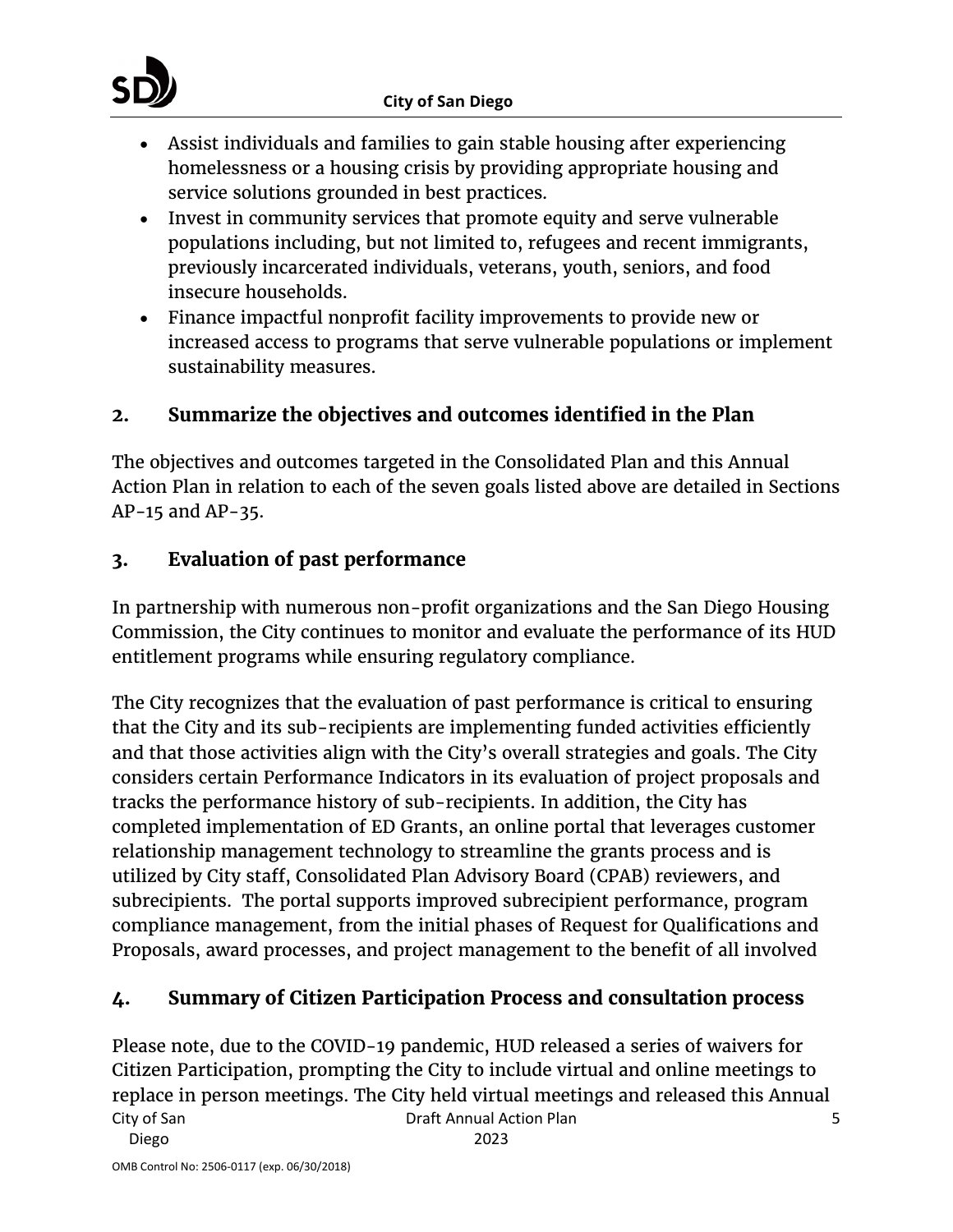Action Plan for a 30-day comment period. Notices, public meetings, and comments received are available in Attachment A. *(Attachment A will be included in the final version of the Annual Action Plan. Please note that a survey was released to capture comments about the Annual Action Plan and the survey link can be found [here.](https://survey123.arcgis.com/share/03bcd63b96314860bc0fb4802f8ec7ac))* 

# **5. Summary of public comments**

Notices, public meetings, and all relevant comments received will be included in the final version of the Annual Action Plan submitted to HUD.

# **6. Summary of comments or views not accepted and the reasons for not accepting them**

A summary of comments not accepted and the reasons for not accepting them will be included in the final version of the Annual Action Plan submitted to HUD.

## **7. Summary**

Not applicable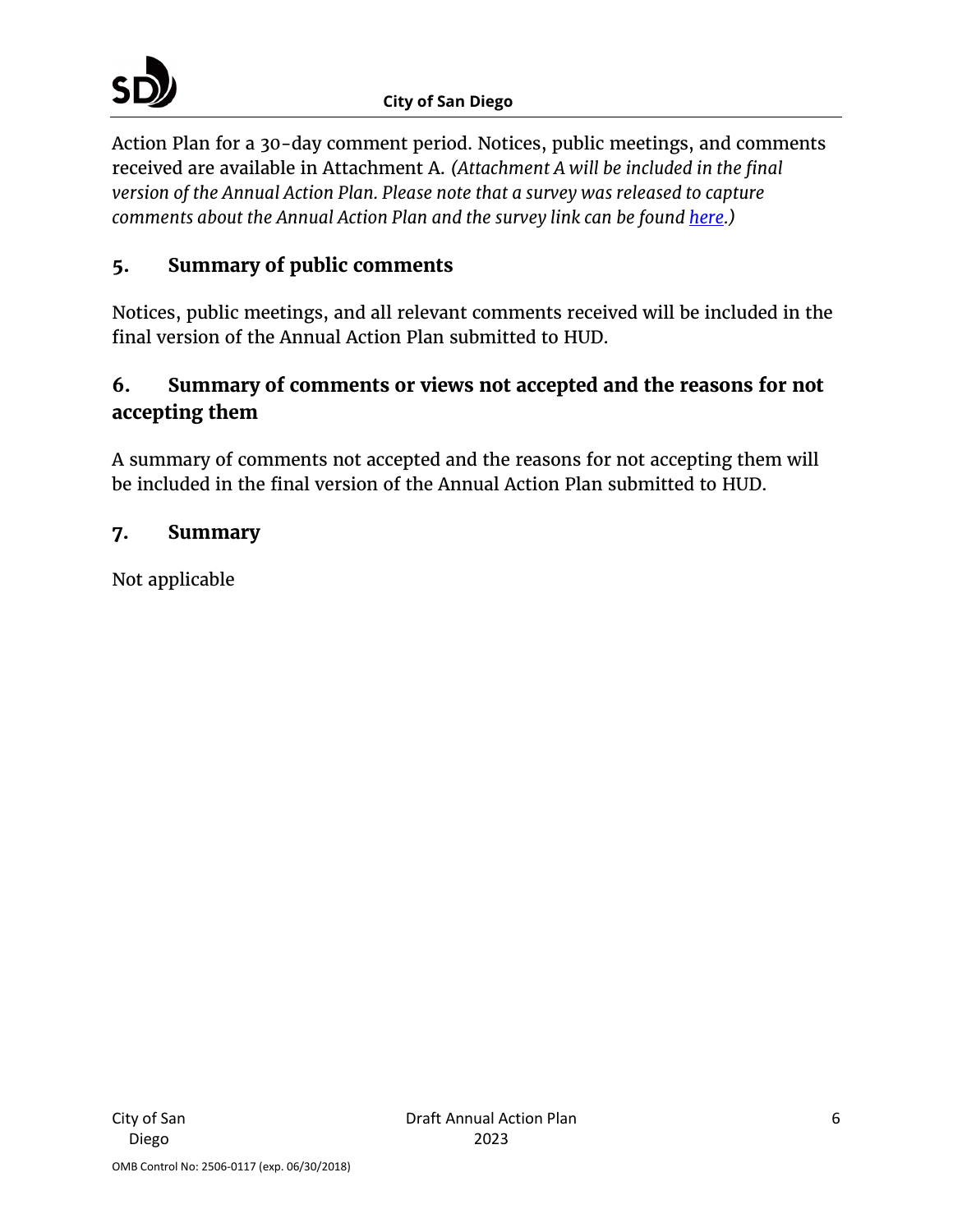

# **PR-05 Lead & Responsible Agencies – 91.200(b)**

# **1. Agency/entity responsible for preparing/administering the Consolidated Plan**

Describe the agency/entity responsible for preparing the Consolidated Plan and those responsible for administration of each grant program and funding source.

| <b>Agency Role</b>        |  | <b>Name</b>      |  | Department/Agency                |
|---------------------------|--|------------------|--|----------------------------------|
|                           |  |                  |  |                                  |
| <b>CDBG Administrator</b> |  | <b>SAN DIEGO</b> |  | Economic Development             |
| <b>HOME Administrator</b> |  | <b>SAN DIEGO</b> |  | <b>SDHC-Economic Development</b> |
| <b>ESG Administrator</b>  |  | <b>SAN DIEGO</b> |  | SDHC-Economic Development        |

**Table 1 – Responsible Agencies**

## <span id="page-6-0"></span>**Narrative (optional)**

The City established a Memorandum of Understanding (MOU) with the San Diego Housing Commission to administer the City's HOME and ESG program for the Fiscal Years 2020-2024 Consolidated Plan period. The Housing Commission works closely with the City to develop the Annual Action Plan. Beginning in FY 2021, the County of San Diego was designated as the Alternative Grantee to administer the HOPWA program. The Housing Commission acts as a subrecipient of the City, while the County receives the HOPWA grant directly from HUD and is responsible for the implementation, operations and administrative functions associated with the HOPWA program. The City's Economic Development Department Community Development Division administers the CDBG program and is also responsible for the overall oversight and coordination of the City's HUD entitlement programs.

## **Consolidated Plan Public Contact Information**

Angela Nazareno Clark Program Manager Community Development Division (619) 533-6510 anazareno@sandiego.gov

City of San Diego

Draft Annual Action Plan 2023

7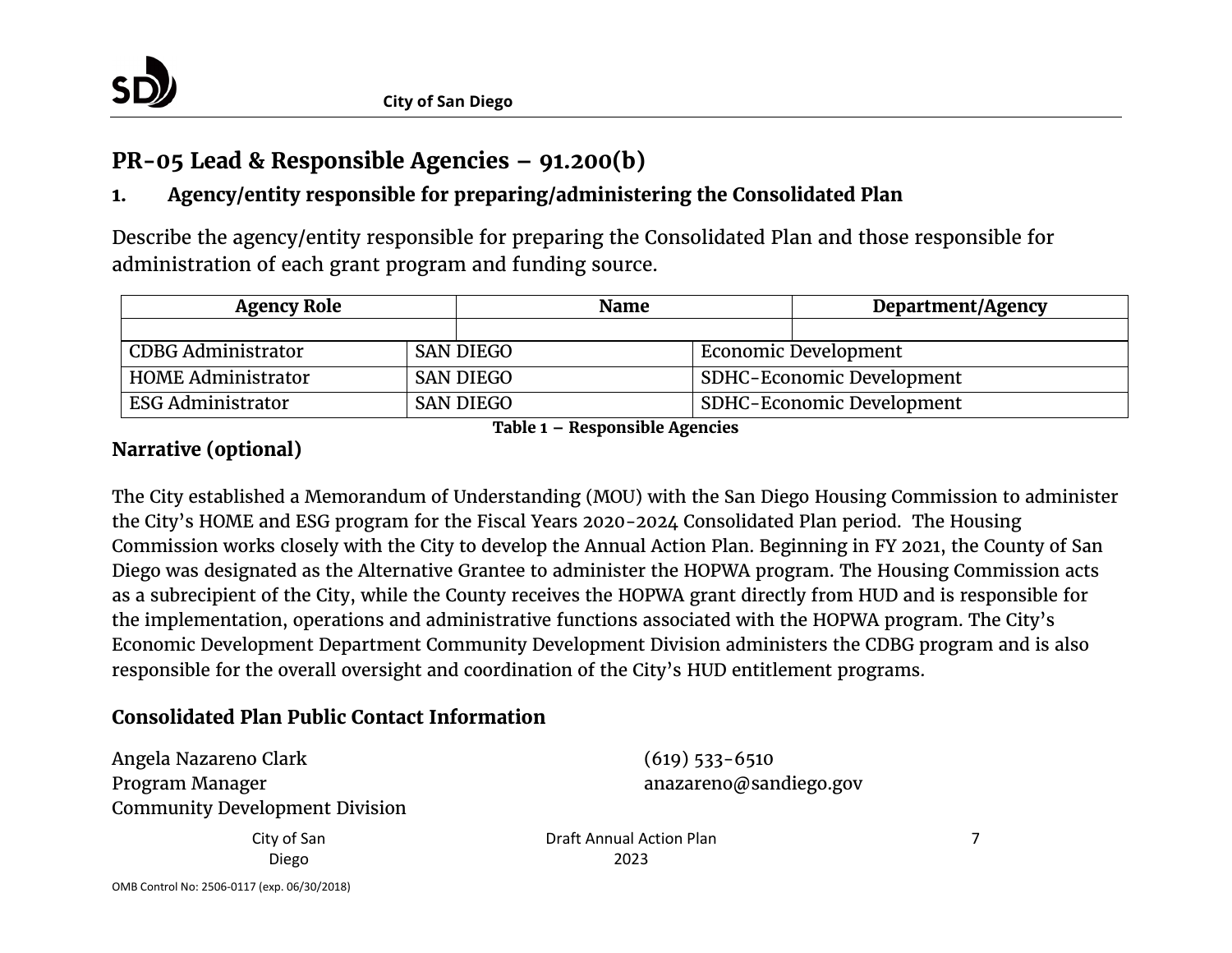# <span id="page-7-0"></span>**AP-10 Consultation – 91.100, 91.200(b), 91.215(l)**

## **1. Introduction**

See below

# **Provide a concise summary of the jurisdiction's activities to enhance coordination between public and assisted housing providers and private and governmental health, mental health and service agencies (91.215(l))**

For the Fiscal Years 2020-2024 Consolidated Plan, the City conducted engaged stakeholders and key partners as part of an extensive citizen community participation effort. The City received input from elected officials, City departments, local nonprofit organizations, community stakeholders, and entitlement program beneficiaries. 344 participants provided input on the Consolidated Plan's goals and priorities through a total of 16 meetings held throughout San Diego. In addition to the community and stakeholder consultation meetings, 1,186 respondents to an online Community Needs Survey posted on the City's website. Input received informed the development of the priorities and strategies contained within the fiveyear Consolidated Plan.

The City's public engagement strategies included forming community outreach partnerships with public and assisted housing, service agencies, and mental health providers; workforce and business developers; and community advocates. Of the 16 total meetings held, eight meetings were Consolidated Plan Community Forums targeted to the public at large with the remaining eight conducted as stakeholder sessions with specific needs.

Through these efforts, the City was able to solicit input from the community at large and to encourage further collaboration in determining present and future needs.

Results of the valuable input received from community forums and surveys were published on<http://www.sandiego.gov/cdbg> and reported publicly to the CPAB and the San Diego City Council. Each segment of the community outreach and planning process was transparent to ensure the public knew their input was being collected, reviewed, and considered as part of the planning process.

The City collaborates with the San Diego Housing Commission staff to implement the policies, programs, and projects identified in the Consolidated Plan. The discussions further inform locally driven approaches for delivering services and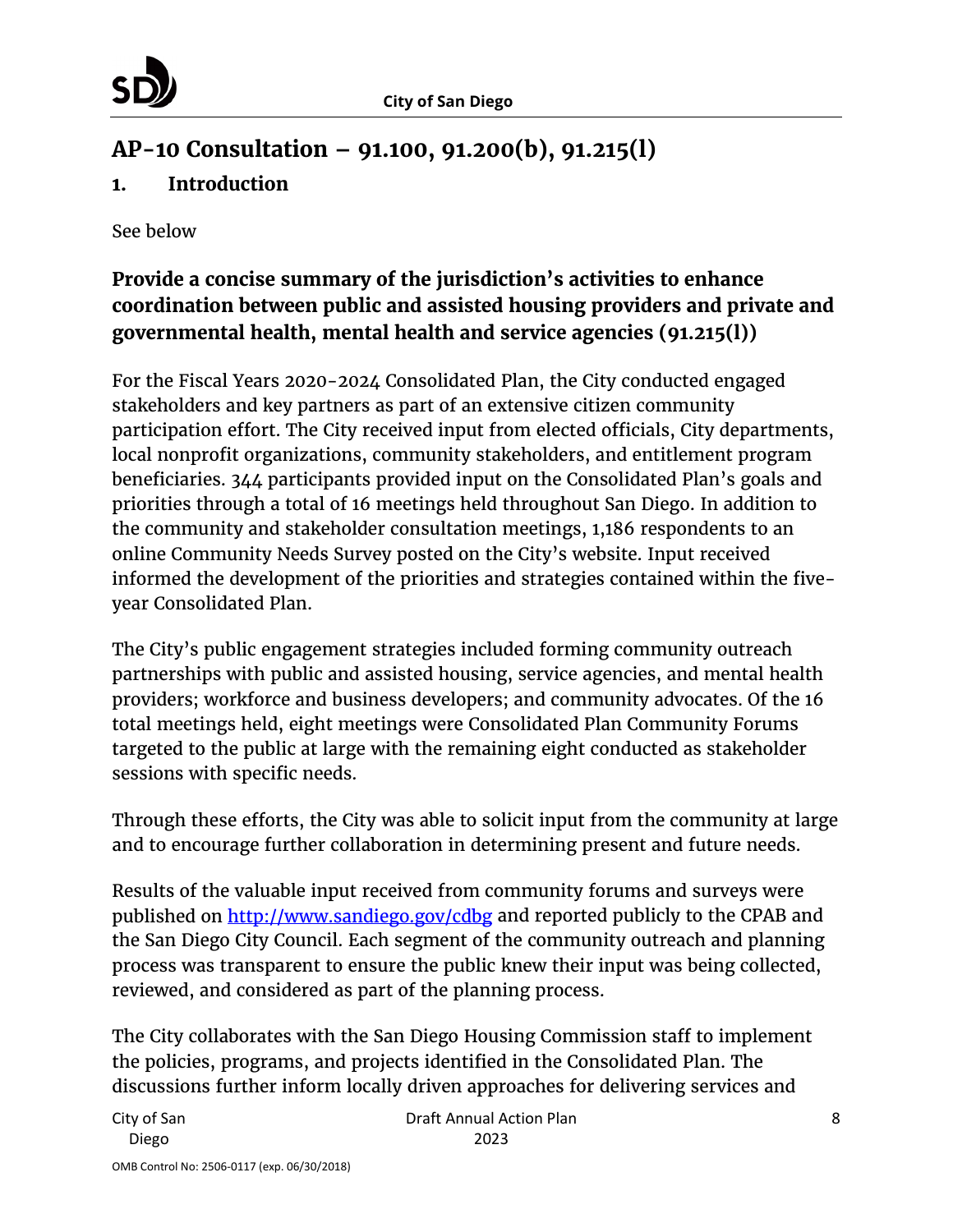

housing options to homeless individuals and families within San Diego to ensure meaningful outcomes.

The City's Community Development Division (CDD) will continue to collaborate with all partners, including the San Diego Housing Commission, to enhance inclusive economic development efforts and better meet the needs of low-and-moderate income residents.

**Describe coordination with the Continuum of Care and efforts to address the needs of homeless persons (particularly chronically homeless individuals and families, families with children, veterans, and unaccompanied youth) and persons at risk of homelessness.**

Under HUD's authorization, the Regional Task Force on Homelessness (RTFH) serves as the infrastructure organization and lead agency for the Regional Continuum of Care (CoC). As the lead agency, RTFH annually submits a collaborative application for HUD funding for our region to support local efforts and programs designed to serve an array of homeless person, with a focus that is rare, brief, and non-recurring. Programs serve the holistic needs of the population through the provision of supportive services, housing solutions, and referrals to resources geared towards housing stability and self-reliance. Coordinating efforts to prioritize the most vulnerable for limited resources is critical to the homeless response system.

The RTFH's jurisdiction includes all geographies within the County of San Diego, including 18 incorporated areas and all unincorporated areas. The synergy and informed coordination occurring within this structure benefits homeless persons and those at risk of homeless by ensuring existing resources are leveraged to maximum potential, thus providing increased opportunities to serve greater numbers of persons.

The RTFH is the regional planning body and the Homeless Management Information System (HMIS) data system administer. Providing annual reports and data to drive decisions, prioritization, and performance of the homeless crisis response system.

The RTFH Governance Advisory Board (GAC) evaluates and recommends change to improve the structure and ensure it is meeting the mission. The GAC also provides the strategic focus for ending homelessness by establishing funding policies and priorities, determining best practices, pursuing a holistic system approach to addressing homelessness, and reviewing outputs and outcomes to inform future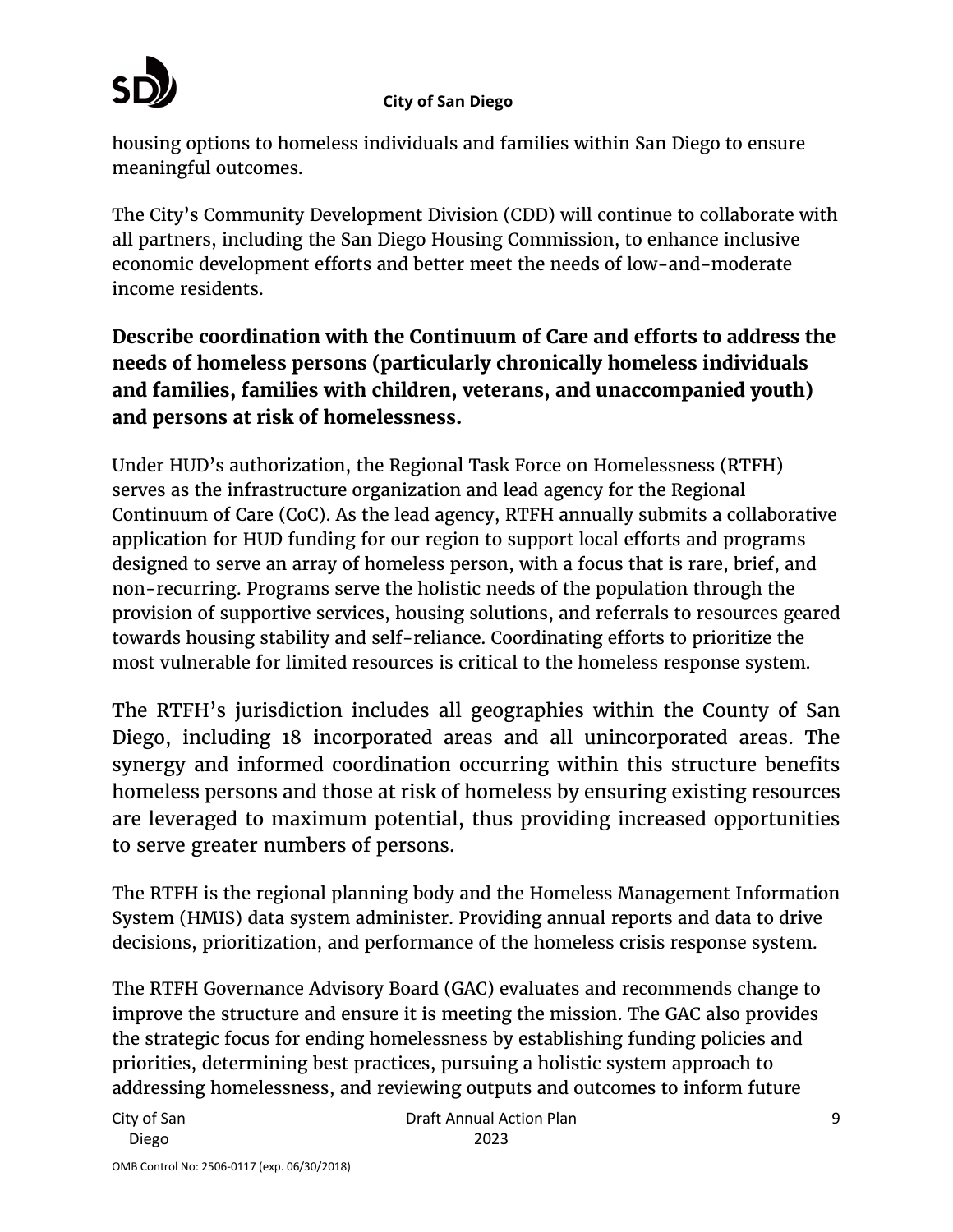programming strategies. Additionally, the GAC reviews Advisory Board member nominations and provides recommendations to the Advisory Board. The City has been represented by the San Diego Housing Commission and actively participates in the Opening Doors leadership group, and other CoC Advisory Board committees such as the Ad Hoc Committee to Address Homelessness Among Black San Diegans. The City utilizes these partnerships to develop cooperative plans and strategies to effectively leverage resources for the provision of emergency shelters and repaid rehousing services.

# **Describe consultation with the Continuum(s) of Care that serves the jurisdiction's area in determining how to allocate ESG funds, develop performance standards for and evaluate outcomes of projects and activities assisted by ESG funds, and develop funding, policies and procedures for the operation and administration of HMIS**

The RTFH coordinates the prioritization and use of ESG funds to meet the local needs of San Diegans experiencing homelessness. Funds are allocated to the San Diego Housing Commission, on behalf of the City, in order to design programs consistent with federal and local requirements while efficiently distributing funds. Effective administration of the ESG funds is ensured via an ESG Policy and Operations Guide, CoC written standards and CoC policies such as the Rapid Rehousing policies, created by the RTFH, which serves as a practical guide to applying local standards and procedures for the utilization and distribution of ESG funds. Further, the guide includes federal, state, and local ESG policies and regulations to inform the administration of the funds.

The San Diego Housing Commission consults with the RTFH to establish standard outcomes for the homeless programs funded with ESG. Open and informative dialogue memorialize minimum performance thresholds, meaningful measures to achieve the region's broader goals, and the anticipated outcomes. The RTFH advises the San Diego Housing Commission on the expectations and responsibilities of administering the ESG funds. The San Diego Housing Commission in-turn translates the information into best practices, programmatic requirements, and goals as subrecipient contract elements.

## **Setting Performance Outcomes**

City of San Draft Annual Action Plan The San Diego Housing Commission sets performance outcomes for subrecipient contracts according to national best practices, RTFH community standards, and methodologies that incorporate regional factors. Although inputs are important to determining compliance on a contractual level, meaningful outcomes detailing the

Diego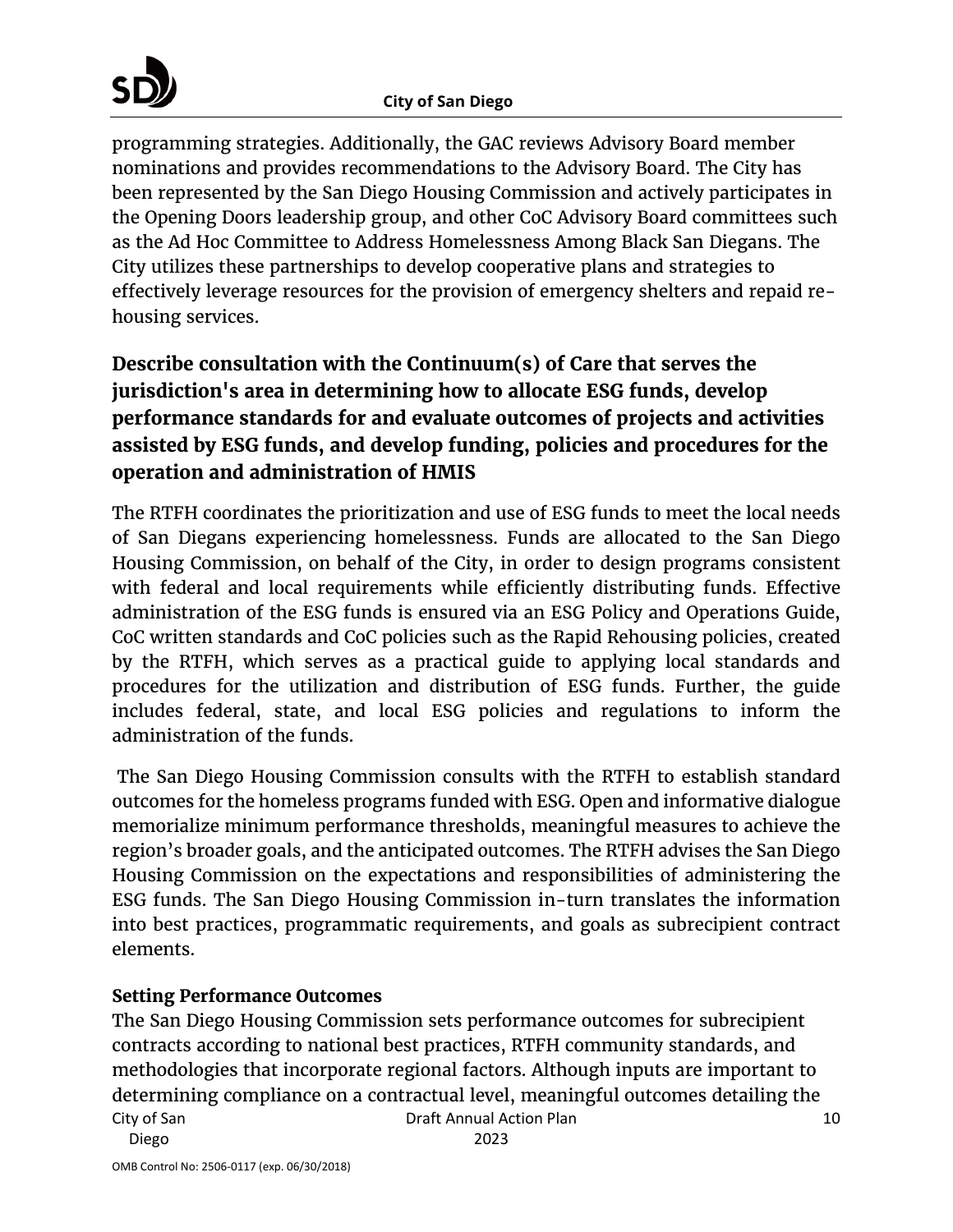impact on the client's journey towards overarching self-sufficiency, such as increased housing stability and the self-motivated utilization of community resources to maintain stability, provide a meaningful context for quantifying the impact of the programs on an individual and aggregate level.

# **Operating and Administrating Homeless Management Information System (HMIS)**

The Homeless Management Information System (HMIS) is an effective relational database for coordinating client services, and aggregate data collected is used to inform community planning and public policy, and increasing collaboration across agencies. Multiple data reports from HMIS are produced by RTFH to assist with targeting services and housing solutions appropriately to the client and the community needs. These reports include an annual point in time count (PITC), housing inventory chart (HIC), annual Longitudinal System Analysis (LSA), individual program's annual performance reports (APR) and the 7 HUD system performance measures. HMIS data is available on the RTFH website and custom reporting is supported. This data is used by government office, service providers, as well as used to inform advocacy efforts, create innovative and strategic approaches, apply uniform reporting standards, and analyzing the overall programmatic impact on reducing homelessness in the City.

**2. Describe Agencies, groups, organizations and others who participated in the process and describe the jurisdiction's consultations with housing, social service agencies and other entities**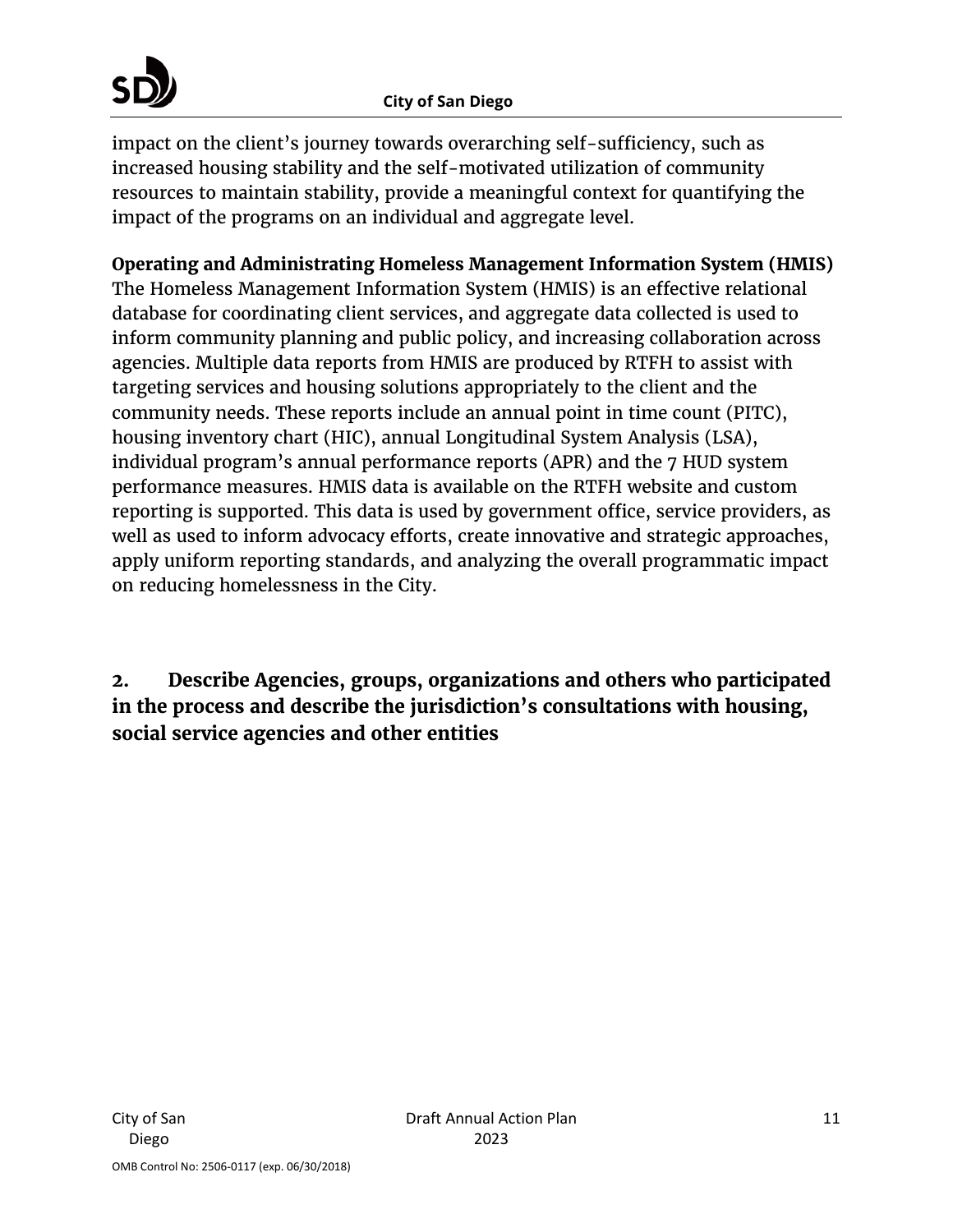

## **Table 2 – Agencies, groups, organizations who participated**

| $\mathbf{1}$   | Agency/Group/Organization                                                                                                                                                      | City of San Diego                                                                                                                                                                                                                                                                                                                                                                                                             |
|----------------|--------------------------------------------------------------------------------------------------------------------------------------------------------------------------------|-------------------------------------------------------------------------------------------------------------------------------------------------------------------------------------------------------------------------------------------------------------------------------------------------------------------------------------------------------------------------------------------------------------------------------|
|                | <b>Agency/Group/Organization Type</b>                                                                                                                                          | Other government - Local<br>Civic Leaders                                                                                                                                                                                                                                                                                                                                                                                     |
|                | What section of the Plan was addressed by<br>Consultation?                                                                                                                     | <b>Housing Need Assessment</b><br><b>Public Housing Needs</b><br>Homeless Needs - Chronically homeless<br>Homeless Needs - Families with children<br>Homelessness Needs - Veterans<br>Homelessness Needs - Unaccompanied youth<br>Homelessness Strategy<br>Non-Homeless Special Needs<br><b>HOPWA Strategy</b><br><b>Market Analysis</b><br><b>Economic Development</b><br>Anti-poverty Strategy<br>Lead-based Paint Strategy |
|                | <b>Briefly describe how the</b><br>Agency/Group/Organization was consulted.<br>What are the anticipated outcomes of the<br>consultation or areas for improved<br>coordination? | The City's General Plan is its constitution for development.<br>It is comprised of ten elements that provide a<br>comprehensive slate of citywide policies and further the<br>City of Villages smart growth strategy for growth and<br>development.                                                                                                                                                                           |
| $\overline{2}$ | Agency/Group/Organization                                                                                                                                                      | City of San Diego City Council                                                                                                                                                                                                                                                                                                                                                                                                |
|                | <b>Agency/Group/Organization Type</b>                                                                                                                                          | Other government - Local                                                                                                                                                                                                                                                                                                                                                                                                      |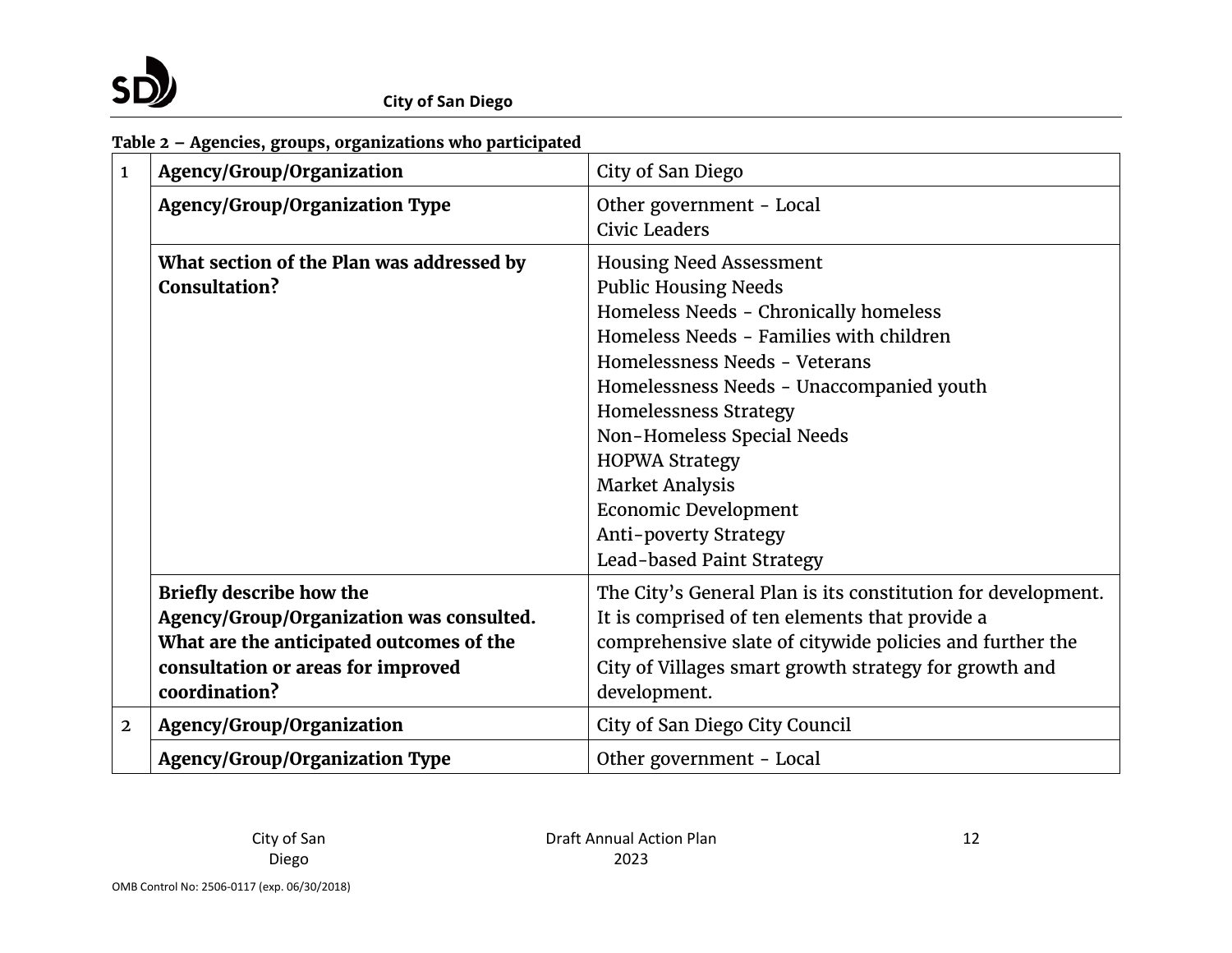

|                | What section of the Plan was addressed by<br>Consultation?                                                                                                                     | <b>Housing Need Assessment</b><br><b>Public Housing Needs</b><br>Homeless Needs - Chronically homeless<br>Homeless Needs - Families with children<br>Homelessness Needs - Veterans<br>Homelessness Needs - Unaccompanied youth<br>Homelessness Strategy<br>Non-Homeless Special Needs<br><b>Market Analysis</b><br><b>Economic Development</b><br>Anti-poverty Strategy<br>Lead-based Paint Strategy |
|----------------|--------------------------------------------------------------------------------------------------------------------------------------------------------------------------------|------------------------------------------------------------------------------------------------------------------------------------------------------------------------------------------------------------------------------------------------------------------------------------------------------------------------------------------------------------------------------------------------------|
|                | <b>Briefly describe how the</b><br>Agency/Group/Organization was consulted.<br>What are the anticipated outcomes of the<br>consultation or areas for improved<br>coordination? | The legislative branch of government for the City of San<br>Diego.                                                                                                                                                                                                                                                                                                                                   |
| $\overline{3}$ | Agency/Group/Organization                                                                                                                                                      | City of San Diego City Council Infrastructure Committee                                                                                                                                                                                                                                                                                                                                              |
|                | <b>Agency/Group/Organization Type</b>                                                                                                                                          | Other government - Local                                                                                                                                                                                                                                                                                                                                                                             |
|                | What section of the Plan was addressed by<br>Consultation?                                                                                                                     | <b>Housing Need Assessment</b>                                                                                                                                                                                                                                                                                                                                                                       |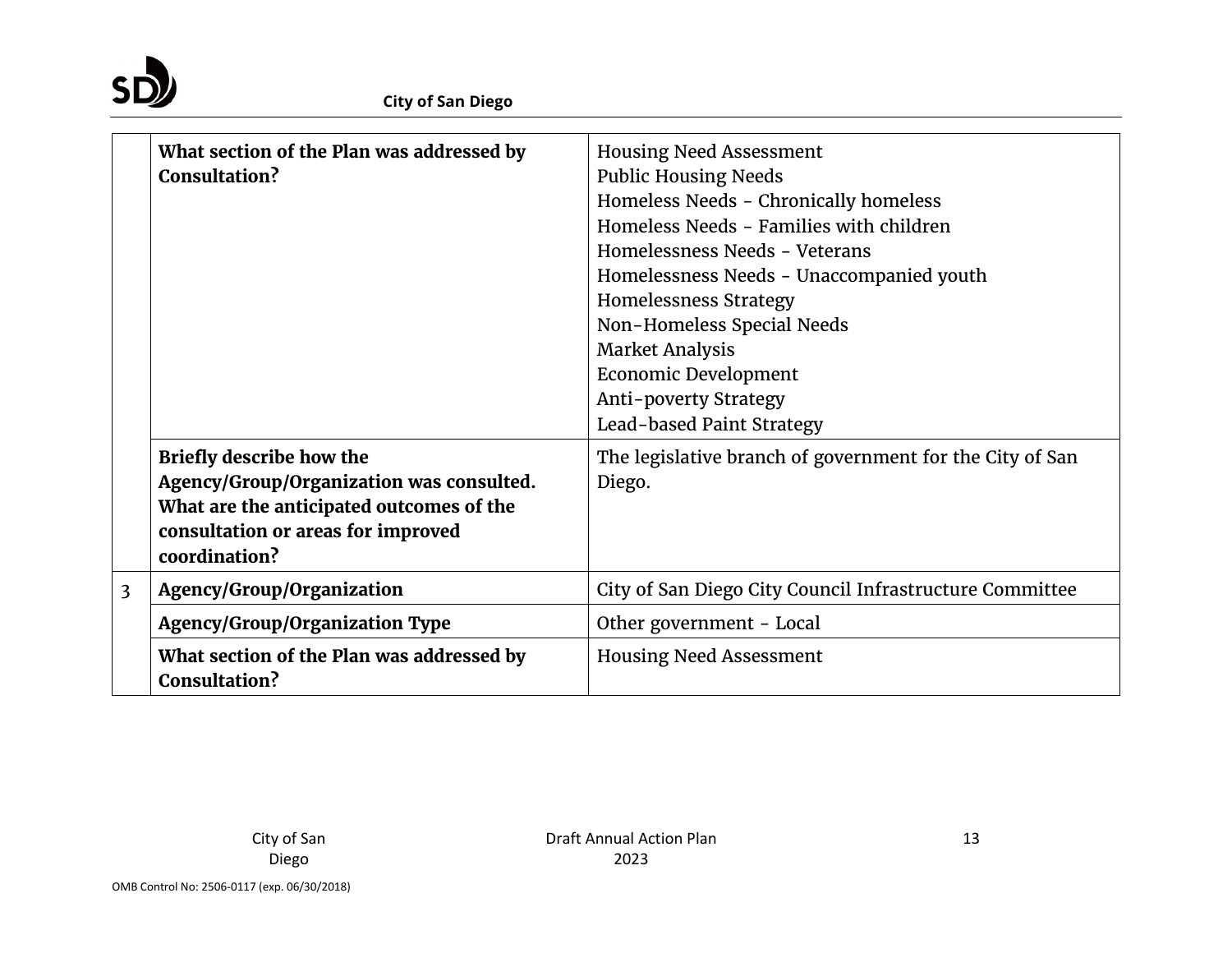

|                | <b>Briefly describe how the</b><br>Agency/Group/Organization was consulted.<br>What are the anticipated outcomes of the<br>consultation or areas for improved<br>coordination? | The Infrastructure Committees responsibility includes<br>individual infrastructure projects related to water,<br>wastewater, stormwater, and parks.                                                                                                                                                                                                                                |
|----------------|--------------------------------------------------------------------------------------------------------------------------------------------------------------------------------|------------------------------------------------------------------------------------------------------------------------------------------------------------------------------------------------------------------------------------------------------------------------------------------------------------------------------------------------------------------------------------|
| $\overline{4}$ | Agency/Group/Organization                                                                                                                                                      | City of San Diego City Council Public Safety and Livable<br>Neighborhoods Committee                                                                                                                                                                                                                                                                                                |
|                | <b>Agency/Group/Organization Type</b>                                                                                                                                          | Other government - Local                                                                                                                                                                                                                                                                                                                                                           |
|                | What section of the Plan was addressed by<br>Consultation?                                                                                                                     | <b>Housing Need Assessment</b><br><b>Public Housing Needs</b><br>Homeless Needs - Chronically homeless<br>Homeless Needs - Families with children<br>Homelessness Needs - Veterans<br>Homelessness Needs - Unaccompanied youth<br><b>Homelessness Strategy</b><br>Non-Homeless Special Needs<br><b>Market Analysis</b><br><b>Economic Development</b><br>Lead-based Paint Strategy |
|                | <b>Briefly describe how the</b>                                                                                                                                                | The Public Safety and Livable Neighborhoods Committees                                                                                                                                                                                                                                                                                                                             |
|                | Agency/Group/Organization was consulted.                                                                                                                                       | scope includes Police, Fire, Neighborhood Parks,                                                                                                                                                                                                                                                                                                                                   |
|                | What are the anticipated outcomes of the<br>consultation or areas for improved<br>coordination?                                                                                | Community Development Block Grants, Code Enforcement,<br>Libraries, and so forth.                                                                                                                                                                                                                                                                                                  |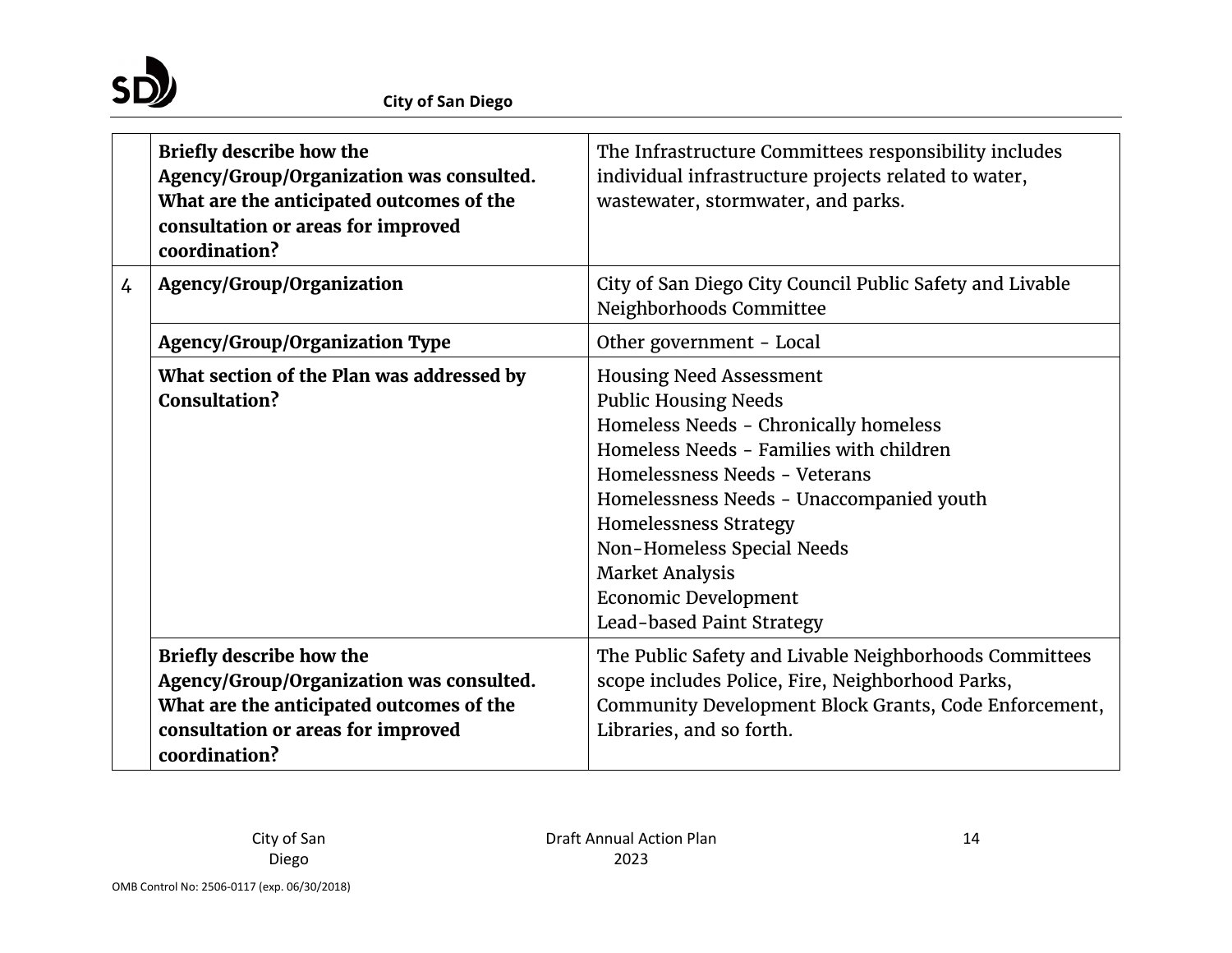

| 5 | Agency/Group/Organization                                                                                                                                                      | Consolidated Plan Advisory Board (CPAB)                                                                                                                                                                                                                                                                                                             |
|---|--------------------------------------------------------------------------------------------------------------------------------------------------------------------------------|-----------------------------------------------------------------------------------------------------------------------------------------------------------------------------------------------------------------------------------------------------------------------------------------------------------------------------------------------------|
|   | <b>Agency/Group/Organization Type</b>                                                                                                                                          | Other government - Local<br><b>Business and Civic Leaders</b>                                                                                                                                                                                                                                                                                       |
|   | What section of the Plan was addressed by<br>Consultation?                                                                                                                     | <b>Housing Need Assessment</b><br>Homeless Needs - Chronically homeless<br>Homeless Needs - Families with children<br>Homelessness Needs - Veterans<br>Homelessness Needs - Unaccompanied youth<br><b>Homelessness Strategy</b><br>Non-Homeless Special Needs<br><b>Market Analysis</b><br><b>Economic Development</b><br>Lead-based Paint Strategy |
|   | <b>Briefly describe how the</b><br>Agency/Group/Organization was consulted.<br>What are the anticipated outcomes of the<br>consultation or areas for improved<br>coordination? | The CPAB was established by the City Council via Ordinance<br>No. 0-19963 (codified in Sections 26.210-26.2113 of the<br>Municipal Code) to provide advice and recommendations on<br>all policy issues relating to the federal entitlement grant<br>programs discussed in the City's Consolidated Plan and<br><b>Annual Action Plan.</b>            |
| 6 | Agency/Group/Organization                                                                                                                                                      | City of San Diego Community Planners Committee                                                                                                                                                                                                                                                                                                      |
|   | <b>Agency/Group/Organization Type</b>                                                                                                                                          | Planning organization<br><b>Business and Civic Leaders</b>                                                                                                                                                                                                                                                                                          |
|   | What section of the Plan was addressed by<br>Consultation?                                                                                                                     | <b>Housing Need Assessment</b>                                                                                                                                                                                                                                                                                                                      |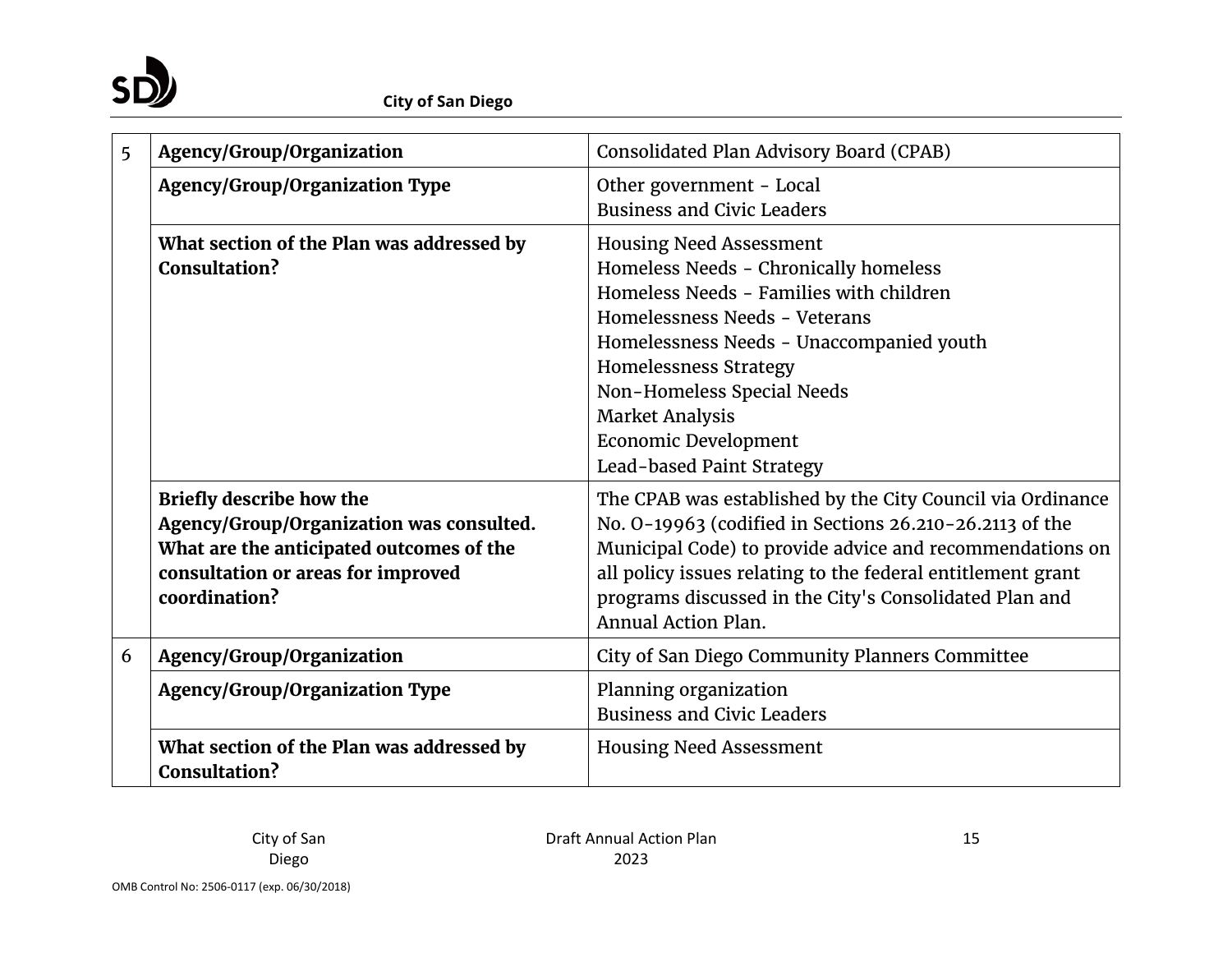

|   | <b>Briefly describe how the</b><br>Agency/Group/Organization was consulted.<br>What are the anticipated outcomes of the<br>consultation or areas for improved<br>coordination? | The Community Planners Committee (CPC) was instituted<br>to ensure communication and to solicit citizen input on<br>citywide issues among the various planning groups in the<br>City under the direction of Council Policy 600-09.         |
|---|--------------------------------------------------------------------------------------------------------------------------------------------------------------------------------|--------------------------------------------------------------------------------------------------------------------------------------------------------------------------------------------------------------------------------------------|
| 7 | Agency/Group/Organization                                                                                                                                                      | City of San Diego Park and Recreation Board                                                                                                                                                                                                |
|   | <b>Agency/Group/Organization Type</b>                                                                                                                                          | Other government - Local<br><b>Business and Civic Leaders</b>                                                                                                                                                                              |
|   | What section of the Plan was addressed by<br>Consultation?                                                                                                                     | <b>Housing Need Assessment</b>                                                                                                                                                                                                             |
|   | <b>Briefly describe how the</b><br>Agency/Group/Organization was consulted.<br>What are the anticipated outcomes of the<br>consultation or areas for improved<br>coordination? | The Park and Recreation Board were chartered by the City<br>to serve as an advisory board on matters relating to the<br>acquisition, development, maintenance, and operation of<br>parks beaches and recreation properties and facilities. |
| 8 | Agency/Group/Organization                                                                                                                                                      | Capital Improvements Program Review and Advisory<br>Committee (CIPRAC)                                                                                                                                                                     |
|   | <b>Agency/Group/Organization Type</b>                                                                                                                                          | Other government - Local                                                                                                                                                                                                                   |
|   | What section of the Plan was addressed by<br>Consultation?                                                                                                                     | <b>Housing Need Assessment</b>                                                                                                                                                                                                             |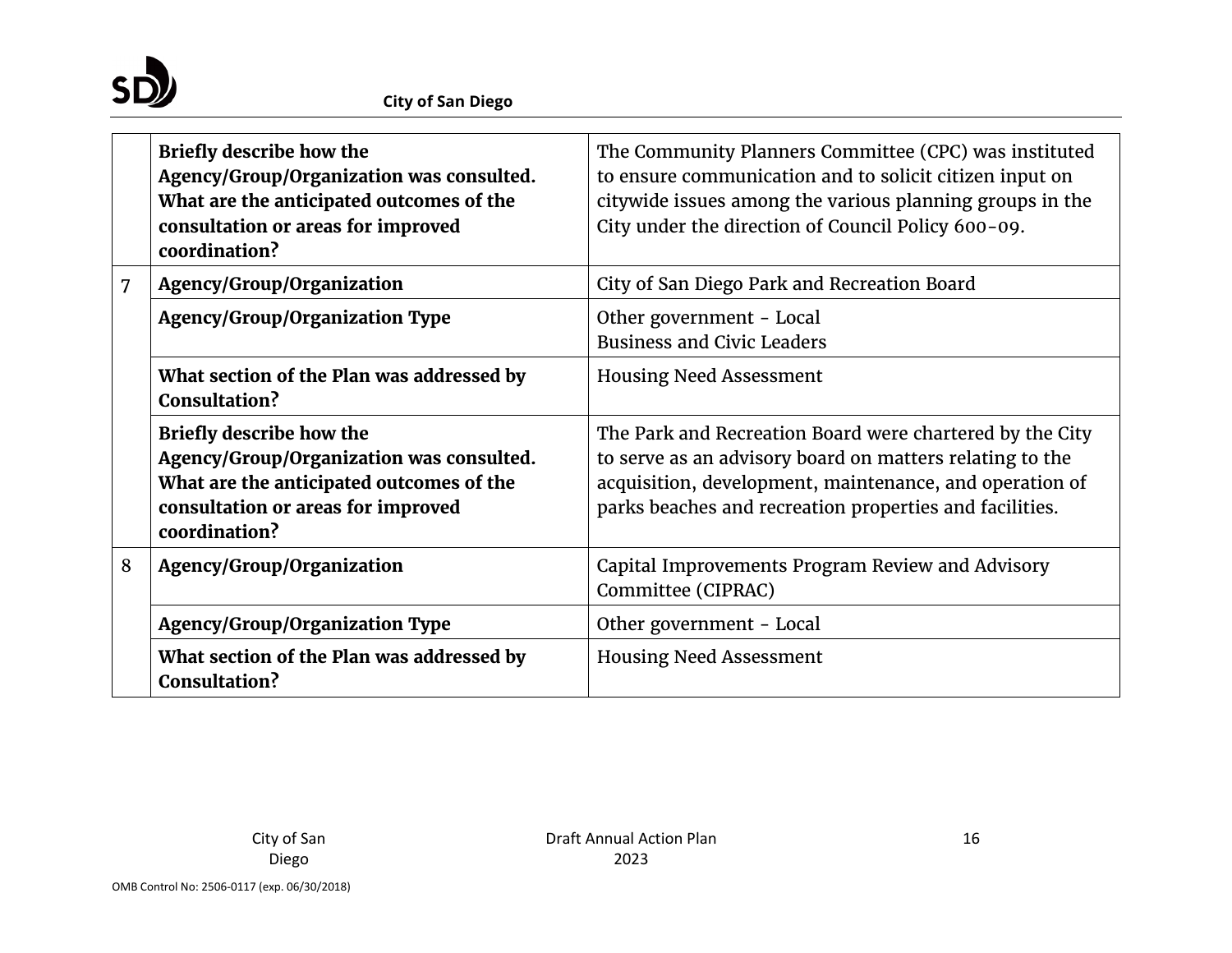

|    | <b>Briefly describe how the</b><br>Agency/Group/Organization was consulted.<br>What are the anticipated outcomes of the<br>consultation or areas for improved<br>coordination? | This advisory committee reviews proposed Capital<br>Improvements Program (CIP) projects from a citywide<br>perspective, providing the Mayor with proposed CIP budget<br>recommendations and CIP project prioritization<br>recommendations.                                                                                                                |
|----|--------------------------------------------------------------------------------------------------------------------------------------------------------------------------------|-----------------------------------------------------------------------------------------------------------------------------------------------------------------------------------------------------------------------------------------------------------------------------------------------------------------------------------------------------------|
| 9  | Agency/Group/Organization                                                                                                                                                      | Joint City/County HIV/AIDS Housing Committee                                                                                                                                                                                                                                                                                                              |
|    | <b>Agency/Group/Organization Type</b>                                                                                                                                          | Services-Persons with HIV/AIDS<br>Services-Health<br>Other government - County                                                                                                                                                                                                                                                                            |
|    | What section of the Plan was addressed by<br>Consultation?                                                                                                                     | <b>HOPWA Strategy</b>                                                                                                                                                                                                                                                                                                                                     |
|    | <b>Briefly describe how the</b><br>Agency/Group/Organization was consulted.<br>What are the anticipated outcomes of the<br>consultation or areas for improved<br>coordination? | The Joint City-County HIV/AIDS Housing Committee serves<br>as an advisory body to the County of San Diego Housing<br>and Community Development Services (HCDS). The<br>Committee is the primary means of community<br>participation in the planning and decisions-making process<br>of the Housing Opportunities for Person with AIDS<br>(HOPWA) program. |
| 10 | Agency/Group/Organization                                                                                                                                                      | San Diego Regional Alliance for Fair Housing                                                                                                                                                                                                                                                                                                              |
|    | <b>Agency/Group/Organization Type</b>                                                                                                                                          | Service-Fair Housing                                                                                                                                                                                                                                                                                                                                      |
|    | What section of the Plan was addressed by<br><b>Consultation?</b>                                                                                                              | <b>Housing Need Assessment</b><br><b>Public Housing Needs</b>                                                                                                                                                                                                                                                                                             |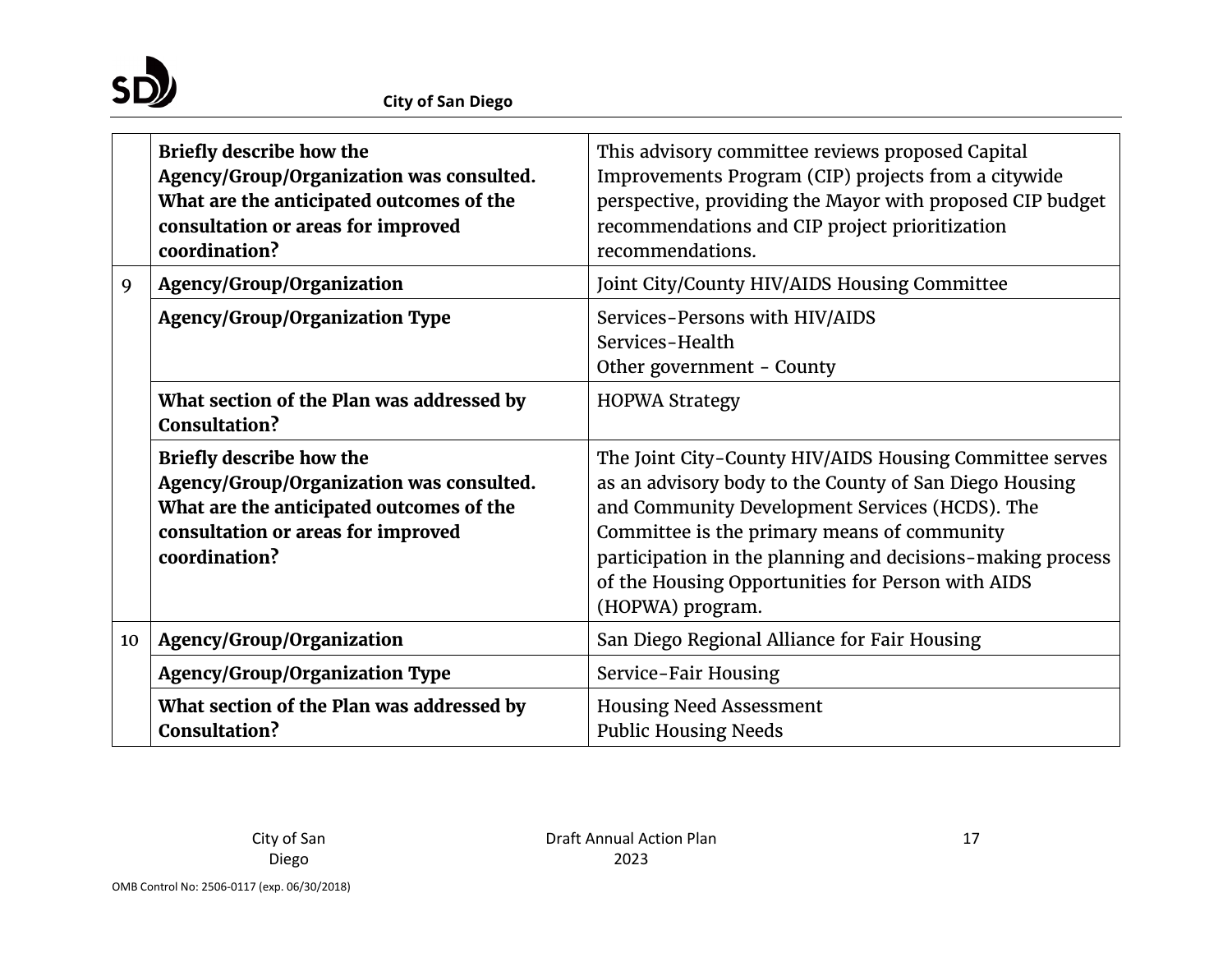

|    | <b>Briefly describe how the</b><br>Agency/Group/Organization was consulted.<br>What are the anticipated outcomes of the<br>consultation or areas for improved<br>coordination? | The San Diego Regional Alliance for Fair Housing is a<br>dedicated group of professionals working together to<br>ensure that all residents in San Diego County have equal<br>access to housing. It is comprised of members of the fair<br>housing community, government entities, enforcement<br>agencies and housing providers.                                                                                              |
|----|--------------------------------------------------------------------------------------------------------------------------------------------------------------------------------|-------------------------------------------------------------------------------------------------------------------------------------------------------------------------------------------------------------------------------------------------------------------------------------------------------------------------------------------------------------------------------------------------------------------------------|
| 11 | Agency/Group/Organization                                                                                                                                                      | San Diego HIV Health Services Planning Council                                                                                                                                                                                                                                                                                                                                                                                |
|    | <b>Agency/Group/Organization Type</b>                                                                                                                                          | Services-Persons with HIV/AIDS                                                                                                                                                                                                                                                                                                                                                                                                |
|    | What section of the Plan was addressed by<br><b>Consultation?</b>                                                                                                              | <b>HOPWA Strategy</b>                                                                                                                                                                                                                                                                                                                                                                                                         |
|    | <b>Briefly describe how the</b><br>Agency/Group/Organization was consulted.<br>What are the anticipated outcomes of the<br>consultation or areas for improved<br>coordination? | The HIV Health Services Planning Council makes the final<br>decisions that affect Ryan White HIV/AIDS Treatment<br>Extension Act of 2009 (RWTEA) services throughout San<br>Diego County including which services to fund, by service<br>category (not specific providers of care); how much funding<br>to allocate to each service category; and how the services<br>should be delivered and how shall receive the services. |
| 12 | Agency/Group/Organization                                                                                                                                                      | COUNTY OF SAN DIEGO HOUSING AUTHORITY                                                                                                                                                                                                                                                                                                                                                                                         |
|    | <b>Agency/Group/Organization Type</b>                                                                                                                                          | Services - Housing<br>Other government - County                                                                                                                                                                                                                                                                                                                                                                               |
|    | What section of the Plan was addressed by<br>Consultation?                                                                                                                     | <b>Housing Need Assessment</b><br><b>Public Housing Needs</b><br><b>Homelessness Strategy</b>                                                                                                                                                                                                                                                                                                                                 |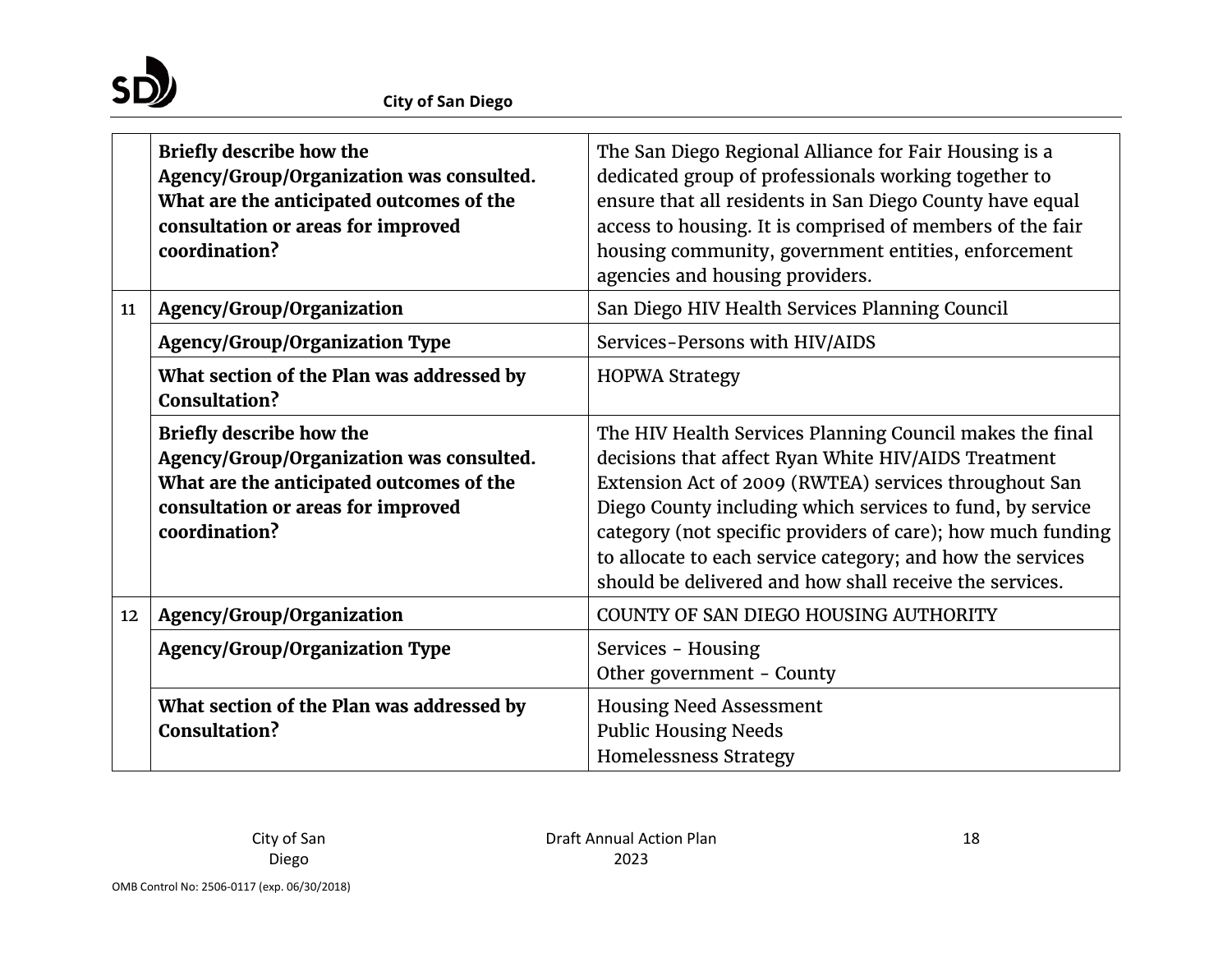

|                 | <b>Briefly describe how the</b><br>Agency/Group/Organization was consulted.<br>What are the anticipated outcomes of the<br>consultation or areas for improved<br>coordination? | The County Department of Housing and Community<br>Development Services improves neighborhoods by assisting<br>low-income residents, increasing the supply of affordable,<br>safe housing and rehabilitating residential properties in<br>San Diego County.                                                                                                                                                            |
|-----------------|--------------------------------------------------------------------------------------------------------------------------------------------------------------------------------|-----------------------------------------------------------------------------------------------------------------------------------------------------------------------------------------------------------------------------------------------------------------------------------------------------------------------------------------------------------------------------------------------------------------------|
| 13 <sup>7</sup> | Agency/Group/Organization                                                                                                                                                      | 211 San Diego                                                                                                                                                                                                                                                                                                                                                                                                         |
|                 | <b>Agency/Group/Organization Type</b>                                                                                                                                          | Services - Housing<br>Services-Children<br>Services-Elderly Persons<br>Services-Persons with Disabilities<br>Services-Persons with HIV/AIDS<br>Services-Victims of Domestic Violence<br>Services-homeless<br>Services-Health<br>Services-Education<br>Services-Employment<br>Service-Fair Housing<br>Services - Victims<br>Services - Broadband Internet Service Providers<br>Services - Narrowing the Digital Divide |
|                 | What section of the Plan was addressed by<br><b>Consultation?</b>                                                                                                              | <b>Geographic Targeting</b>                                                                                                                                                                                                                                                                                                                                                                                           |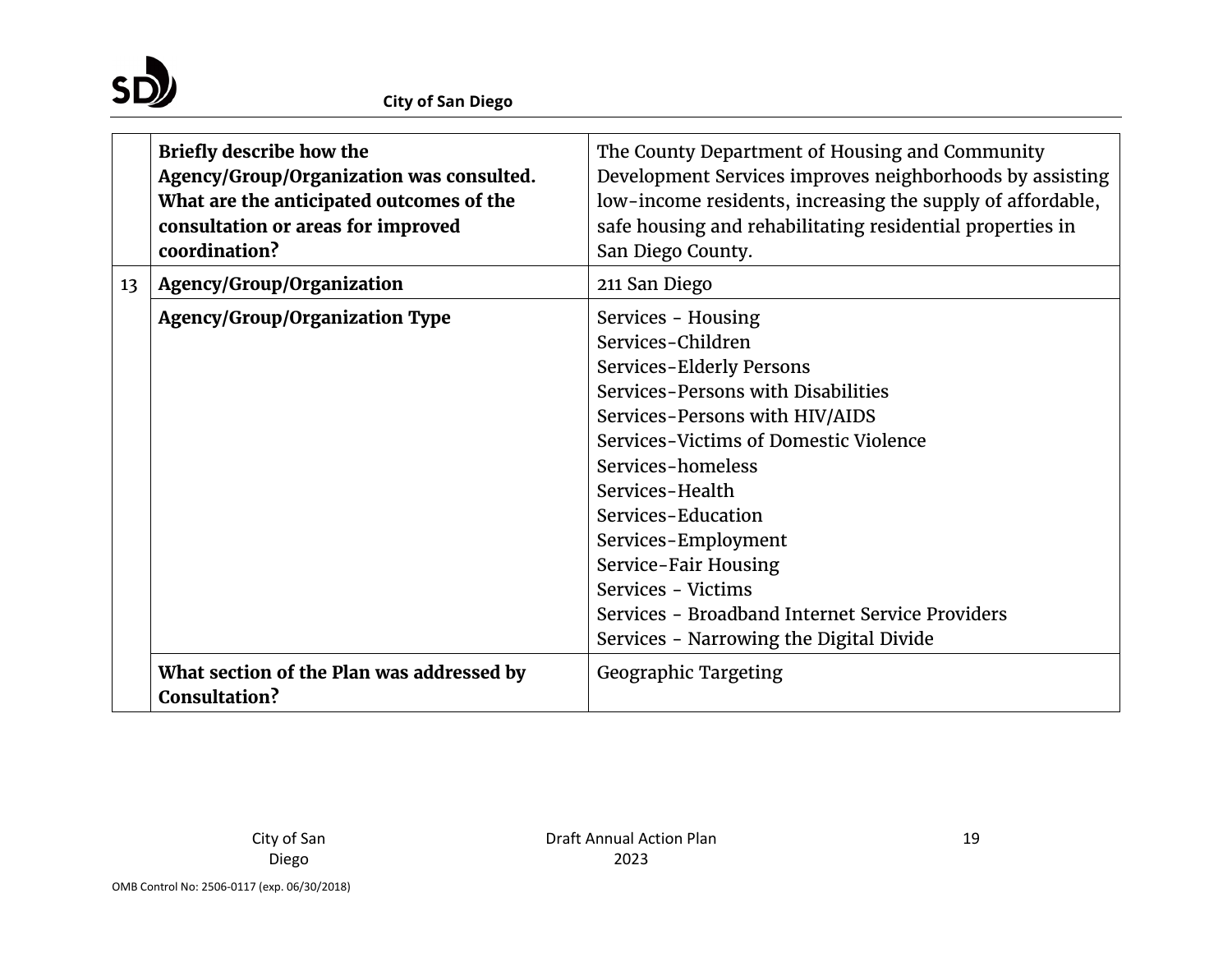

|                 | <b>Briefly describe how the</b><br>Agency/Group/Organization was consulted.<br>What are the anticipated outcomes of the<br>consultation or areas for improved<br>coordination? | 211 San Diego is a local nonprofit organization connecting<br>people with more than 6000 community, health and<br>disaster support resources and services 24 hours per day<br>under fee for service contracts with the government,<br>nonprofit and corporate partners. |
|-----------------|--------------------------------------------------------------------------------------------------------------------------------------------------------------------------------|-------------------------------------------------------------------------------------------------------------------------------------------------------------------------------------------------------------------------------------------------------------------------|
| 14              | Agency/Group/Organization                                                                                                                                                      | United Way of San Diego County                                                                                                                                                                                                                                          |
|                 | <b>Agency/Group/Organization Type</b>                                                                                                                                          | Services-Health                                                                                                                                                                                                                                                         |
|                 | What section of the Plan was addressed by<br><b>Consultation?</b>                                                                                                              | <b>Geographic Targeting</b>                                                                                                                                                                                                                                             |
|                 | <b>Briefly describe how the</b><br>Agency/Group/Organization was consulted.<br>What are the anticipated outcomes of the<br>consultation or areas for improved<br>coordination? | The United Way of San Diego County is a charitable<br>fundraising organization addressing health and human<br>service needs in the county.                                                                                                                              |
| 15 <sub>1</sub> | Agency/Group/Organization                                                                                                                                                      | San Diego Regional Economic Development Corporation                                                                                                                                                                                                                     |
|                 | <b>Agency/Group/Organization Type</b>                                                                                                                                          | <b>Business and Civic Leaders</b>                                                                                                                                                                                                                                       |
|                 | What section of the Plan was addressed by<br><b>Consultation?</b>                                                                                                              | Economic Development<br><b>Geographic Targeting</b>                                                                                                                                                                                                                     |
|                 | <b>Briefly describe how the</b><br>Agency/Group/Organization was consulted.<br>What are the anticipated outcomes of the<br>consultation or areas for improved<br>coordination? | The San Diego Regional Economic Development<br>Corporation serves local companies by assisting with<br>expansion plans, programs to help retain business, and<br>advocating for policies that enhance the region's economic<br>competitiveness.                         |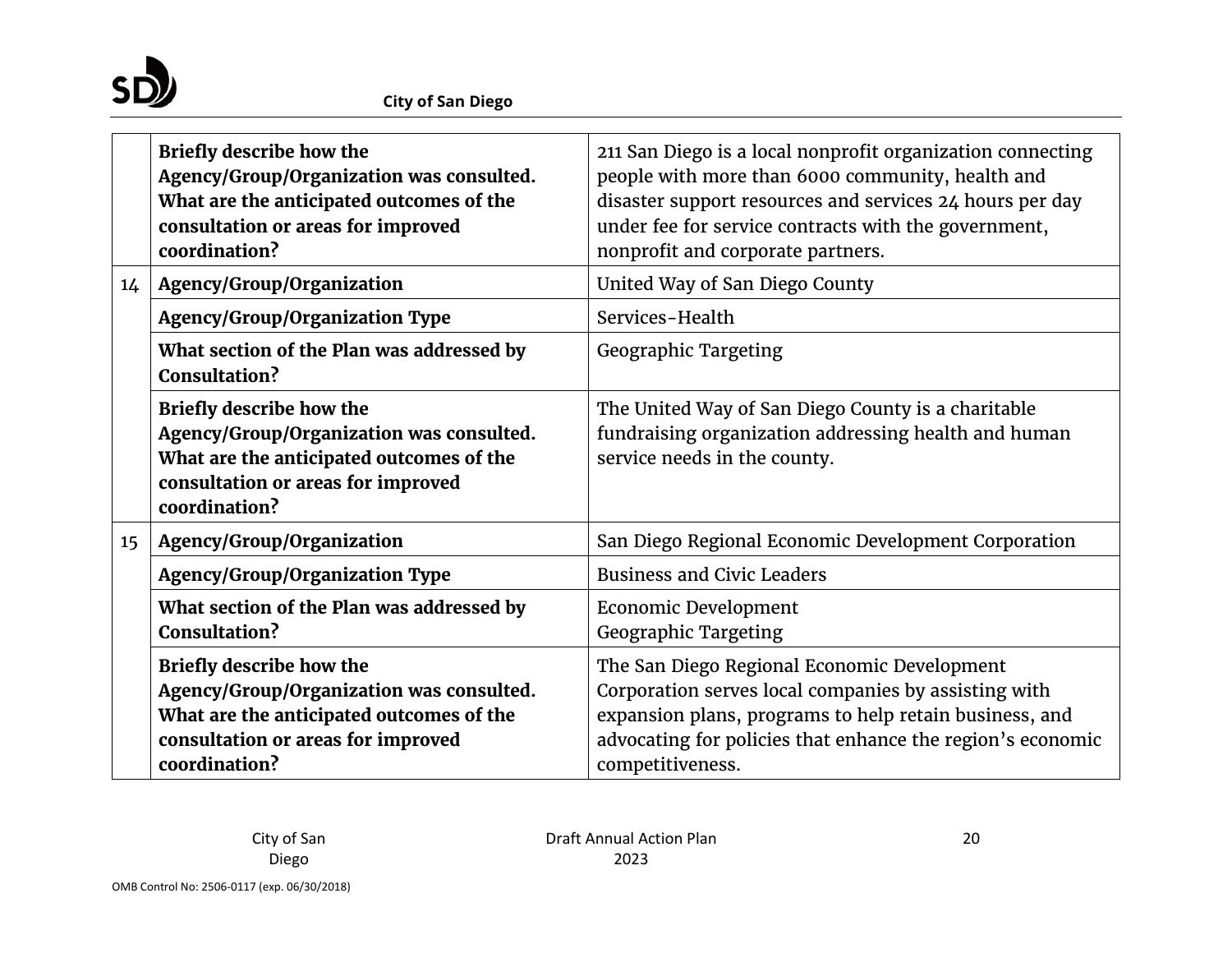

| 16 | Agency/Group/Organization                                                                                                                                                      | San Diego Workforce Partnership                                                                                                                                                                                                                                                                                   |
|----|--------------------------------------------------------------------------------------------------------------------------------------------------------------------------------|-------------------------------------------------------------------------------------------------------------------------------------------------------------------------------------------------------------------------------------------------------------------------------------------------------------------|
|    | <b>Agency/Group/Organization Type</b>                                                                                                                                          | Services-Employment<br><b>Business and Civic Leaders</b>                                                                                                                                                                                                                                                          |
|    | What section of the Plan was addressed by<br><b>Consultation?</b>                                                                                                              | <b>Economic Development</b><br><b>Geographic Targeting</b>                                                                                                                                                                                                                                                        |
|    | <b>Briefly describe how the</b><br>Agency/Group/Organization was consulted.<br>What are the anticipated outcomes of the<br>consultation or areas for improved<br>coordination? | The San Diego Workforce Partnership funds job training<br>programs that empower job seekers to meet the current<br>and future workforce needs of employers in San Diego<br>County. SDWP is the local Workforce Investment Board,<br>designated by the City and County of San Diego.                               |
| 17 | Agency/Group/Organization                                                                                                                                                      | San Diego Association of Governments (SANDAG)                                                                                                                                                                                                                                                                     |
|    | <b>Agency/Group/Organization Type</b>                                                                                                                                          | Regional organization<br>Planning organization                                                                                                                                                                                                                                                                    |
|    | What section of the Plan was addressed by<br><b>Consultation?</b>                                                                                                              | <b>Housing Need Assessment</b><br><b>Public Housing Needs</b><br><b>Economic Development</b><br><b>Geographic Targeting</b>                                                                                                                                                                                       |
|    | <b>Briefly describe how the</b><br>Agency/Group/Organization was consulted.<br>What are the anticipated outcomes of the<br>consultation or areas for improved<br>coordination? | San Diego Association of Governments (SANDAG) is an<br>association of local San Diego County governments. It is the<br>metropolitan planning organization for the County, with<br>policymakers consisting of mayors, council members, and<br>County Supervisors from each of the regions 19 local<br>governments. |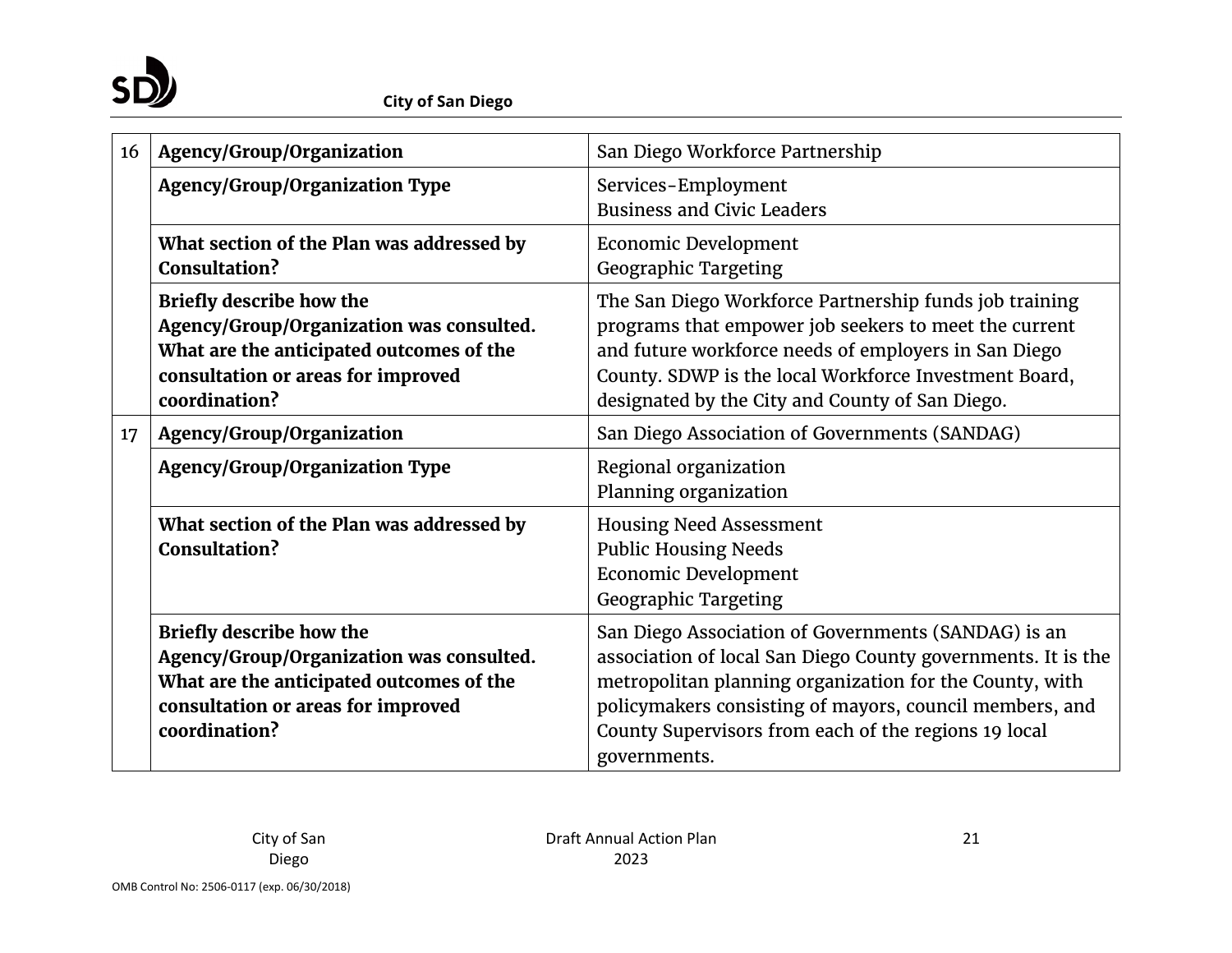

| 18 | Agency/Group/Organization                                                                                                                                                      | SAN DIEGO HOUSING COMMISSION                                                                                                                                                                                                                                                                                                                                                                                                         |  |  |
|----|--------------------------------------------------------------------------------------------------------------------------------------------------------------------------------|--------------------------------------------------------------------------------------------------------------------------------------------------------------------------------------------------------------------------------------------------------------------------------------------------------------------------------------------------------------------------------------------------------------------------------------|--|--|
|    | <b>Agency/Group/Organization Type</b>                                                                                                                                          | Housing<br><b>PHA</b><br>Services - Housing<br>Services-Homeless                                                                                                                                                                                                                                                                                                                                                                     |  |  |
|    | What section of the Plan was addressed by<br>Consultation?                                                                                                                     | <b>Housing Need Assessment</b><br><b>Public Housing Needs</b><br><b>Homelessness Strategy</b>                                                                                                                                                                                                                                                                                                                                        |  |  |
|    | <b>Briefly describe how the</b><br>Agency/Group/Organization was consulted.<br>What are the anticipated outcomes of the<br>consultation or areas for improved<br>coordination? | As an independent overseer of the Housing Commission the<br>Board reviews proposed changes to housing policy,<br>property acquisitions, and other financial commitments.<br>The Board offers policy guidance to Housing Commission<br>staff through its communications with the agencies actions<br>are advisory to the Housing Authority of the City of San<br>Diego, which is composed of the nine members of the City<br>Council. |  |  |
| 19 | Agency/Group/Organization                                                                                                                                                      | San Diego Housing Federation                                                                                                                                                                                                                                                                                                                                                                                                         |  |  |
|    | <b>Agency/Group/Organization Type</b>                                                                                                                                          | Housing<br>Services - Housing<br><b>Planning Organization</b>                                                                                                                                                                                                                                                                                                                                                                        |  |  |
|    | What section of the Plan was addressed by<br>Consultation?                                                                                                                     | <b>Housing Need Assessment</b>                                                                                                                                                                                                                                                                                                                                                                                                       |  |  |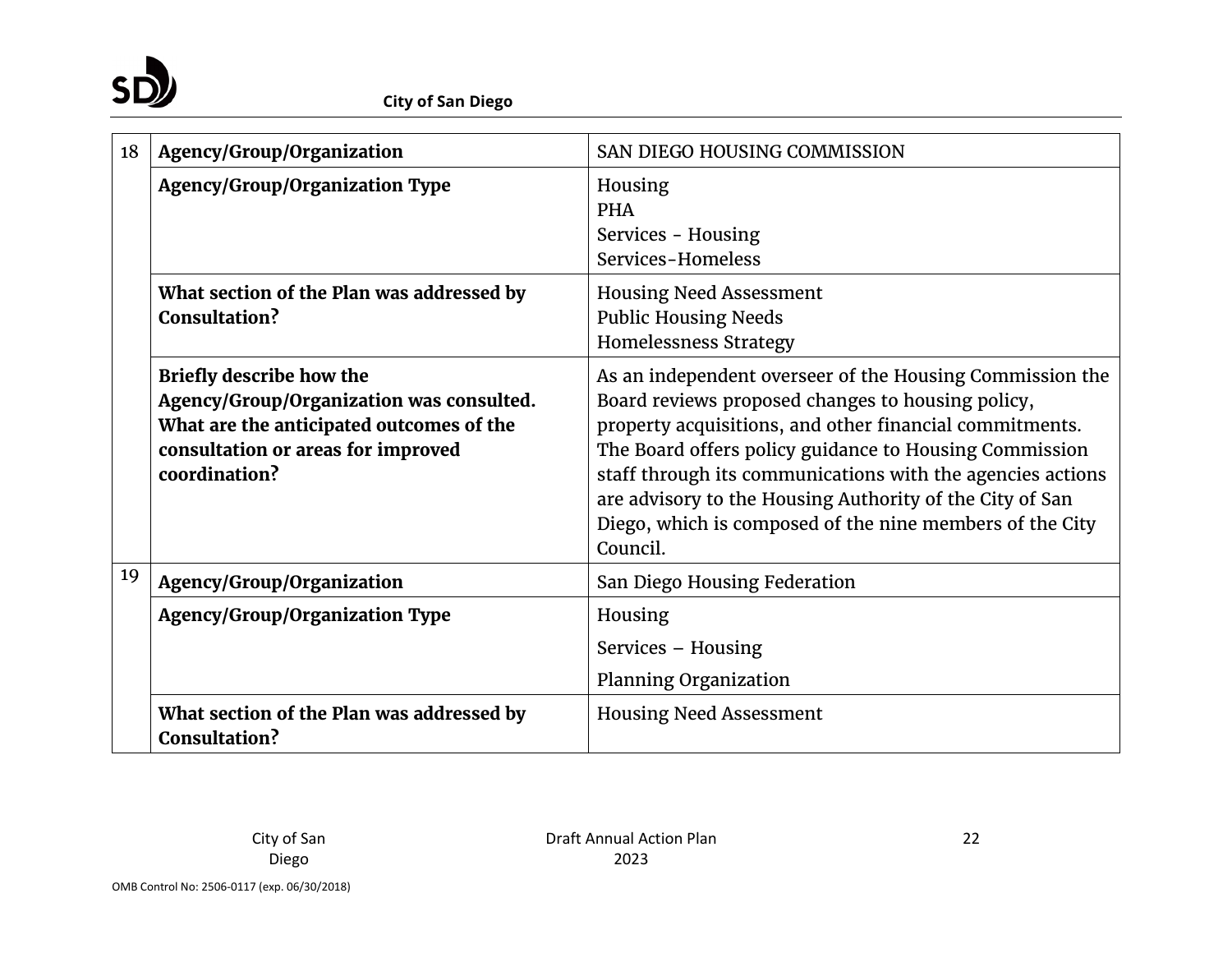

|    | <b>Briefly describe how the</b><br>Agency/Group/Organization was consulted.<br>What are the anticipated outcomes of the<br>consultation or areas for improved<br>coordination? | The San Diego Housing Federation creates affordable<br>housing opportunities for low-income people by expanding<br>the knowledge, capacity and influence of the affordable<br>housing development community.                     |  |  |
|----|--------------------------------------------------------------------------------------------------------------------------------------------------------------------------------|----------------------------------------------------------------------------------------------------------------------------------------------------------------------------------------------------------------------------------|--|--|
| 20 | Agency/Group/Organization                                                                                                                                                      | Legal Aid Society of San Diego                                                                                                                                                                                                   |  |  |
|    | <b>Agency/Group/Organization Type</b>                                                                                                                                          | Housing                                                                                                                                                                                                                          |  |  |
|    |                                                                                                                                                                                | Services – Fair Housing                                                                                                                                                                                                          |  |  |
|    | What section of the Plan was addressed by<br>Consultation?                                                                                                                     | <b>Housing Need Assessment</b>                                                                                                                                                                                                   |  |  |
|    | <b>Briefly describe how the</b><br>Agency/Group/Organization was consulted.<br>What are the anticipated outcomes of the<br>consultation or areas for improved<br>coordination? | The Fair Housing Center provides fair housing services in<br>the City of San Diego. The mission is to stop housing<br>discrimination and to be sure there is equal housing<br>opportunity for all those in the San Diego region. |  |  |

# **Identify any Agency Types not consulted and provide rationale for not consulting**

Not applicable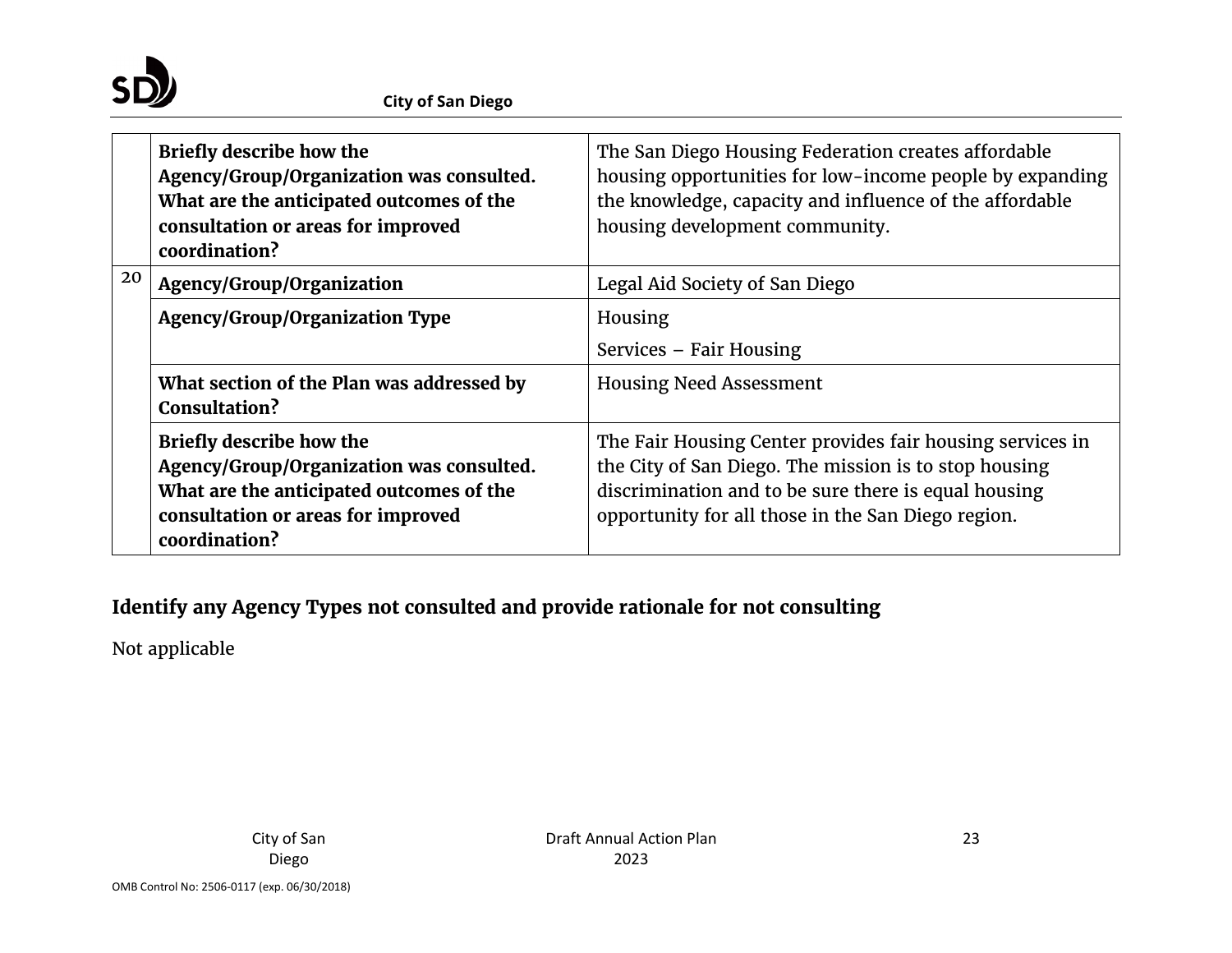

# **Other local/regional/state/federal planning efforts considered when preparing the Plan**

| Name of Plan                                       | <b>Lead Organization</b>                                       | How do the goals of your Strategic Plan overlap with the goals of each<br>plan?                                                                                                                                                                                                                                                                                                                                                                          |  |  |
|----------------------------------------------------|----------------------------------------------------------------|----------------------------------------------------------------------------------------------------------------------------------------------------------------------------------------------------------------------------------------------------------------------------------------------------------------------------------------------------------------------------------------------------------------------------------------------------------|--|--|
| Continuum of<br>Care                               | Governance Board of<br>San Diego Regional<br>Continuum of Care | The Continuum of Care, now called the Regional Task Force on the<br>Homeless (RTFH), works to alleviate the impact of homelessness in the<br>community through the cooperation and collaboration of social service<br>providers. This effort aligns with the Strategic Plans goal to provide<br>client-appropriate housing and supportive service solutions for<br>homeless individuals and families.                                                    |  |  |
| City of San<br>Diego General<br>Plan               | City of San Diego                                              | The City's General Plan is its constitution for development. It is<br>comprised of ten elements that provide a comprehensive slate of<br>citywide policies and further the City of Villages smart growth strategy<br>for growth and development.                                                                                                                                                                                                         |  |  |
| City of San<br>Diego Housing<br>Element            | City of San Diego                                              | The General Plan Housing Element serves as a policy guide to help the<br>City of San Diego meet existing and future housing needs. Both plans<br>have the goal of creating and preserving affordable housing stock<br>within the City.                                                                                                                                                                                                                   |  |  |
| City of San<br>Diego Climate<br><b>Action Plan</b> | City of San Diego                                              | The Climate Action Plan is a package of policies that will benefit San<br>Diego's environment and economy. It helps create new jobs in the<br>renewable energy industry, improve public health and air quality with<br>the goal of creating a cleaner San Diego. The plan aligns with the<br>Strategic Plan's aims of benefit LMI individuals by encouraging<br>nonprofits to more efficiently use resources while reinvesting savings<br>into programs. |  |  |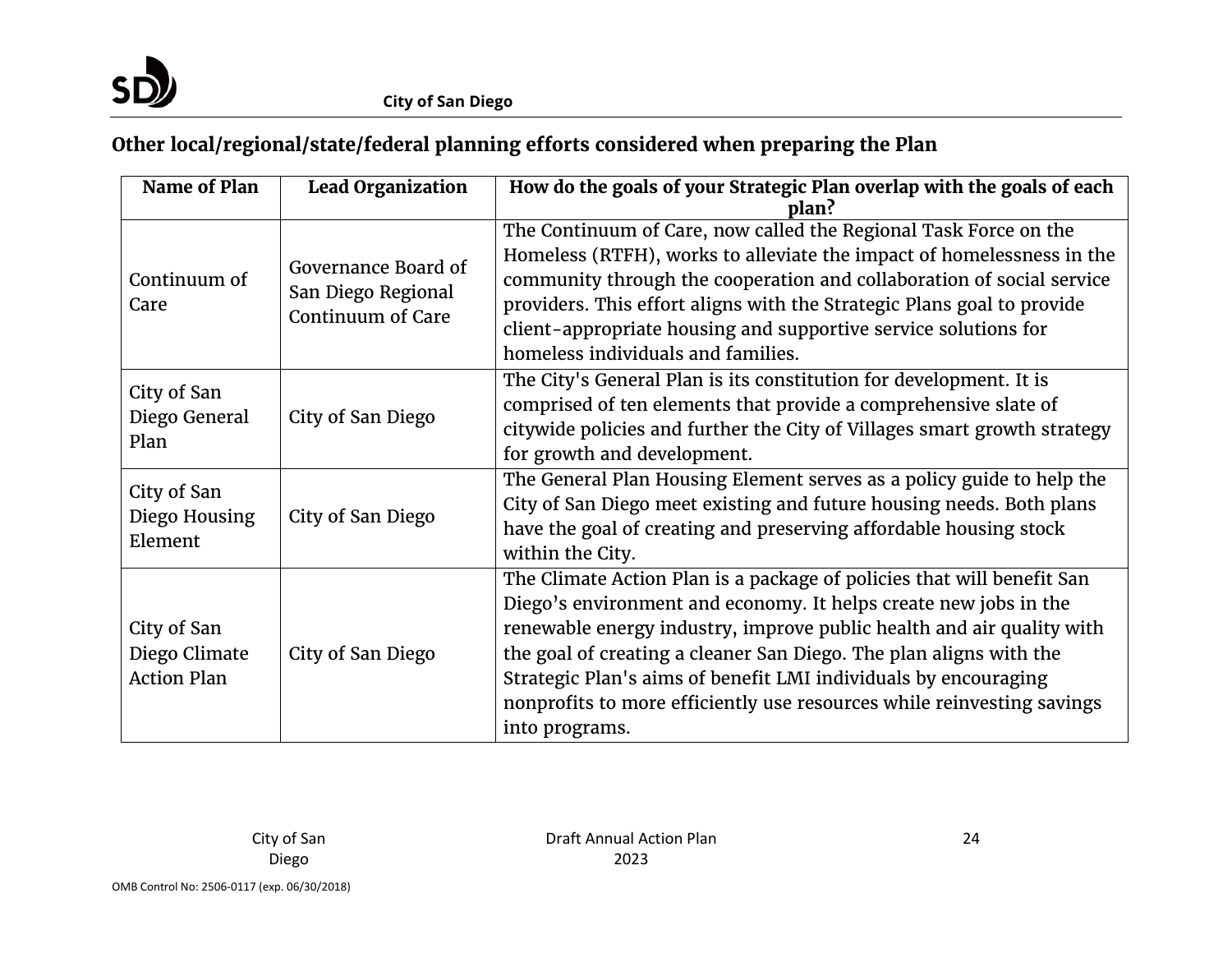

| Name of Plan                                  | <b>Lead Organization</b> | How do the goals of your Strategic Plan overlap with the goals of each<br>plan?                                                                                                                                                                                                                     |
|-----------------------------------------------|--------------------------|-----------------------------------------------------------------------------------------------------------------------------------------------------------------------------------------------------------------------------------------------------------------------------------------------------|
| San Diego<br>Regional AI for<br>$2020 - 2025$ | City of San Diego        | The San Diego Regional Analysis of Impediments to Fair Housing<br>Choice 2020-2025 (AI) presents a demographic profile of San Diego<br>County, assesses the extent of housing needs among specific income<br>groups, and evaluates the availability of a range of housing choices for<br>residents. |
| City of San<br>Diego Strategic<br>Plan        | City of San Diego        | The Strategic Plan outlines the specific outcomes, expected results, and<br>related strategies on which City leaders and employees will work<br>collaboratively to deliver community needs.                                                                                                         |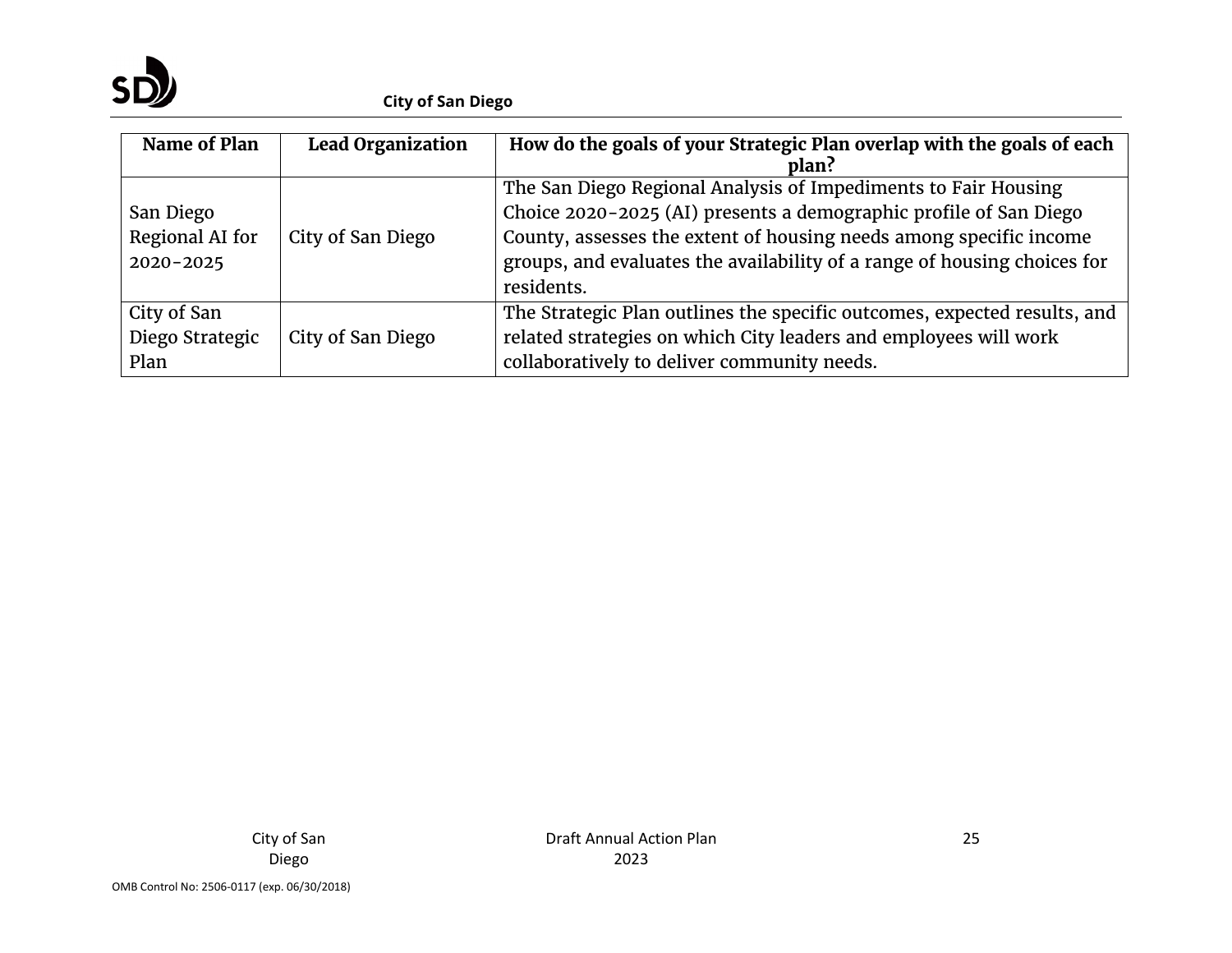

# <span id="page-25-0"></span>**AP-12 Participation – 91.105, 91.200(c)**

# **1. Summary of citizen participation process/Efforts made to broaden citizen participation**

**Summarize citizen participation process and how it impacted goal-setting**

City staff continues to work with the Consolidated Plan Advisory Board (CPAB) to increase citizen participation and improve the FY 2023 CDBG grant funding application and evaluation process. Established in 2010, the CPAB serves in an advisory capacity to the Mayor and City Council on policy issues related to the Consolidated Plan, Annual Action Plans, the year-end Consolidated Annual Performance and Evaluation Reports (CAPER) reporting, Analysis of Impediments to Fair Housing, and the allocation of CDBG, HOME, and ESG funds.

All the CPAB meetings are open to the public and agendas are distributed via e-mail, internet posting, and hard copy posting. Meeting notes summarizing the discussion items and actions taken are posted online and made available at subsequent meetings to keep interested parties informed. The CPAB meetings provide a regular forum for citizens to participate in matters related to the City of San Diego's HUD Programs as well as provide staff an opportunity to review policy issues and obtain public feedback. During the COVID-19 pandemic, the CPAB met virtually using the Zoom software platform, and livestreamed the meetings on YouTube. In the winter of 2021, Zoom meetings were upgraded with the webinar feature to capture live comments from the public during the meeting. Public comments were also shared during the CPAB meeting, provided the comment was received by 4pm the day prior to the meeting.

In addition to the CPAB process, City staff along with partner agencies, such as the Housing Commission, regularly receive feedback from the public and other community stakeholders regarding the implementation of its HUD funded programs. Feedback occurs through presentations and attendance at various public meetings including the Regional Continuum of Care Council, the City Council's Public Safety and Livable Neighborhoods Committee (PS&LN), the City's Park and Recreation Board, and the Board of the San Diego Housing Commission. The City also distributes a survey to applicants, CPAB members and City staff to evaluate the application process and solicit suggestions for improving future application cycles. The processes involved in the allocation of each entitlement grant are based on goals and strategies outlined in the City's FY 2020-2024 Consolidated Plan.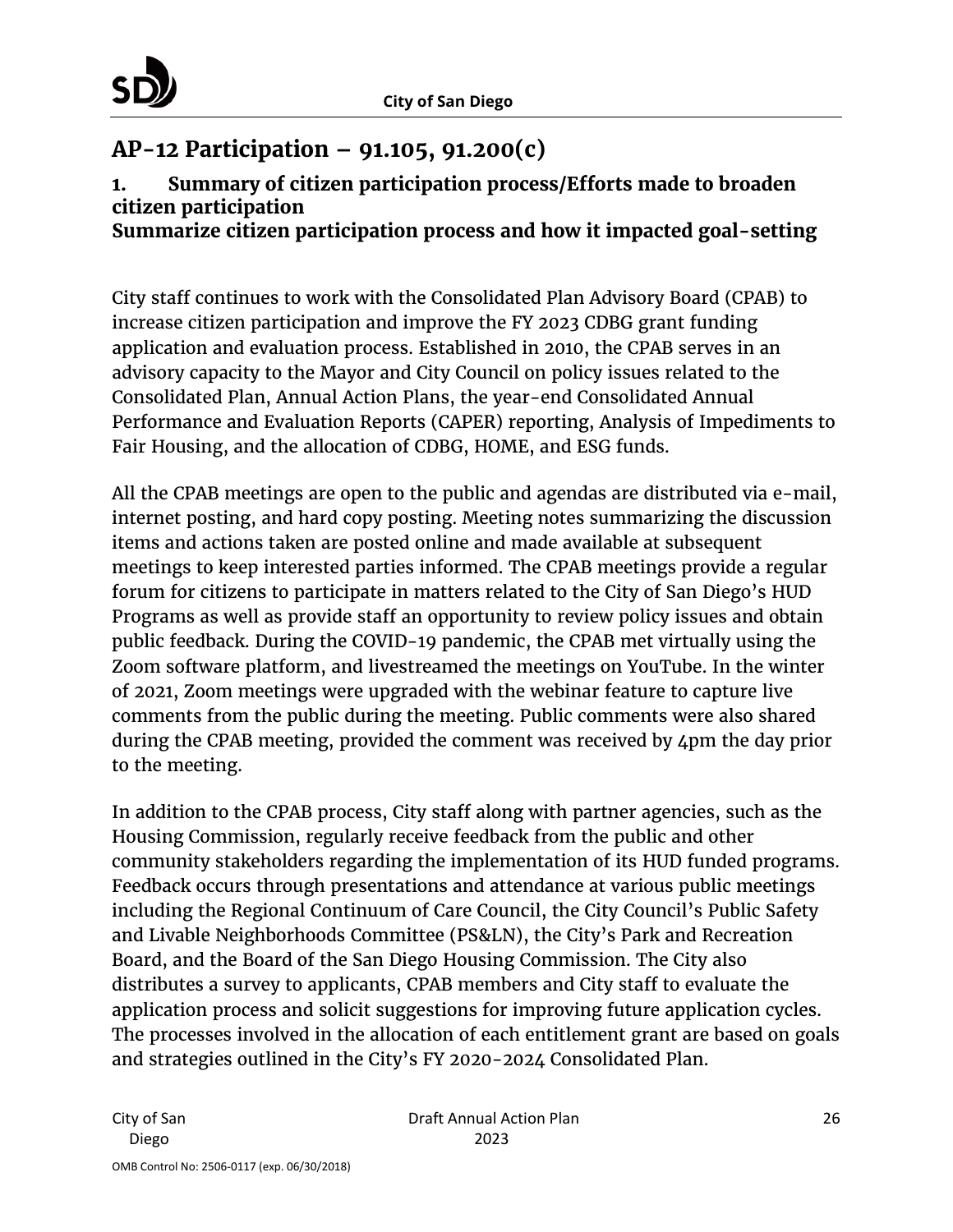# **Citizen Participation Outreach**

| Mode of<br>Outreach                                | <b>Target</b><br>of Out<br>-reach               | <b>Summary of</b><br>Response<br>attendance | <b>Summary of</b><br>comments received                                                                                                                                                             | <b>URL</b> (If applicable)                                                                                                                                                                                                                                                                                                  |
|----------------------------------------------------|-------------------------------------------------|---------------------------------------------|----------------------------------------------------------------------------------------------------------------------------------------------------------------------------------------------------|-----------------------------------------------------------------------------------------------------------------------------------------------------------------------------------------------------------------------------------------------------------------------------------------------------------------------------|
| Public<br>Meeting                                  | Non-<br>target<br>ed/<br>broad<br>comm<br>unity | 10-20 members<br>of the public<br>attend    | The public<br>comments on<br>policies and<br>procedures<br>summarized in<br>meetings notes,<br>available on the<br>City's website.                                                                 | www.sandiego.gov/cdbg/cpab<br>https://www.youtube.com/ch<br>annel/UC-<br>4gY2k1D1ikzb25QM-03eg                                                                                                                                                                                                                              |
| <b>CDBG</b><br>Interest/<br><b>RFQ</b><br>Workshop | Non-<br>target<br>ed/<br>broad<br>comm<br>unity | 80-100 members<br>of the public<br>attend   | The workshop<br>provides<br>information to<br>potential<br>applicants on the<br>City's CDBG<br>program.                                                                                            | https://uso2web.zoom.us/rec<br>/play/dFVGWxvimNGpcPyL6<br>NOHE5ERC5d5CzguaBFfNA87<br>VD8F8phb-<br>wpjhMZRFOmHoHJTBzD5JV<br>$M-$<br>9tmtVbLz.QlCEhBnQt2ckRUT<br>g?continueMode=true& x z<br>m rtaid=Zwv07sShSiuz5b6U<br>VXoI4w.1647450379978.8b13<br>0d7514436a683fcb22026d886<br>bbc& x zm rhtaid=266<br>Passcode: Dg8.K#TA |
| CDD<br>Email<br>distribu-<br>tion                  | Non-<br>target<br>ed/<br>broad<br>comm<br>unity | Approximately<br>1300 recipients            | The CDD sends<br>out regular<br>electronic emails<br>advising<br>subscribers of any<br>actions related to<br>the Consolidated<br>Plan, its<br>implementation,<br>and pertinent<br>public hearings. | CDBG@SANDIEGO.GOV, or<br>mailchimp direct sign-up<br>link:<br>https://sandiego.us17.list-<br>manage.com/subscribe?u=d3<br>45747571010af7c3b1bbafa&id<br>$=$ fabd106855                                                                                                                                                      |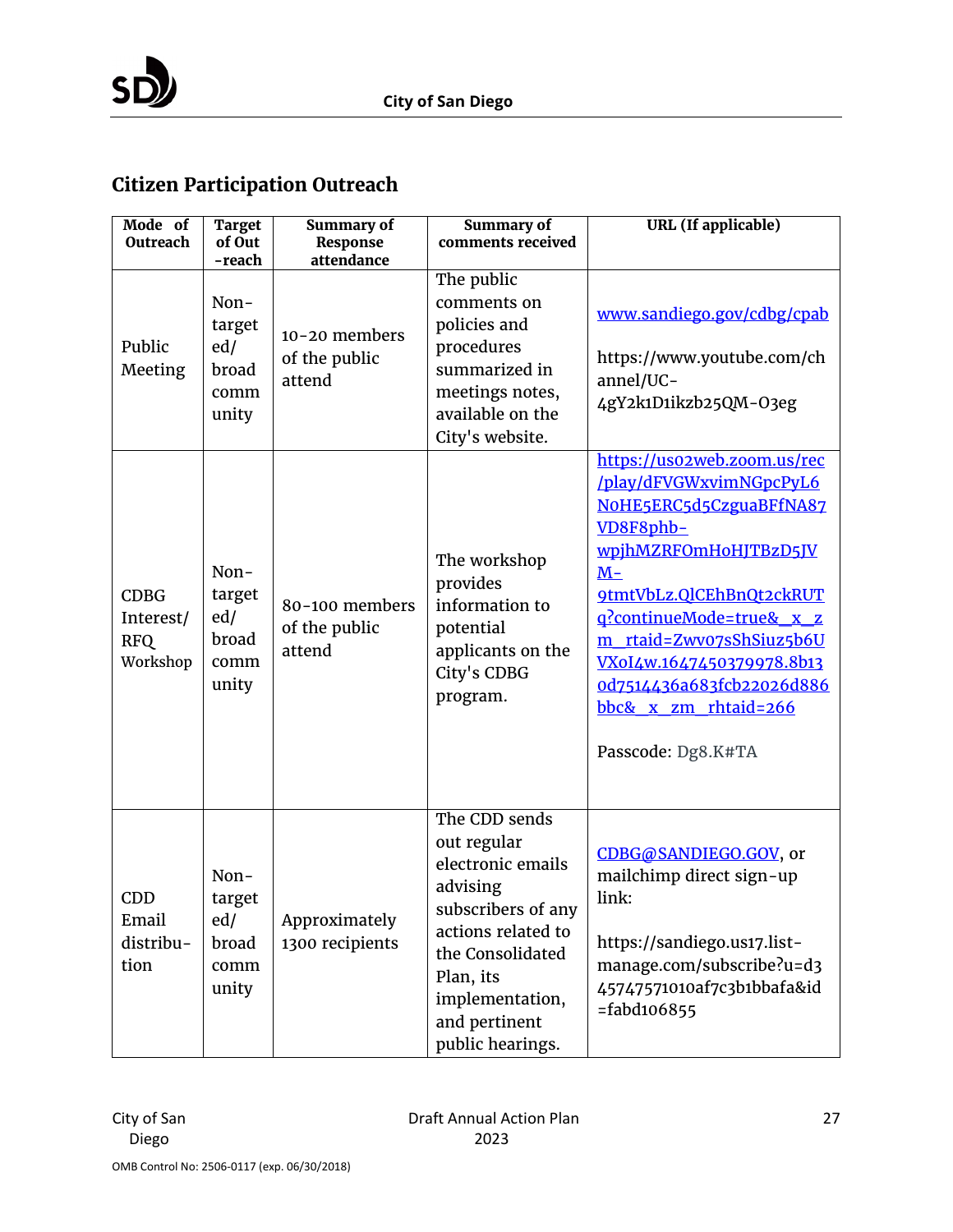

| Mode of<br>Outreach | <b>Target</b><br>of Out<br>-reach               | Summary of<br>Response<br>attendance                                                                                                  | <b>Summary of</b><br>comments received | URL (If applicable) |
|---------------------|-------------------------------------------------|---------------------------------------------------------------------------------------------------------------------------------------|----------------------------------------|---------------------|
| Public<br>Hearing   | Non-<br>target<br>ed/<br>broad<br>comm<br>unity | City Council and<br>Committee<br>hearings give the<br>public an<br>opportunity to<br>comment on all<br>issues related to<br>the City. | Vary<br>$\sim$ $\sim$                  | www.sandiego.gov    |

**Table 3 – Citizen Participation Outreach**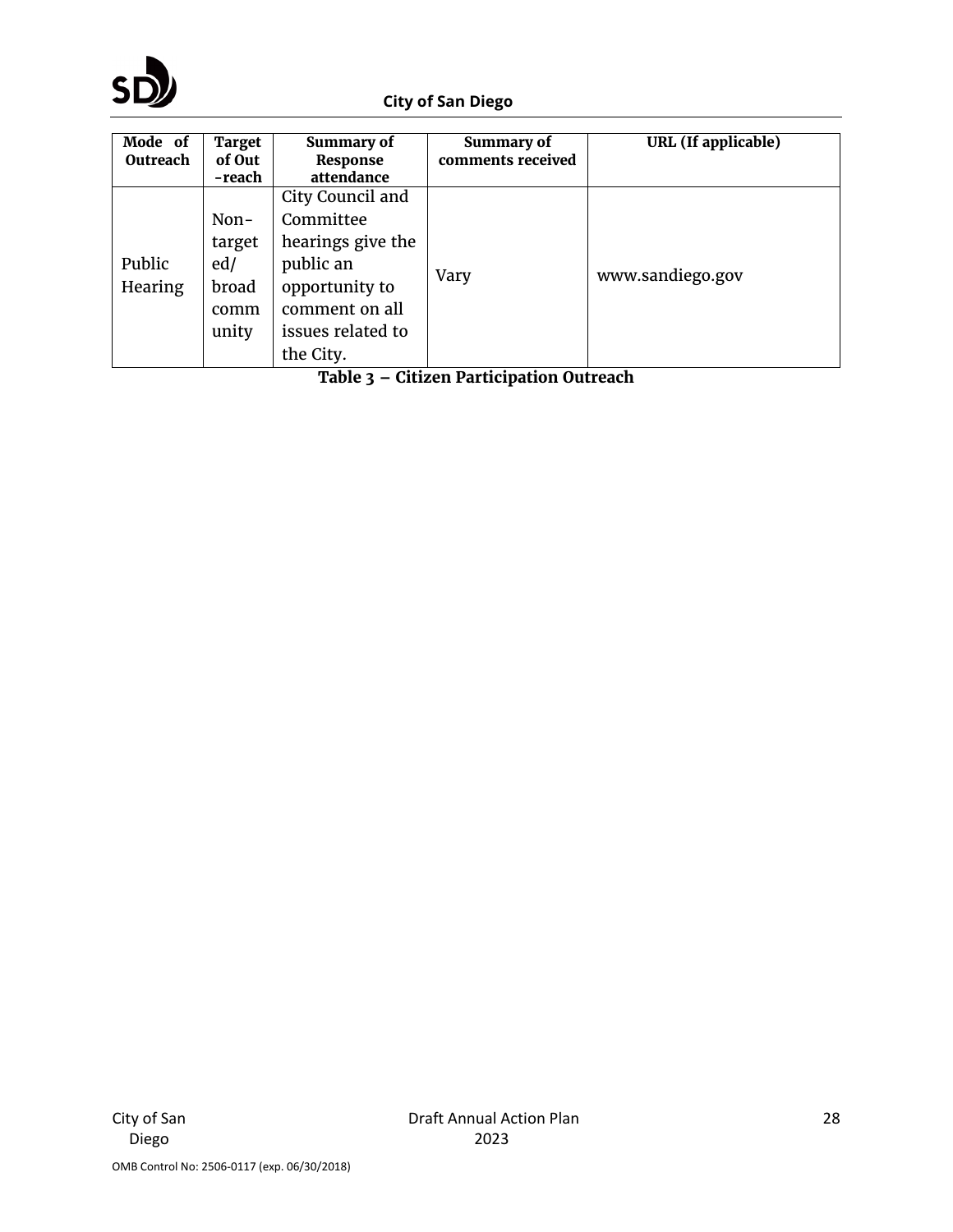

# **Expected Resources**

# **AP-15 Expected Resources – 91.220(c)(1,2) Introduction**

Please note, as of the date of release of the Annual Action Plan (April 1, 2022), the City of San Diego has yet to receive the official entitlement allocation from HUD. Staff has used t the FY 2022 allocations as a baseline for budgeting purposes. Once staff receives the official allocation letter from HUD, the budget will be updated in the final version of the Annual Action Plan.

<span id="page-28-0"></span>The City of San Diego is anticipating an additional \$15 million in FY 2022 CDBG Program Income. The \$15 million is the result of an agreement negotiated between the former Redevelopment Agency and HUD to repay the City's CDBG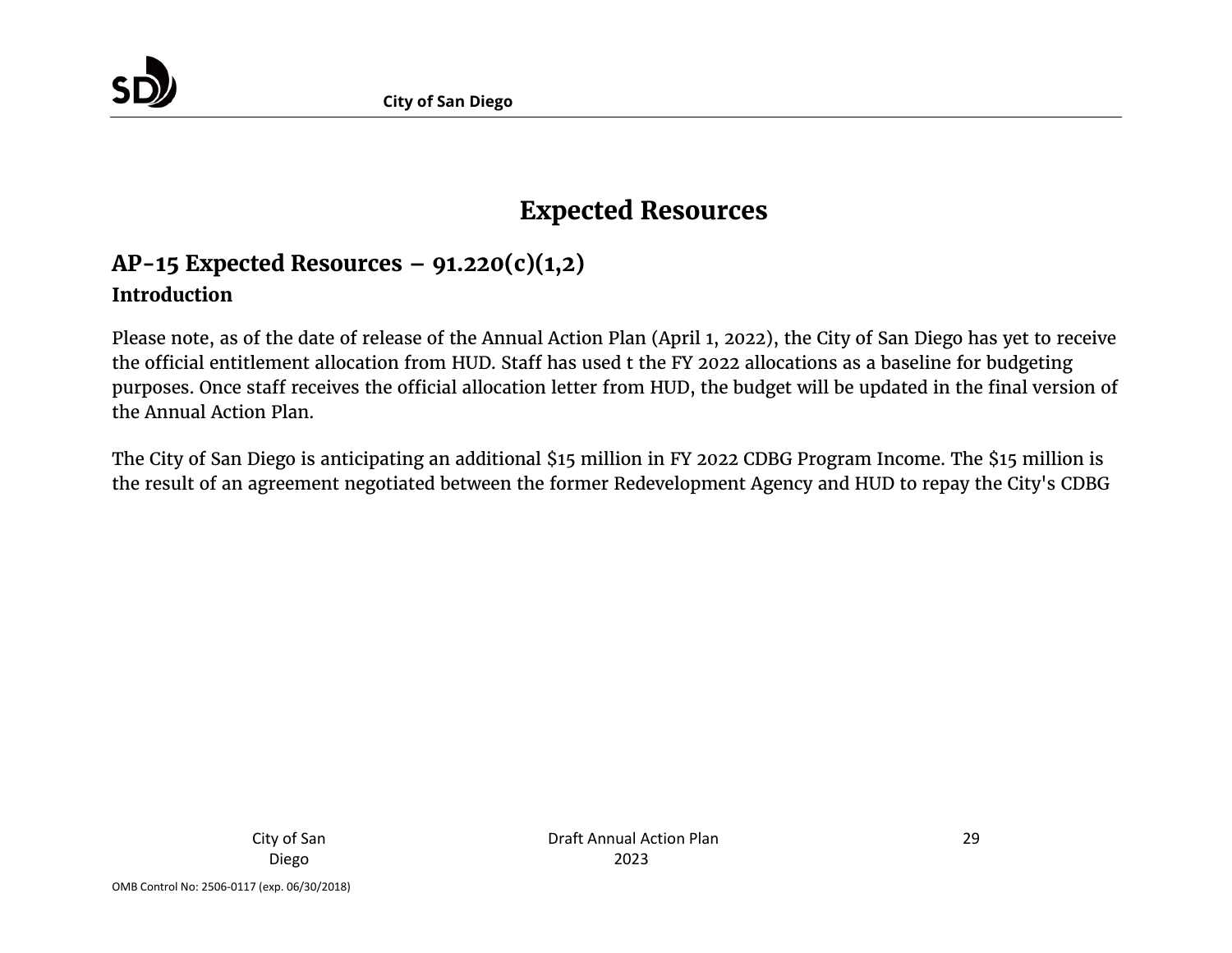

Program over the course of several years with escalating payments.

# **Anticipated Resources**

| Program     | Source of    | <b>Uses of Funds</b> |                       | Expected Amount Available Year 4 | <b>Expected Amount</b> | Narra-       |                     |         |
|-------------|--------------|----------------------|-----------------------|----------------------------------|------------------------|--------------|---------------------|---------|
|             | <b>Funds</b> |                      | Annual                | Program                          | <b>Prior Year</b>      | Total:       | Available           | tive    |
|             |              |                      | <b>Allocation: \$</b> | Income: \$                       | <b>Resources:</b>      | S            | <b>Remainder of</b> | Descrip |
|             |              |                      |                       |                                  |                        |              | ConPlan \$          | -tion   |
| <b>CDBG</b> | public       | Acquisition          |                       |                                  |                        |              |                     |         |
|             |              | Admin and            |                       |                                  |                        |              |                     |         |
|             | federal      | Planning             |                       |                                  |                        |              |                     |         |
|             |              | Economic             |                       |                                  |                        |              |                     |         |
|             |              | Development          |                       |                                  |                        |              |                     |         |
|             |              | Housing              | \$12,478,662          | \$15,433,667                     | \$                     | \$27,912,329 | \$33,338,217        |         |
|             |              | Public               |                       |                                  |                        |              |                     |         |
|             |              | Improve-             |                       |                                  |                        |              |                     |         |
|             |              | ments                |                       |                                  |                        |              |                     |         |
|             |              | Public               |                       |                                  |                        |              |                     |         |
|             |              | <b>Services</b>      |                       |                                  |                        |              |                     |         |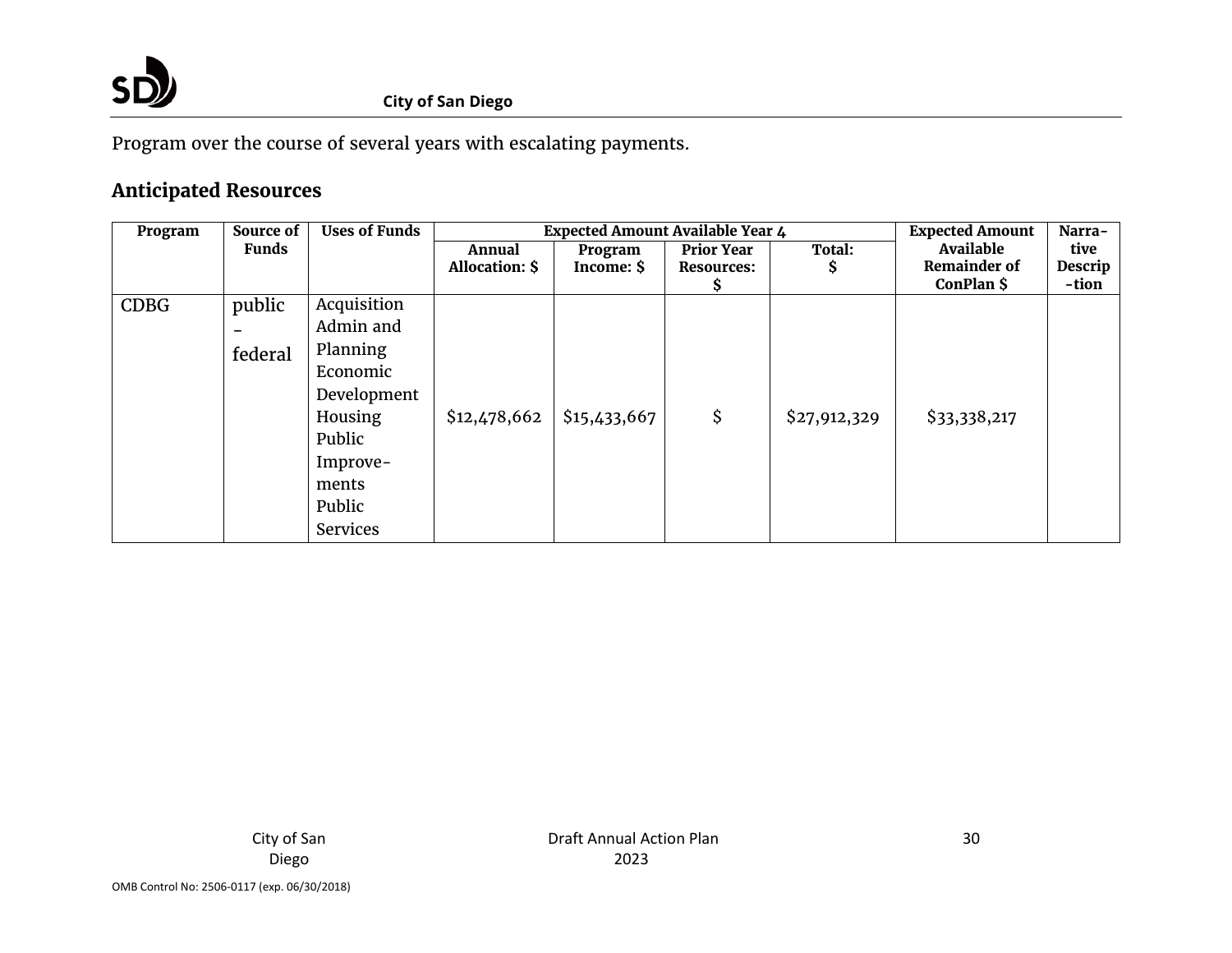

| Program     | Source of    | <b>Uses of Funds</b> | Expected Amount Available Year 4 |             |                   |              | <b>Expected Amount</b> | Narra-  |
|-------------|--------------|----------------------|----------------------------------|-------------|-------------------|--------------|------------------------|---------|
|             | <b>Funds</b> |                      | <b>Annual</b>                    | Program     | <b>Prior Year</b> | Total:       | Available              | tive    |
|             |              |                      | Allocation: \$                   | Income: \$  | <b>Resources:</b> | \$           | <b>Remainder of</b>    | Descrip |
|             |              |                      |                                  |             | Ş.                |              | ConPlan \$             | -tion   |
| <b>HOME</b> | public       | Acquisition          |                                  |             |                   |              |                        |         |
|             |              | Homebuyer            |                                  |             |                   |              |                        |         |
|             | federal      | assistance           |                                  |             |                   |              |                        |         |
|             |              | Homeowner            |                                  |             |                   |              |                        |         |
|             |              | rehab                |                                  |             |                   |              |                        |         |
|             |              | Multifamily          |                                  |             |                   |              |                        |         |
|             |              | rental new           |                                  |             | EN:               |              |                        |         |
|             |              | construction         |                                  |             | \$12,923,303      |              |                        |         |
|             |              | Multifamily          | \$5,344,299                      | \$1,021,984 | PI:               | \$21,500,048 | \$9,976,777            |         |
|             |              | rental rehab         |                                  |             | \$2,210,463       |              |                        |         |
|             |              | <b>New</b>           |                                  |             |                   |              |                        |         |
|             |              | construction         |                                  |             | TOTAL:            |              |                        |         |
|             |              | for                  |                                  |             | \$15,133,766      |              |                        |         |
|             |              | ownership            |                                  |             |                   |              |                        |         |
|             |              | <b>TBRA</b>          |                                  |             |                   |              |                        |         |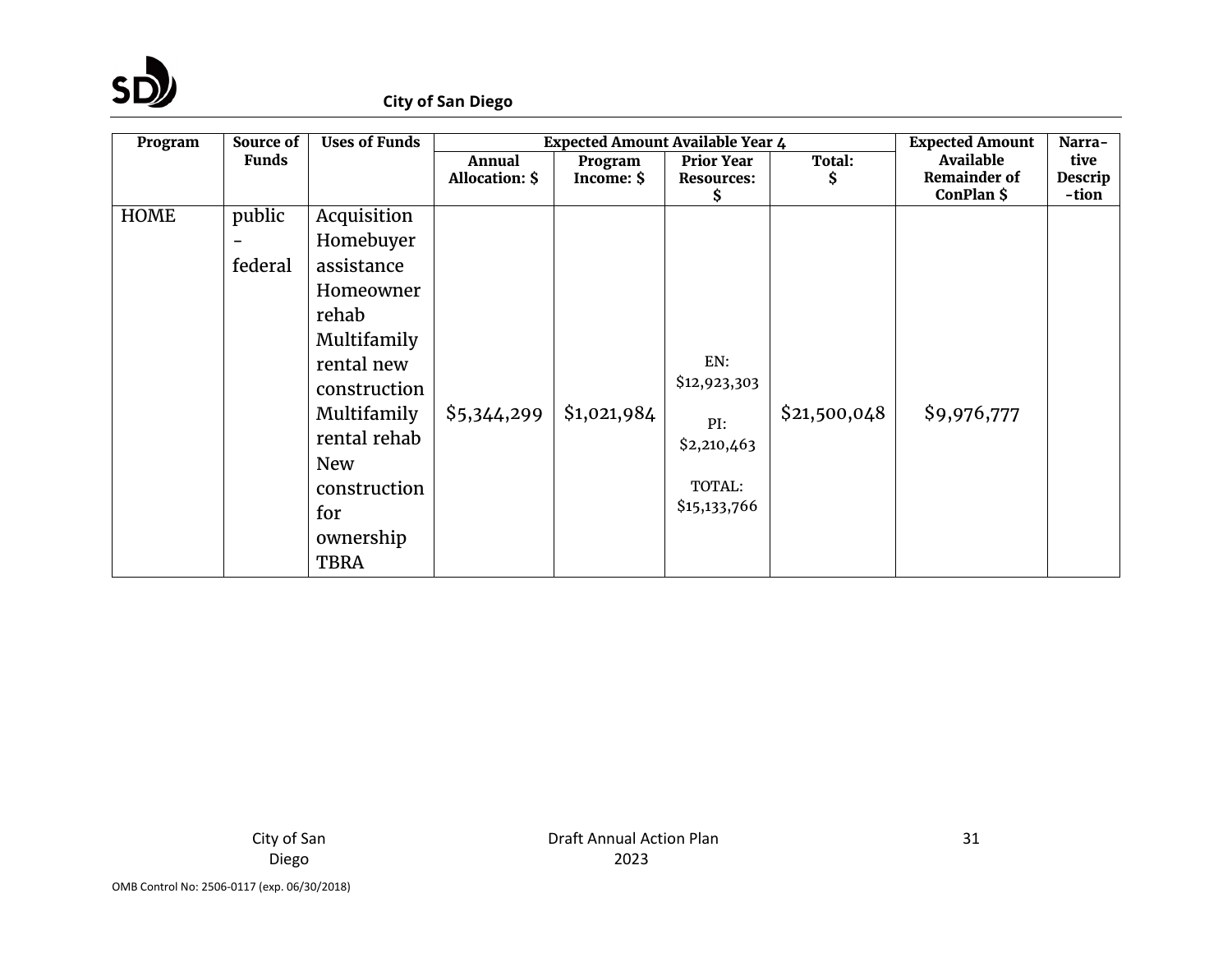

| Program    | Source of                | <b>Uses of Funds</b> | <b>Expected Amount Available Year 4</b> |                       |                                 |              | <b>Expected Amount</b>                  | Narra-                 |
|------------|--------------------------|----------------------|-----------------------------------------|-----------------------|---------------------------------|--------------|-----------------------------------------|------------------------|
|            | <b>Funds</b>             |                      | <b>Annual</b><br><b>Allocation: \$</b>  | Program<br>Income: \$ | Prior Year<br><b>Resources:</b> | Total:<br>\$ | <b>Available</b><br><b>Remainder of</b> | tive<br><b>Descrip</b> |
|            |                          |                      |                                         |                       | \$                              |              | ConPlan \$                              | -tion                  |
| <b>ESG</b> | public                   | Conversion           |                                         |                       |                                 |              |                                         |                        |
|            | $\overline{\phantom{0}}$ | and rehab            |                                         |                       |                                 |              |                                         |                        |
|            | federal                  | for                  |                                         |                       |                                 |              |                                         |                        |
|            |                          | transitional         |                                         |                       |                                 |              |                                         |                        |
|            |                          | housing              |                                         |                       |                                 |              |                                         |                        |
|            |                          | Financial            |                                         |                       |                                 |              |                                         |                        |
|            |                          | Assistance           |                                         |                       |                                 |              |                                         |                        |
|            |                          | Overnight            |                                         |                       |                                 |              |                                         |                        |
|            |                          | shelter              | \$1,047,275                             | \$0                   | \$0\$                           | \$1,047,275  | \$1,036,001                             |                        |
|            |                          | Rapid re-            |                                         |                       |                                 |              |                                         |                        |
|            |                          | housing              |                                         |                       |                                 |              |                                         |                        |
|            |                          | (rental              |                                         |                       |                                 |              |                                         |                        |
|            |                          | assistance)          |                                         |                       |                                 |              |                                         |                        |
|            |                          | Rental               |                                         |                       |                                 |              |                                         |                        |
|            |                          | Assistance           |                                         |                       |                                 |              |                                         |                        |
|            |                          | <b>Services</b>      |                                         |                       |                                 |              |                                         |                        |
|            |                          | Transitional         |                                         |                       |                                 |              |                                         |                        |
|            |                          | housing              |                                         |                       |                                 |              |                                         |                        |
| Other      | public                   | Other                |                                         |                       |                                 |              |                                         |                        |
|            |                          |                      |                                         |                       |                                 |              |                                         |                        |
|            | federal                  |                      | $\mathbf 0$                             | $\mathbf 0$           | $\mathbf 0$                     | $\mathbf{0}$ | $\mathbf{0}$                            |                        |

**Table 4 - Expected Resources – Priority Table**

# **Explain how federal funds will leverage those additional resources (private, state and local funds), including a description of how matching requirements will be satisfied**

City of San Diego

Draft Annual Action Plan 2023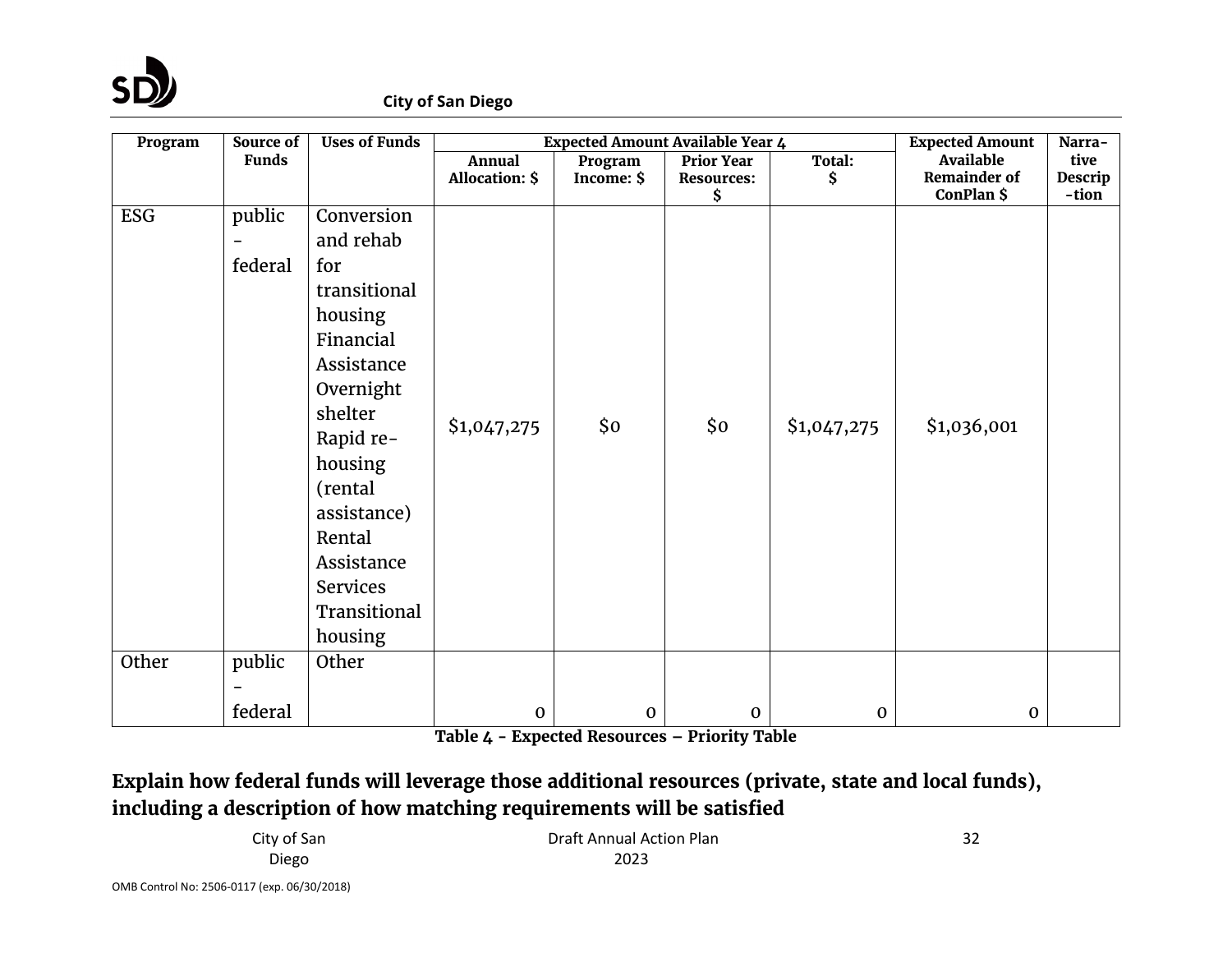

HOME-25% Match Requirement:

The Housing Commission uses local Inclusionary Funds, Housing Trust Funds, coastal funds, state funds, and multifamily bond proceeds as contributions to housing pursuant to the matching requirements.

## ESG-100% Match Requirement

The San Diego Housing Commission uses Housing Commission Housing Trust Funds for some of its ESG matching requirements. The Rapid Re-housing program's 100 % match comes from CoC funding, and an in-kind match from sub-recipients (case management and services). Also, the City commits General Fund dollars to the provision of homeless services to better leverage the federal funds received. In FY 2023, the City expects to commit approximately \$3,365,353 (\$2,318,078 CDBG + \$1,047,275 ESG) towards homeless public services, although this is subject to change since the FY 2023 HUD entitlement amounts have not been announced as of the writing of this draft Action Plan.

### **Non-Entitlement Federal Resources include:**

Successor Agency Repayments:

In 2010, the City and the former Redevelopment Agency of the City of San Diego (RDA) entered into a CDBG Repayment Agreement to address findings from the HUD Office of the Inspector General (OIG) about the City's CDBG Program. With the dissolution of redevelopment in California in 2012, theState of California Department of Finance (DOF) suspended approval of the payments to the City under the CDBG Repayment Agreement. Senate Bill 107, enacted in September 2015, permitted the Successor Agency to the former RDA to resume including repayments under the CDBG Repayment Agreement on its annual Recognized Obligation Payment Schedule (ROPS). In addition to reinstating the CDBG Repayment Agreement payments, Senate Bill 107 resulted in the DOF authorizing the repayment of an additional \$151 million in CDBG Program Income from the SuccessorAgency under a separate Long-Term Miscellaneous CDBG Debt Agreement between the City and former RDA.

The final payment under the Repayment Agreement to address findings from the OIG was made in FY 2020. The Successor Agency Long-Term Miscellaneous CDBG Debt repayments continue and are subject to approval by the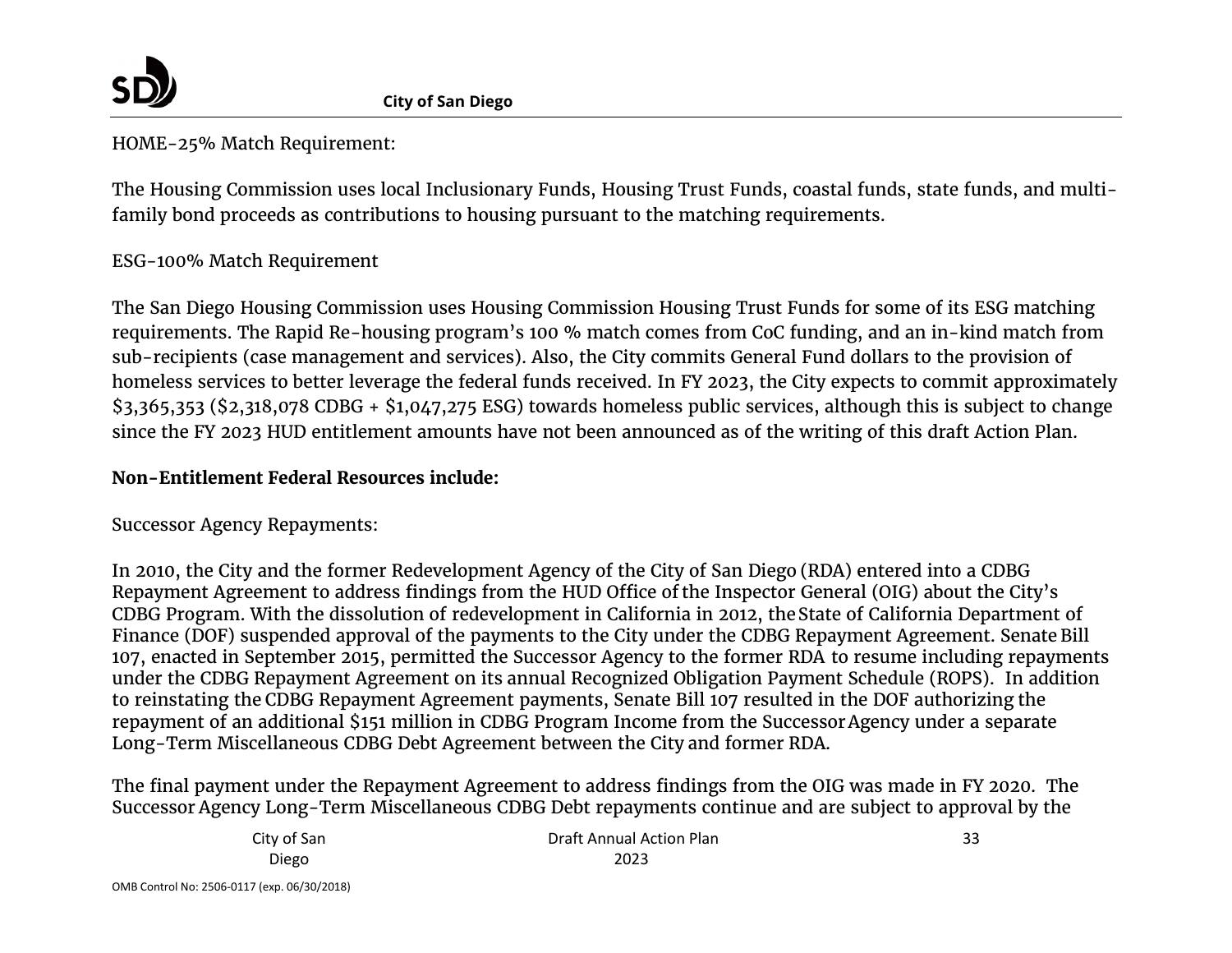

DOF as part of each annual Successor Agency ROPS process. The funds repaid are CDBG Program Income.

**Homeless Continuum of Care (CoC) Program of the Emergency Assistance and Rapid Transition to Housing Act (HEARTH):** Historically, the RTFH received approximately \$19 million annually to prevent and alleviate homelessness throughout the region. In 2018, the region received \$19.3 for homeless programs through CoC funding considerations and expects this to continue in FY 2023.

### **Housing Choice Voucher Section 8 funds:**

The San Diego Housing Commission administers the Section 8 program within the City of San Diego and will provide subsidies to approximately 16,000 San Diego households.

**Low-Income Housing Tax Credits (LIHTC):** The federal 4% and 9% LIHTC are the principal sources of funding for the construction and rehabilitation of affordable rental homes. They are a dollar-for-dollar credit against federal tax liability.

**HUD VASH:** In Fiscal Year 2022 the San Diego Housing Commission worked to house homeless veterans in the City of San Diego through the U.S. Department of Housing and Urban Development-Veterans Affairs Supportive Housing (HUD-VASH) Program. SDHC was awarded an additional allocation of 50 VASH vouchers. The agency has a VASH allocation of 1,285.

Affordable Housing Notice of Funding Availability (NOFA): Using a combination of CDBG funds, Permanent Local Housing Allocations (PLHA) from the California Department of Housing and Community Development, and Low-Mod Income Housing Asset Fund (LMIHAF) from the City of San Diego as housing successor to the former Redevelopment Agency; funds have been invested to increase the City's current housing stock with a qualified list of housing development teams. Additionally, these housing developers are bringing funding streams, such as private financing and tax credits, to the referenced affordable housing projects.

# **If appropriate, describe publicly owned land or property located within the jurisdiction that may be used**

City of San Diego Draft Annual Action Plan 2023

34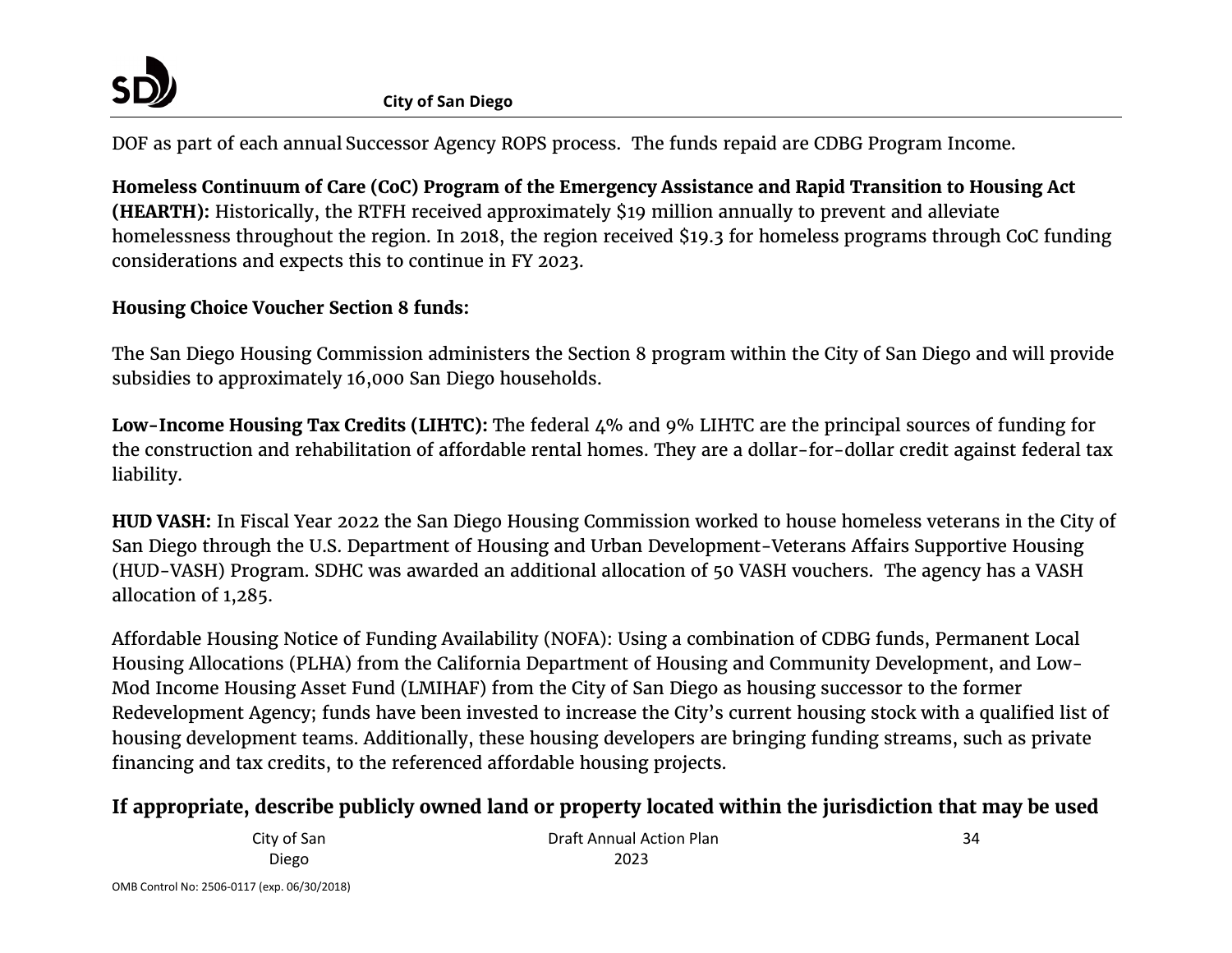

# **to address the needs identified in the plan**

City Neighborhood Infrastructure Projects are being carried out within City-owned real property and/or public right of way. Refer to section AP-35 (Projects) for further information.

## **Discussion**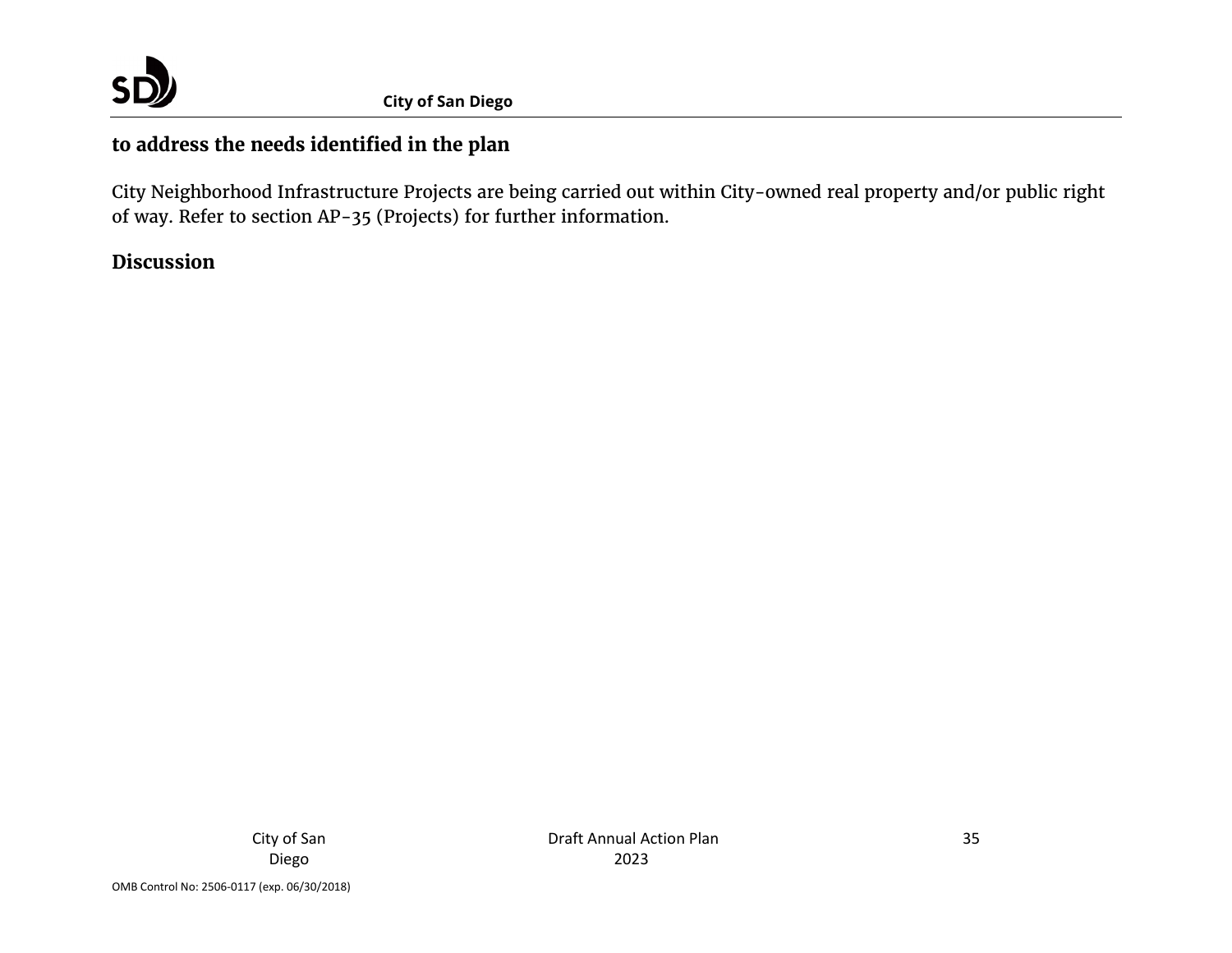

# **Annual Goals and Objectives**

# **AP-20 Annual Goals and Objectives: Goals Summary Information**

<span id="page-35-0"></span>

| <b>Sort</b><br>Order    | <b>Goal Name</b>         | <b>Start</b><br>Year | End<br>Year | Category             | Geographic<br>Area | <b>Needs Addressed</b> | <b>Funding</b> | <b>Goal Outcome</b><br><b>Indicator</b> |
|-------------------------|--------------------------|----------------------|-------------|----------------------|--------------------|------------------------|----------------|-----------------------------------------|
| $\mathbf{1}$            | Economic                 | 2020                 | 2024        | Non-Housing          | Citywide           | Economic               | CDBG:          |                                         |
|                         | Development              |                      |             | Community            |                    | Development            |                | Businesses assisted:                    |
|                         |                          |                      |             | Development          |                    |                        | \$1,083,147    | 217                                     |
|                         |                          |                      |             | Economic             |                    |                        |                |                                         |
|                         |                          |                      |             |                      |                    |                        |                |                                         |
|                         |                          |                      |             | Development          |                    |                        |                |                                         |
| $\overline{2}$          | Workforce                | 2020                 | 2024        | Non-Housing          | Citywide           | <b>Public Services</b> | CDBG:          | Public service                          |
|                         | Development              |                      |             | Community            |                    | Workforce              |                | activities: 204                         |
|                         |                          |                      |             | Development          |                    | Development            | \$500,560      | persons                                 |
| $\overline{\mathbf{3}}$ | <b>Public facilities</b> | 2020                 | 2024        | Non-Homeless         | Citywide           | Public                 | CDBG:          | Public Facility or                      |
|                         | and                      |                      |             | <b>Special Needs</b> |                    | Improvements           |                | Infrastructure                          |
|                         | Infrastructure           |                      |             | City                 |                    | and                    | \$5,400,000    | <b>Activities Persons</b>               |
|                         |                          |                      |             | Infrastructure       |                    | Infrastructure         |                | Assisted                                |
|                         |                          |                      |             |                      |                    |                        |                | Other: 2                                |
|                         |                          |                      |             |                      |                    |                        |                | Improvements                            |
|                         |                          |                      |             |                      |                    |                        |                | (Other)                                 |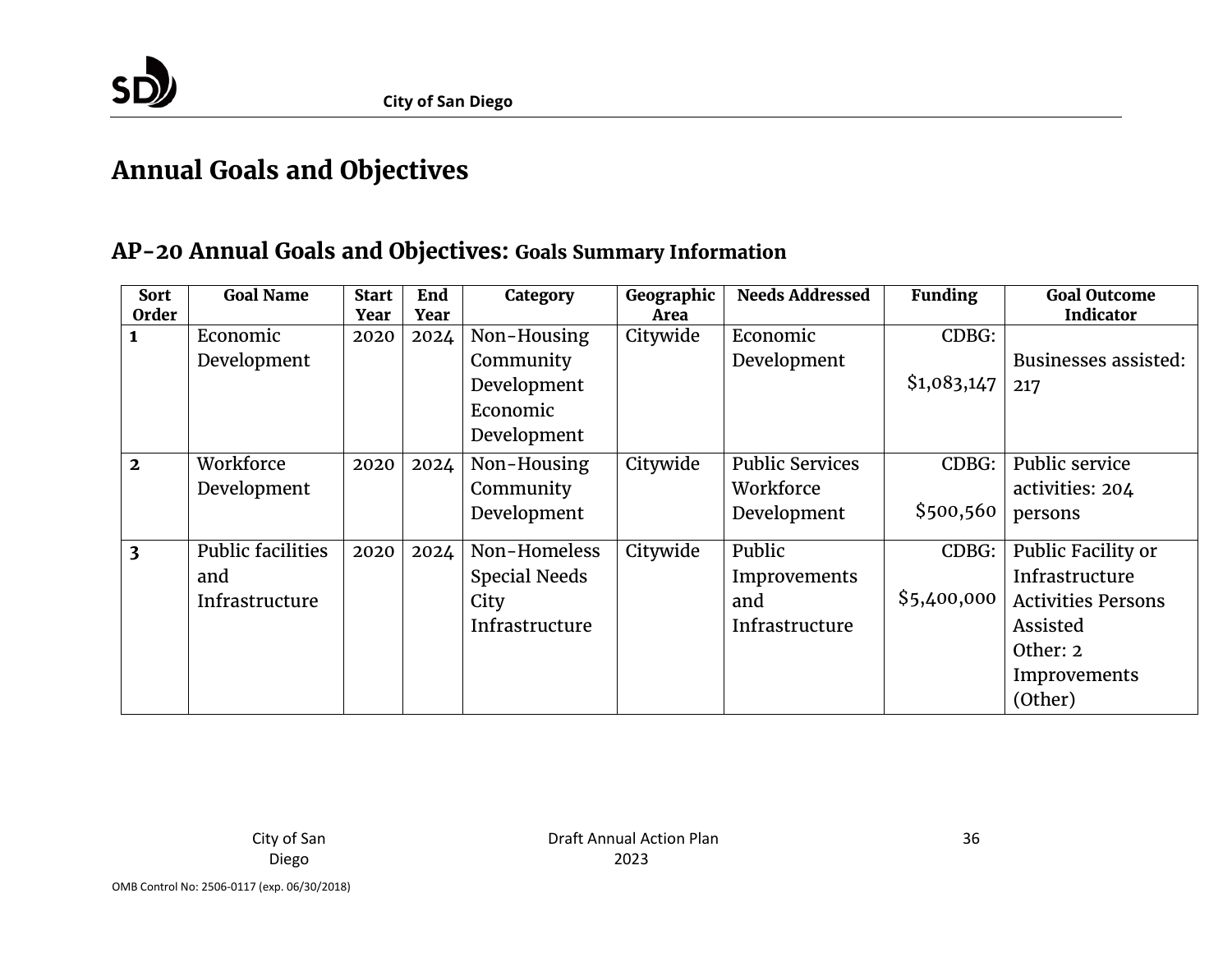

#### **City of San Diego**

| <b>Sort</b><br>Order | <b>Goal Name</b> | <b>Start</b><br>Year | End<br>Year | Category   | Geographic<br>Area | <b>Needs Addressed</b> | <b>Funding</b> | <b>Goal Outcome</b><br><b>Indicator</b> |
|----------------------|------------------|----------------------|-------------|------------|--------------------|------------------------|----------------|-----------------------------------------|
| 4                    | Affordable       | 2020                 | 2024        | Affordable | Citywide           | Development of         | CDBG:          | Rental units                            |
|                      | Housing          |                      |             | Housing    |                    | Affordable             |                | constructed: 57                         |
|                      |                  |                      |             |            |                    | Housing                | \$8,373,699    | <b>Household Housing</b>                |
|                      |                  |                      |             |            |                    | Maintenance of         |                | Units (385 total                        |
|                      |                  |                      |             |            |                    | Owner-                 |                | affordable housing                      |
|                      |                  |                      |             |            |                    | Occupied               | HOME:          | units)                                  |
|                      |                  |                      |             |            |                    | Housing                |                | Rental units                            |
|                      |                  |                      |             |            |                    | Affordable             | \$19,371,219   | rehabilitated: 27                       |
|                      |                  |                      |             |            |                    | <b>Housing Access</b>  |                | Household Housing                       |
|                      |                  |                      |             |            |                    | and Stability          |                | Units (175 total                        |
|                      |                  |                      |             |            |                    |                        |                | affordable housing                      |
|                      |                  |                      |             |            |                    |                        |                | units)                                  |
|                      |                  |                      |             |            |                    |                        |                | Direct Financial                        |
|                      |                  |                      |             |            |                    |                        |                | Assistance to                           |
|                      |                  |                      |             |            |                    |                        |                | Homebuyers: 6                           |
|                      |                  |                      |             |            |                    |                        |                | Households Assisted                     |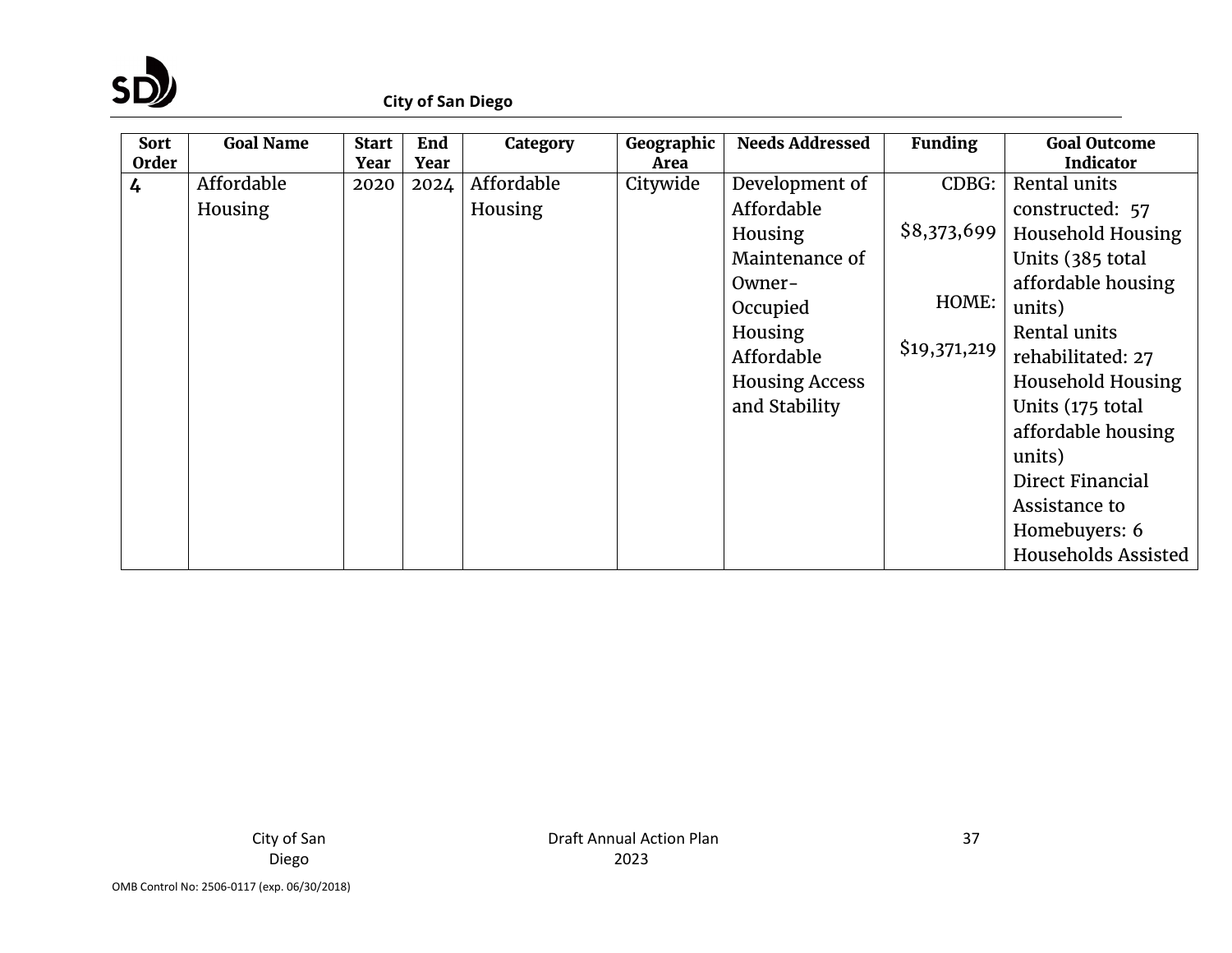

| <b>Sort</b><br><b>Order</b> | <b>Goal Name</b>    | <b>Start</b><br>Year | End<br>Year | Category             | Geographic<br>Area      | <b>Needs Addressed</b> | <b>Funding</b> | <b>Goal Outcome</b><br><b>Indicator</b> |
|-----------------------------|---------------------|----------------------|-------------|----------------------|-------------------------|------------------------|----------------|-----------------------------------------|
| 5                           | <b>Homelessness</b> | 2020                 | 2024        | Homeless             | Citywide                | Homelessness           | CDBG:          | Public service                          |
|                             |                     |                      |             |                      |                         |                        |                |                                         |
|                             |                     |                      |             |                      |                         | and Supportive         | \$2,383,078    | activities: 4,650                       |
|                             |                     |                      |             |                      |                         | <b>Services</b>        |                | <b>Persons Assisted</b>                 |
|                             |                     |                      |             |                      |                         |                        |                | Tenant-based                            |
|                             |                     |                      |             |                      |                         |                        | ESG:           | rental assistance /                     |
|                             |                     |                      |             |                      |                         |                        |                | Rapid Rehousing:                        |
|                             |                     |                      |             |                      |                         |                        |                | 80 Households                           |
|                             |                     |                      |             |                      |                         |                        | \$1,047,275    | Assisted                                |
|                             |                     |                      |             |                      |                         |                        |                | <b>Homeless Person</b>                  |
|                             |                     |                      |             |                      |                         |                        |                | Overnight Shelter:                      |
|                             |                     |                      |             |                      |                         |                        |                | 1975 Persons                            |
|                             |                     |                      |             |                      |                         |                        |                | Assisted                                |
| 6                           | Nonprofit           | 2020                 | 2024        | Non-Housing          | Citywide                | Nonprofit              | CDBG:          | Public Facility or                      |
|                             | Facility            |                      |             | Community            |                         | Facility               |                | Infrastructure                          |
|                             | Improvements        |                      |             | Development          |                         | Improvements           | \$2,230,136    | Activities: 44,537                      |
|                             |                     |                      |             |                      |                         |                        |                | Persons Assisted                        |
|                             |                     |                      |             |                      |                         |                        |                | Other: 3 Facility                       |
|                             |                     |                      |             |                      |                         |                        |                | Improvements                            |
|                             |                     |                      |             |                      |                         |                        |                | (Other)                                 |
| 7                           | Public and          | 2020                 | 2024        | Non-Homeless         | Citywide                | <b>Public Services</b> | CDBG:          | Public service                          |
|                             | Community           |                      |             | <b>Special Needs</b> |                         |                        |                | Activities: 4,839                       |
|                             | <b>Services</b>     |                      |             | Non-Housing          |                         |                        | \$1,238,701    | <b>Persons Assisted</b>                 |
|                             |                     |                      |             | Community            |                         |                        |                |                                         |
|                             |                     |                      |             | Development          |                         |                        |                |                                         |
|                             |                     |                      |             |                      | Table 5 - Goals Summary |                        |                |                                         |

# **Goal Descriptions**

City of San Diego

Draft Annual Action Plan 2023

OMB Control No: 2506-0117 (exp. 06/30/2018)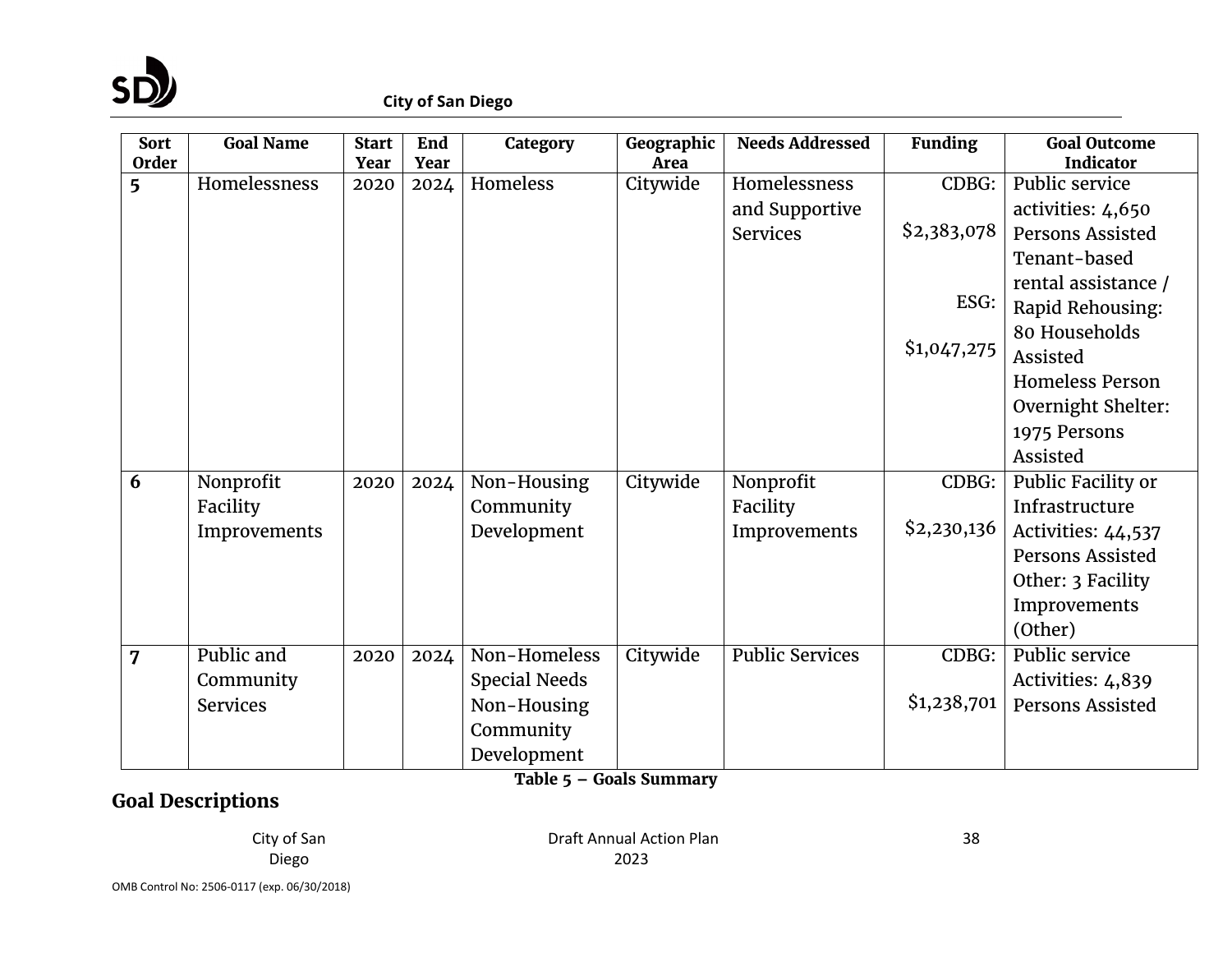

| $\mathbf{1}$            | <b>Goal Name</b>           | <b>Economic Development</b>                                                                                                                                                                                                                                  |
|-------------------------|----------------------------|--------------------------------------------------------------------------------------------------------------------------------------------------------------------------------------------------------------------------------------------------------------|
|                         | Goal<br>Description        | Enhance the City's economic stability by investing in inclusive economic growth initiatives that<br>develop and strengthen small businesses and support local entrepreneurs.                                                                                 |
| $\mathbf{2}$            | <b>Goal Name</b>           | Workforce Development                                                                                                                                                                                                                                        |
|                         | Goal<br><b>Description</b> | Foster individual and household resiliency by investing in employment and workforce<br>development programs and in providing access to job opportunities.                                                                                                    |
| $\overline{\mathbf{3}}$ | <b>Goal Name</b>           | Public facilities and Infrastructure                                                                                                                                                                                                                         |
|                         | Goal<br><b>Description</b> | Support the development of vibrant, equitable, and adaptable neighborhoods by investing in<br>public facilities and critical infrastructure.                                                                                                                 |
| $\overline{4}$          | <b>Goal Name</b>           | <b>Affordable Housing</b>                                                                                                                                                                                                                                    |
|                         | Goal<br>Description        | Increase and preserve affordable rental and homeowner housing to improve access to housing<br>opportunities that reflect community needs., including but not limited to, opportunities in close<br>proximity to transit, employment, and community services. |
| 5                       | <b>Goal Name</b>           | Homelessness                                                                                                                                                                                                                                                 |
|                         | Goal<br><b>Description</b> | Assist individuals and families to gain stable housing after experiencing homelessness or a<br>housing crisis by providing appropriate housing and service solutions grounded in best<br>practices.                                                          |
| 6                       | <b>Goal Name</b>           | Nonprofit Facility Improvements                                                                                                                                                                                                                              |
|                         | Goal<br><b>Description</b> | Finance impactful nonprofit facility improvements to provide new or increased access to<br>programs that serve vulnerable populations or implement sustainability measures.                                                                                  |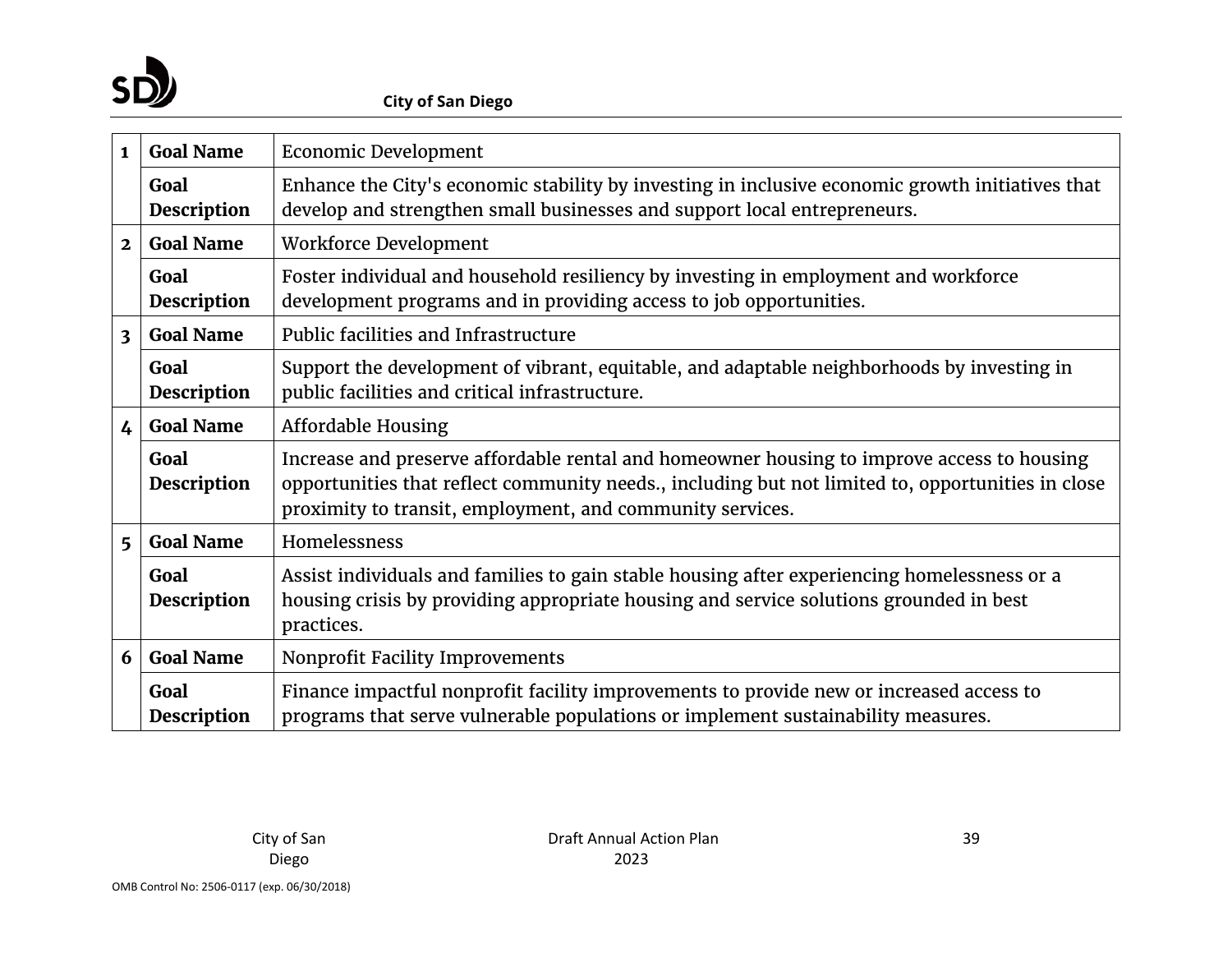

| <b>Public and Community Services</b><br><b>Goal Name</b> |                            |                                                                                                                                                                                                                                                     |
|----------------------------------------------------------|----------------------------|-----------------------------------------------------------------------------------------------------------------------------------------------------------------------------------------------------------------------------------------------------|
|                                                          | Goal<br><b>Description</b> | Invest in community services that promote equity and serve vulnerable populations including,<br>but not limited to, refugees and recent immigrants, previously incarcerated individuals,<br>veterans, youth, seniors, and food insecure households. |

*Estimate the number of extremely low-income, low-income, and moderate-income families to whom the jurisdiction will provide affordable housing as defined by HOME 91.215(b):*

All assistance will be provided to low-income and moderate-income households. (90 households for Year 4 [2023] with HOME dollars in total-breakdown pending).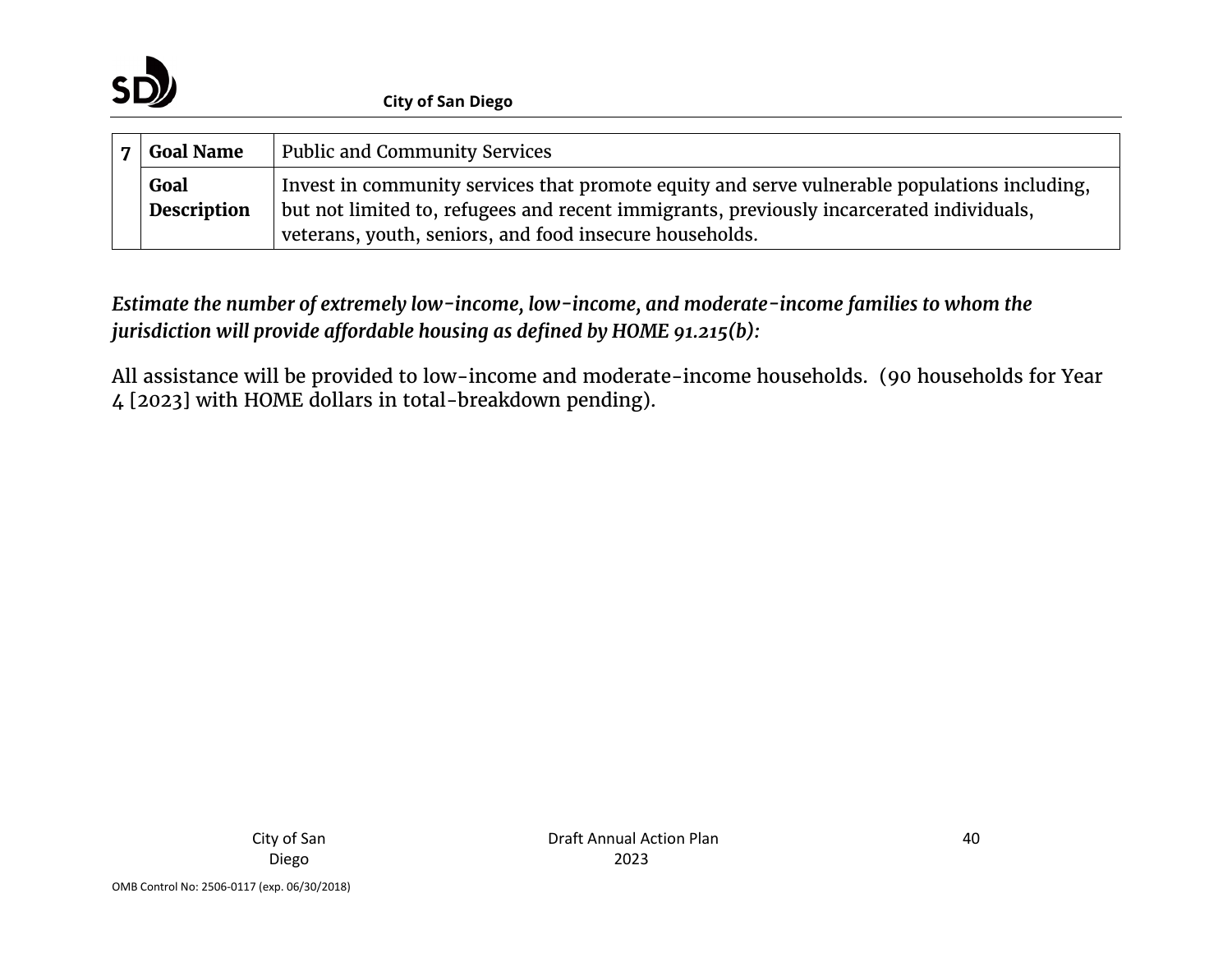

# **Projects**

# **AP-35 Projects – 91.220(d)**

### **Introduction**

The City of San Diego anticipates an additional \$15 million in FY 2023 CDBG Program Income. This additional amount is the result of an agreement negotiated between the former Redevelopment Agency and HUD to repay the City's CDBG program over the course of several years with escalating payments.

The Consolidated Plan (Consolidated Plan) sets goals and strategies to be achieved over the FY 2020-2024 period and identifies a list of funding priorities. The seven Consolidated Plan goals represent high priority needs for the City and serve as the basis for FY 2023 programs and activities identified in the Annual Action Plan. The Consolidated Plan goals are listed below in no particular order:

- Increase and preserve affordable rental and homeowner housing to improve access to housing opportunities that reflect community needs, including but not limited to, opportunities in close proximity to transit, employment, and community services.
- Enhance the City's economic stability by investing in inclusive economic growth initiatives that develop and strengthen small businesses and support local entrepreneurs.
- Foster individual and household resiliency by investing in employment and workforce development programs and improving access to job opportunities.
- Support the development of vibrant, equitable, and adaptable neighborhoods by investing in public facilities and critical infrastructure.
- Assist individuals and families to gain stable housing after experiencing homelessness or a housing crisis by providing appropriate housing and service solutions grounded in best practices.
- Invest in community services that promote equity and serve vulnerable populations including, but not limited to, refugees and recent immigrants, previously incarcerated individuals, veterans, youth, seniors, and food insecure households.
- Finance impactful nonprofit facility improvements to provided new or increased access to programs that serve vulnerable populations or implement sustainability measures.

2023

Based on these goals, the table below summarizes the priorities and specific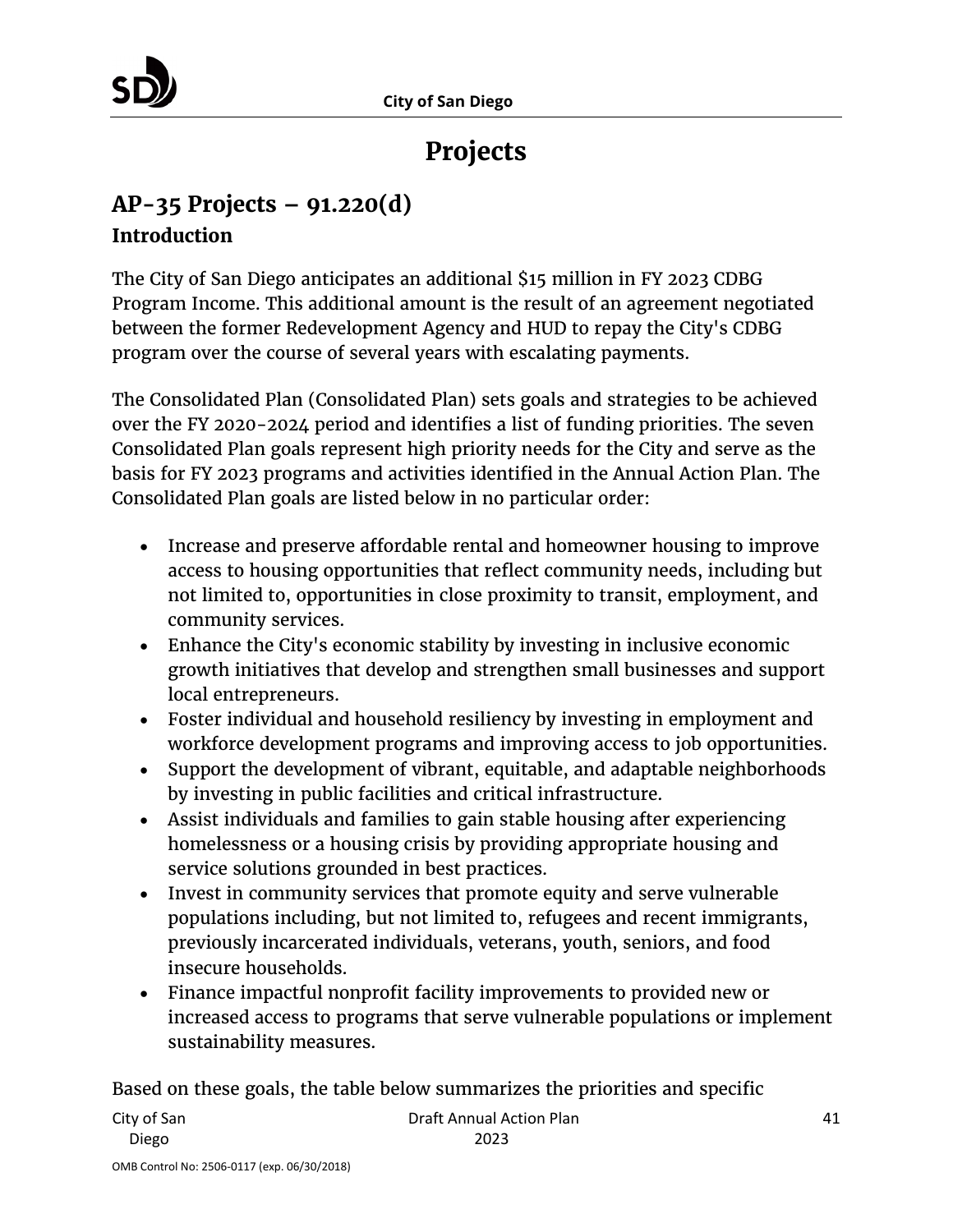

objectives that the City of San Diego aims to achieve during the Consolidated Plan five-year period (accomplishments sought in order to address the goals are expressed in terms on quantitative outcomes). Please view Attachment B, Appendix 1 in the final version of the Annual Action Plan for complete list of activities.

#### **Projects**

| #              | <b>Project Name</b>                  |
|----------------|--------------------------------------|
| $\mathbf{1}$   | <b>CDBG Administration</b>           |
| $\overline{2}$ | Workforce Development                |
| 3              | <b>Community and Public Services</b> |
| 4              | <b>Economic Development</b>          |
| 5              | Public Infrastructure Improvements   |
| 6              | <b>Affordable Housing</b>            |
| 7              | Nonprofit Facility Improvements      |
| 8              | Homelessness                         |
| 9              | SDHC-HOME-HOMEOWNERSHIP              |
| 10             | SDHC-HOME-RENTAL HOUSING             |
| 11             | SDHC-HOME-ADMINISTRATION             |
| 12             | SDHC-ESG ALL (includes admin)        |

**Table 6 - Project Information**

#### **Describe the reasons for allocation priorities and any obstacles to addressing underserved needs**

Not applicable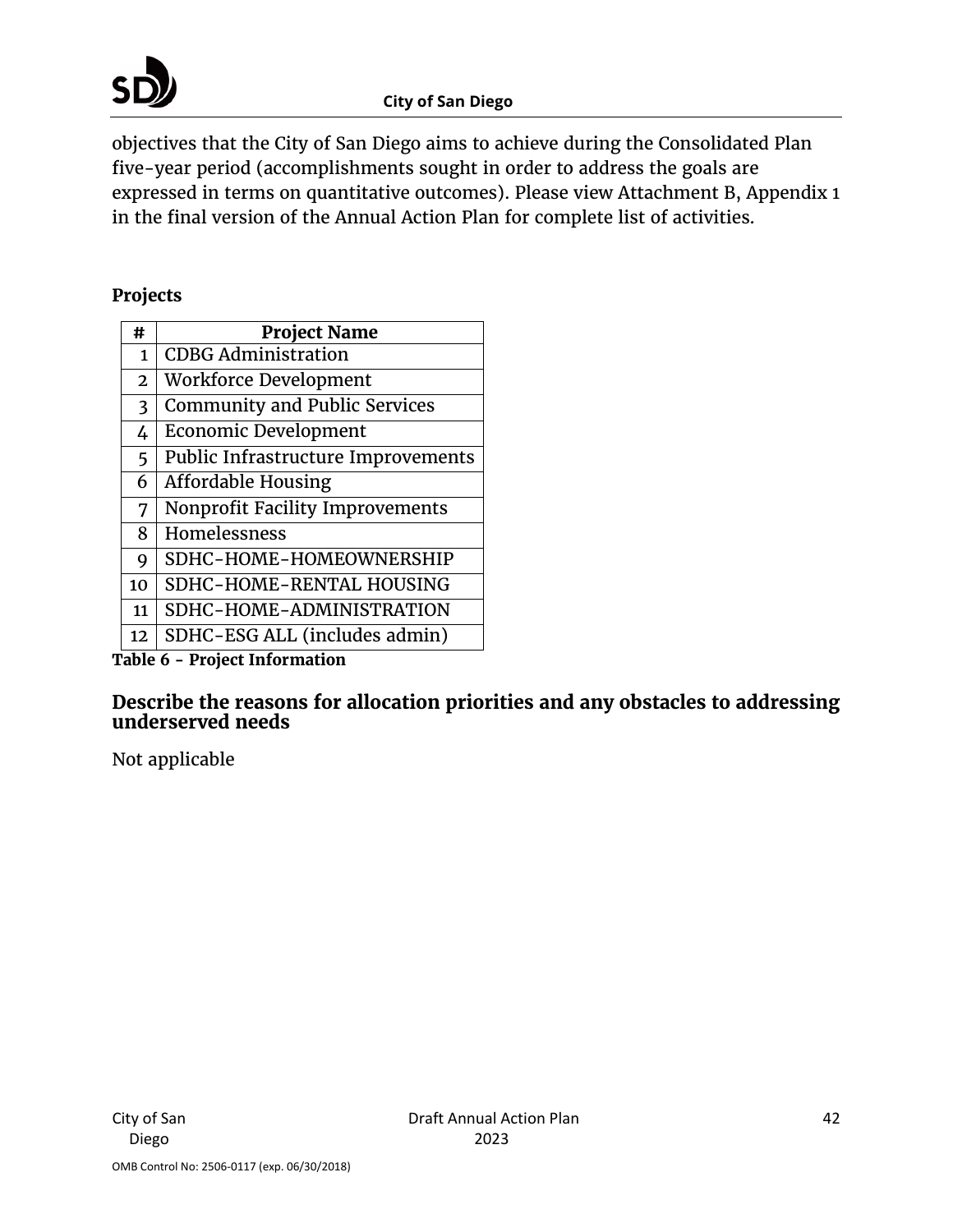# **AP-38 Project Summary**

# **Project Summary Information**

| $\mathbf{1}$ | <b>Project Name</b>                                                                                                                       | <b>CDBG Administration</b>                                                                                                                                                                                                                                                                                                          |
|--------------|-------------------------------------------------------------------------------------------------------------------------------------------|-------------------------------------------------------------------------------------------------------------------------------------------------------------------------------------------------------------------------------------------------------------------------------------------------------------------------------------|
|              | <b>Target Area</b>                                                                                                                        | Citywide                                                                                                                                                                                                                                                                                                                            |
|              | <b>Goals Supported</b>                                                                                                                    | <b>Economic Development</b><br>Workforce Development<br>Public facilities and Infrastructure<br><b>Affordable Housing</b><br>Homelessness<br>Nonprofit Facility Improvements<br><b>Public and Community Services</b>                                                                                                                |
|              | <b>Needs Addressed</b>                                                                                                                    | Development of Affordable Housing<br>Maintenance of Owner-Occupied Housing<br>Affordable Housing Access and Stability<br>Homelessness and Supportive Services<br><b>Public Services</b><br>Public Improvements and Infrastructure<br><b>Economic Development</b><br><b>Workforce Development</b><br>Nonprofit Facility Improvements |
|              | <b>Funding</b>                                                                                                                            | CDBG: \$5,582,465                                                                                                                                                                                                                                                                                                                   |
|              | <b>Description</b>                                                                                                                        | Administration costs for the CDBG program                                                                                                                                                                                                                                                                                           |
|              | <b>Target Date</b>                                                                                                                        | 6/30/2023                                                                                                                                                                                                                                                                                                                           |
|              | <b>Estimate the number</b><br>and type of families<br>that will benefit from<br>the proposed<br>activities<br><b>Location Description</b> | Not applicable                                                                                                                                                                                                                                                                                                                      |
|              |                                                                                                                                           |                                                                                                                                                                                                                                                                                                                                     |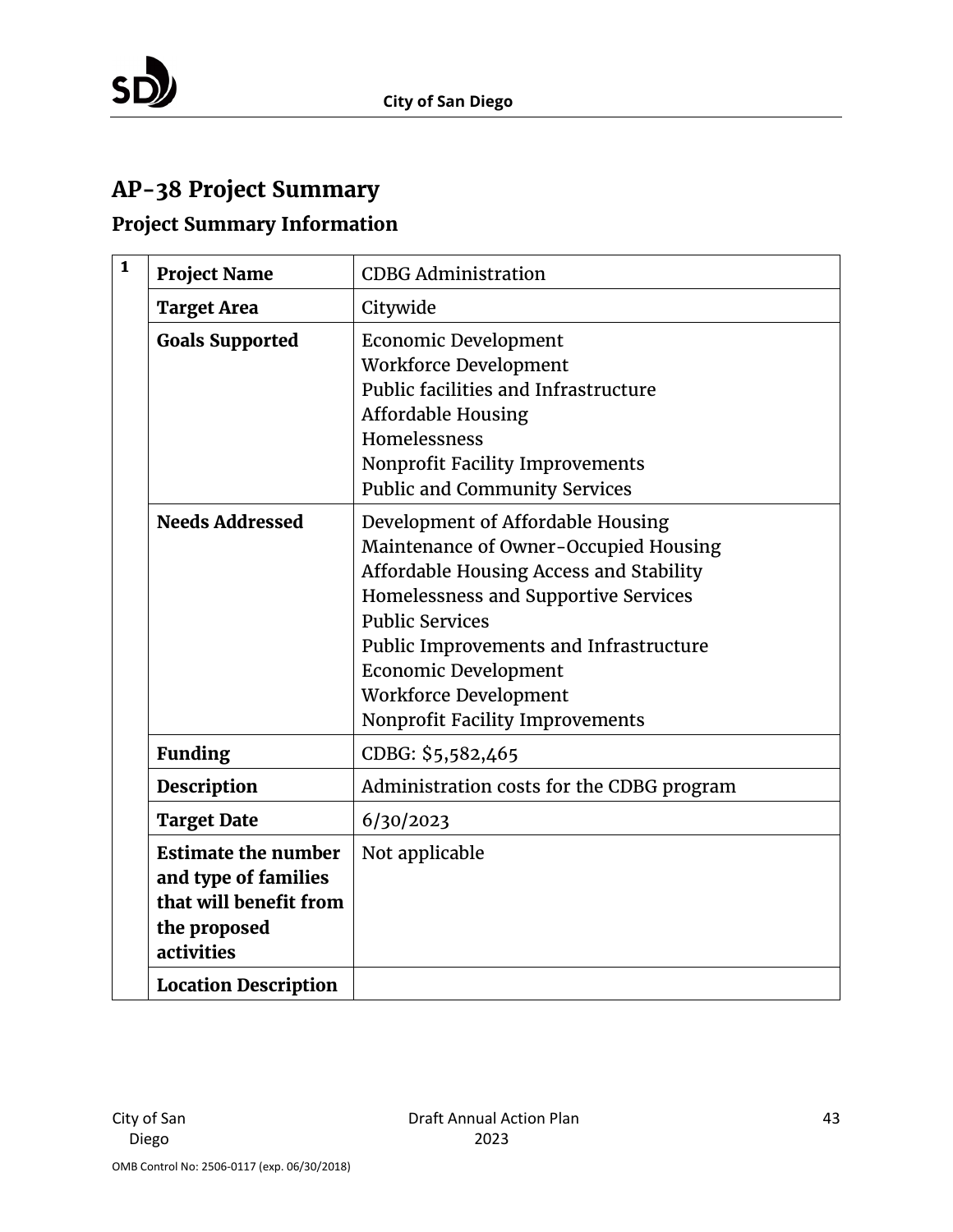

|                         | <b>Planned Activities</b>                                                                                  | City of San Diego administrative costs directly related<br>to administering the CDBG program to ensure<br>compliance with all HUD planning and community<br>development activities provided to City residents and<br>businesses, as well as Fair Housing services. The Fair<br>Housing Education and Legal Aid programs are also<br>funded through administration. |
|-------------------------|------------------------------------------------------------------------------------------------------------|--------------------------------------------------------------------------------------------------------------------------------------------------------------------------------------------------------------------------------------------------------------------------------------------------------------------------------------------------------------------|
| $\mathbf{2}$            | <b>Project Name</b>                                                                                        | Workforce Development                                                                                                                                                                                                                                                                                                                                              |
|                         | <b>Target Area</b>                                                                                         | Citywide                                                                                                                                                                                                                                                                                                                                                           |
|                         | <b>Goals Supported</b>                                                                                     | Workforce Development<br><b>Public and Community Services</b>                                                                                                                                                                                                                                                                                                      |
|                         | <b>Needs Addressed</b>                                                                                     | <b>Public Services</b><br>Workforce Development                                                                                                                                                                                                                                                                                                                    |
|                         | <b>Funding</b>                                                                                             | CDBG: \$500,560                                                                                                                                                                                                                                                                                                                                                    |
|                         | <b>Description</b>                                                                                         | Foster individual and household resiliency by<br>investing in employment and workforce development<br>programs and improving access to job opportunities.                                                                                                                                                                                                          |
|                         | <b>Target Date</b>                                                                                         | 6/30/2023                                                                                                                                                                                                                                                                                                                                                          |
|                         | <b>Estimate the number</b><br>and type of families<br>that will benefit from<br>the proposed<br>activities | 204 persons assisted.                                                                                                                                                                                                                                                                                                                                              |
|                         | <b>Location Description</b>                                                                                |                                                                                                                                                                                                                                                                                                                                                                    |
|                         | <b>Planned Activities</b>                                                                                  | Kitchens for Good-Project Launch: \$120,000                                                                                                                                                                                                                                                                                                                        |
|                         |                                                                                                            | San Diego Continuing Education Foundation: \$120,560                                                                                                                                                                                                                                                                                                               |
|                         |                                                                                                            | Workshops for Warriors: \$260,000                                                                                                                                                                                                                                                                                                                                  |
| $\overline{\mathbf{3}}$ | <b>Project Name</b>                                                                                        | <b>COMMUNITY AND PUBLIC SERVICES</b>                                                                                                                                                                                                                                                                                                                               |
|                         | <b>Target Area</b>                                                                                         | Citywide                                                                                                                                                                                                                                                                                                                                                           |
|                         | <b>Goals Supported</b>                                                                                     | <b>Public and Community Services</b>                                                                                                                                                                                                                                                                                                                               |
|                         | <b>Needs Addressed</b>                                                                                     | <b>Public Services</b>                                                                                                                                                                                                                                                                                                                                             |
|                         | <b>Funding</b>                                                                                             | CDBG: \$1,238,701                                                                                                                                                                                                                                                                                                                                                  |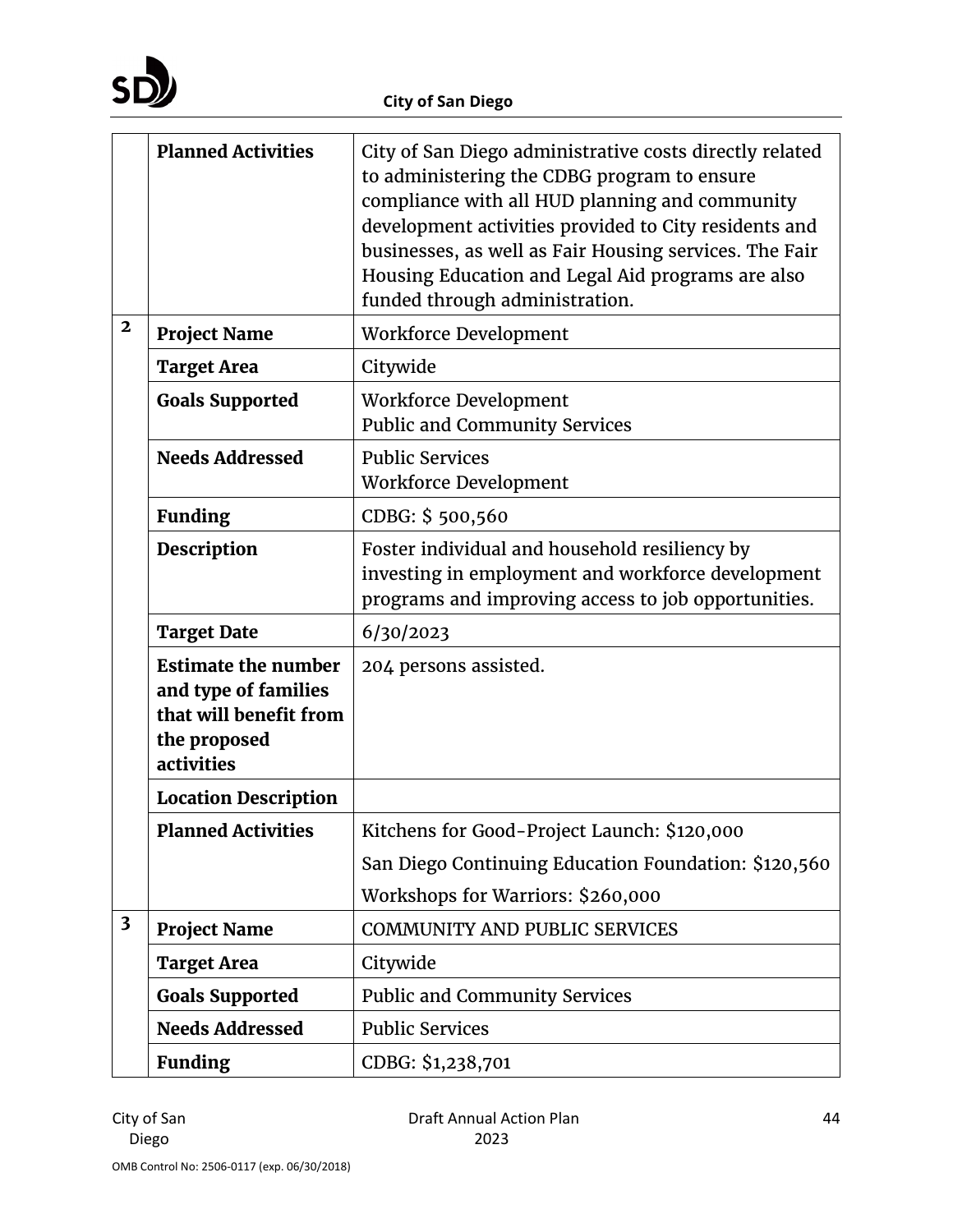|   | Description                                                                                                | Invest in community service that promote equity and<br>serve vulnerable populations including, but not<br>limited to, refugees and recent immigrants, previously<br>incarcerated individuals, veterans, youth, seniors, and<br>food insecure households. |
|---|------------------------------------------------------------------------------------------------------------|----------------------------------------------------------------------------------------------------------------------------------------------------------------------------------------------------------------------------------------------------------|
|   | <b>Target Date</b>                                                                                         | 6/30/2023                                                                                                                                                                                                                                                |
|   | <b>Estimate the number</b><br>and type of families<br>that will benefit from<br>the proposed<br>activities | 4,839 persons assisted                                                                                                                                                                                                                                   |
|   | <b>Location Description</b>                                                                                | N/A                                                                                                                                                                                                                                                      |
|   | <b>Planned Activities</b>                                                                                  | Family Health Centers-Safe Point San Diego: \$150,000                                                                                                                                                                                                    |
|   |                                                                                                            | Reality Changers: \$102,600                                                                                                                                                                                                                              |
|   |                                                                                                            | Interfaith Shelter Network: \$110,604                                                                                                                                                                                                                    |
|   |                                                                                                            | Bayside Community Center: \$118,422                                                                                                                                                                                                                      |
|   |                                                                                                            | Voices for Children: \$60,304                                                                                                                                                                                                                            |
|   |                                                                                                            | Ocean Discovery Institute: \$50,000                                                                                                                                                                                                                      |
|   |                                                                                                            | Home Start, Inc.: 112,023                                                                                                                                                                                                                                |
|   |                                                                                                            | Access Youth Academy: \$100,000                                                                                                                                                                                                                          |
|   |                                                                                                            | San Diego LGBT Community Center: \$150,000                                                                                                                                                                                                               |
|   |                                                                                                            | La Maestra Family Clinic: \$197,600                                                                                                                                                                                                                      |
|   |                                                                                                            | Wesley House: \$87,148                                                                                                                                                                                                                                   |
| 4 | <b>Project Name</b>                                                                                        | ECONOMIC DEVELOPMENT                                                                                                                                                                                                                                     |
|   | <b>Target Area</b>                                                                                         | Citywide                                                                                                                                                                                                                                                 |
|   | <b>Goals Supported</b>                                                                                     | <b>Economic Development</b>                                                                                                                                                                                                                              |
|   | <b>Needs Addressed</b>                                                                                     | <b>Economic Development</b>                                                                                                                                                                                                                              |
|   | <b>Funding</b>                                                                                             | CDBG: \$1,083,147                                                                                                                                                                                                                                        |
|   | Description                                                                                                | Enhance the City's economic stability by investing<br>inclusive economic growth initiatives that develop and<br>strengthen small businesses and support local<br>entrepreneurs.                                                                          |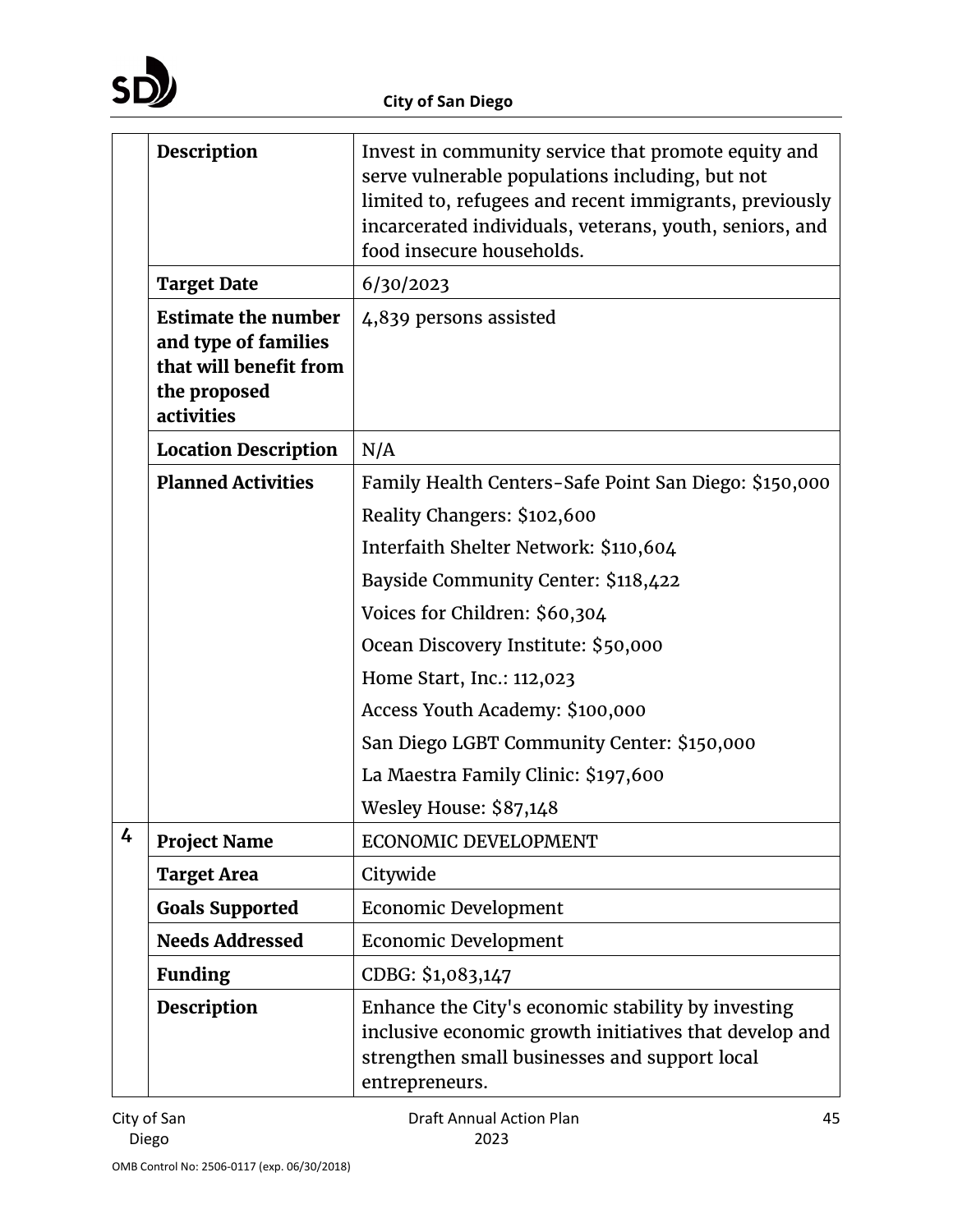

|   | <b>Target Date</b>                                                                                         | 6/30/2023                                                                                                                                       |
|---|------------------------------------------------------------------------------------------------------------|-------------------------------------------------------------------------------------------------------------------------------------------------|
|   | <b>Estimate the number</b><br>and type of families<br>that will benefit from<br>the proposed<br>activities | 217 businesses                                                                                                                                  |
|   | <b>Location Description</b>                                                                                | n/a                                                                                                                                             |
|   | <b>Planned Activities</b>                                                                                  | Accessity-Microlending Program: \$219,132                                                                                                       |
|   |                                                                                                            | Horn of Africa-SD Microenterprise Project: \$219,555                                                                                            |
|   |                                                                                                            | Karen Organization-Refugee Microenterprise Support<br>Project: \$86,918                                                                         |
|   |                                                                                                            | Mission Edge-City SAIL: \$194,850                                                                                                               |
|   |                                                                                                            | Somali Family Service of SD-Microenterprise<br>Program: \$200,871                                                                               |
|   |                                                                                                            | University of San Diego: \$161,821                                                                                                              |
| 5 | <b>Project Name</b>                                                                                        | PUBLIC INFRASTRUCTURE IMPROVEMENTS                                                                                                              |
|   | <b>Target Area</b>                                                                                         | Citywide                                                                                                                                        |
|   | <b>Goals Supported</b>                                                                                     | Public facilities and Infrastructure                                                                                                            |
|   | <b>Needs Addressed</b>                                                                                     | Public Improvements and Infrastructure                                                                                                          |
|   | <b>Funding</b>                                                                                             | CDBG: \$5,400,000                                                                                                                               |
|   | <b>Description</b>                                                                                         | Support the development of vibrant, equitable, and<br>adaptable neighborhoods by investing in public<br>facilities and critical infrastructure. |
|   | <b>Target Date</b>                                                                                         | 6/30/2024                                                                                                                                       |
|   | <b>Estimate the number</b><br>and type of families<br>that will benefit from<br>the proposed<br>activities | TBD persons; 2 facility improvements                                                                                                            |
|   | <b>Location Description</b>                                                                                | Citywide                                                                                                                                        |
|   | <b>Planned Activities</b>                                                                                  | Beyer Park: \$2,500,000<br>Eggers Park: \$2,900,000                                                                                             |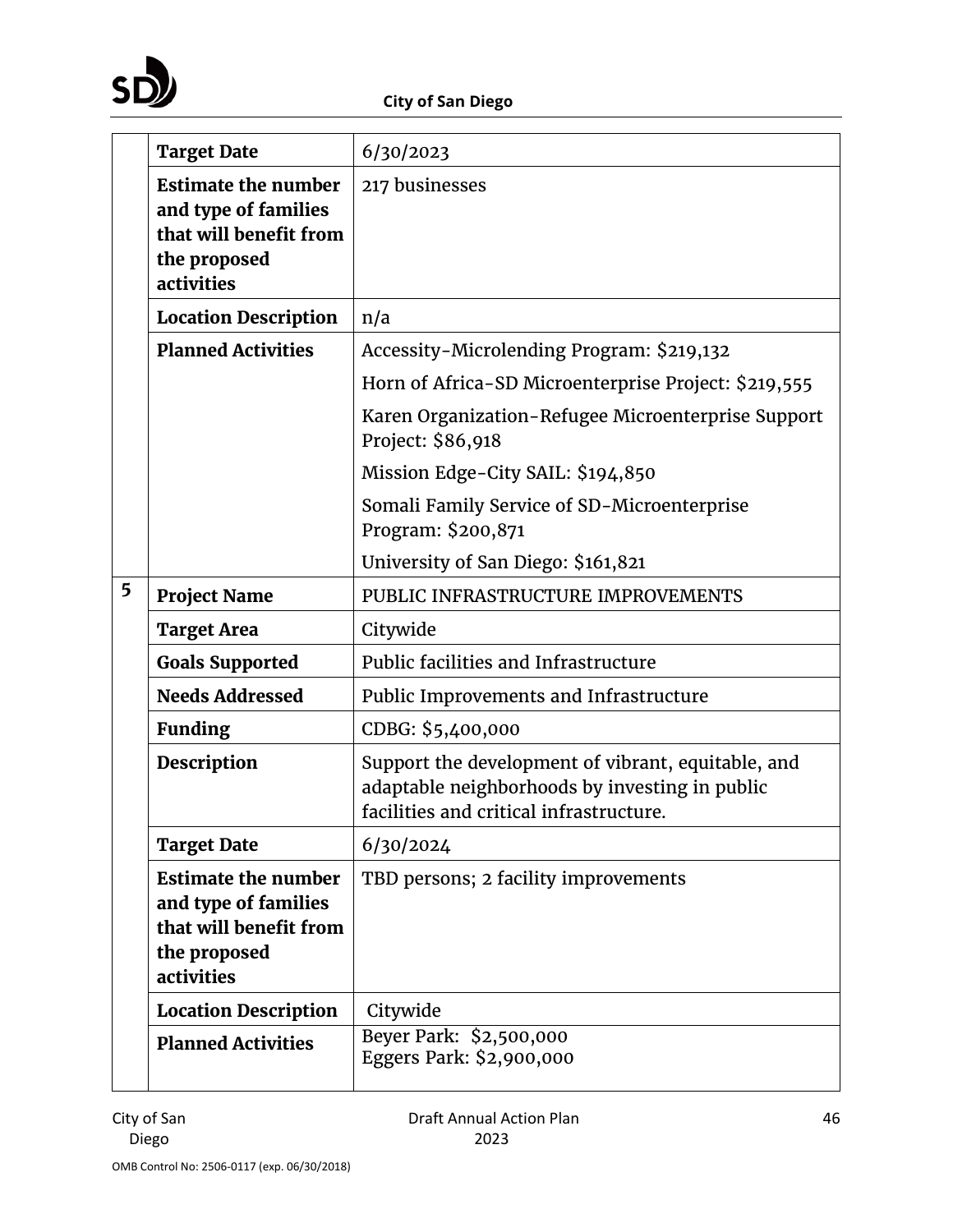

| 6 | <b>Project Name</b>                                                                                        | <b>AFFORDABLE HOUSING</b>                                                                                                                                                                                                                                         |
|---|------------------------------------------------------------------------------------------------------------|-------------------------------------------------------------------------------------------------------------------------------------------------------------------------------------------------------------------------------------------------------------------|
|   | <b>Target Area</b>                                                                                         | Citywide                                                                                                                                                                                                                                                          |
|   | <b>Goals Supported</b>                                                                                     | <b>Affordable Housing</b>                                                                                                                                                                                                                                         |
|   | <b>Needs Addressed</b>                                                                                     | Development of Affordable Housing<br>Maintenance of Owner-Occupied Housing<br>Affordable Housing Access and Stability                                                                                                                                             |
|   | <b>Funding</b>                                                                                             | CDBG: \$8,373,699                                                                                                                                                                                                                                                 |
|   | Description                                                                                                | Increase and preserve affordable rental and<br>homeowner housing to improve access to housing<br>opportunities that reflect community needs, including<br>but not limited to, opportunities in close proximity to<br>transit, employment, and community services. |
|   | <b>Target Date</b>                                                                                         | 6/30/2024                                                                                                                                                                                                                                                         |
|   | <b>Estimate the number</b><br>and type of families<br>that will benefit from<br>the proposed<br>activities | <b>TBD</b>                                                                                                                                                                                                                                                        |
|   | <b>Location Description</b>                                                                                | Not applicable                                                                                                                                                                                                                                                    |
|   | <b>Planned Activities</b>                                                                                  | City SD: Affordable Housing NOFA-\$8,373,699                                                                                                                                                                                                                      |
| 7 | <b>Project Name</b>                                                                                        | NONPROFIT FACILITY IMPROVEMENTS                                                                                                                                                                                                                                   |
|   | <b>Target Area</b>                                                                                         | Citywide                                                                                                                                                                                                                                                          |
|   | <b>Goals Supported</b>                                                                                     | Nonprofit Facility Improvements                                                                                                                                                                                                                                   |
|   | <b>Needs Addressed</b>                                                                                     | Nonprofit Facility Improvements                                                                                                                                                                                                                                   |
|   | <b>Funding</b>                                                                                             | CDBG: \$2,230,136                                                                                                                                                                                                                                                 |
|   | <b>Description</b>                                                                                         | Finance impactful nonprofit facility improvements to<br>provide new or increased access to programs that<br>serve vulnerable populations or implement<br>sustainability measures.                                                                                 |
|   | <b>Target Date</b>                                                                                         | 6/30/2024                                                                                                                                                                                                                                                         |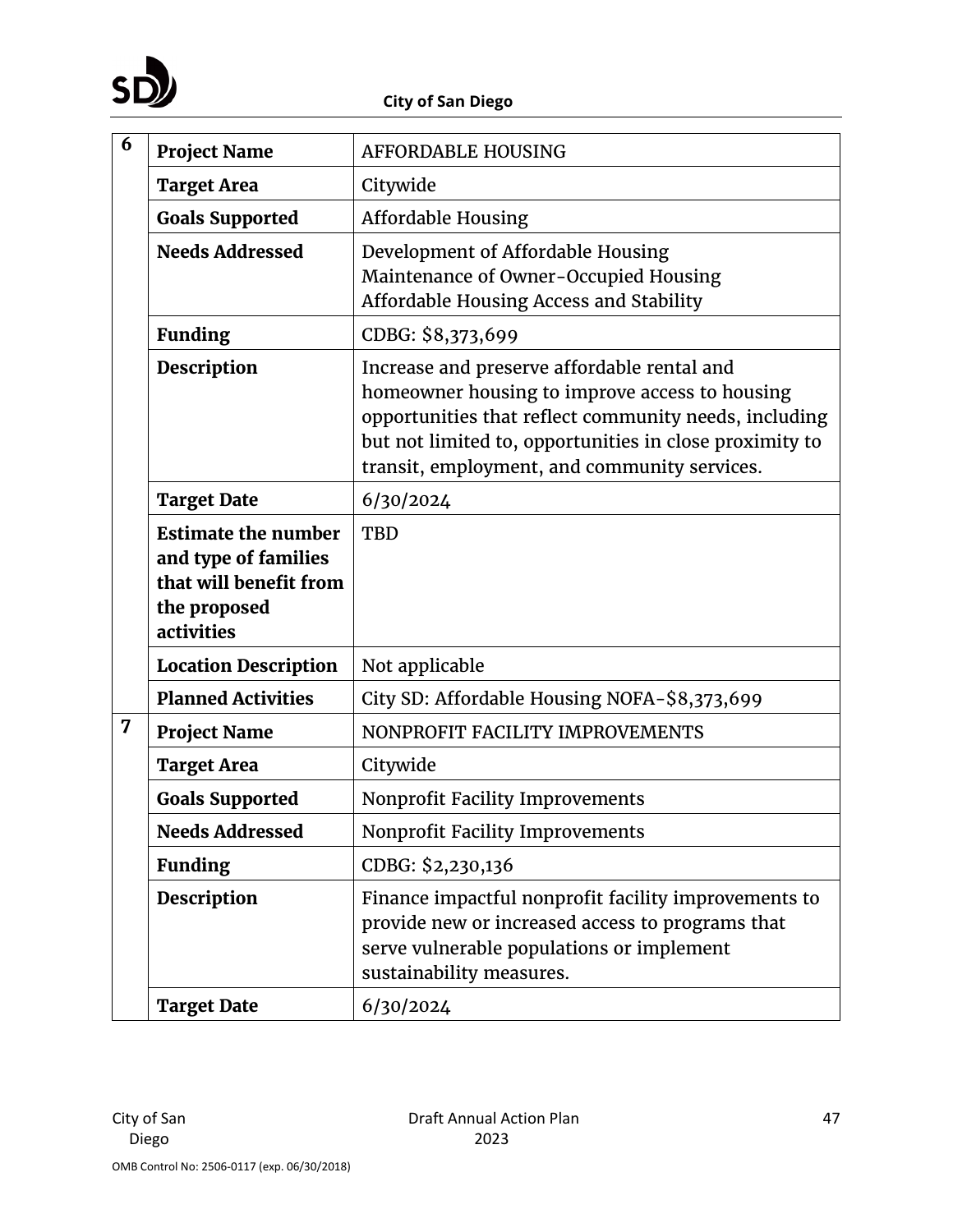

|   | <b>Estimate the number</b><br>and type of families                                                         | 44,537 persons assisted<br>3 facility improvements                                                                                                                                                     |
|---|------------------------------------------------------------------------------------------------------------|--------------------------------------------------------------------------------------------------------------------------------------------------------------------------------------------------------|
|   | that will benefit from<br>the proposed<br>activities                                                       |                                                                                                                                                                                                        |
|   | <b>Location Description</b>                                                                                | Citywide                                                                                                                                                                                               |
|   | <b>Planned Activities</b>                                                                                  | La Maestra Family Clinic: \$626,221                                                                                                                                                                    |
|   |                                                                                                            | Neighborhood House Association: \$715,394                                                                                                                                                              |
|   |                                                                                                            | Centro de Salud de la Comunidad de San Ysidro:<br>\$828,521                                                                                                                                            |
| 8 | <b>Project Name</b>                                                                                        | <b>HOMELESSNESS</b>                                                                                                                                                                                    |
|   | <b>Target Area</b>                                                                                         | Citywide                                                                                                                                                                                               |
|   | <b>Goals Supported</b>                                                                                     | Homelessness                                                                                                                                                                                           |
|   | <b>Needs Addressed</b>                                                                                     | Homelessness and Supportive Services<br><b>Public Services</b>                                                                                                                                         |
|   | <b>Funding</b>                                                                                             | CDBG: \$2,383,078                                                                                                                                                                                      |
|   | <b>Description</b>                                                                                         | Assist individuals and families to gain stable housing<br>after experiencing homelessness or a housing crisis by<br>providing appropriate housing and service solutions<br>grounded in best practices. |
|   | <b>Target Date</b>                                                                                         | 6/30/2023                                                                                                                                                                                              |
|   | <b>Estimate the number</b><br>and type of families<br>that will benefit from<br>the proposed<br>activities | 2,675 persons assisted; 1,975 persons assisted with<br>overnight shelter                                                                                                                               |
|   | <b>Location Description</b>                                                                                | N/A                                                                                                                                                                                                    |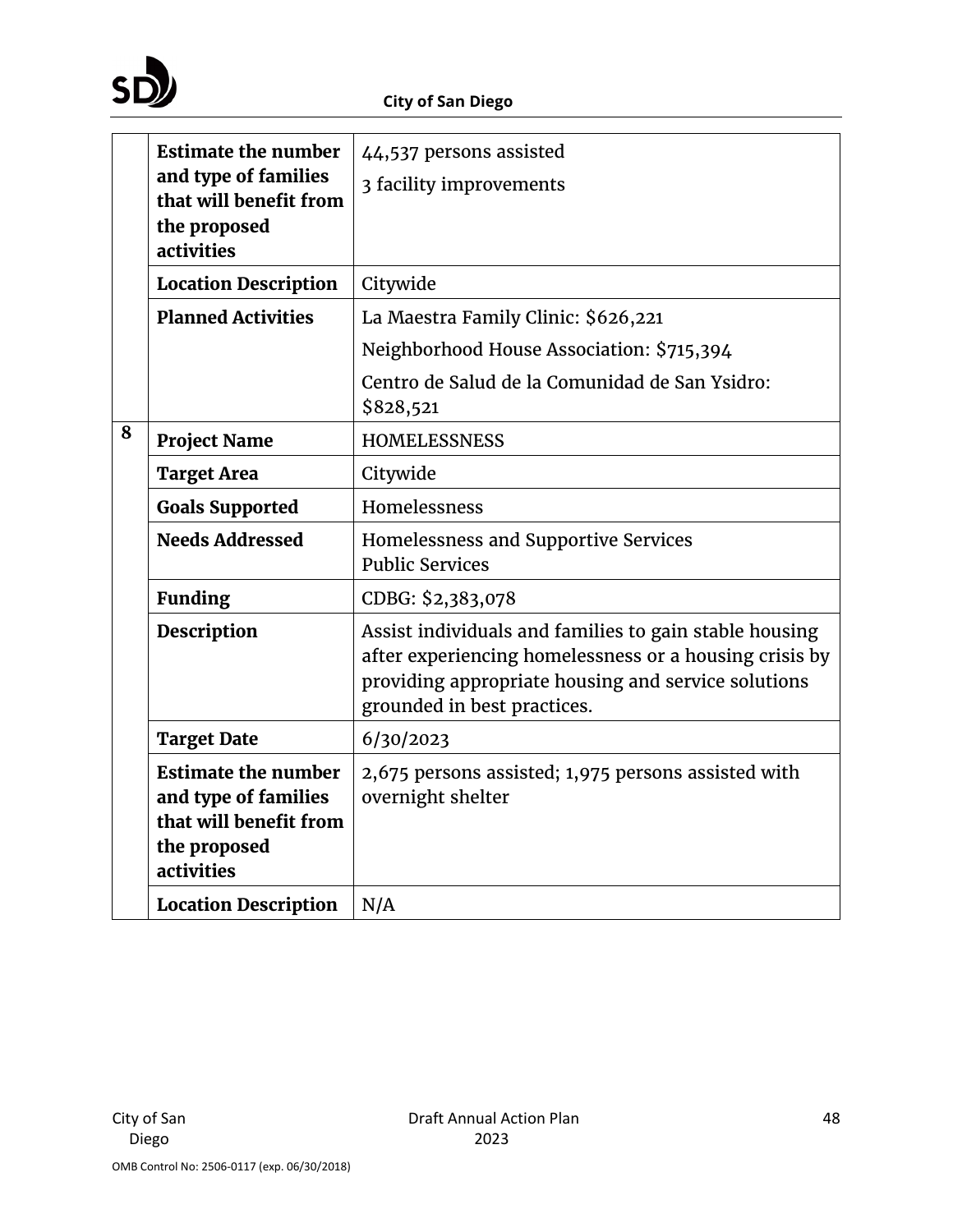

|    | <b>Planned Activities</b>                                                                                  | Paul Mirabile Interim Shelter (Interim Housing for<br>Adults Experiencing Homelessness): \$245,477                              |
|----|------------------------------------------------------------------------------------------------------------|---------------------------------------------------------------------------------------------------------------------------------|
|    |                                                                                                            | Day Center for Adults Experiencing Homelessness:<br>\$541,250                                                                   |
|    |                                                                                                            | City of San Diego Family Shelter Program: \$531,351                                                                             |
|    |                                                                                                            | Homelessness Response Center: \$1,000,000                                                                                       |
|    |                                                                                                            | Serving Seniors: \$65,000                                                                                                       |
| 9  | <b>Project Name</b>                                                                                        | SDHC-HOME-HOMEOWNERSHIP                                                                                                         |
|    | <b>Target Area</b>                                                                                         | Citywide                                                                                                                        |
|    | <b>Goals Supported</b>                                                                                     | <b>Affordable Housing</b>                                                                                                       |
|    | <b>Needs Addressed</b>                                                                                     | Affordable Housing Access and Stability                                                                                         |
|    | <b>Funding</b>                                                                                             | HOME: \$1,000,000                                                                                                               |
|    | <b>Description</b>                                                                                         | Provision of financial assistance towards<br>homeownership in the form of assistance towards<br>down payment and closing costs. |
|    | <b>Target Date</b>                                                                                         | 6/30/2023                                                                                                                       |
|    | <b>Estimate the number</b><br>and type of families<br>that will benefit from<br>the proposed<br>activities | 6 households assisted                                                                                                           |
|    | <b>Location Description</b>                                                                                | N/A                                                                                                                             |
|    | <b>Planned Activities</b>                                                                                  | Direct financial assistance to homebuyers                                                                                       |
| 10 | <b>Project Name</b>                                                                                        | SDHC-HOME-RENTAL HOUSING                                                                                                        |
|    | <b>Target Area</b>                                                                                         | Citywide                                                                                                                        |
|    | <b>Goals Supported</b>                                                                                     | <b>Affordable Housing</b>                                                                                                       |
|    | <b>Needs Addressed</b>                                                                                     | Development of Affordable Housing<br>Maintenance of Owner-Occupied Housing<br>Affordable Housing Access and Stability           |
|    | <b>Funding</b>                                                                                             | HOME: \$18,371,219                                                                                                              |
|    | <b>Description</b>                                                                                         | Rental units constructed and rehabilitated                                                                                      |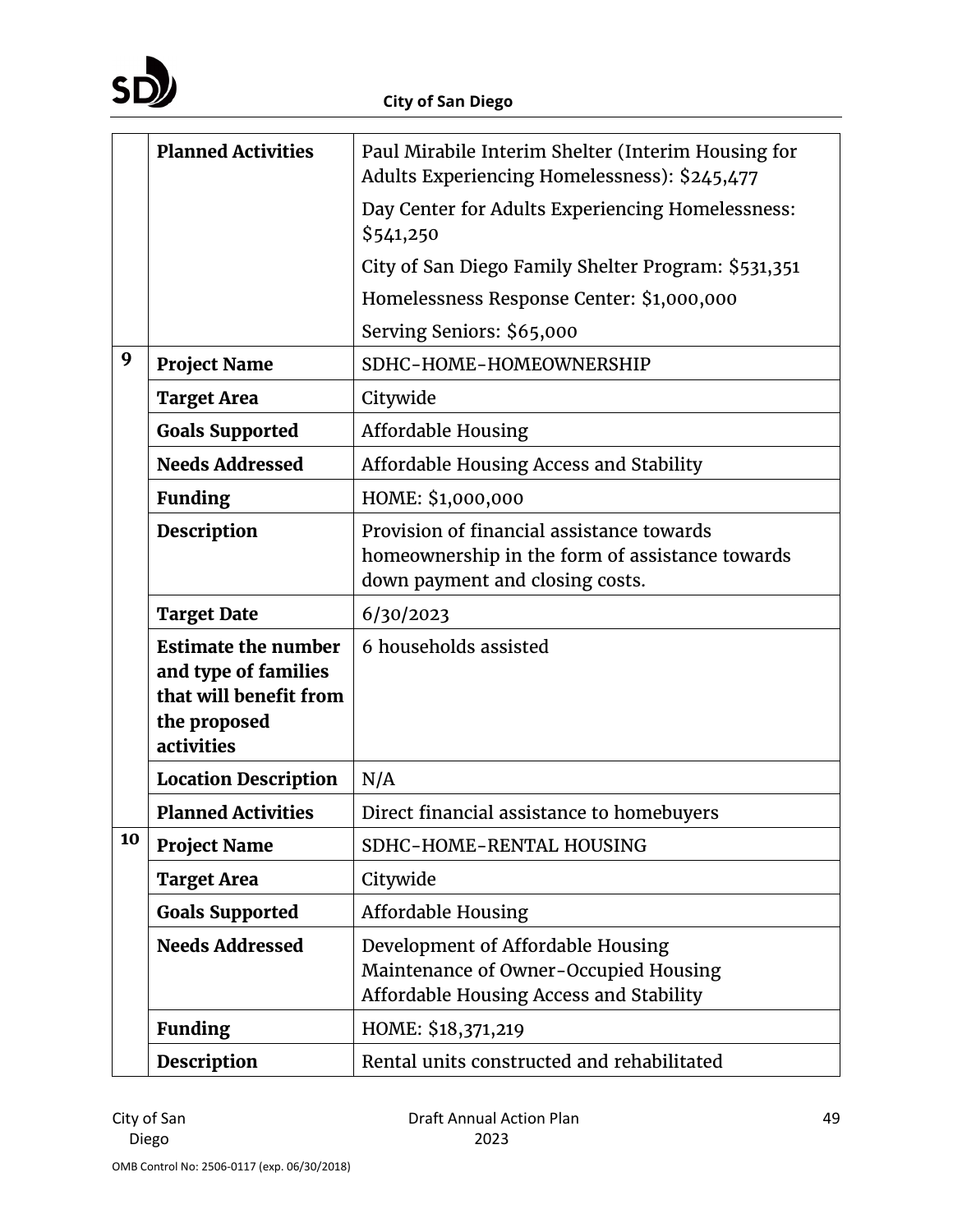

|    | <b>Target Date</b>                                                                                         | 6/30/2024                                                                                                                   |  |  |  |  |
|----|------------------------------------------------------------------------------------------------------------|-----------------------------------------------------------------------------------------------------------------------------|--|--|--|--|
|    | <b>Estimate the number</b><br>and type of families<br>that will benefit from                               | 84 households (HOME designated units only);<br>contributing in projects creating a total of 560<br>affordable housing units |  |  |  |  |
|    | the proposed                                                                                               | 27 Rental units rehabilitated                                                                                               |  |  |  |  |
|    | activities                                                                                                 | 57 Rental units constructed                                                                                                 |  |  |  |  |
|    | <b>Location Description</b>                                                                                | Citywide                                                                                                                    |  |  |  |  |
|    | <b>Planned Activities</b>                                                                                  | Rental units constructed                                                                                                    |  |  |  |  |
| 11 | <b>Project Name</b>                                                                                        | SDHC-HOME-ADMINISTRATION                                                                                                    |  |  |  |  |
|    | <b>Target Area</b>                                                                                         | Citywide                                                                                                                    |  |  |  |  |
|    | <b>Goals Supported</b>                                                                                     | <b>Affordable Housing</b>                                                                                                   |  |  |  |  |
|    | <b>Needs Addressed</b>                                                                                     | Development of Affordable Housing<br>Maintenance of Owner-Occupied Housing<br>Affordable Housing Access and Stability       |  |  |  |  |
|    | <b>Funding</b>                                                                                             | HOME: \$1,332,294                                                                                                           |  |  |  |  |
|    | Description                                                                                                | Administration costs of HOME program for City of San<br>Diego and San Diego Housing Commission.                             |  |  |  |  |
|    | <b>Target Date</b>                                                                                         | 6/30/2023                                                                                                                   |  |  |  |  |
|    | <b>Estimate the number</b><br>and type of families<br>that will benefit from<br>the proposed<br>activities | N/A                                                                                                                         |  |  |  |  |
|    | <b>Location Description</b>                                                                                | n/a                                                                                                                         |  |  |  |  |
|    | <b>Planned Activities</b>                                                                                  | N/A                                                                                                                         |  |  |  |  |
| 12 | <b>Project Name</b>                                                                                        | SDHC-ESG ALL (includes admin)                                                                                               |  |  |  |  |
|    | <b>Target Area</b>                                                                                         | Citywide                                                                                                                    |  |  |  |  |
|    | <b>Goals Supported</b>                                                                                     | Homelessness                                                                                                                |  |  |  |  |
|    | <b>Needs Addressed</b>                                                                                     | Homelessness and Supportive Services<br><b>Public Services</b>                                                              |  |  |  |  |
|    | <b>Funding</b>                                                                                             | ESG: \$1,047,275                                                                                                            |  |  |  |  |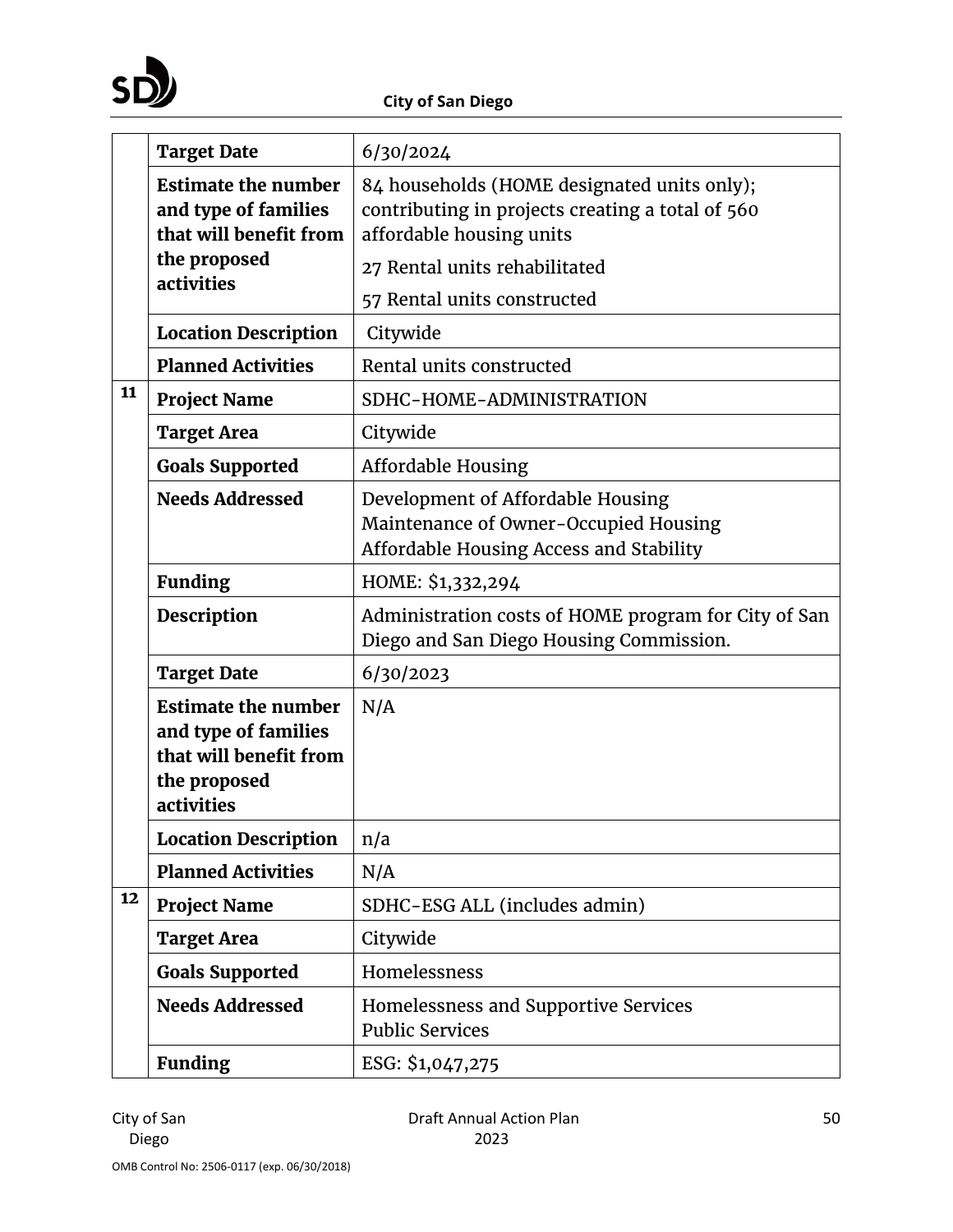

| Description                                                                                                | Federal Fiscal Year 2023 ESG funds for the City of San<br>Diego have been allocated to the San Diego Housing<br>Commission (SDHC) to operate shelters for the<br>homeless, provide rapid re-housing strategies and<br>program administration and data collection through<br>HMIS.                                                                                                                                                                                                                                                                 |  |  |  |  |
|------------------------------------------------------------------------------------------------------------|---------------------------------------------------------------------------------------------------------------------------------------------------------------------------------------------------------------------------------------------------------------------------------------------------------------------------------------------------------------------------------------------------------------------------------------------------------------------------------------------------------------------------------------------------|--|--|--|--|
| <b>Target Date</b>                                                                                         | 6/30/2022                                                                                                                                                                                                                                                                                                                                                                                                                                                                                                                                         |  |  |  |  |
| <b>Location Description</b>                                                                                | Citywide                                                                                                                                                                                                                                                                                                                                                                                                                                                                                                                                          |  |  |  |  |
| <b>Planned Activities</b>                                                                                  | See below                                                                                                                                                                                                                                                                                                                                                                                                                                                                                                                                         |  |  |  |  |
| <b>Estimate the number</b><br>and type of families<br>that will benefit from<br>the proposed<br>activities | ESG funds support the operation of two interim<br>shelter programs which serve single adults<br>experiencing homelessness in the City of San Diego.                                                                                                                                                                                                                                                                                                                                                                                               |  |  |  |  |
| <b>Planned Activities</b>                                                                                  | Supports three distinct programs and the<br>administration of these programs:<br>Connections Interim Shelter Program: \$435,211                                                                                                                                                                                                                                                                                                                                                                                                                   |  |  |  |  |
|                                                                                                            | Paul Mirabile Center Interim Shelter (Interim<br><b>Housing for Adults Experiencing Homelessness):</b><br>\$231,511; Rapid Rehousing: \$361,142 to support 80<br>households; Administration: \$78,546. While operating<br>under COVID-19 emergency response activities, the<br>target population, number of beds, number of persons<br>served, and process for intakes may be modified, as<br>directed by the City, in order to adhere to any public<br>health guidance or directives issued by the County of<br>San Diego or State of California |  |  |  |  |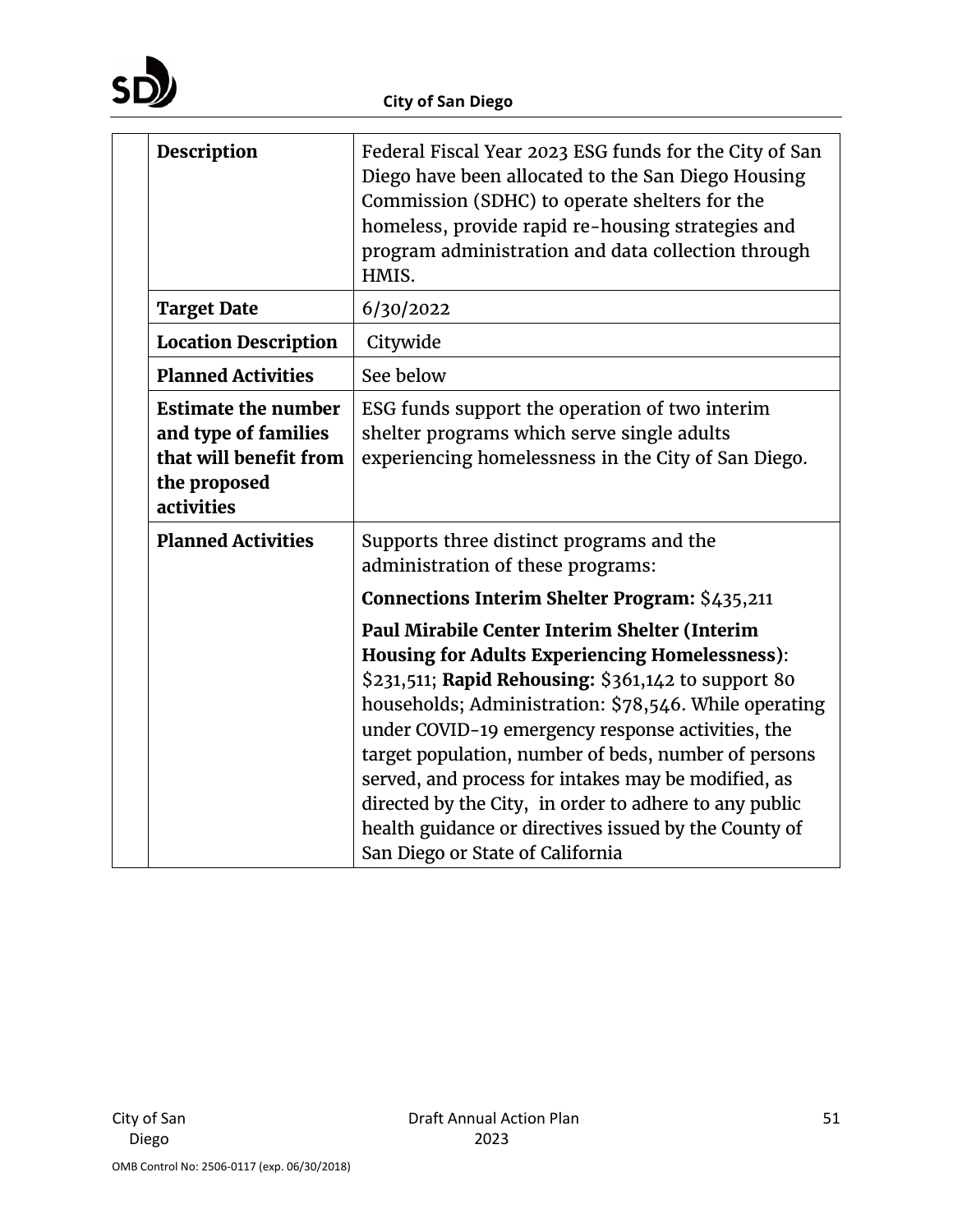

# **AP-50 Geographic Distribution – 91.220(f)**

# **Description of the geographic areas of the entitlement (including areas of low-income and minority concentration) where assistance will be directed**

The City's previous FY 2015-2019 Consolidated Plan outlined a strategy to incorporate a Geographic Targeting Initiative as a way to help stabilize and improve neighborhoods by directing the investment of HUD resources to geographic areas with the highest need. The initiative was originally defined in FY 2016. After consultation with local subject matter experts and analysis of local data for a variety of indicators (e.g. poverty, rent burden, violent crime and unemployment), the Geographic Targeting Initiative identified (which can be viewed on the City of San Diego's [CDBG website\)](https://www.sandiego.gov/sites/default/files/legacy/cdbg/pdf/2015/geotargetingsummaryfindings1.pdf) six high need Community Planning Areas (CPAs). The six CPAs currently include Barrio Logan, City Heights, Encanto, Linda Vista, San Ysidro, and Southeastern San Diego. As part of the FY 2020-2024 Consolidated Plan, the City intends to review these designations by reviewing available data to ensure areas with the current highest need are included.

In addition to the six Geographic Targeting areas, a section of San Diego was federally designated in 2016 as the **San Diego Promise Zone (SDPZ)**. The place-based initiative unites public and private agencies, community-based organizations, social service providers, nonprofits, and residents in a collective impact framework to attract federal funding and address critical need areas in the City's most disadvantaged neighborhoods (more information available on the City's SDPZ website). The SDPZ stretches from East Village and Barrio Logan in the West to Encanto and Emerald Hills in the East. It has an estimated population of more than 80,000 residents. To better support development in the Promise Zone and Geographic Targeted areas, the CDBG Request for Proposals now considers whether projects are located within the targeted areas and their residents.

In 2018, 35 census tracts in the City were designated as federal **Opportunity Zones**. Opportunity Zones are economically distressed communities where new investments, under specific conditions, are eligible for preferential tax treatment. Although the Opportunity Zone has a similar boundary to the Promise Zone, the Opportunity Zone provides opportunities for organizations to provide services and critical resources to residents in the areas. The six geographic areas, Promise Zone, and Opportunity Zone are factors in the application process and organizations located or providing services in these areas awarded preference points during the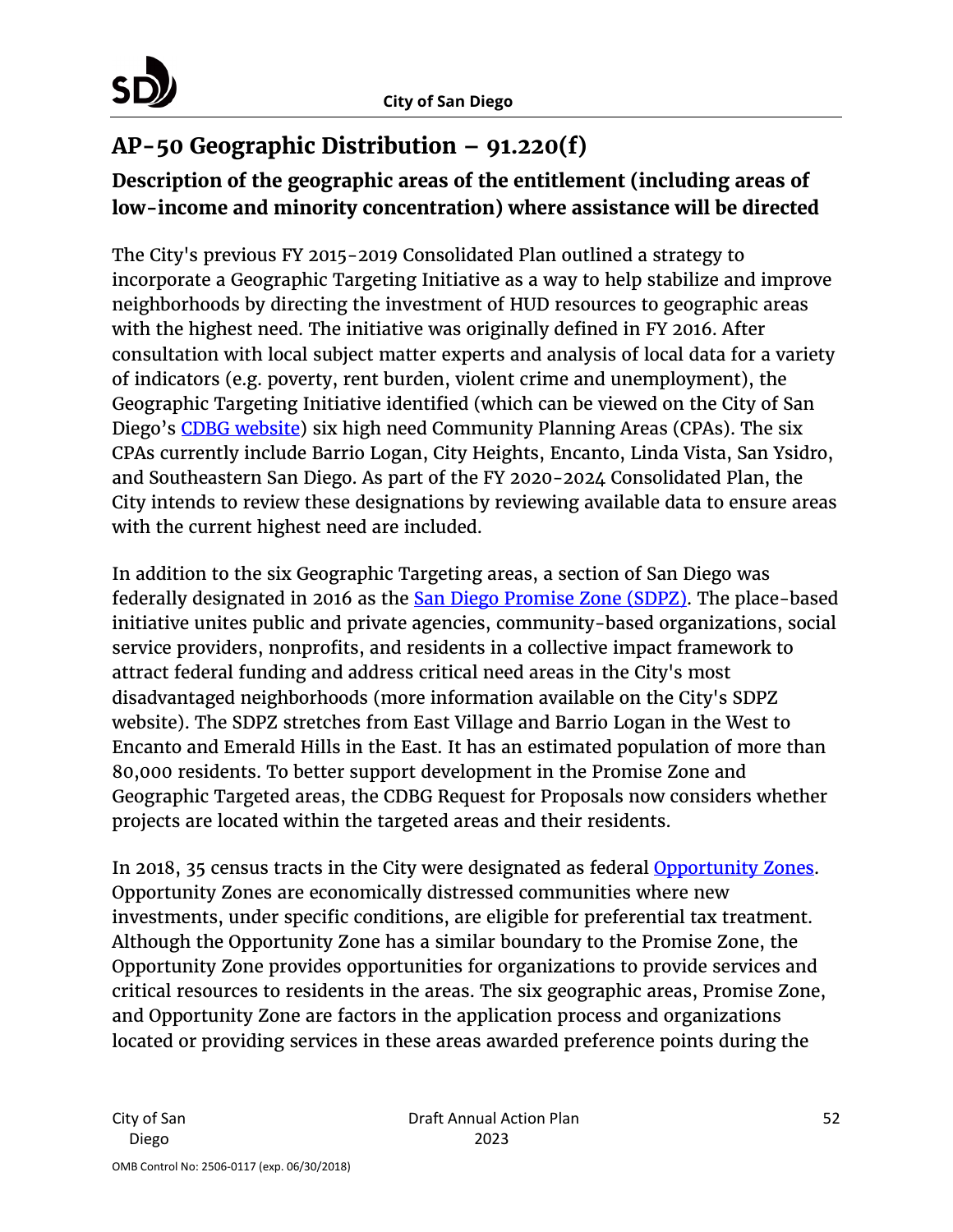

evaluation process.

## **Geographic Distribution**

|                                   |          | <b>Target Area   Percentage of Funds  </b> |  |  |  |
|-----------------------------------|----------|--------------------------------------------|--|--|--|
|                                   | Citywide |                                            |  |  |  |
| Table 7 - Geographic Distribution |          |                                            |  |  |  |

**Rationale for the priorities for allocating investments geographically** 

Not applicable

#### **Discussion**

Not applicable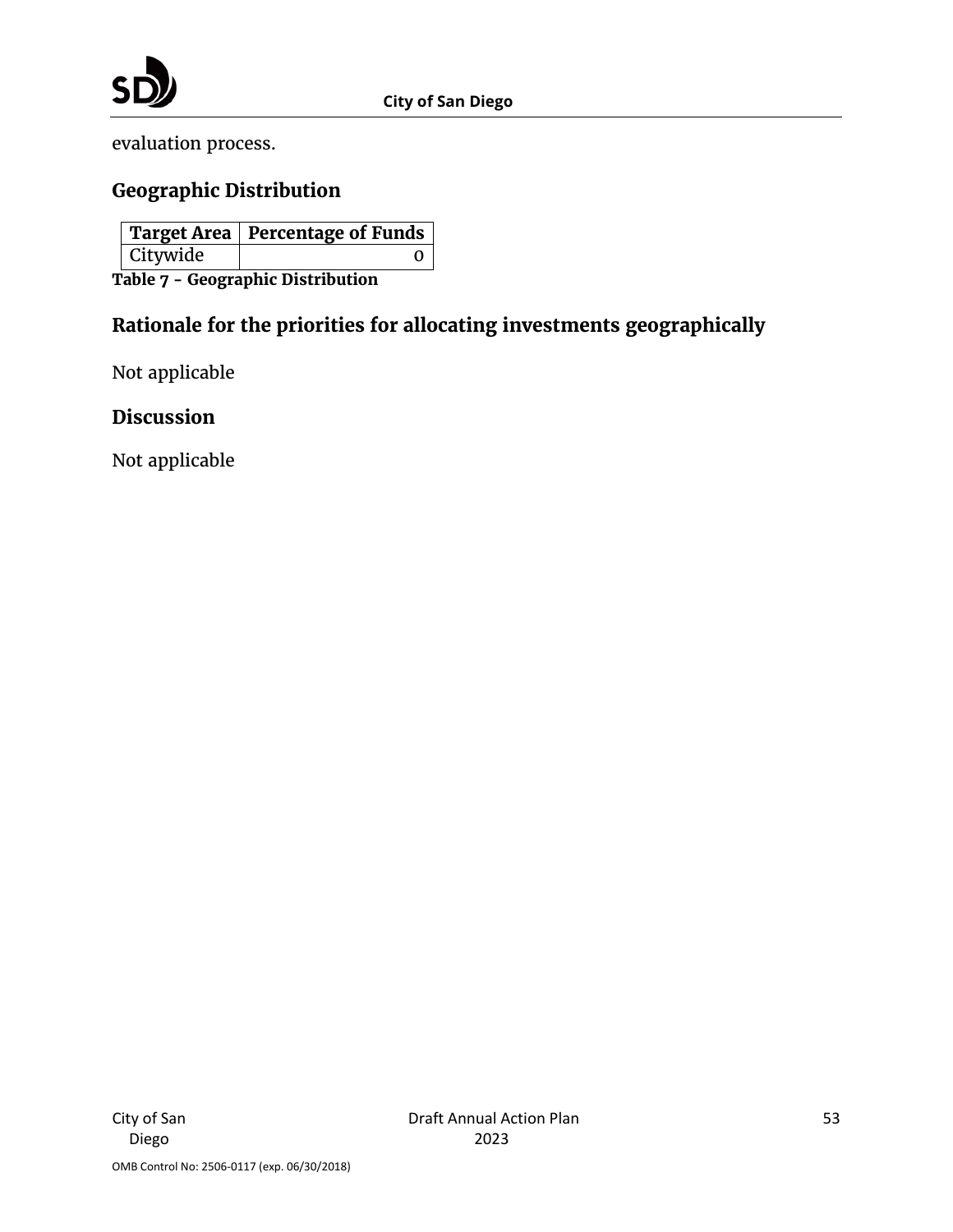# **Affordable Housing**

# **AP-55 Affordable Housing – 91.220(g) Introduction**

It is not possible to delineate annual affordable housing goals by population type as requested in the tables below. Per HUD requirements, the totals for the two following tables must match, yet the second table may not capture all relevant activities identified in the first table. For example, homeless population housing needs are supported through overnight shelters, but that program type is not listed as an option in the second table.

Additionally, the population types are not mutually exclusive. Project outcomes by funding source used to support affordable housing needs within the City of San Diego has been provided in AP-20 above, with the number of households and individuals assisted itemized by funding source.

| One Year Goals for the Number of Households to be<br><b>Supported</b> |    |  |  |
|-----------------------------------------------------------------------|----|--|--|
| Homeless                                                              | 15 |  |  |
| Non-Homeless                                                          |    |  |  |
| Special-Needs                                                         |    |  |  |
| Total                                                                 |    |  |  |

**Table 8 - One Year Goals for Affordable Housing by Support Requirement**

| One Year Goals for the Number of Households<br><b>Supported Through</b> |    |  |  |  |
|-------------------------------------------------------------------------|----|--|--|--|
| <b>Rental Assistance</b>                                                |    |  |  |  |
| The Production of New Units                                             |    |  |  |  |
| <b>Rehab of Existing Units</b>                                          | 27 |  |  |  |
| <b>Acquisition of Existing Units</b>                                    |    |  |  |  |
| Total                                                                   |    |  |  |  |

|  |  |  | Table 9 - One Year Goals for Affordable Housing by Support Type |  |  |
|--|--|--|-----------------------------------------------------------------|--|--|
|  |  |  |                                                                 |  |  |

### **Discussion**

The tables above capture units assisted in part with HOME funds. In FY 2023 it is anticipated that funding will support the construction of new affordable rental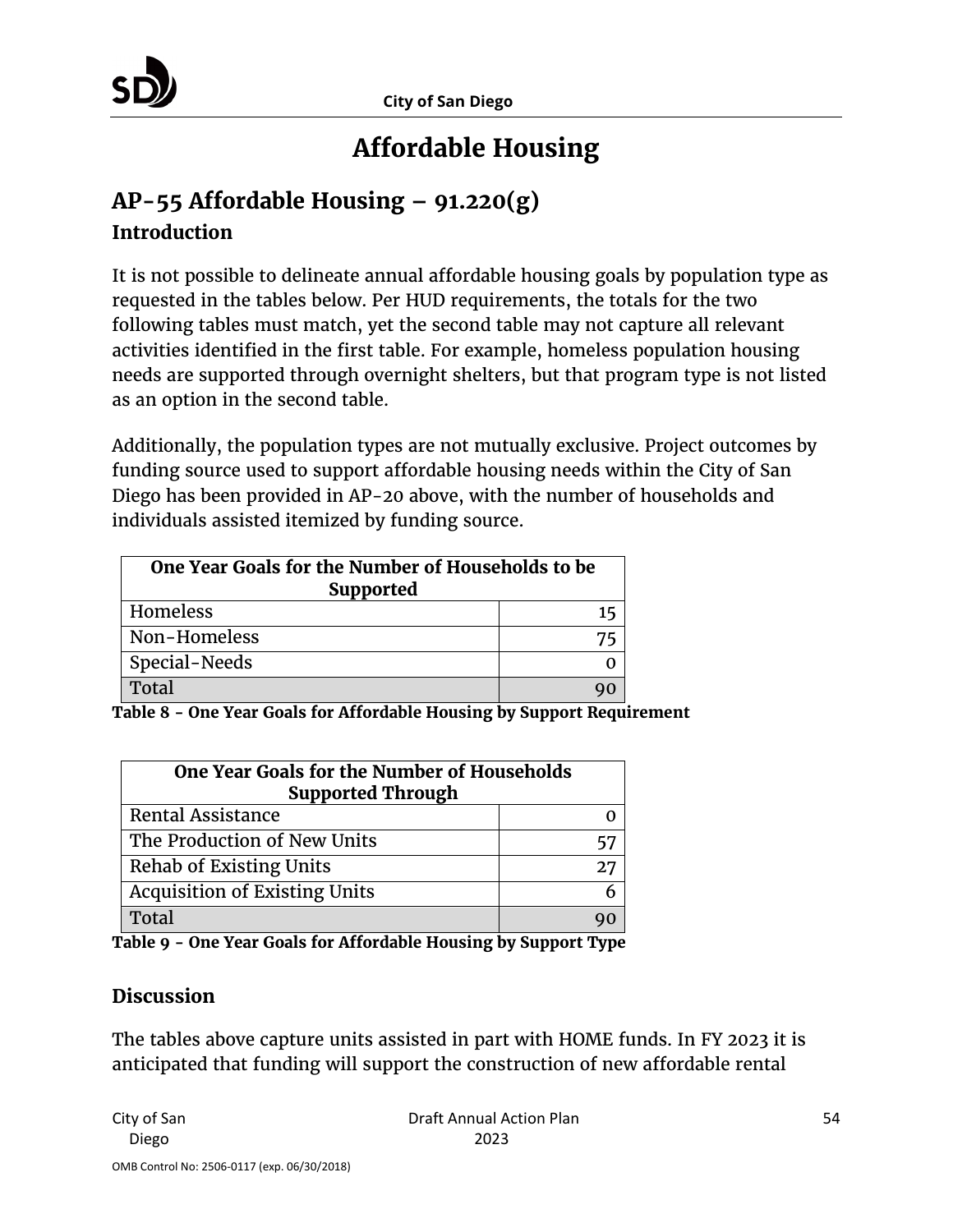housing and promote homeownership through the HOME program.

HOME program regulations at 24 CFR 92.254(a)(2)(iii) provide guidance for the use of the City of San Diego's determined 95% of median area purchase price to determine eligibility for the HOME program rather than the Federal Housing Administration (FHA) single family program data for the San Diego area. The data supported the following 95 percent of median value calculations:

- Existing Single-Family Residences (Detached Residences): \$783,750
- Existing Condominiums (Attached Residences): \$489,250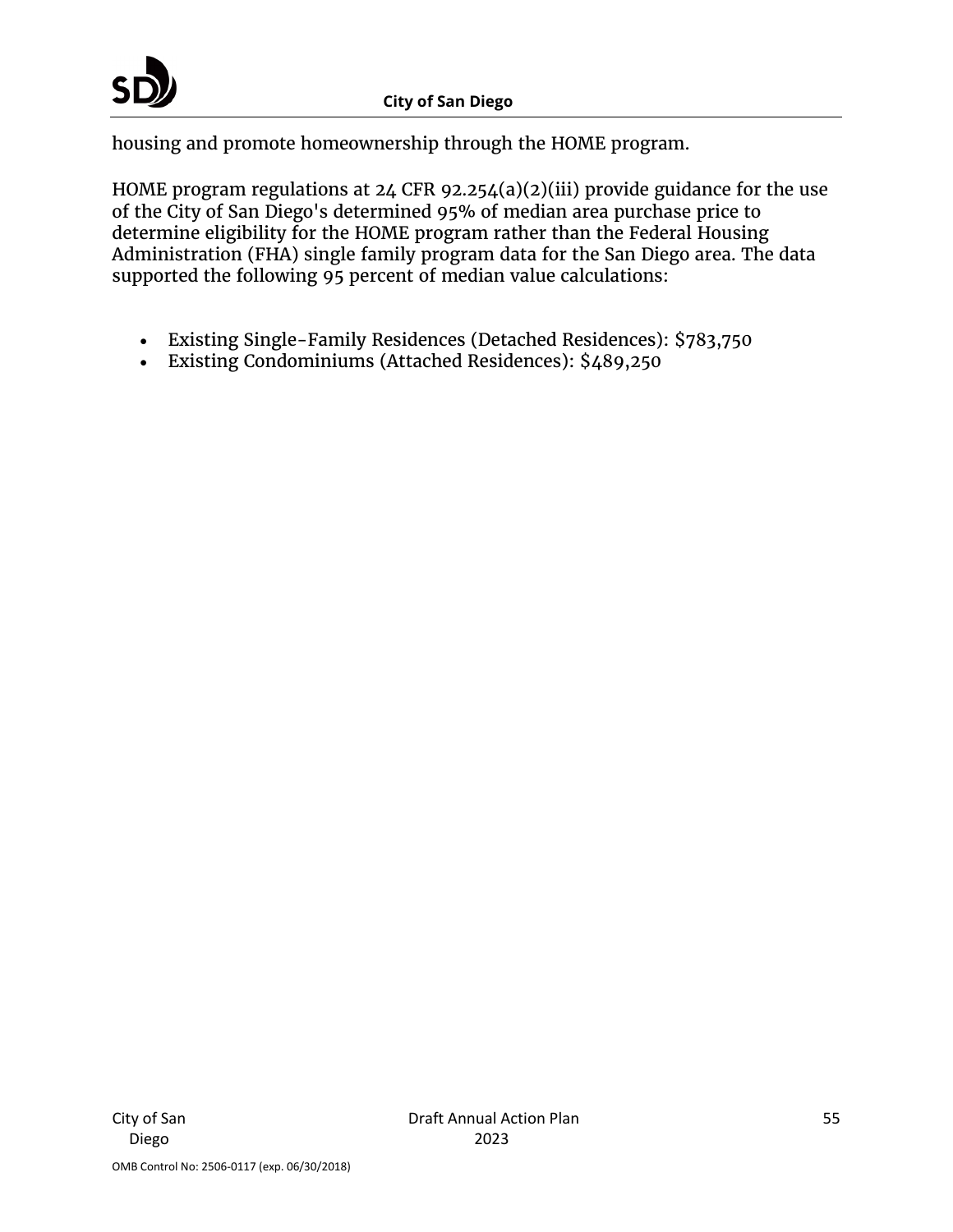# **AP-60 Public Housing** *–* **91.220(h) Introduction**

The San Diego Housing Commission owns and manages the public housing inventory, affordable housing units, and ground leases within the City. The majority of the units are restricted to low-income renters with incomes at 80 percent Area Median Income (AMI) or less. The number of units in the San Diego Housing Commission's Real Estate portfolio, including its non-profit affiliate Housing Development Partners (HDP), is over 4,100 units across 173 residential properties, eight of those being Public Housing properties totaling 189 units. In addition to the units owned and operated, the San Diego Housing Commission is the ground lessor on thirteen properties that provide over 960 affordable units.

### **Actions planned during the next year to address the needs to public housing**

During FY 2023, the San Diego Housing Commission does not anticipate any new Public Housing acquisitions. In FY 2023, the San Diego Housing Commission may expand its portfolio of affordable and permanent supportive housing units, subject to funding availability and final selection of properties to be identified. Furthermore. In FY 2023, the San Diego Housing Commission will continue to conduct rehabilitation work on a number of properties as part of its multi-year capital renovation plan.

In addition, it is anticipated that the due diligence for the comprehensive renovation of Casa Colina, a 75-unit property, part of the Housing Development Partners (HDP) Real Estate portfolio will commence in FY 2023 as well.

### **Actions to encourage public housing residents to become more involved in management and participate in homeownership**

In order for a Family Self Sufficiency (FSS) program participant to successfully complete the program, the head of household is solely responsible for completing his/her Individual Training and Services Plan (ITSP) and must be employed by contract expiration. In its 2015 Moving to Work Plan, the Housing Commission requested the authority to provide FSS enrollment to "all adult family members by waiving the requirement for the head of household to join the program. Non-head of households who enter into a contract will be responsible for the completion of the ITSP and must be employed by the end of participation in order for the FSS family to successfully complete the program." This will result in "increased recruitment and enrollment into the FSS Program, thus providing incentives to families to become economically self-sufficient. The initiative will allow families to enroll into FSS in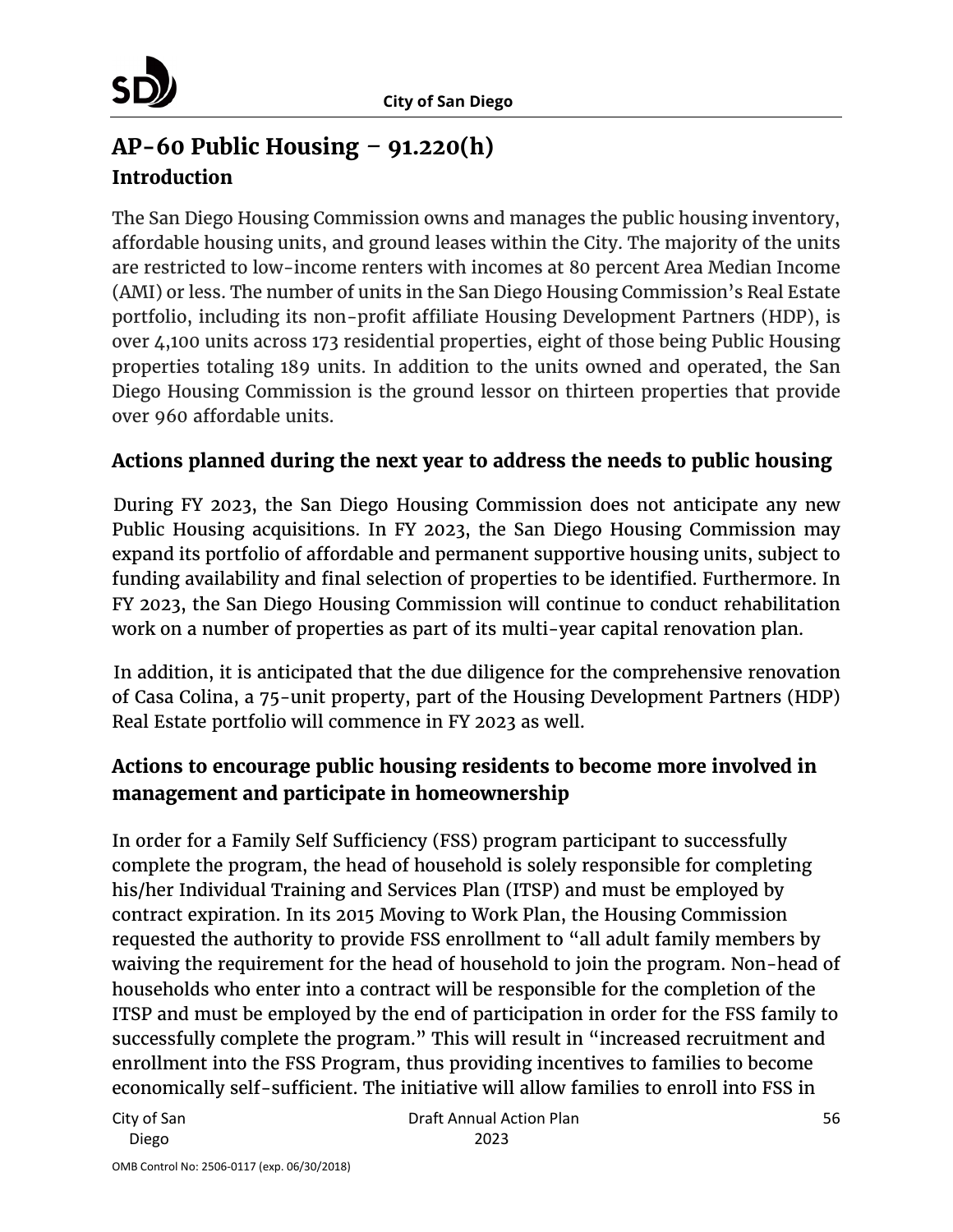the event the head of household is unable or unwilling to participate in the program."

In its 2015 Moving to Work Plan, the Housing Commission also requested authority to modify the Family Self-Sufficiency (FSS) program by revising the contract term and the escrow calculation method to coincide with the Path to Success initiative. Changes to the program include a \$10,000 maximum on total escrow accumulation, escrow deposits based on outcomes achieved, and a two-year contract term with the option to extend the contract an additional three years if additional time is needed to attain goals.

SDHC was awarded a Resident Opportunities and Self Sufficiency-Service Coordinator (ROSS-SC) (three-year grant) to promote jobs development, financial stability, and self-sufficiency for public housing residents. The Resident Services Coordinator became a Certified Credit Counselor in 2020 and is now able to provide direct financial coaching and homeownership counseling to public housing residents. Similar to FSS, ROSS Service Coordinators work directly with public housing residents to assess their needs and connect them with education, job training and placement programs, and/or computer and financial literacy services available in their community to promote self-sufficiency.

In 2018, HUD designated the SDHC Achievement Academy as one of eighteen EnVision Centers in 17 communities across the country. The EnVision Center demonstration program focuses on empowering individuals and families to leave HUD-assisted housing through self-sufficiency to become responsible homeowners and renters in the private market, so that HUD will be able to help more individuals and families in need. Through the EnVision Center program, federal agencies, state and local governments, nonprofit and faith-based organizations, and private businesses will come together in a centralized location to provide comprehensive resources for low-income families that receive federal rental assistance. Achievement Academy partners include: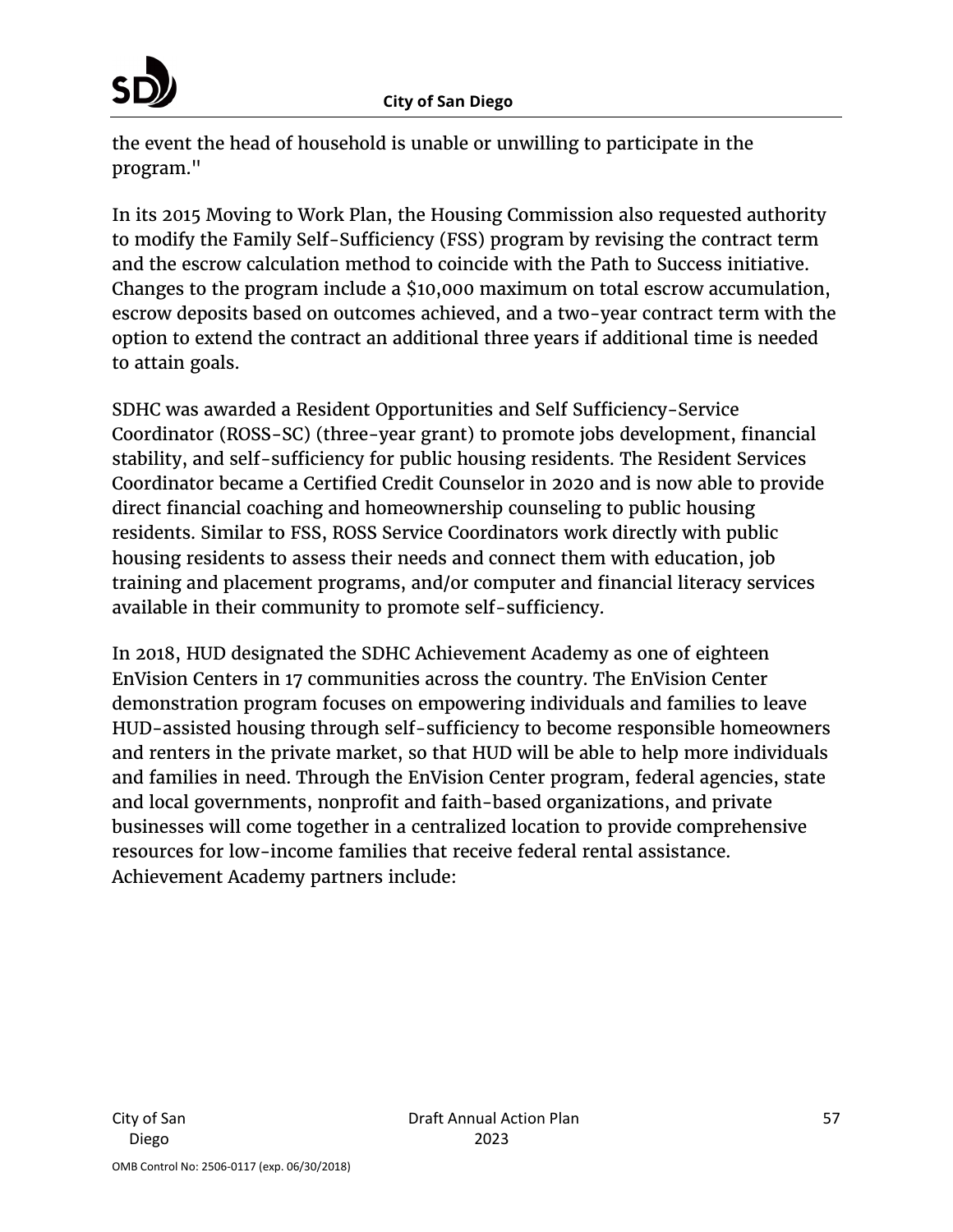#### **City of San Diego**

- AmeriMed
- Biocom Introductory Life Sciences Experience
- Center for Employment Training
- Citi Bank
- City Heights Community Development Corporation
- Community HousingWorks
- Connect 2 Careers
- Copley-Price Family YMCA
- Food & Beverage Association of San Diego
- Housing Opportunities Collaborative
- International Rescue Committee
- Job Corp
- Juma Ventures
- Landeros & Associates
- La Maestra Community Health Centers
- Local Initiatives Support Corporation
- Microsoft
- Rady's Children Hospital
- San Diego Futures Foundation
- San Diego Public Library
- San Diego Workforce Partnership
- San Diego Zoo
- Self-Help Federal Credit Union
- South Bay Community Services
- The Campaign for Grade-Level Reading
- TransUnion
- Urban Corps of San Diego County
- US Bank
- Union Bank
- Wells Fargo
- Western Medical Training Center
- YMCA of San Diego County

# **If the PHA is designated as troubled, describe the manner in which financial**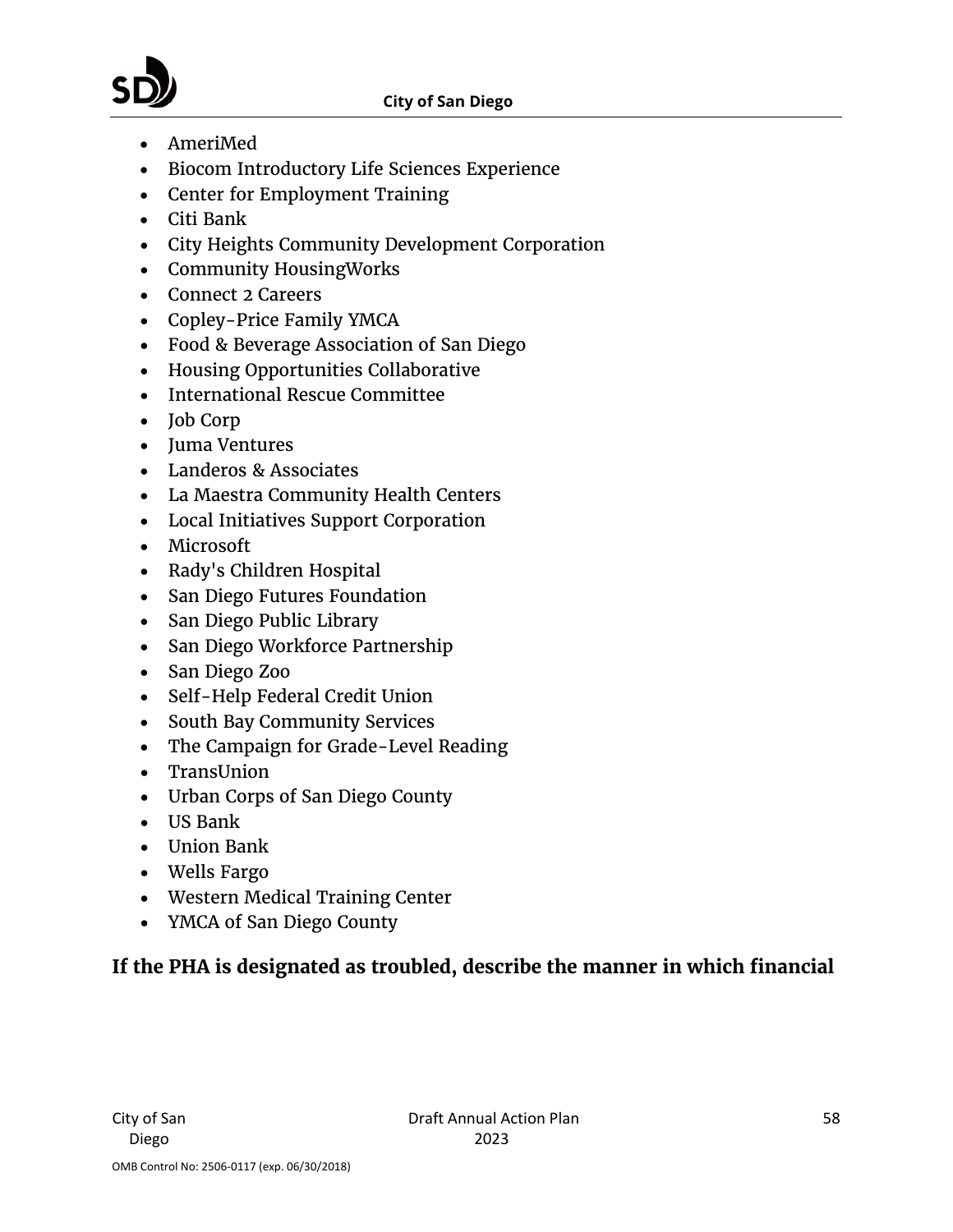# **assistance will be provided or other assistance**

Not applicable

### **Discussion**

Not applicable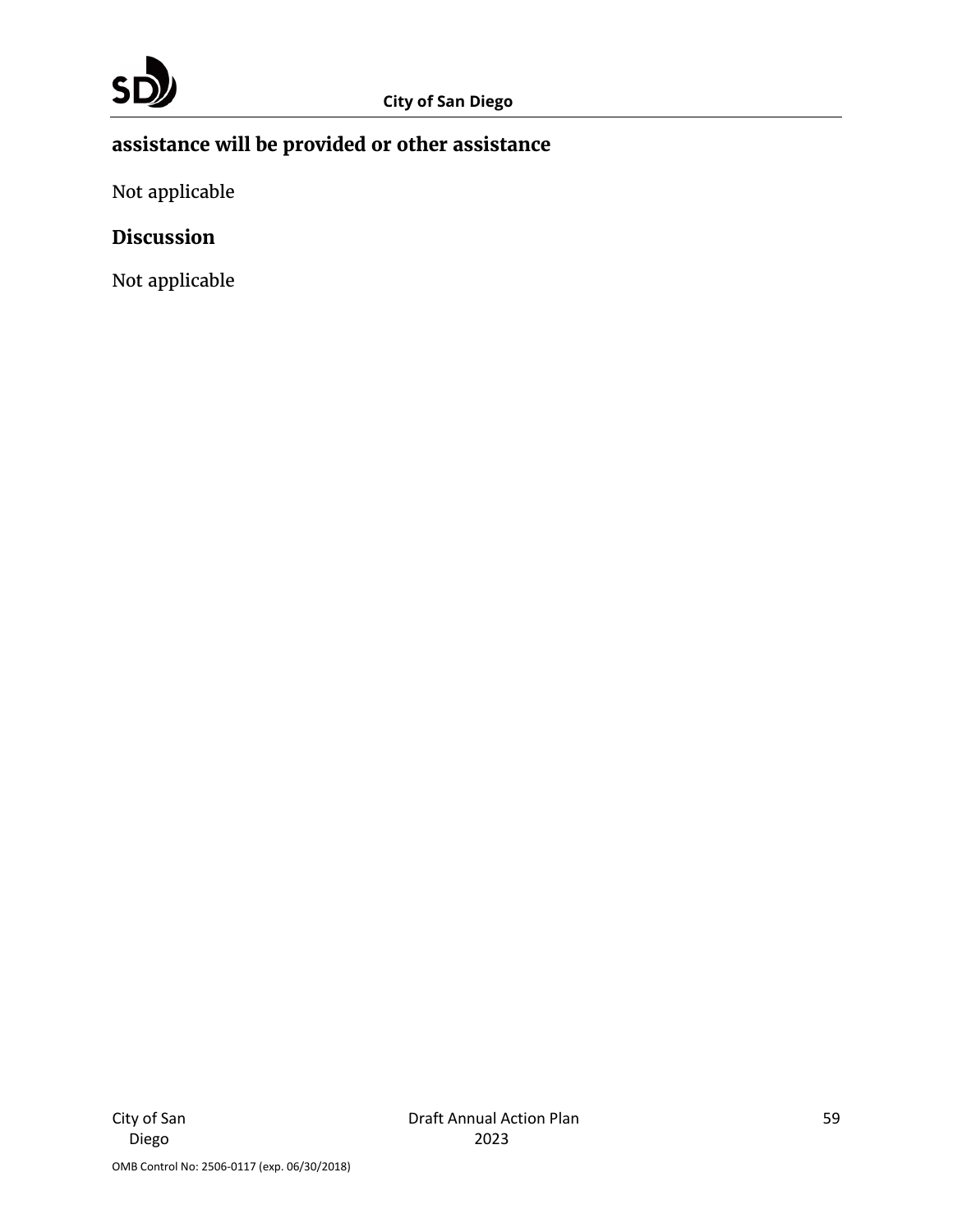

# **AP-65 Homeless and Other Special Needs Activities – 91.220(i) Introduction**

The U.S. Department of Housing and Urban Development (HUD) charges communities that receive funds under the Homeless CoC Program of the Homeless Emergency Assistance and Rapid Transition to Housing Act (HEARTH) with specific responsibilities. The RTFH is the coordinating body recognized by HUD and, in its 20 year history, the RTFH has brought over \$287 million in resources to the region. The RTFH is the collaborative applicant and submits an annual application to HUD, for funding to support programs and services for San Diegans experiencing homelessness. RTFH has been successful with the annual federal award, receiving an increasing in funding each year to the San Diego region. HUD announced funding awards for HUD FY2021 on March 14, 2022, and the region has been awarded \$29.2 million.

The RTFH includes all of the geographies within the County of San Diego, including 18 incorporated cities and all unincorporated areas. This area also includes Veteran Administration service areas, several Public Housing Authorities, and an array of agencies administering the ESG, CDBG, HOPWA, HOME, and.

In October 2021, the RTFH bifurcated the board in order to best serve the needs and expectations and requirements of a  $501(c)(3)$  nonprofit while also meeting the HEARTH Act requirements of a CoC. The Regional CoC Council, also known as "The CoC Advisory Board" has a Memorandum of Agreement with RTFH, which identifies RTFH as the designated lead agency of the CoC and includes a scope of work. The CoC Advisory Board is a 31-member board that meets on a bi-monthly basis to identify gaps in homeless services, establish funding priorities, and to pursue a systematic approach to addressing homelessness. The meetings are open to the public and the community of providers and stakeholders are welcome to attend and provide comment. The City is represented on the CoC Advisory Board and holds a "funder seat". The City is also represented at the monthly RTFH general membership meeting by staff of the City's Economic Development Department. The CoC Advisory Board has established several committees including a committee to address homelessness among black San Diegans; the intersections of homelessness and older adults; health and homelessness; and to address veteran and youth homelessness. The City participates in the Ad Hoc Committee to *Address Homelessness Among Black San Diegans*. Through regular attendance and participation in the RTFH meetings, the City is informed of changes in local goals, objectives and performance measures. The City consults with the RTFH to develop cooperative plans and strategies to leverage resources for the provision of emergency shelter and rapid re-housing services.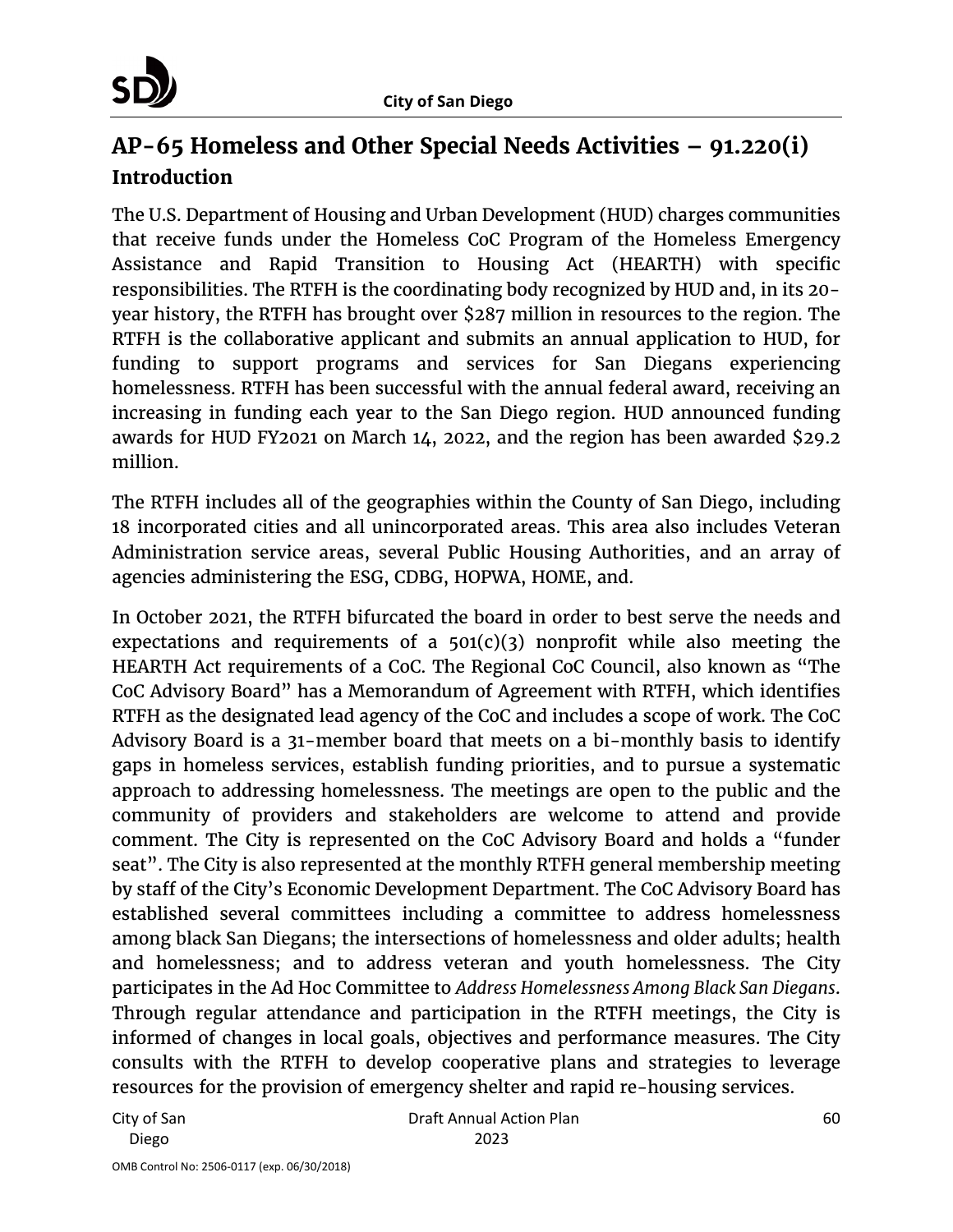The recognition of homelessness as a social and economic issue is uniting service providers, the business community, and the public and private sectors in achieving compliance with the HEARTH Act, adopting best practices to end Veterans and chronic homelessness, and improving the system to rapidly re-house individuals and families. The RTFH has become HEARTH Act compliant by creating a new governance structure, implementing a coordinated entry system (CES) with an assessment tool used County-wide, reporting results, and aligning itself with the national efforts of the United States Interagency Council on the Homeless (USICH) 2010 plan, *Opening Doors: Federal Strategic Plan to Prevent and End Homelessness. Home, Together,* the new strategic plan introduced by USICH, covers fiscal years 2018-2022 and contains the following key goals and objectives to:

#### **1.Ensure homelessness is a rare experience**

Objective 1.1: Collaboratively Build Lasting Systems that End Homelessness Objective 1.2: Increase Capacity and Strengthen Practices to Prevent Housing Crises and Homelessness

#### **2.Ensure homelessness is a brief experience**

Objective 2.1: Identify and Engage All People Experiencing Homelessness as Quickly as Possible

Objective 2.2: Provide Immediate Access to Low-Barrier Emergency Shelter or other Temporary Accommodations to All Who Need it

Objective 2.3: Implement Coordinated Entry to Standardize Assessment and Prioritization Processes and Streamline Connections to Housing and Services Objective

2.4: Assist People to Move Swiftly into Permanent Housing with Appropriate and Person-Centered Services

#### **3. Ensure homelessness is a one-time experience**

Objective 3.1: Prevent Returns to Homelessness through Connections to Adequate Services and Opportunities

### **4.Sustain an end to homelessness**

Objective 4.1: Sustain Practices and Systems at a Scale Necessary to Respond to Future Needs

RTFH is also finalizing the Regional Community Action Plan to Prevent and End Homelessness in San Diego. The Regional Plan informs and guides regional policy, funding, and action identifies shared measures to evaluate performance, and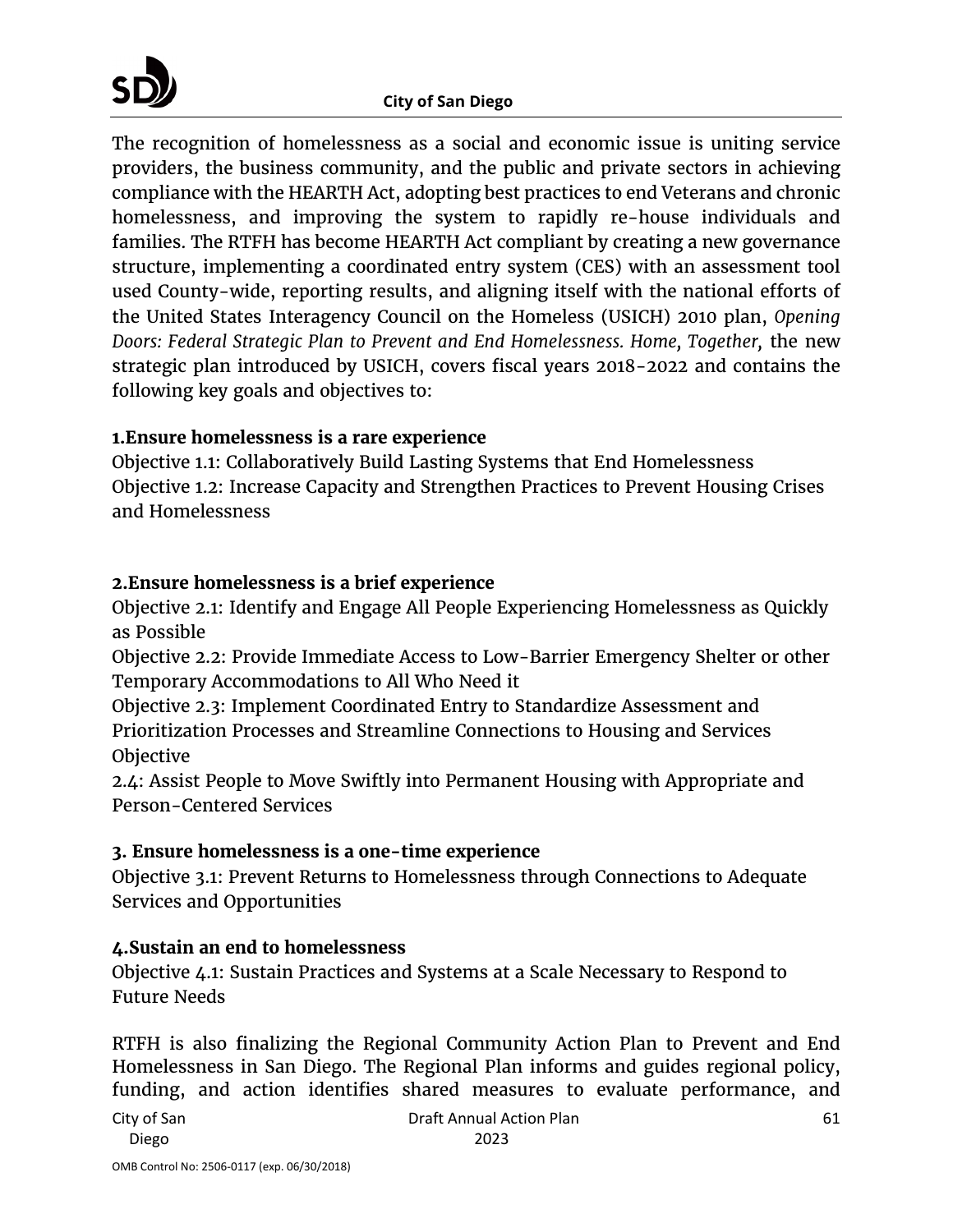identifies where additional infrastructure is needed to implement Plan goals. The Regional Plan was crafted and informed by existing plans and frameworks at federal and state levels, and particularly all of the local plans and frameworks. The Regional Plan is essentially a "plan of plans and builds on the commitments, direction, and action already taking place in San Diego.

# **Describe the jurisdictions one-year goals and actions for reducing and ending homelessness including:**

# **Reaching out to homeless persons (especially unsheltered persons) and assessing their individual needs**

As noted, one of the Consolidated Plan goals calls for "assisting individuals and families to stabilize in permanent housing after experiencing a housing crisis or homelessness, by providing client-appropriate housing and support services." Actions undertaken to achieve this goal include the allocation of ESG and CDBG funds totaling \$3,430,353 to assist homeless households via the Paul Mirabile Center Interim Shelter, the Day Center for Adults Experiencing Homelessness, Connections Interim Shelter Program, a City of San Diego Family Shelter Program, the Homelessness Response Center, and the Rapid Re-housing programs.

In addition to the 1-year goals specified in the AP-20 Homelessness Goal, the City continues to participate as a member in the RTFH and its Coordinated Entry System which has become an umbrella for local efforts like, the Campaign to End Homelessness in Downtown San Diego and 25 Cities: a national initiative to end Veteran homelessness. The RTFH built a regional system for coordinated assessment. The RTFH received guidance from HUD Technical Assistance and established the Coordinated Entry System (CES), a region-wide system to assess and place homeless individuals and families in housing, which ensures compliance with the HEARTH Act. CES uses a coordinated assessment tool, developed and piloted within the City of San Diego that is designed to determine a homeless person's level and type of need, and match the person to an appropriate housing resource. The CES was successfully introduced as a pilot program and is currently utilized throughout the San Diego region by Homeless Service providers.

The Downtown San Diego Partnership's Clean & Safe Program instituted an Integrated Outreach Team (IOT) consisting of Clean & Safe, the San Diego Police Department's Homeless Outreach Team (HOT), Alpha Project, Connections Housing, and the San Diego City Attorney's Office. The IOT is leading a coordinated effort to place people in beds, provide access to resources, and create a path to obtaining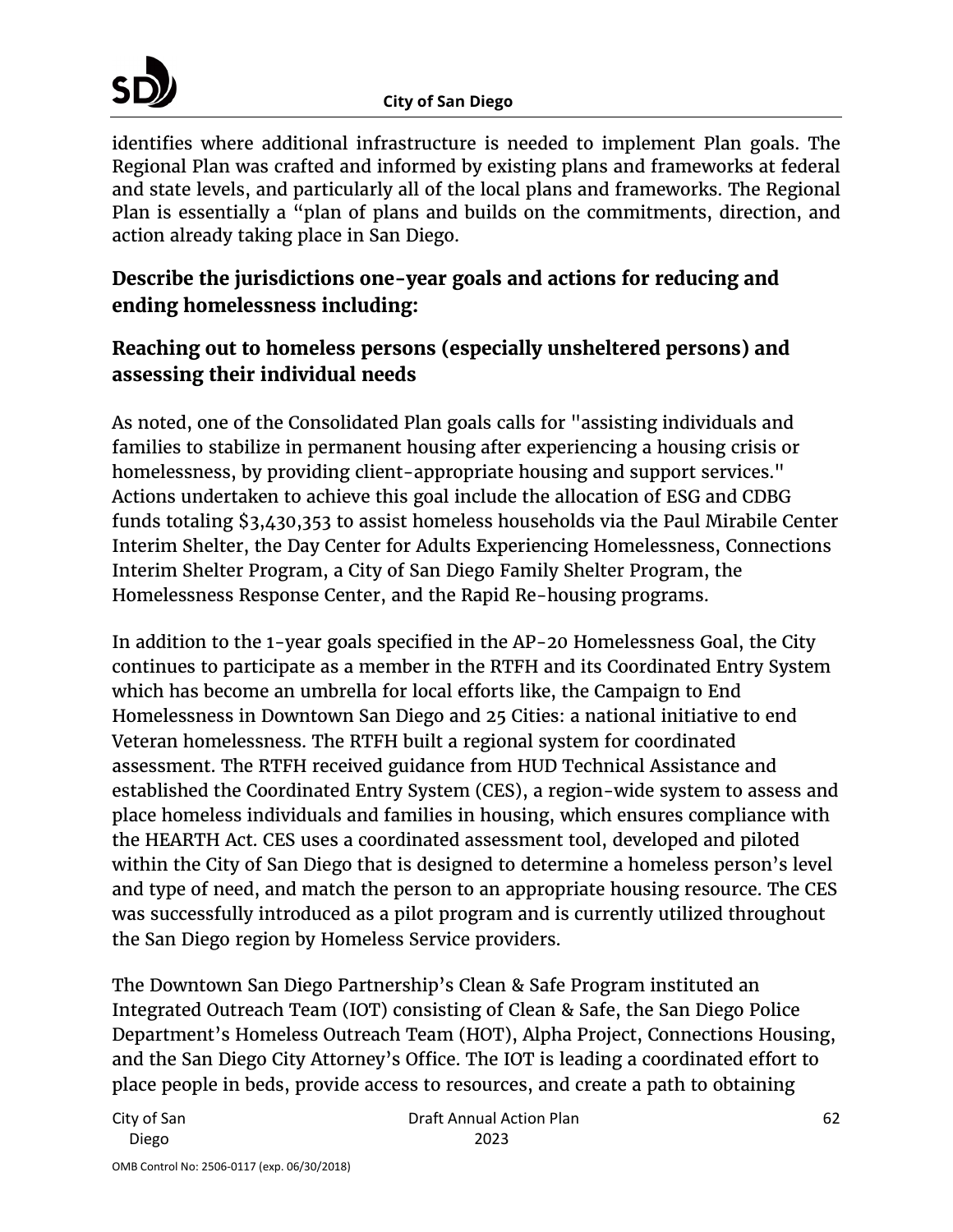

permanent supportive housing. As a result, outreach is strategically conducted in targeted hot-spots throughout the City and Downtown area.

In December 2017, the first of the Cities three Bridge Shelters were opened for single adults and families experiencing homelessness with the initial capacity to serve over 700 individuals on a daily basis The shelters provide not only a safe, and stable shelter environment, but also a direct connection to housing navigation staff whose main focus is to rapidly rehouse shelter residents into permanent or other longterm housing options. Service provider staff work with clients to develop a housing plan unique to the households needs, circumstance and resources.

More information can be found in the Discussion section below.

# **Addressing the emergency shelter and transitional housing needs of homeless persons**

As per the Mayor's proposed budget, Council Policy 700-02, and SDHCs Move to Work Plan, the City is committed to increasing resources to help homeless persons. While many efforts are focused on the USICH Housing First Model, helping homeless individuals and families quickly and easily access and sustain permanent housing, emergency and transitional housing programs are also receiving benefit from these resources too.

San Diego is implementing system wide changes in the provision of homeless services. Community resources have been reassessed and redeployed to promote efficiencies in the delivery of services without duplicating efforts. In addition to the Day Center for Adults Experiencing Homelessness (formerly the Neil Good Day Center) and three Bridge Shelter programs (Single Adult, Families with minor children and transitional age youth, and a Flexible Population) that provide basic services, case management, and housing navigator services to connect clients to appropriate housing, new interventions have been implemented. The new Homelessness Response Center and Coordinated Street Outreach will further assist efforts to navigate persons experiencing homelessness through the pathway to obtain appropriate permanent housing solutions.

City of San Diego Draft Annual Action Plan 2023 The Bridge Shelters provide clients a stable environment and facilitate access to a multitude of resources such as obtaining housing documentation, meeting medical and mental health needs, and social benefit eligibility. Each Bridge Shelter also includes a team of Outreach Specialists that function as part of the City's Coordinated Street Outreach Program, to ensure that outreach is occurring in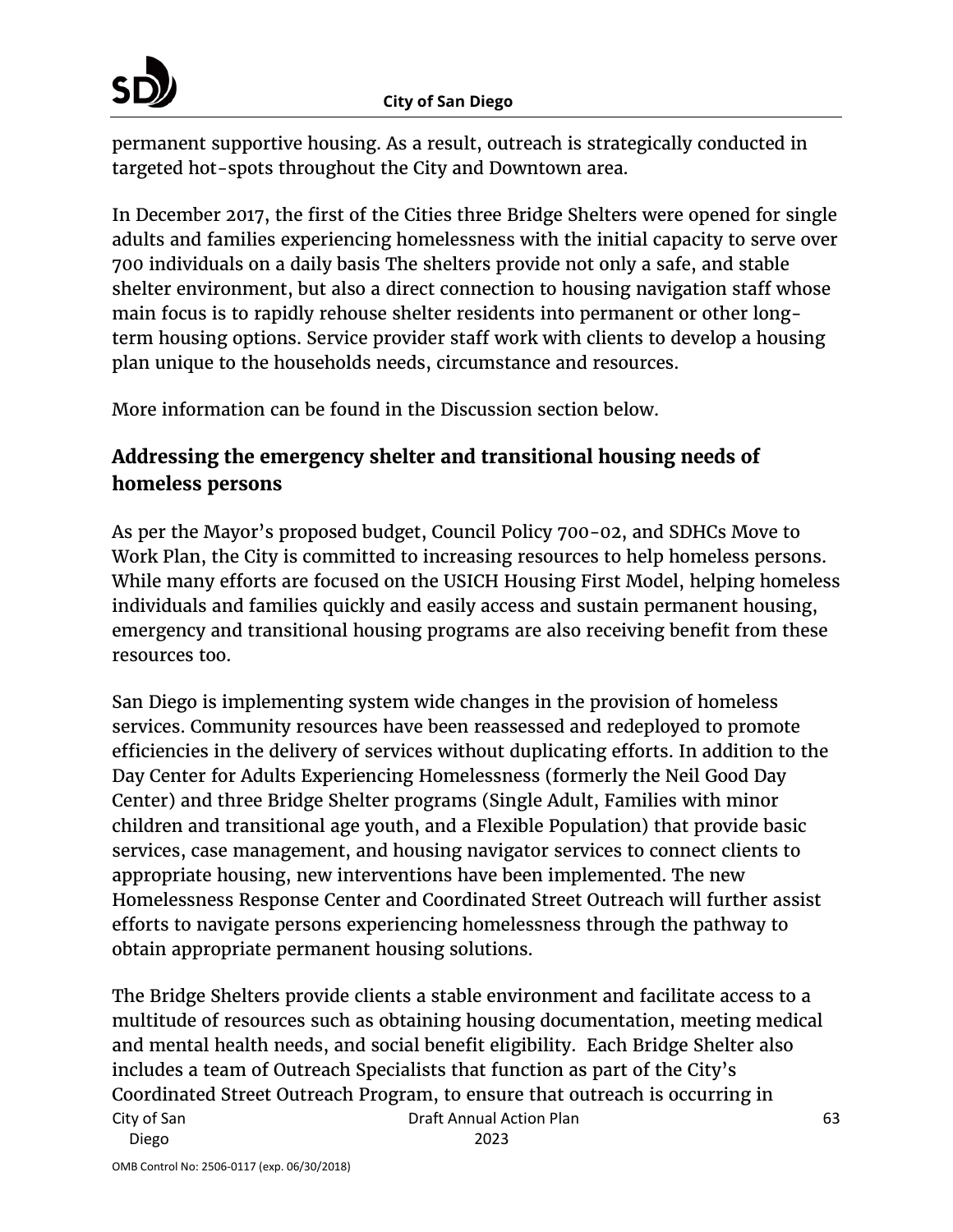#### **City of San Diego**

targeted areas throughout the City. Outreach staff provide street-based case management services, connections to supportive services and emergency shelters while assisting clients meet their basic needs and improving their sense of safety.

In FY 2021, the Homelessness Response Center (HRC) was implemented to provide access to system navigation services to identify and meet the needs of individuals experiencing homelessness during each stage in their pathway towards housing while providing client-centered services that also increase the efficiency of the overall system of care by identifying and resolving barriers. The HRC also co-locates a full spectrum of homelessness services providers onsite to provide services directly to people experiencing homelessness. works in conjunction with service providers to assess individuals' needs and preferences and coordinates services to move someone from homelessness to housing.

In FY 2021, the City implemented a Coordinated Street Outreach program to provide coordinated street outreach services that employs two distinct yet complementary functions. The Mobile Homelessness Response Team facilitates ongoing intensive engagement and connections to supportive services for unsheltered individuals identified on the CES By-Name-List. This team provides street-based case management services for prioritized clients with an emphasis on fostering positive exits from homelessness. The Rapid Response Team works closely with program staff, Housing Commission staff, and City staff to focus outreach activities in areas with high concentrations of individuals experiencing unsheltered homelessness as well as coordinating timely responses to various stakeholder referrals. This immediate response is orientated towards brief engagements and rapid housing focused problem solving, improving the client's sense of safety and assisting in meeting basic needs.

The City of San Diego and the Housing Commission also support an inclement weather program that provides homeless individuals and families with night shelter from the cold and/or wet winter nights.

**Helping homeless persons (especially chronically homeless individuals and families, families with children, veterans and their families, and unaccompanied youth) make the transition to permanent housing and independent living, including shortening the period of time that individuals and families experience homelessness, facilitating access for homeless individuals and families to affordable housing units, and preventing individuals and families who were recently homeless from becoming**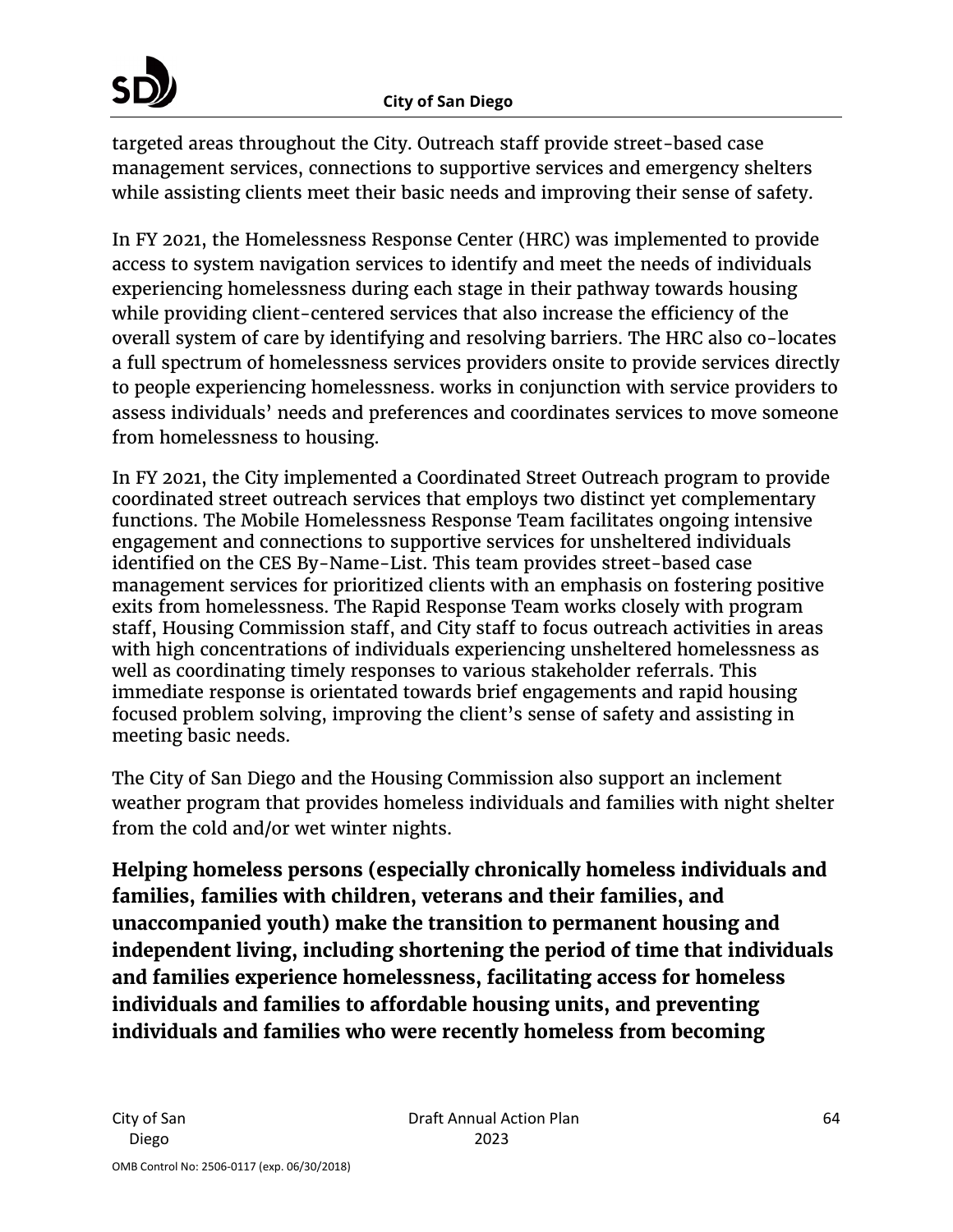

#### **homeless again**

Provisions at 42 U.S.C. 12755 and HOME Program regulations at 24 CRF 92.253(d) require that persons assisted in housing funded through the HOME Program be selected from a waiting list in chronological order; however, the waiting list process for HOME-funded units may defer to the process allowed by other federal regulations. Under the CoC Program, CoCs are required to create written standards, which include policies and procedures for determining and prioritizing which eligible individuals and families will receive Permanent Supportive Housing assistance funded with CoC Program funds  $(24 \text{ CFR } 578.7(a)(9)(v))$ . The HOME Program requirement for selecting persons from a wait list in chronological order defers to this CoC Program requirement and allows for the establishment of a limited preference such as one for persons experiencing chronic homelessness with the longest histories of homelessness and the most severe service needs.

The HOME Program requirement for affirmatively marketing units can be satisfied by the CoC Coordinated Entry System (CES) if the CES includes all homeless providers in its system and provides a method for persons who decline assessment through the coordinated entry system to be placed on a HOME Program-funded project waiting list.

The goal of the Housing Commission's Rapid Re-Housing program is to help clients move quickly from homelessness to stable housing. On behalf of the City, the SDHC subcontracts with local providers to assist families and individuals in short-term housing programs to move to permanent housing via the Rapid Re-Housing intervention. The goals of the program are to help clients to move quickly from homelessness to stably housed. This program provides households with security and utility deposits, and short- or medium-term rental assistance. Clients receive case management targeted to housing stability.

All City permanent supportive housing programs utilize the RTFH's Coordinated Entry System. The System prioritizes housing placements to those that have been identified as most vulnerable and meet the region's priorities as outlined in the Regional Task Force on the Homeless Community Standards.

The City of San Diego currently funds the operations of ten interim or bridge shelters. Each providing a safe, and stable shelter environment, direct connection to housing navigation staff and staff and supportive services with the primary goal being to rapidly rehouse shelter guests into permanent housing or other long-term housing.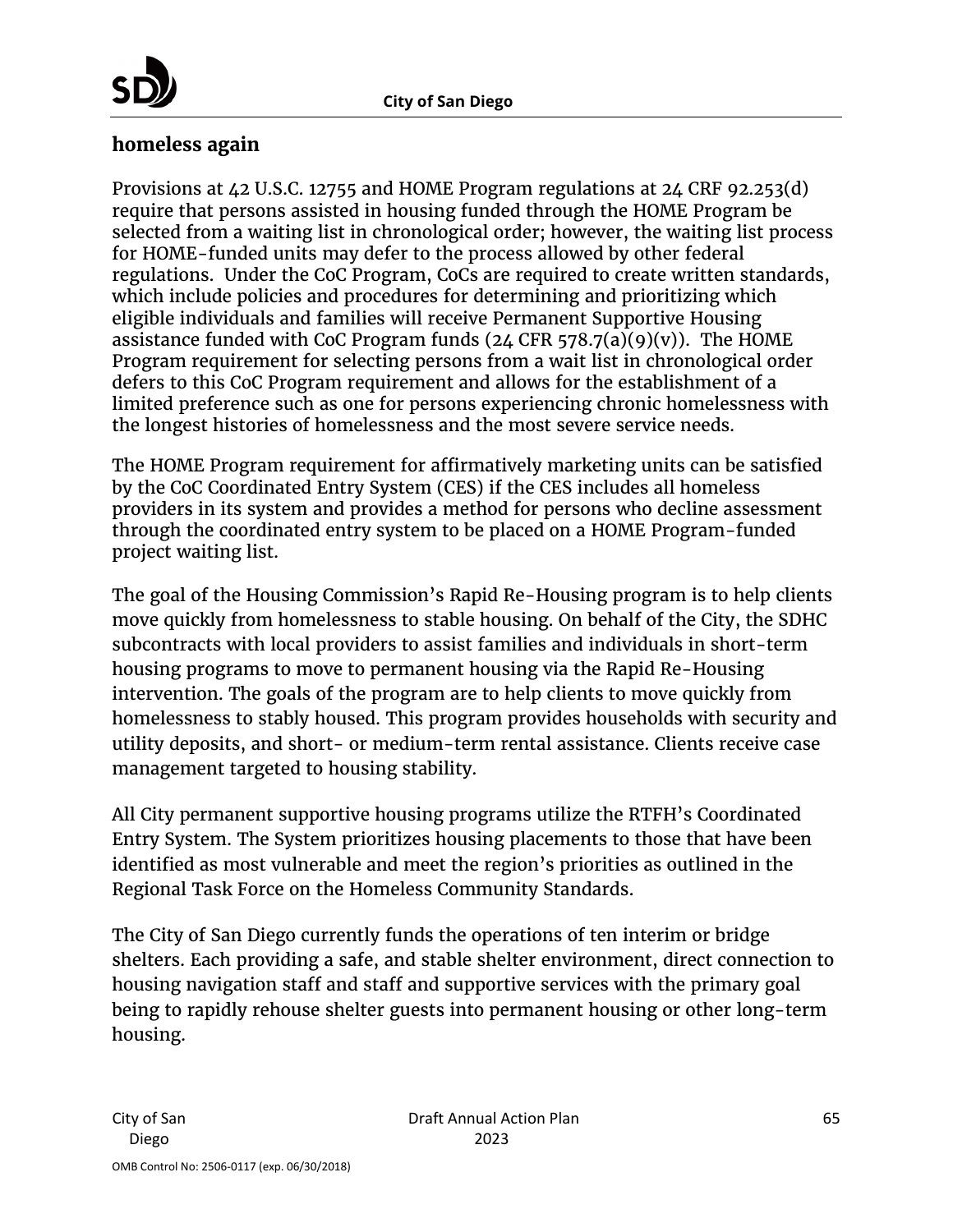The Housing Commission operates direct services programs through its HOUSING FIRST – SAN DIEGO initiative including programs that serve people who are at risk of or experiencing homelessness. Programs include the Homelessness Prevention Program that focuses on assisting individuals and families in the City of San Diego who are at risk of homelessness through providing financial assistance and case management services to remain stably housed. Other programs specifically work with people who are experiencing homelessness like the Diversion Program, moving Home Rapid Rehousing and permanent supportive housing developments and voucher programs. These programs serve more than 1,000 people who are at risk of or experiencing homelessness annually.

In FY 2018 the Commission in partnership with the City, released an RFP for a second Transitional Storage Center services for persons experiencing homelessness. The Center keeps homeless San Diegans' belongings off of downtown streets, sidewalks and storefronts by providing a safe place for homeless individuals to keep their belongings as they look for work, attend classes, or meet with a service provider or doctor. The new Center is operated by Mental Health Systems and provides for up to 500 individual bins. In FY 2020, the City released an RFP for a third Transitional Storage Center and awarded the contract to Mental Health Systems. This program provides up to 500 individual bins for storage to persons experiencing homelessness. Mental health Systems is a provider experienced in working with homeless populations as well as providing storage center services. Both storage centers are in addition to the first storage center operated by Think Dignity on behalf of the City, which provides for up to 400 bins for individual storage and serves a minimum of 550 individuals.

The Safe Parking Program contract was competitively awarded to Jewish Family Service in FY 2019. The Safe Parking Program provides a safe place to park and sleep for individuals and families experiencing homelessness, while offering a variety of services. These services include, but are not limited to, access to bathroom facilities, community resource linkages, and housing search assistance. The Program is intended to be a short-term solution to assist individuals and families in transitioning to the most appropriate permanent housing resource available in the community. The Safe Parking Program operates at three locations within the City and provides up to a total of 206 parking spaces.

# **Helping low-income individuals and families avoid becoming homeless, especially extremely low-income individuals and families and those who are: being discharged from publicly funded institutions and systems of care**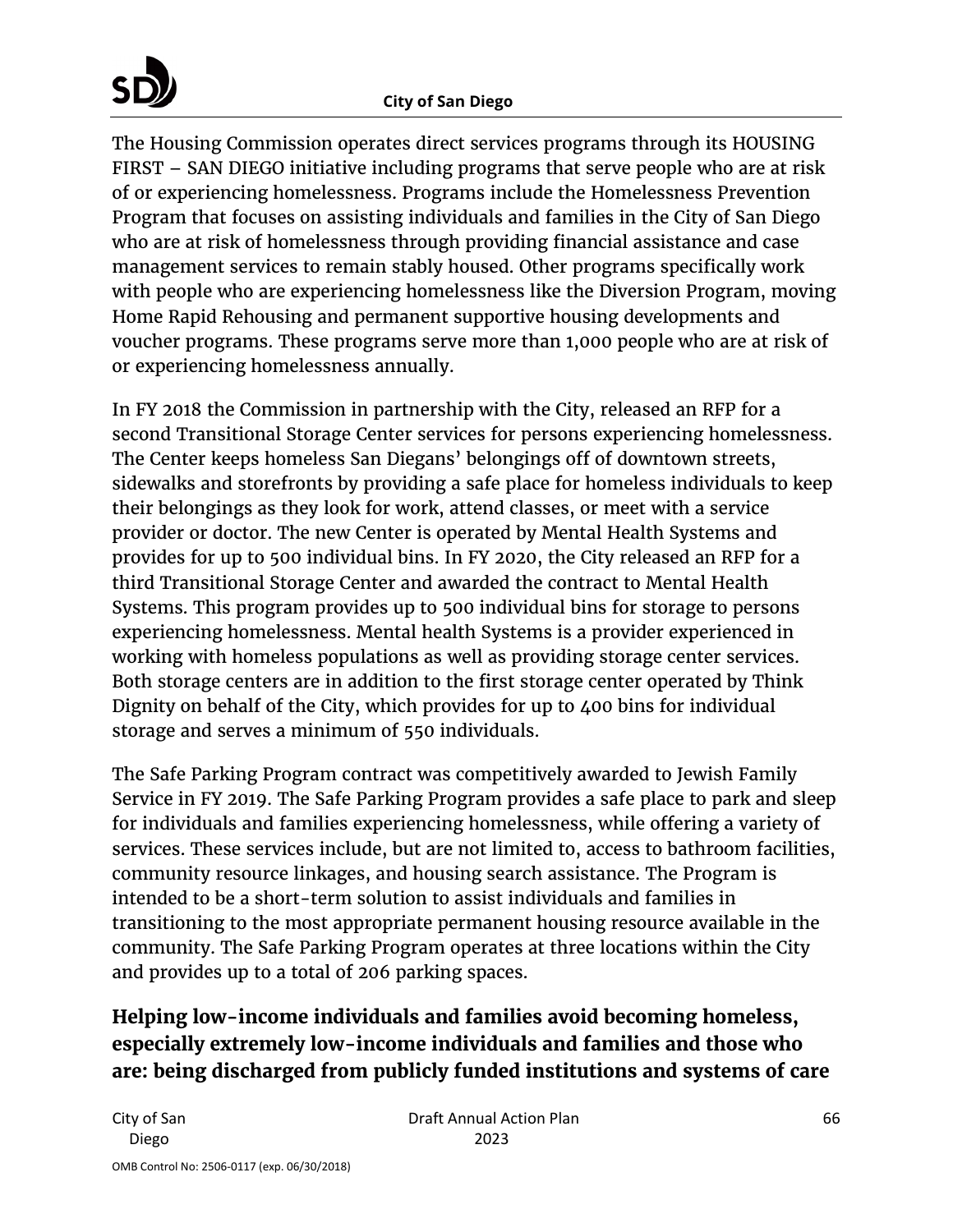# **City of San Diego**

**(such as health care facilities, mental health facilities, foster care and other youth facilities, and corrections programs and institutions); or, receiving assistance from public or private agencies that address housing, health, social services, employment, education, or youth needs.**

The Housing Commission expanded its Project-Based Voucher (PBV) program by acquiring two former hotel properties and transforming them into Permanent Supportive Housing for disabled households experiencing homelessness by committing 332 project-based vouchers with supportive services from People Assisting the Homeless and Father Joe's Villages. The properties began leasing in December 2020. SDHC also committed an additional 87 vouchers for people experiencing homelessness and 214 vouchers for low-income families during the most recent Notice of Availability (NOFA). SDHC now has 2,191 Project Based Vouchers dedicated to homelessness and 607 Project Based Vouchers to low-income families for a total of 2,978.

Sponsor-based subsidies assist individuals identified as homeless through the provision of permanent supportive housing while supportive services are provided by the sponsor organizations. Additionally, a transitional subsidy program provides a flat subsidy to partnering agencies to ensure homeless individuals are housed while appropriate housing solutions are identified. The coordinated assessment referral system is utilized in these programs. In FY 21, SDHC awarded an additional 80 sponsor-based subsidies reaching a total of 1,031 subsidies available. There are 47 transitional subsidies available.

Project One for All (POFA) is a county initiative that provides full wrap-around services for homeless persons with serious mental illness, including individuals who are exiting from mental health facilities. The County of San Diego partners with Housing Authorities (including San Diego Housing Commission), non-profits, health clinics, and housing developers to provide stability to homeless persons with mental illness. The program is on track to far exceed their goal of housing 250 individuals with wraparound services. POFA participants receive either a Project Based Voucher or Sponsor Based Subsidy depending on the program. Currently 395 individuals are housed and connected with services under POFA and an additional 76 are approved searching for units. There are 110 POFA vouchers and subsidies that are currently under construction. It is anticipated that all POFA units will be available for leasing by April 2022 when construction on the final project is anticipated to be completed.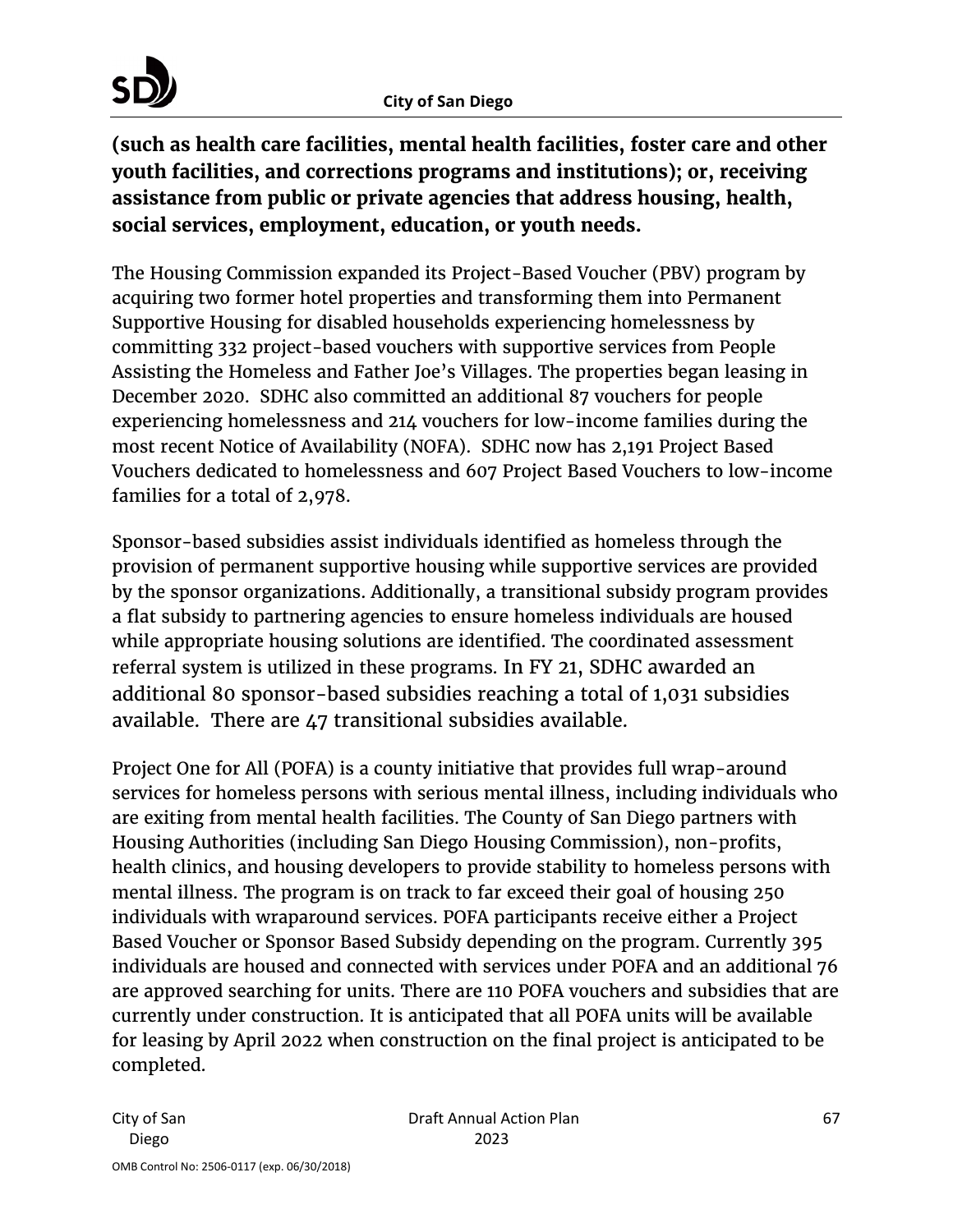In Fiscal Year 21, SDHC received two additional allocations of **Mainstream Vouchers** from HUD. SDHC's Mainstream Voucher program provides rental assistance to families that include a non-elderly person with a disability between the ages of 18 - 61. The non-elderly person with a disability can be any household member. SDHC currently has 208 Mainstream vouchers.

### **Discussion**

The Bridge Shelter provides clients with a stable environment and facilitates access to a multitude of resources such as assistance with obtaining housing documentation, meeting medical and mental health needs, and social benefit eligibility. Each Bridge Shelter also includes a team of Outreach Specialists that function as part of the City's Coordinated Street Outreach Program to ensure that outreach is occurring in targeted throughout the City. Outreach staff provide streetbased case management services, and connections to supportive services and emergency shelters while assisting clients with meeting their basic needs and improving their sense of safety.

In December 2019, the City's Housing Navigation Center (HNC) began operations in the East Village neighborhood of San Diego. The overarching strategy behind HNC services is to prevent homelessness whenever possible, and to provide an integrated array of housing and supportive services to assist families, individuals, and youth who are experiencing homelessness with obtaining permanent housing or longerterm housing. The HNC delivers supportive services according to national Housing First principles to ensure low barriers to entry and ongoing participation while aligning with the Regional Task Force on the Homeless' Community Standards. Housing First is an approach to quickly and successfully connect individuals and families experiencing homelessness to permanent housing without preconditions and barriers to entry, such as sobriety, treatment or service participation requirements.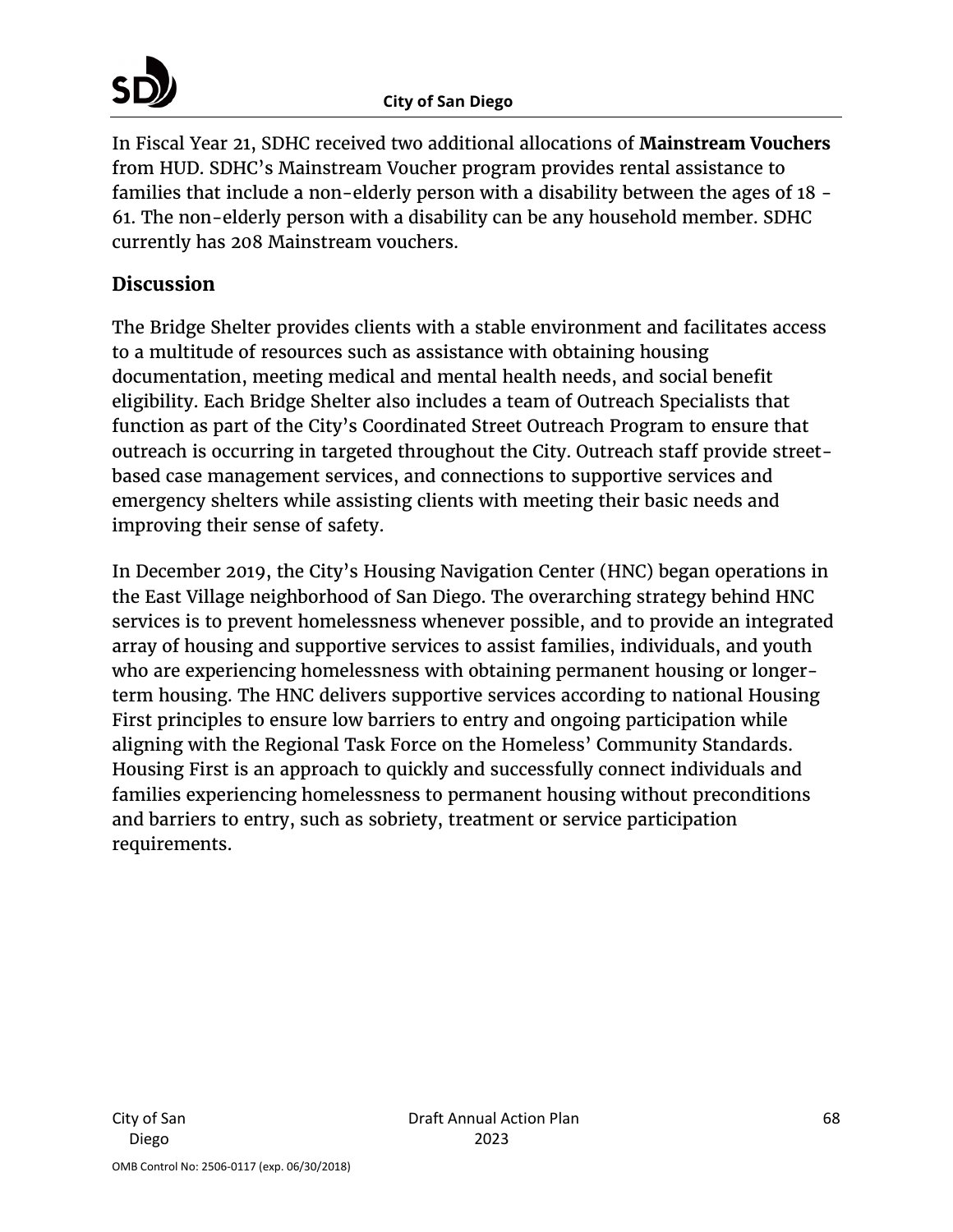

# **AP-75 Barriers to affordable housing – 91.220(j) Introduction:**

A variety of barriers exist which make increasing the affordable housing stock in San Diego difficult:

1. Income and wages are not keeping pace with rising housing costs and the overall cost of living.

2. Federal resources for programs, such as the federal Section 8 Program, do not match the need experienced.

- 3. Homeownership is out of reach for the majority of residents.
- 4. Low housing vacancy rates are contributing to higher rents.
- 5. The cost of land is high and there is a lack of vacant land for future growth.

6. Development barriers in some communities, including permit processing times, height restrictions, outdated community plans, environmental review, and community opposition ("NIMBYism").

7. Backlog of infrastructure and public facilities investment needs.

8. Impediments to Fair Housing.

# **Actions it planned to remove or ameliorate the negative effects of public policies that serve as barriers to affordable housing such as land use controls, tax policies affecting land, zoning ordinances, building codes, fees and charges, growth limitations, and policies affecting the return on residential investment**

The City is addressing the barriers to affordable housing through:

- Implementing a place-based, geographically targeted allocation process that prioritizes the lowest income areas needing the most investment.
- $\triangleright$  Enforcing the Inclusionary Housing Ordinance, which requires all new residential developments of two units or more to provide 10% affordable housing or pay an Inclusionary Affordable Housing fee.
- $\triangleright$  Maintaining the housing impact fee, which is meant to offset the cost of affordable housing for low-wage workers and mitigate some of the need for increased affordable housing due to employment growth.
- Offering a Density Bonus "to provide increased residential density to developers who guarantee that a portion of their residential development will be available to moderate- income, low-income, very low-income, or senior households."
- $\triangleright$  Allowing additional incentives to developers who provide affordable housing;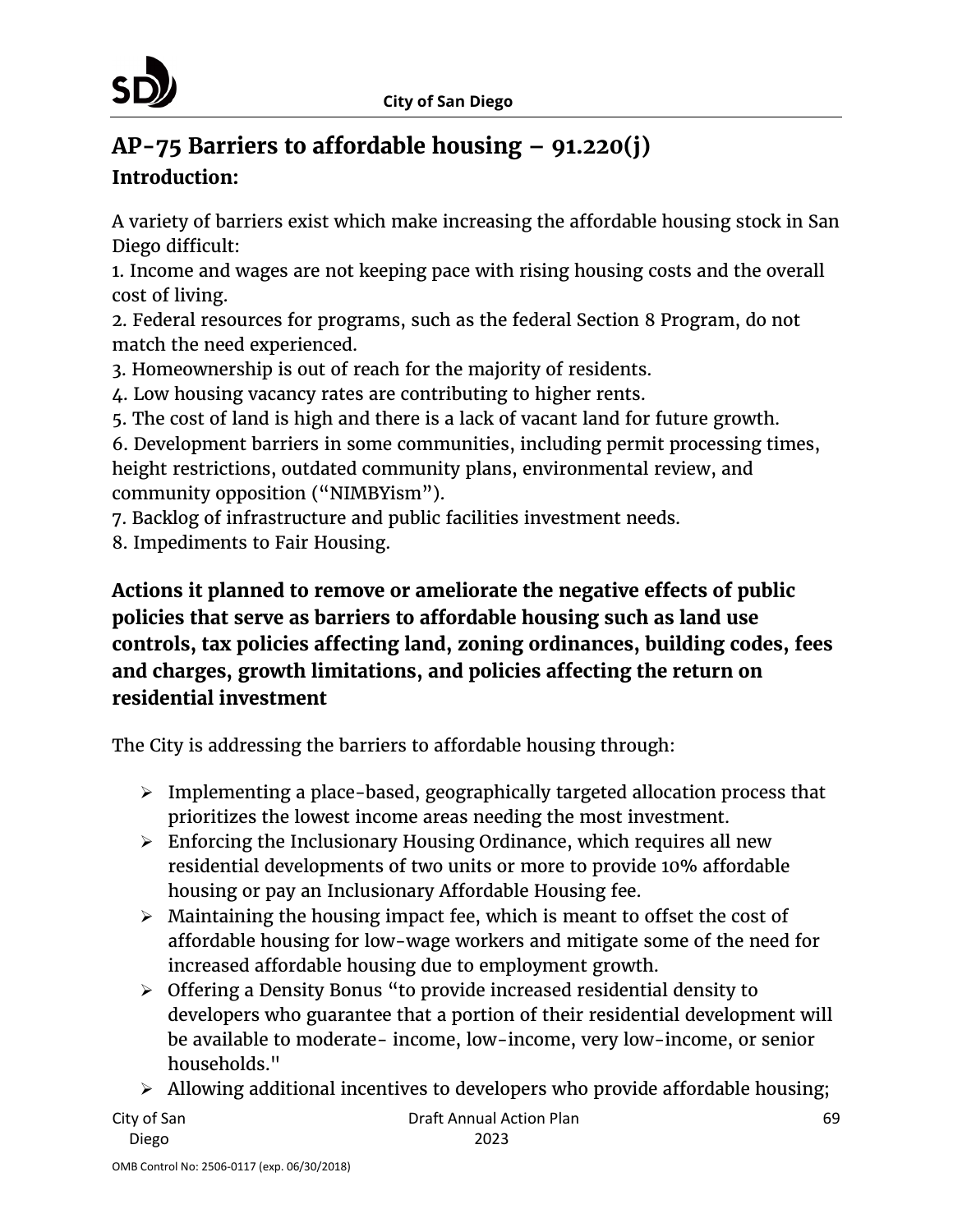including an expedited permit process, reduced water and sewer fees, and multifamily bond financing

Implementing recommendations from the San Diego Regional Analysis of Impediments to Fair Housing Choice.

- $\triangleright$  Continuing to update Community Plans, which are components of the City's General Plan & which specify the location & intensity of proposed residential development. The updates are intended to implement General Plan smart growth strategies at the neighborhood level and identify housing opportunities for a variety of household sizes.
- Identifying Transit Priority Areas and Infill Opportunity Zones pursuant to Senate Bill (SB) 743. This legislation seeks to support transit-oriented residential and mixed-use development through CEQA streamlining and reform. The goal is to reduce vehicle miles traveled and contribute to reductions in greenhouse gas emissions. The City is also in the process of updating CEQA significance thresholds to address current best legal practices and reflect the SB-743 streamlined review process for transit priority areas.
- $\triangleright$  A "Homes for All of Us" initiative, a comprehensive approach to creating more housing that includes:
	- $\circ$  Senate Bill 9 implementation allowing the split of a single-family lot into two lots, and permitting up to two new homes on each lot
	- o Housing at City facilities, which streamlines the process for building affordable and middle-income homes on City-owned sites.
	- $\circ$  Affordable housing in all communities that encourages affordable housing construction in communities with little to no affordable housing.
	- $\circ$  A Employee Housing Incentive Program, which provides incentives for non-residential development to pay into a San Diego Housing Commission fund that will be used to develop affordable homes.
	- $\circ$  Live/work units that function as both a home and place of business.
	- o Housing Accessibility Program to provide incentives to include more accessible housing for people with disabilities, with adequate space in kitchens and bathroom and accessible routes throughout the building.
	- o Housing for families to provide incentives for multifamily housing developments to build homes with three or more bedrooms to ensure that families of all sizes have opportunities for housing.
- Creating an Affordable Housing Notice of Funding Availability (NOFA) using a combination of CDBG, Permanent Local Housing Allocations (PLHA) from the California Department of Housing and Community Development, and Low-Mod Income Housing Asset Fund (LMIHAF) to create a qualified pool of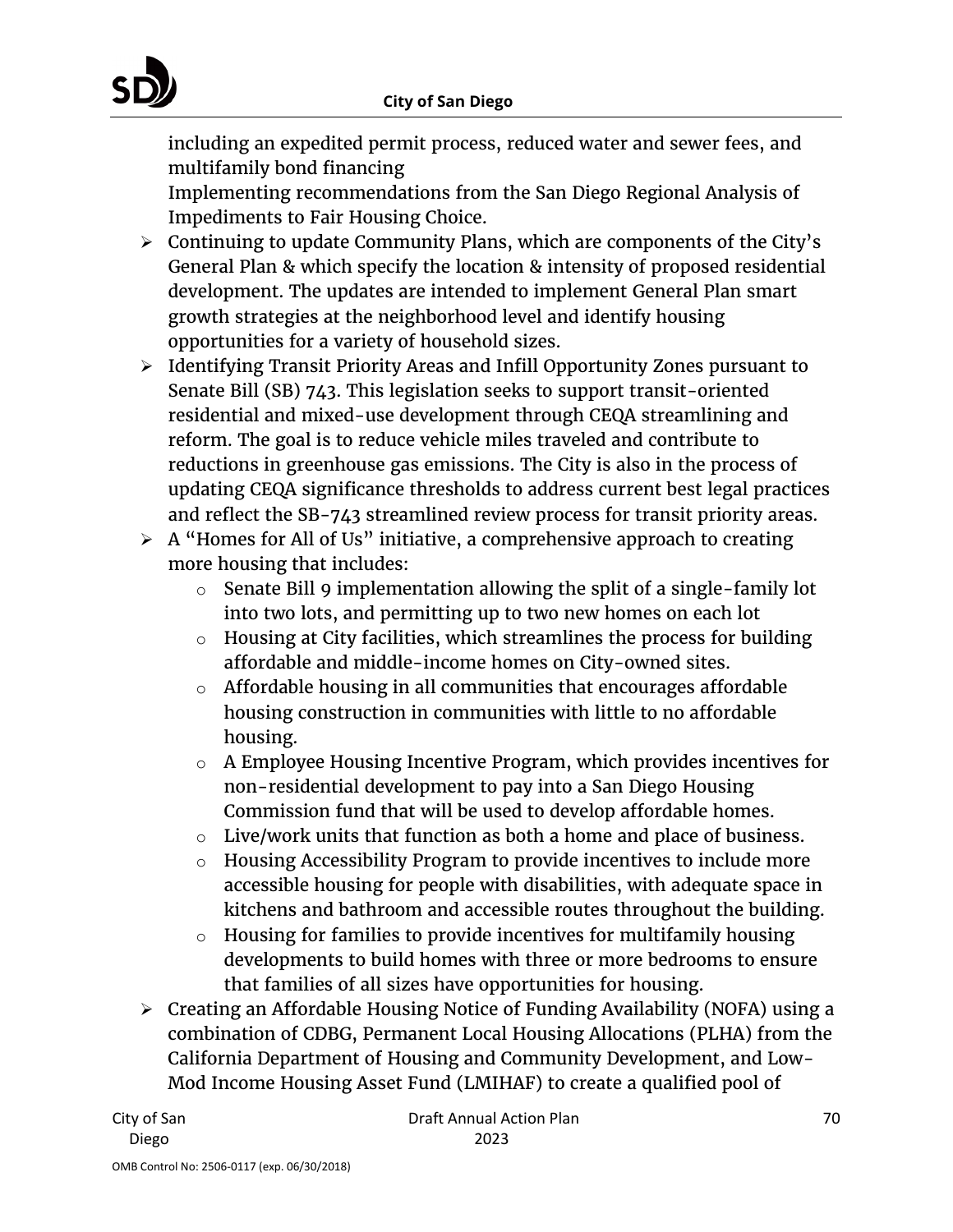housing development teams with the following goals and objectives:

- o Increase and preserve affordable housing stock (less than 80% Area Median Income (AMI),
- o Assist persons experiencing or at risk of homelessness,
- o Maximize quality unit production with limited resources,
- o Leverage City resources with other funding sources,
- o Revitalize neighborhoods and catalyze neighborhood improvement,
- o Invest in neighborhood amenities and provide positive economic impact; and
- $\circ$  Continue to implement current incentive programs

# **Discussion:**

As a sub-recipient of the City, the Housing Commission is addressing the barriers that hinder affordable housing and residential investment with the following strategies:

- $\triangleright$  Increasing wage earning for Section 8 participants by enhancing Achievement Academy services.
- Providing Low Income Housing Tax Credits (LIHTC) as an indirect federal subsidy to finance the construction and rehabilitation of low-income affordable rental housing. This is an incentive for private developers and investors to provide more low-income housing that provides a dollar-fordollar reduction in their federal tax liability in exchange for financing to develop affordable rental housing. Project rents must remain restricted for at least 30 years after project completion. The LIHTC subsidizes either 30 percent (4 percent tax credit) or 70 percent (9 percent tax credit) of the lowincome unit costs in a project.
- $\triangleright$  Providing loans, closing cost assistance grants and mortgage credit certificates for first-time low/moderate-income homebuyers.
- $\triangleright$  Maintaining over 3,000 affordable housing units and preparing to purchase additional multi-family properties.
- $\triangleright$  Offering incentives to affordable housing developers which include:
	- o Permanent financing in the form of low-interest loans, tax-exempt bonds and land-use incentives;
	- $\circ$  Technical assistance, such as help with securing tax credits; and,
	- o Predevelopment assistance loans and grants to help non-profit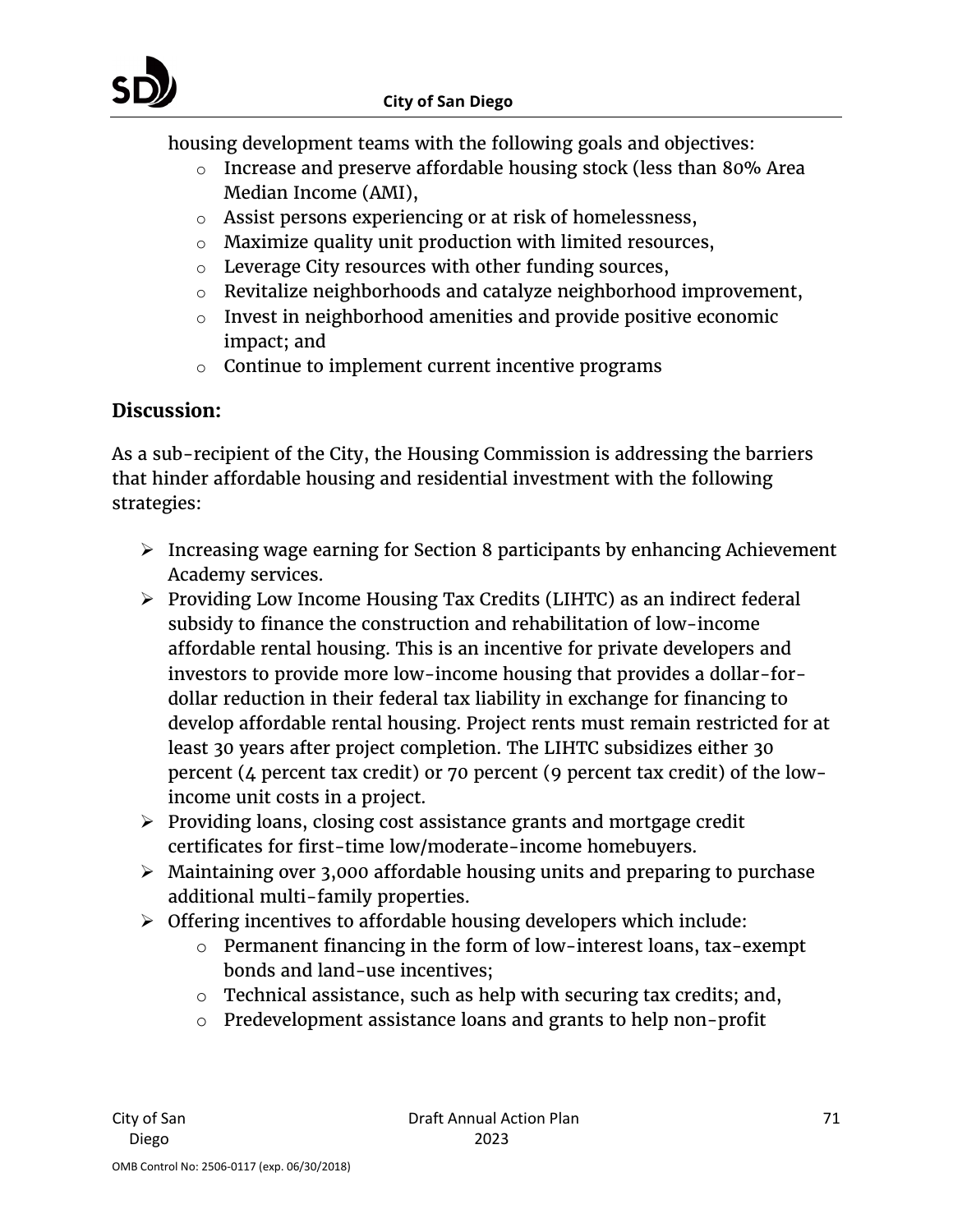

developers during the preconstruction phase.

In response to the ongoing COVID-19 pandemic, the federal Coronavirus Response and Relief Supplemental Appropriations Act of 2021 (CRRSAA), signed into law on December 27, 2020, includes \$25 billion for emergency rental assistance program funds for state, local and tribal governments throughout the United States. These funds include \$2.6 billion for the State of California, of which \$42,333,563 was allocated directly to the City of San Diego through the Coronavirus Relief Fund from the U.S. Department of Treasury; \$45,561,171 was allocated to the City of San Diego through the State of California's Coronavirus Relief Fund, as approved in State Senate Bill 91 (SB-91) (with the State retaining \$683,417.57 for administrative expenses making the total as \$44,877,753.57) signed into law on January 29, 2021; and \$5,000,000 from federal Coronavirus Aid, Relief, and Economic Security (CARES) Act Community Development Block Grant (CDBG-CV) funds. These funds provide the City of San Diego with \$ 92,211,316.75 to assist low-income households in the City of San Diego that have experienced financial hardship due to COVID-19. Currently, City of San Diego renters cannot be evicted for nonpayment of rent due to COVID-19. The State of California's temporary ban on evictions was signed into law on January 29, 2021, and remains in effect until June 30, 2021. The City of San Diego's temporary ban on evictions, proposed by Mayor Todd Gloria and approved by the City Council on January 26, 2021, will take effect on July 1, 2021, and remain in effect until 60 days after the City of San Diego's COVID-19 State of Emergency ends.

The City's Housing Stability Assistance Program (HSAP), managed and operated through the San Diego Housing Commission (SDHC), helps pay rent and utilities for households with low income (up to 80 percent of San Diego's Area Median Income [AMI]). Under the State's requirement for funds to be administered in at least three State-defined categories, the program would prioritize: (1) below 50 percent of AMI or unemployed for 90 days; 2) below 80 percent of AMI and in a community disproportionately impacted by COVID-19; and 3) below 80 percent of AMI and not addressed by State-defined categories 1 and 2. Rental arrears must be prioritized.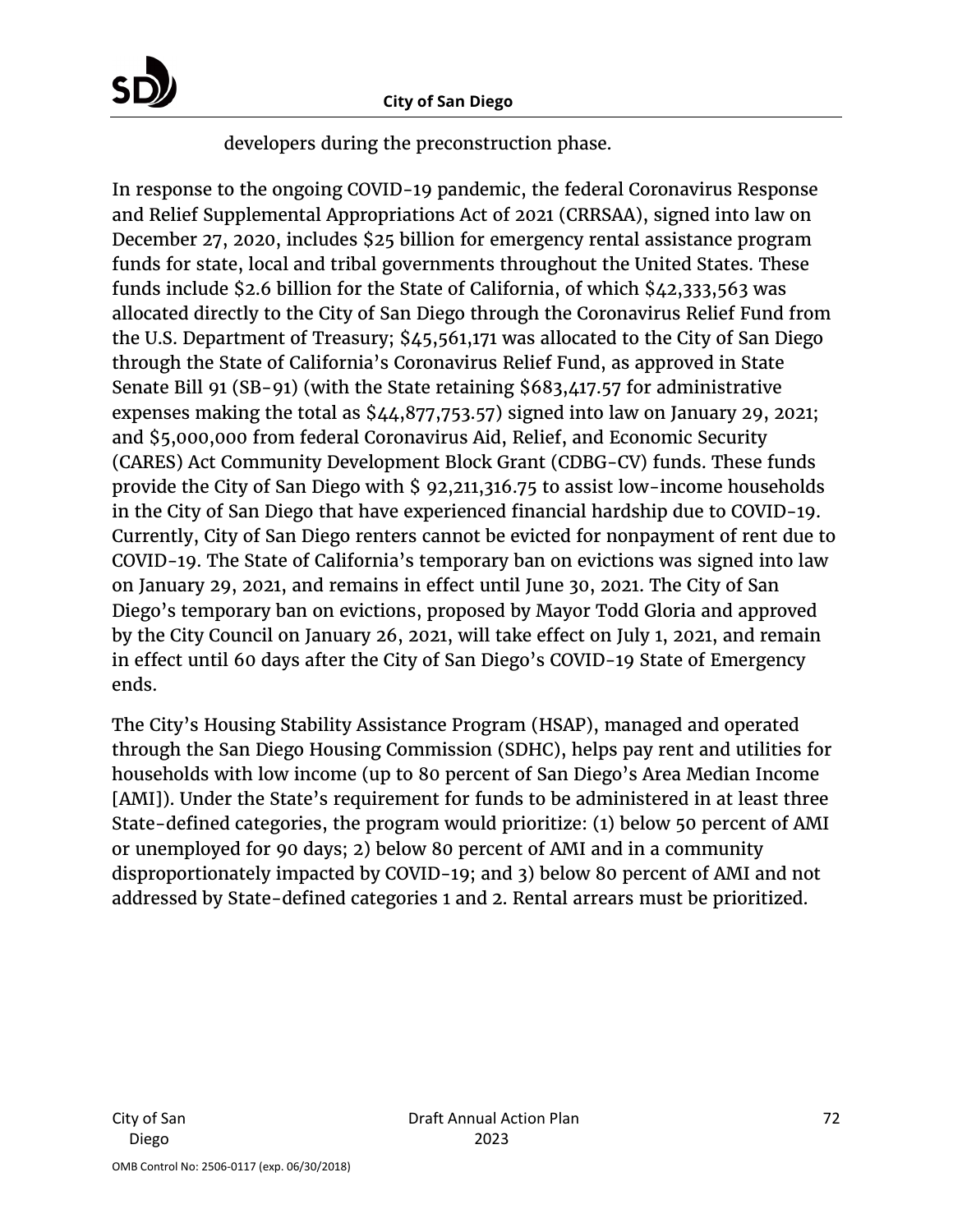# **AP-85 Other Actions – 91.220(k) Introduction:**

This section discusses the City's efforts in addressing the needs of the underserved, expanding and preserving affordable housing, reducing lead-based paint hazards, and developing institutional structure for delivering housing and community development activities.

## **Actions planned to address obstacles to meeting underserved needs**

Strategic actions (as listed below) were identified in the Consolidated Plan (Consolidated Plan) in order to advance these goals:

Inclusive Economic Growth, Economic Resiliency and Sustainability, and Catalytic Neighborhood Investments: In an effort to direct critical HUD resources and make demonstrable progress toward achieving the seven Consolidated Plan Goals, the City has outlined the following distribution of CDBG funds for FY 2020-2024. The City planned for consistent funding from FY 2021 to FY 2024, so the following budgetary priorities were established:

- Community Services (Public Services) [up to 15% annually] This portion of the funds allow for public services to be delivered to the City's most vulnerable populations. Council Policy 700-02 establishes a portion of Community Services funding for services to assist the homeless population. Pursuant to San Diego City Council No. R-310812, adopted Dec. 16, 2016 up to \$1,318,078 in CDBG Public Service funds are dedicated to assisting with the costs of homeless programs and services.
- Community/Economic Development [10% for FY 21-24] Activities funded through this program are intended to promote economic opportunities including job readiness and business/microenterprise development. The Consolidated Plan goal has a greater focus on small businesses and supporting local entrepreneurs.
- City Capital Improvement Projects/Infrastructure/Nonprofit Facility Projects [25% of the CDBG budget for FY 2021-2024] Funds here are dedicated to (1) investment in the City's critical public infrastructure needs to support neighborhood safety and improved livability and nonprofit facility projects that improve or expand services to the City's most vulnerable populations.
- Affordable Housing Projects (30% for FY 2021-2024) Housing remains a pressing issue in the City of San Diego and the City will continue to fund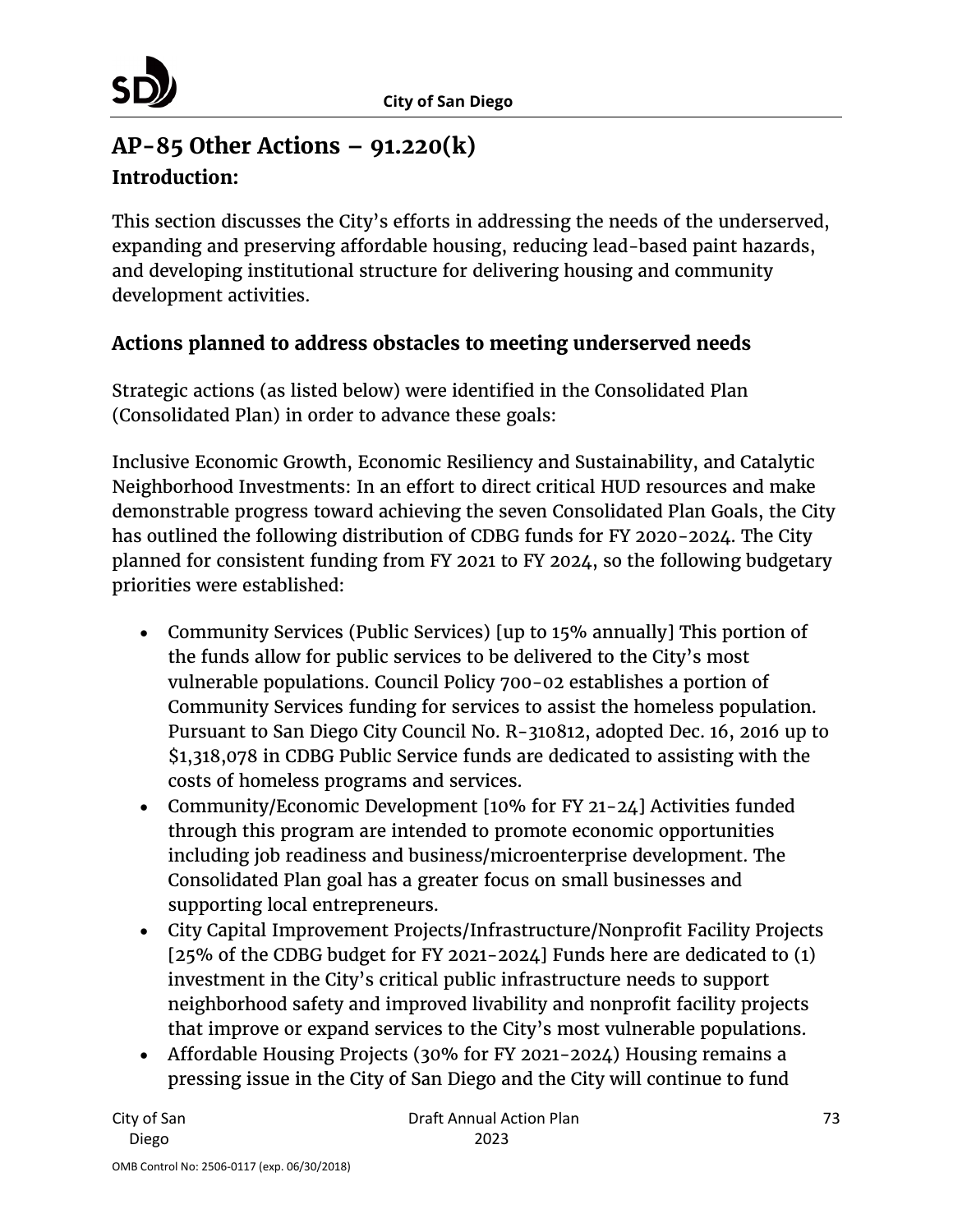affordable housing opportunities throughout the Consolidated Plan cycle.

# **Actions planned to foster and maintain affordable housing**

Actions planned to foster and maintain affordable housing include the Strategies to remove or Ameliorate the Barriers to Affordable Housing listed in Section AP-55.

## **Actions planned to reduce lead-based paint hazards**

The Environmental Services Department (ESD), Lead Safety and Healthy Homes Program (LSHHP) has been serving as the City's primary resource for lead poisoning prevention since 2002. In June of 2002, the City enacted San Diego Municipal Code Division 10, (Section 54.1001 et seq.) making it unlawful for a property owner to maintain or cause a lead hazard. In 2008, Division 10 was renamed the "Lead Hazard Prevention and Control Ordinance" and amended to become one of the most comprehensive local lead poisoning prevention ordinances in the nation. In addition to requiring property owners maintain their properties, the amended ordinance requires:

- Contractors conduct renovation in a lead-safe manner and conduct a visual verification and lead dust clearance testing.
- Landlords are required to conduct a visual assessment and correction of potential lead hazards at unit turnover.
- Home improvement and water pressure equipment rental stores are required to make available lead education material to customers.
- Childcare facilities must obtain proof of blood lead testing at enrollment.

The LSHHP is committed to securing funding to meet the program objectives. The specific funding sources, goals and objectives secured for FY 2023 are as follows:

In FY 2021, the LSHHP finalized a four-year State funded Contract with the County of San Diego, Health and Human Services Agency (HHSA). Under this agreement, the LSHHP will protect children from exposure to lead hazards by:

- Issuance of violation notices based on environmental investigation reports conducted by the County in response to a childhood lead poisoning investigation
- Responding to tips and complaints related to lead hazards in housing and unsafe work practices.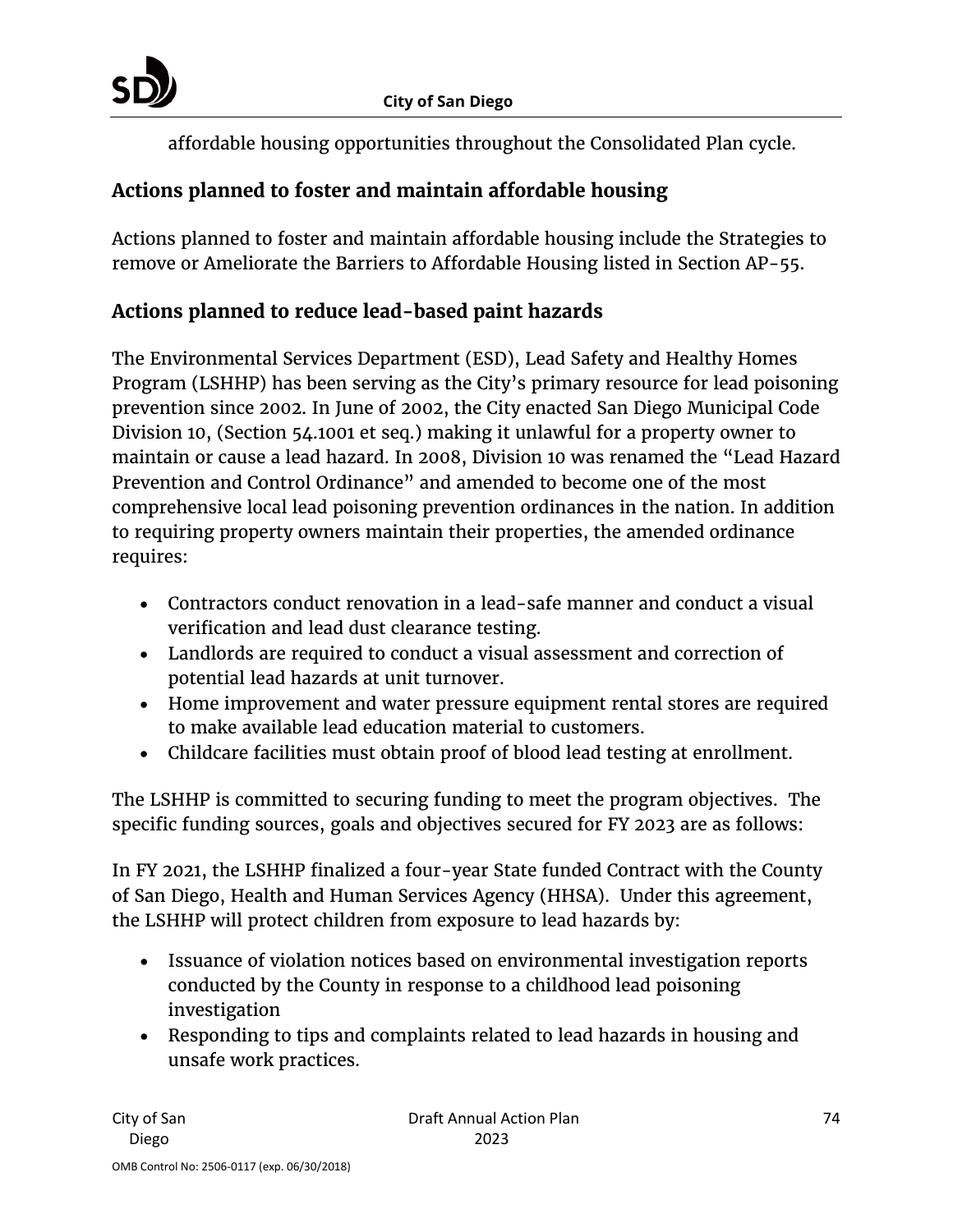

- Canvasing high risk areas of San Diego which have potential lead hazards (severely deteriorated paint on older housing) and correcting these hazards through code enforcement.
- Provide State Lead Inspector Certification Trainings and offer consultation services to housing enforcement agencies throughout San Diego County.

When the City's "Lead Hazard Prevention and Control Ordinance" was enacted in 2008, a permit fee was added to those permits that are issued for construction and renovation activities that disturb painted surfaces on structures build prior to 1979. This fee funds education and enforcement of the "Safe Work Practice" requirements of the ordinance (§54.1005 & §54.1005). In FY 2023, as resources allow, the LSHHP will continue to monitor these permitted construction activities to ensure contractors are working in a manner that does not expose residents, themselves, or their employees to lead hazards. This will be accomplished by LSHHP Code Enforcement Officers conducting unannounced site visits to permitted sites to verify compliance with the Ordinance. The Code Enforcement Officer will issue Violation Notices to egregious violators or provide additional education to those renovators who are making a good faith effort to conduct work in a lead safe manner. Prior to conducting these unannounced site visits, the LSHHP will send informational letters to the permit points of contact by mail and e-mail to educate them of the lead-safe work practices requirements of the Ordinance, and how meeting these requirements will help to protect their clients, themselves, and their children from exposure to lead hazards. This process has resulted in 1069 site visits, over 3,600 e-mail notifications, and over 1,300 e-mail notifications to various construction contact persons since its inception in 2019.

In 2019, after nearly 20 years of vigorous litigation, a settlement agreement was reached between the parties involved in the People of the State of California v. Atlantic Richfield Co, et al. after the Santa Clara County Superior Court ruled that certain paint manufactures were liable for damages arising out of the sale of leadbased paint before it was banned in 1978. Ten California jurisdictions were awarded a total \$305 million over an eight-year period, with the City of San Diego's portion being \$15 million. These funds will be used primarily to eliminate lead hazards in privately owned residential housing built prior to 1960. The funding will also be used to implement an education and outreach campaign and fund lead-hazard remediation work force development. During FY 2023, the LSHHP will work to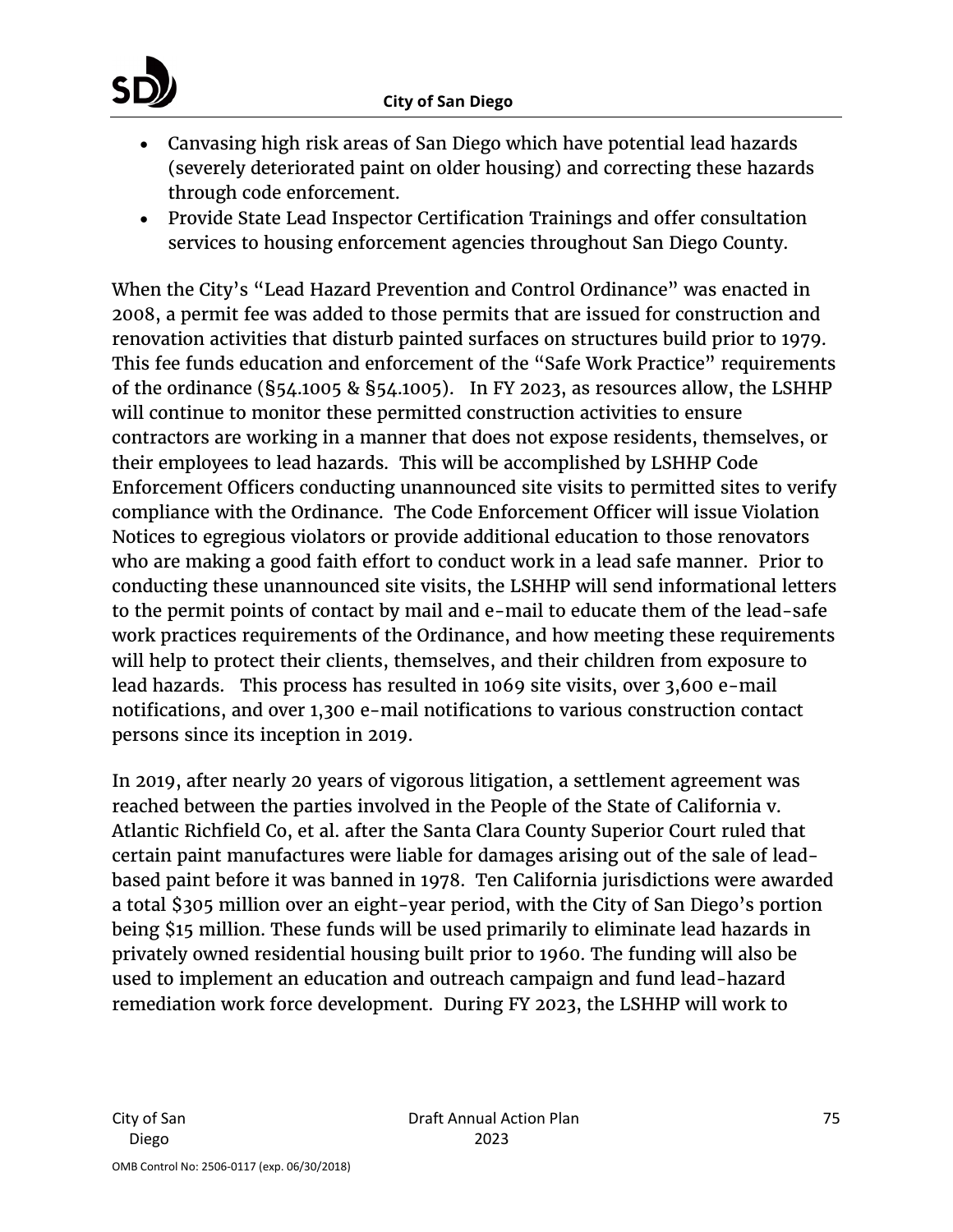establish the contracts needed to implement this new Program.

## **Actions planned to reduce the number of poverty-level families**

Through its CDBG allocations, the City funds a variety of projects under the Consolidated Plan Goal of: Enhancing the City's economic stability and prosperity by increasing opportunities for job readiness and investing in economic development programs. The majority of these projects are microenterprise activities that provide training in business development, financial literacy, and technical assistance both individually and in a classroom setting.

The City's Economic Development Strategy contains three overarching Strategic Objectives: Economic Base Growth, Middle-Income Jobs, and Neighborhood Business. The Performance Measures linked to the three Strategic Objectives are:

- 1. Increase the Gross Regional Product (GRP) of the San Diego Region
- 2. Increase the percentage of the workforce earning middle-wage incomes
- 3. Decrease the local unemployment rate
- 4. Increase the local median income
- 5. Decrease the percentage of people living in poverty
- 6. Increase General Fund tax revenues as a percentage of GRP
- 7. Increase the business activity in the City's neighborhood business districts

# **Actions planned to develop institutional structure**

The City has shifted from an application-driven process to a goal-driven, outcomeoriented process based on need and best practice. There are three new Strategic Actions proposed in the Consolidated Plan that the City will implement through the Consolidated Plan cycle:

- 1. Inclusive Economic Growth
- 2. Economic Resiliency and Sustainability
- 3. Catalytic Community Investment

City of San Draft Annual Action Plan The third strategic action assist in developing institutional structure and is consistent with previous reforms, priorities, and opportunities, and budget priorities. The additional program income has added a tremendous amount of opportunities for the City and the Economic Development Department. The CDD introduced and is successfully utilizing a new software platform, ED Grants, to assist in managing the increase in programs and projects. These actions will shift the focus in the prior Consolidated Plan to impactful projects and increase the capacity for the City of San Diego and the nonprofit organizations to benefit San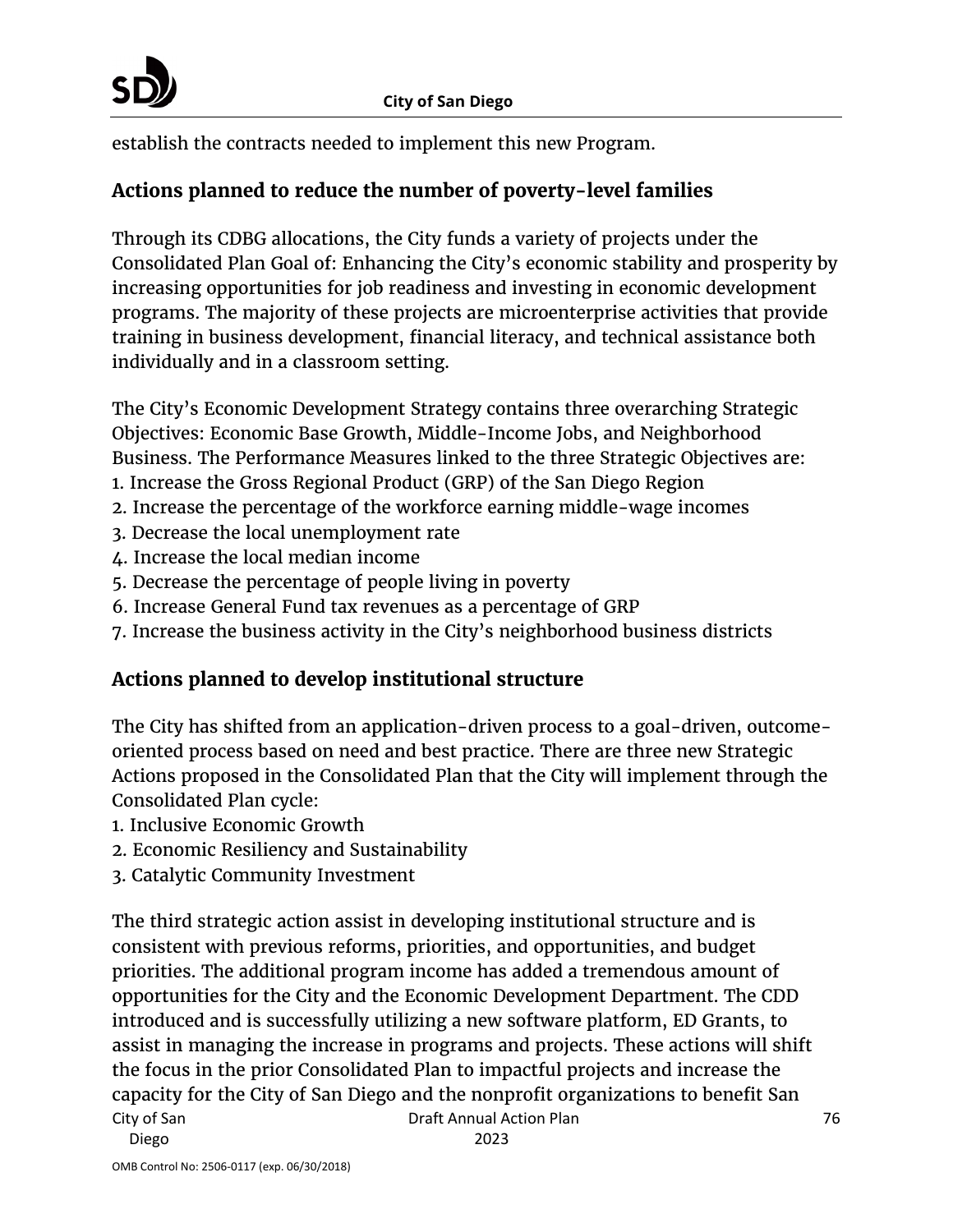

Diegans.

# **Actions planned to enhance coordination between public and private housing and social service agencies**

The City benefits from a strong jurisdiction and region-wide network of housing and community development partners, such as the County, the RTFH, the Housing Commission, and many nonprofit partner organizations/subrecipients. The County's Housing and Community Development Department (HCD) improves neighborhoods by assisting low-income residents, increasing the supply of affordable, safe housing, and rehabilitating residential properties in San Diego County. HCD leverages the City's HOPWA program funds with the County's Health and Human Services Agency and its own housing program income. The RTFH has approximately 80 members comprised of a broad spectrum of the community, including providers of services, government agencies, and the private sector.

### **Discussion:**

To further close the digital divide magnified by the COVID-19 pandemic, on April 20, 2021 Mayor Todd Gloria expanded the City's "SD Access 4 All" program [\(sandiego.gov/sdaccess\)](https://www.sandiego.gov/sdaccess) with free Wi-Fi at over 300 new locations across the City. The City also purchased hundreds of new laptops and 900 new mobile hotspots that City residents can check out from select libraries.

The website provides an interactive map that San Diego residents can use to find a free Wi-Fi location nearby. Locations include libraries, parks, recreation centers and other neighborhood spots.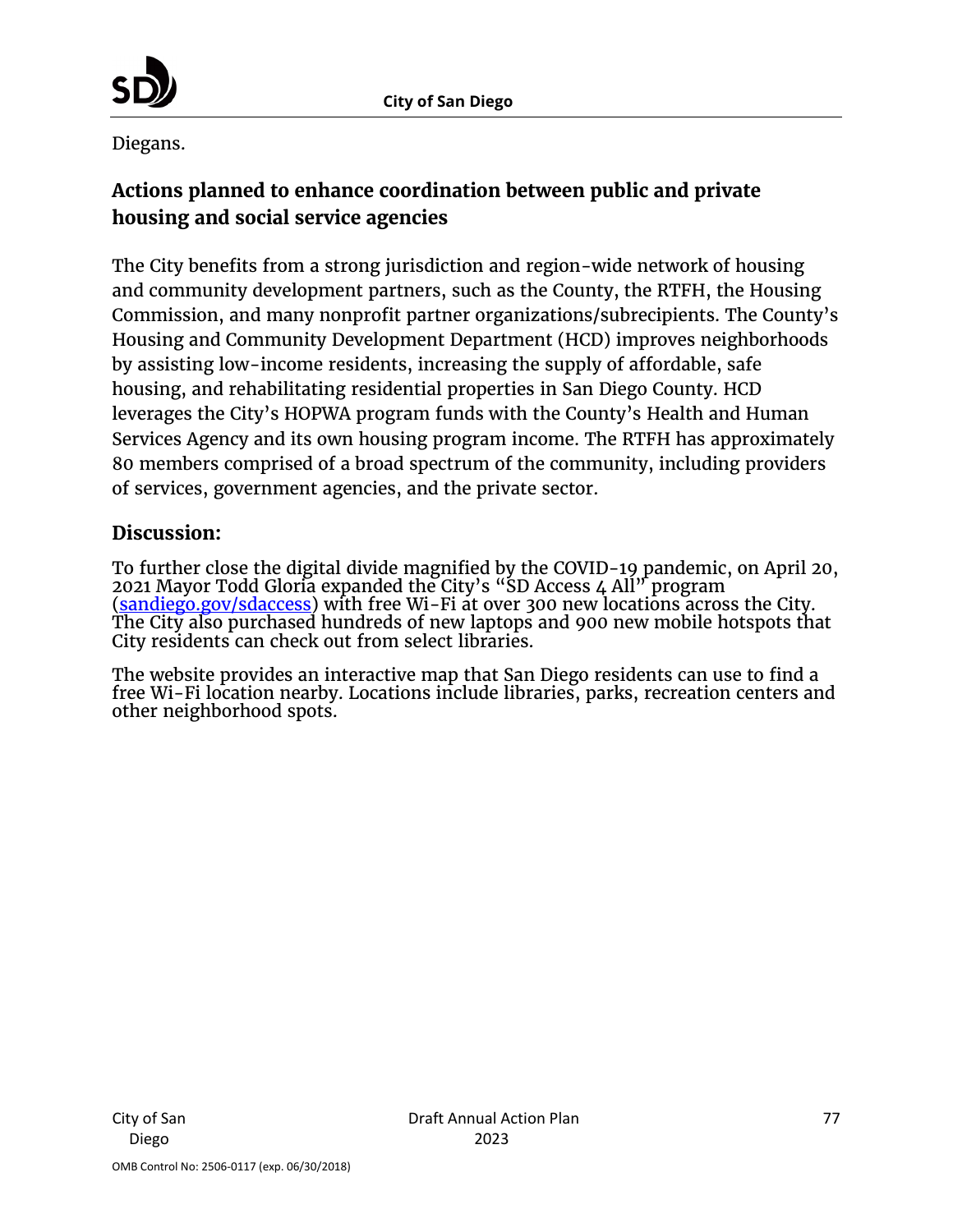

# **Program Specific Requirements AP-90 Program Specific Requirements – 91.220(l)(1,2,4)**

## **Introduction:**

Projects planned with all CDBG funds expected to be available during the year are identified in the Projects Table. The following identifies program income that is available for use that is included in projects to be carried out.

## **Community Development Block Grant Program (CDBG) Reference 24 CFR 91.220(l)(1)**

Projects planned with all CDBG funds expected to be available during the year are identified in the Projects Table. The following identifies program income that is available for use that is included in projects to be carried out.

| 1. The total amount of program income that will have been received  |              |
|---------------------------------------------------------------------|--------------|
| before the start of the next program year and that has not yet been |              |
| reprogrammed                                                        | \$15,433,667 |
| 2. The amount of proceeds from section 108 loan guarantees that     |              |
| will be used during the year to address the priority needs and      |              |
| specific objectives identified in the grantee's strategic plan.     |              |
| 3. The amount of surplus funds from urban renewal settlements       |              |
| 4. The amount of any grant funds returned to the line of credit for |              |
| which the planned use has not been included in a prior statement or |              |
| plan                                                                |              |
| 5. The amount of income from float-funded activities                |              |
| <b>Total Program Income:</b>                                        | \$15,43      |

## **Other CDBG Requirements**

| 1. The amount of urgent need activities |  |
|-----------------------------------------|--|

| 2. The estimated percentage of CDBG funds that will be used for     |        |
|---------------------------------------------------------------------|--------|
| activities that benefit persons of low and moderate income. Overall |        |
| Benefit - A consecutive period of one, two or three years may be    |        |
| used to determine that a minimum overall benefit of 70% of CDBG     |        |
| funds is used to benefit persons of low and moderate income.        |        |
| Specify the years covered that include this Annual Action Plan.     | 95.00% |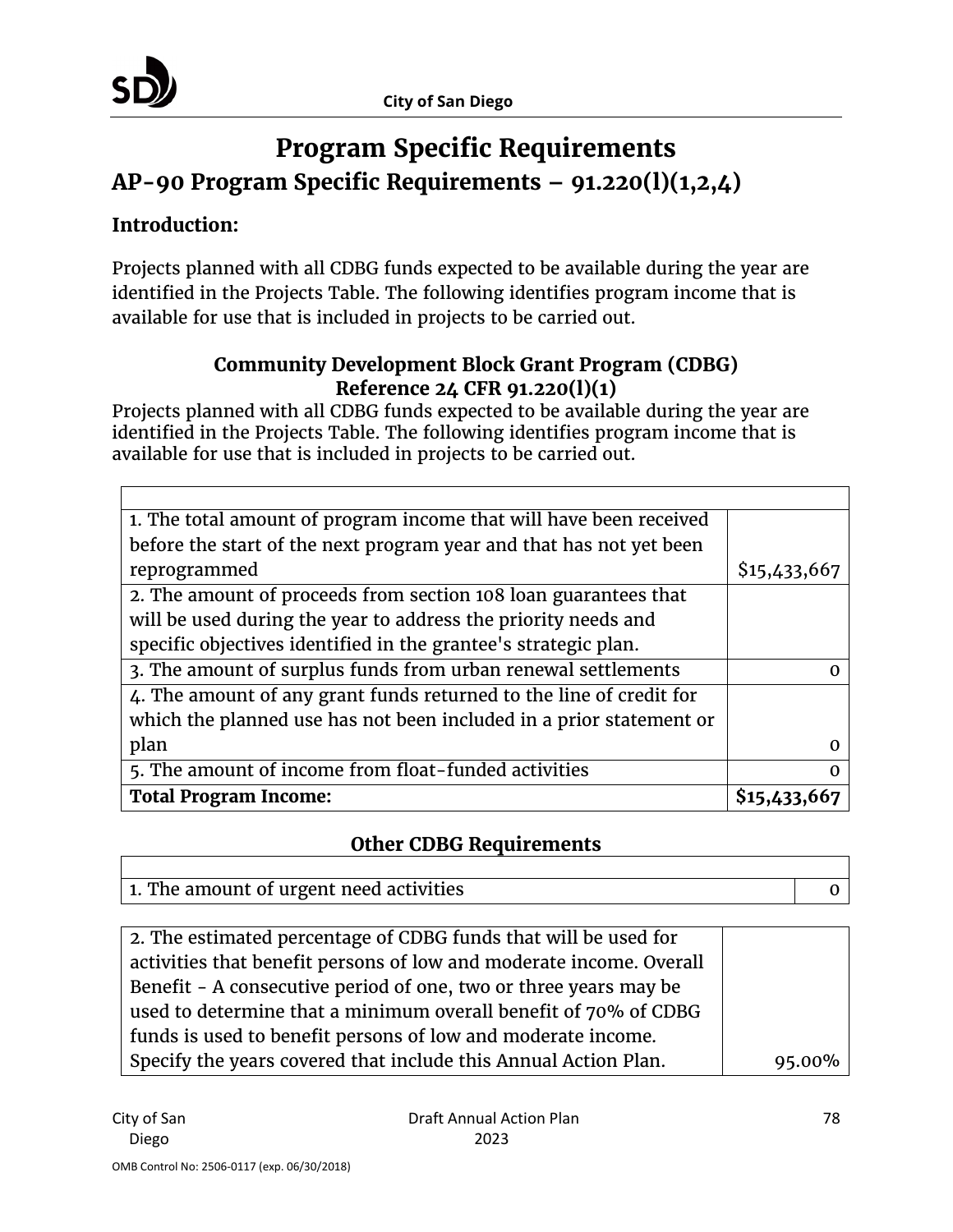

#### **HOME Investment Partnership Program (HOME) Reference 24 CFR 91.220(l)(2)**

*1. A description of other forms of investment being used beyond those identified in Section 92.205 is as follows:*

The City does not use HOME funds in any other manner than those described in Section 92.205. The City will occasionally submit waiver requests to HUD in accordance with applicable regulations to request to adjust the maximum purchase price for single family residences and condominiums.

*2. A description of the guidelines that will be used for resale or recapture of HOME funds when used for homebuyer activities as required in 92.254, is as follows:*

The Housing Commission will recapture that portion of HOME program investment unforgiven by the elapsed affordability period or recapture the maximum net proceeds from sale of property (whether recapture is affected through foreclosure or no foreclosure action). Net proceeds recovered will be used to: (1) Reimburse the HOME program (approved activity) for the outstanding balance of HOME funds not repaid or forgiven during the applicable affordability period at the time of recapture. (2) Reimburse the HOME program (administration) for "holding costs" or other costs associated with the recapture action (legal fees, insurance, taxes, realtor fees, appraisal/BPO costs, etc.) If net proceeds recaptured are less than the outstanding balance of HOME funds invested in the property (for all approved activities and holding costs incurred), the loss will be absorbed by the HOME program and all HOME program requirements would be considered to have been satisfied. If net proceeds recaptured are greater than the outstanding balance of HOME funds invested in the property (for all approved activities and holding costs incurred), the balance of net proceeds would be distributed to the homeowner (or his/her estate). If the recapture of proceeds is effectuated through a completed foreclosure action, and the property is legally owned by the Housing Commission the balance of net proceeds recaptured will inure to the Housing Commission.

*3. A description of the guidelines for resale or recapture that ensures the affordability of units acquired with HOME funds? See 24 CFR 92.254(a)(4) are as follows:*

For those cases where the affordability requirements are violated as a result of the death of the HOME beneficiary and there is an eligible person who qualified and is desirous of assuming the HOME assistance invested in the property, the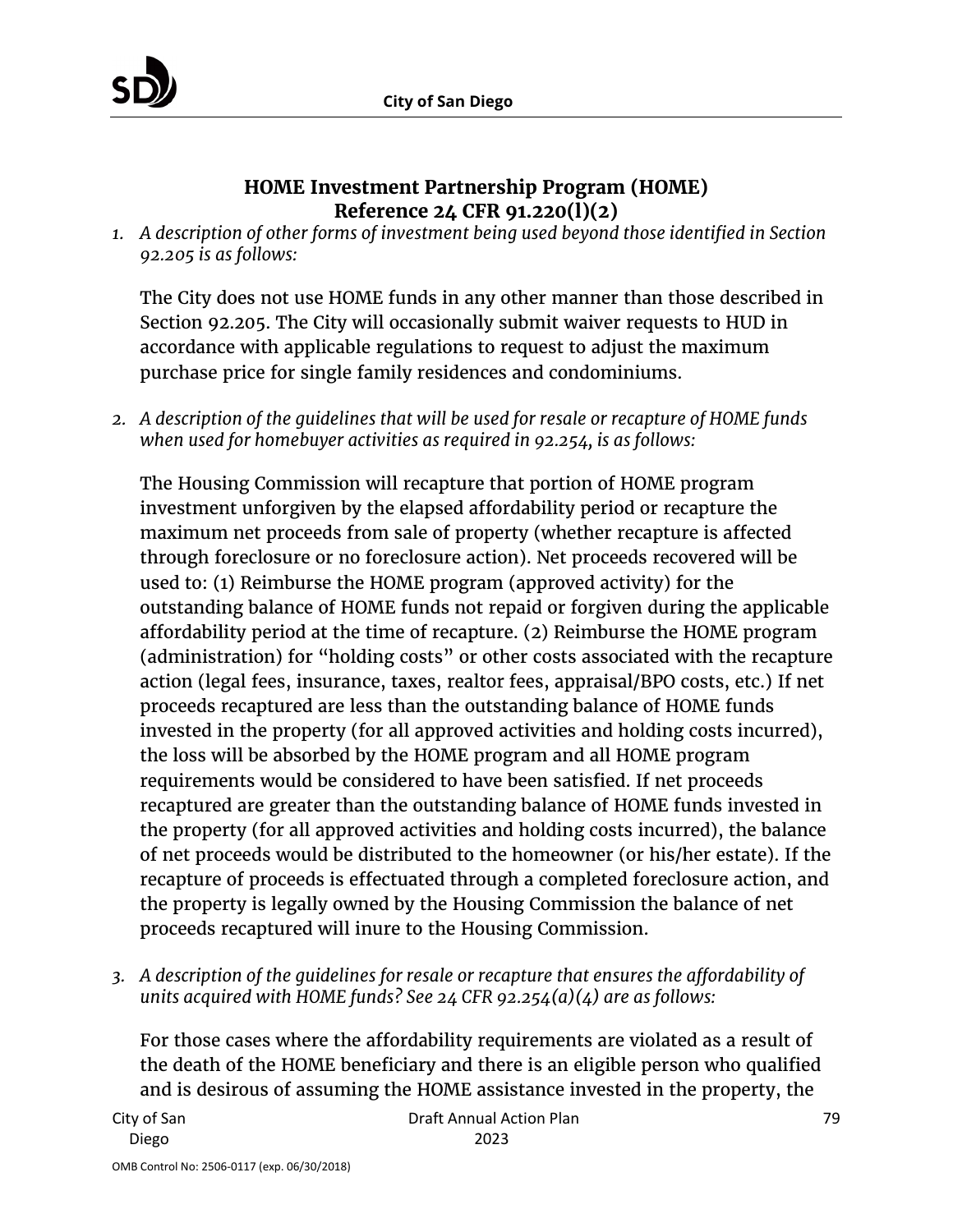Housing Commission will permit sale of the HOME-assisted unit to the qualifying, eligible person, contingent upon the Housing Commission's prior review and approval. The subsequent owner will be required to adhere to all applicable affordability requirements for the unexpired term of the original affordability period.

*4. Plans for using HOME funds to refinance existing debt secured by multifamily housing that is rehabilitated with HOME funds along with a description of the refinancing guidelines required that will be used under 24 CFR 92.206(b), are as follows:*

For acquisition/rehabilitation of existing rental units, the Commission provides refinancing with below market-rate, deferred payment junior mortgages. Acquisition/rehabilitation developments must have at least 20 percent of the units affordable to households at or below 80 percent of median income. Proposals with rents affordable to households with incomes at or below 50 percent of median family income will receive preference. Proposed projects from impacted census tracts must demonstrate community support. Proposals may not result in a significant displacement of moderate-income households.

## **Emergency Solutions Grant (ESG) Reference 91.220(l)(4)**

*1. Include written standards for providing ESG assistance (may include as attachment)*

The Housing Commission adopted performance standards in line with the CoC. These standards include: Rapidly re-housing clients into permanent housing within 60 days after determination of eligibility (30 days regulatory requirement for ESG-funded Rapid re-housing programs);maintaining or increasing income from program entry to program exit; exiting the program into permanent housing; and remaining stably housed for at least 12 months. . The San Diego Housing Commission also requires programs to serve the target population in a solutions-focused environment utilizing Progressive Engagement case management model with clients and a client-centered approach to determine their financial need and receive just enough assistance to maintain housing.

*2. If the Continuum of Care has established centralized or coordinated assessment system that meets HUD requirements, describe that centralized or coordinated*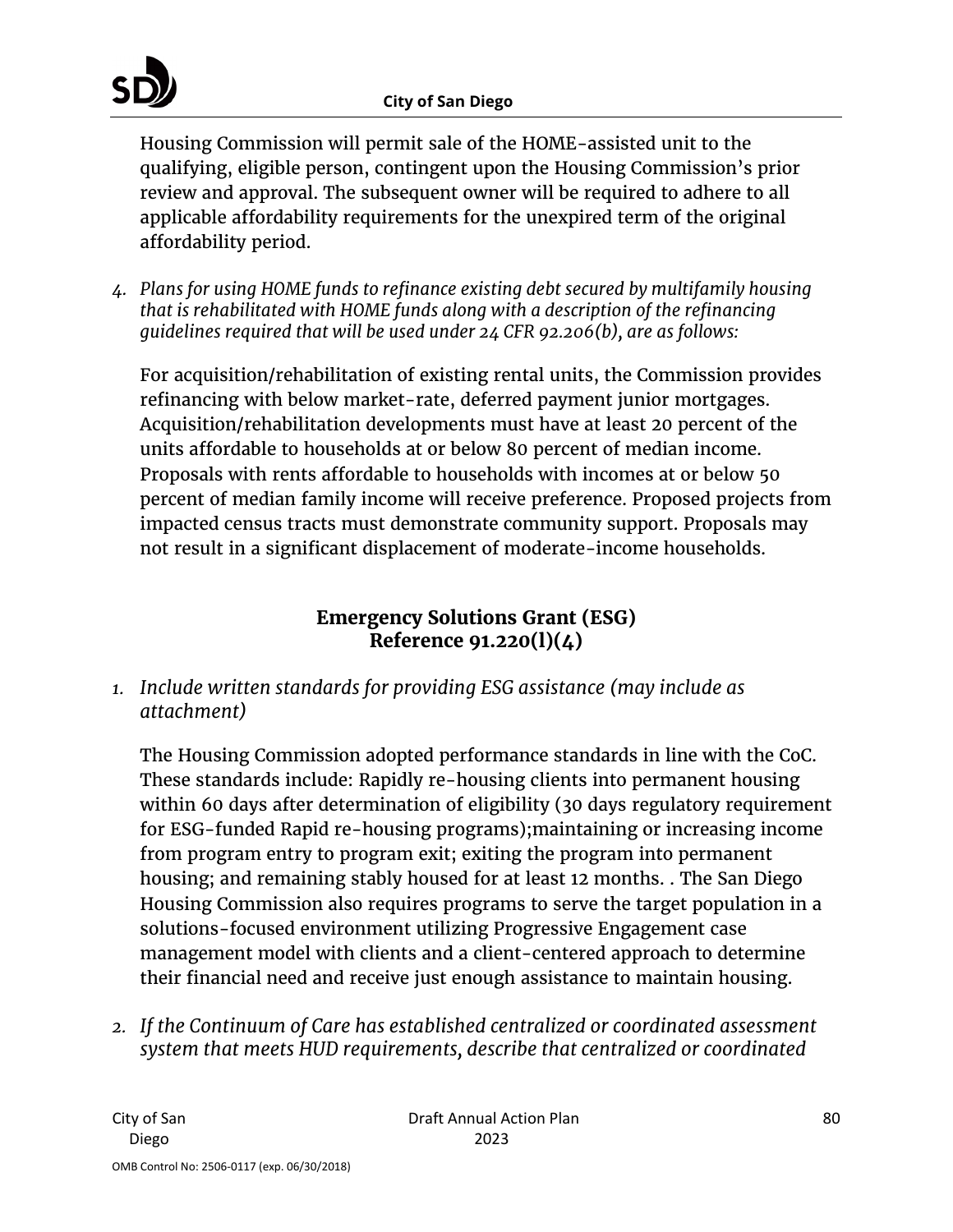

*assessment system.*

The Regional Task Force on Homelessness, the Regional CoC, uses a coordinated assessment system as directed by HUD, known as the Coordinated Entry System (CES). CES is used throughout the San Diego region and focuses on housing and service coordination designed to link households experiencing homelessness to the most appropriate housing solution based on their needs. The CoC uses a CES Triage Tool, which is a combination of assessment and data elements collected in the Homeless Management Information System (HMIS), to identify the full scope of a household's crisis and vulnerabilities. Information collected from the CES Triage Tool nis then used in the scoring of a scoring of a household's vulnerability level for community prioritization for available housing resources.

*3. Identify the process for making sub-awards and describe how the ESG allocation available to private nonprofit organizations (including community and faithbased organizations).*

The Housing Commission conducts an open and competitive Request for Proposal (RFP) process for making sub-awards. RFP's are publicly announced through PlanetBids, the agency's web-based bid management system, used to send announcements of upcoming bids to members of the public.

*4. If the jurisdiction is unable to meet the homeless participation requirement in 24 CFR 576.405(a), the jurisdiction must specify its plan for reaching out to and consulting with homeless or formerly homeless individuals in considering policies and funding decisions regarding facilities and services funded under ESG.*

Neither the San Diego Housing Commission's Board of Commissioners nor the City Council, which is the final approval authority for the San Diego Housing Commission, have representation of persons currently or formerly experiencing homelessness on the respective boards. However, the San Diego Housing Commission, as the City's administrator of CDBG and ESG-funded homeless programs, does consult with the CoC which has formerly and current persons experiencing homelessness as members. Subcontractors who administer the shelters and the Rapid Rehousing programs have formerly homeless individuals in their organizations who help shape policies and make decisions about services and programs that receive ESG funding. These organizations also provide opportunities and encourage homeless clients to give their input regarding homeless programs. The San Diego Housing Commission regularly interacts with persons with lived experience through various networks to provide updates and